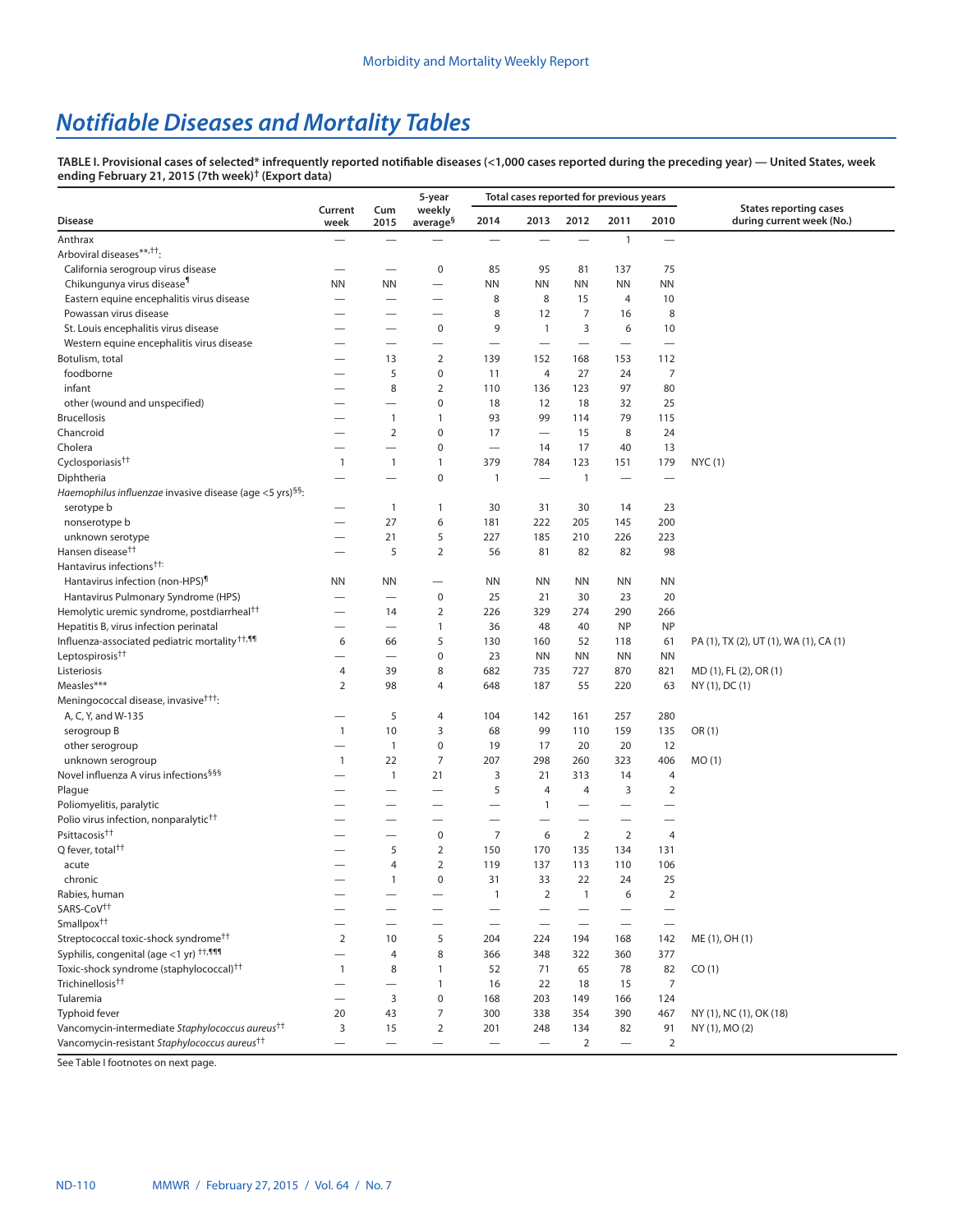**TABLE I. (***Continued***) Provisional cases of selected\* infrequently reported notifiable diseases (<1,000 cases reported during the preceding year) — United States, week ending February 21, 2015 (7th week)† [\(Export data](https://data.cdc.gov/NNDSS/NNDSS-Table-I-infrequently-reported-notifiable-dis/pb4z-432k))**

|                                               |                 |             | 5-year                         |           | Total cases reported for previous years |           |           |           |                                                            |
|-----------------------------------------------|-----------------|-------------|--------------------------------|-----------|-----------------------------------------|-----------|-----------|-----------|------------------------------------------------------------|
| <b>Disease</b>                                | Current<br>week | Cum<br>2015 | weekly<br>average <sup>§</sup> | 2014      | 2013                                    | 2012      | 2011      | 2010      | <b>States reporting cases</b><br>during current week (No.) |
| Viral hemorrhagic fevers <sup>††,****</sup> : |                 |             |                                |           |                                         |           |           |           |                                                            |
| Crimean-Congo hemorrhagic fever               |                 |             |                                | <b>NP</b> | <b>NP</b>                               | <b>NP</b> | <b>NP</b> | <b>NP</b> |                                                            |
| Ebola hemorrhagic fever                       |                 |             |                                | 6         | <b>NP</b>                               | <b>NP</b> | <b>NP</b> | <b>NP</b> |                                                            |
| Guanarito hemorrhagic fever                   |                 |             |                                | <b>NP</b> | <b>NP</b>                               | <b>NP</b> | <b>NP</b> | <b>NP</b> |                                                            |
| Junin hemorrhagic fever                       |                 |             |                                | <b>NP</b> | <b>NP</b>                               | <b>NP</b> | <b>NP</b> | <b>NP</b> |                                                            |
| Lassa fever                                   |                 |             |                                |           | <b>NP</b>                               | <b>NP</b> | <b>NP</b> | <b>NP</b> |                                                            |
| Lujo virus                                    |                 |             |                                | <b>NP</b> | <b>NP</b>                               | <b>NP</b> | <b>NP</b> | <b>NP</b> |                                                            |
| Machupo hemorrhagic fever                     |                 |             |                                | <b>NP</b> | <b>NP</b>                               | <b>NP</b> | <b>NP</b> | <b>NP</b> |                                                            |
| Marburg fever                                 |                 |             |                                | <b>NP</b> | <b>NP</b>                               | <b>NP</b> | <b>NP</b> | <b>NP</b> |                                                            |
| Sabia-associated hemorrhagic fever            |                 |             |                                | <b>NP</b> | <b>NP</b>                               | <b>NP</b> | <b>NP</b> | <b>NP</b> |                                                            |
| Yellow fever                                  |                 |             |                                |           |                                         |           |           |           |                                                            |

—: No reported cases. N: Not reportable. NN: Not Nationally Notifiable. NP: Nationally notifiable but not published. Cum: Cumulative year-to-date counts.

Three low incidence conditions, rubella, rubella congenital, and tetanus, have been moved to Table II to facilitate case count verification with reporting jurisdictions.

Case counts for reporting years 2014 and 2015 are provisional and subject to change. For further information on interpretation of these data, see [http://www.cdc.gov/ncphi/disss/](http://www.cdc.gov/ncphi/disss/nndss/phs/files/ProvisionalNationa%20NotifiableDiseasesSurveillanceData20100927.pdf)<br>nndss/phs/files/ProvisionalNationa%20Notifia

Calculated by summing the incidence counts for the current week, the 2 weeks preceding the current week, and the 2 weeks following the current week, for a total of 5 preceding ears. Additional information is available at<http://wwwn.cdc.gov/nndss/document/5yearweeklyaverage.pdf>.<br>In Data for the Arboviral disease, Chikungunya, and Hantavirus infection disease, non-Hantavirus Pulmonary Syndrome (H

of Management and Budget Paperwork Reduction Act approval to receive data for these conditions.

\*\* Includes both neuroinvasive and nonneuroinvasive. Updated weekly reports from the Division of Vector-Borne Diseases, National Center for Emerging and Zoonotic Infectious Diseases (ArboNET Surveillance). Data for West Nile virus are available in Table II.

†† Not reportable in all states. Data from states where the condition is not reportable are excluded from this table except starting in 2007 for the arboviral diseases, STD data, TB data, and influenzaassociated pediatric mortality, and in 2003 for SARS-CoV. Reporting exceptions are available at [http://wwwn.cdc.gov/nndss/document/SRCA\\_FINAL\\_REPORT\\_2006-2012\\_final.xlsx.](http://wwwn.cdc.gov/nndss/document/SRCA_FINAL_REPORT_2006-2012_final.xlsx)

§§ Data for *H. influenzae* (all ages, all serotypes) are available in Table II.

¶¶ Updated weekly from reports to the Influenza Division, National Center for Immunization and Respiratory Diseases. Since September 28, 2014, 92 influenza-associated pediatric deaths occurring during the 2014–15 influenza season have been reported.

The two measles cases reported for the current week were imported.

††† Data for meningococcal disease (all serogroups) are available in Table II.

§§§ All cases of novel influenza A virus infection reported to CDC since 2010 have been variant viruses. Influenza viruses that circulate in swine are called swine influenza viruses when isolated from swine, but are called variant viruses when isolated from humans. Variant influenza viruses are different from the influenza A (H1N1)pdm09 virus. Total case counts are provided by the Influenza Division, National Center for Immunization and Respiratory Diseases (NCIRD).

¶¶¶ Updated weekly from reports to the Division of STD Prevention, National Center for HIV/AIDS, Viral Hepatitis, STD, and TB Prevention.

\*\*\*\* Prior to 2015, CDC's National Notifiable Diseases Surveillance System (NNDSS) did not receive electronic data about incident cases of specific viral hemorrhagic fevers; instead data were collected in aggregate as "viral hemorrhagic fevers". Beginning in 2015, NNDSS has been updated to receive data for each of the viral hemorrhagic fevers listed below. There were no cases of viral hemorrhagic fever reported during the current week. In addition to the four cases of Ebola diagnosed in the United States to date in 2014, six residents of the United States have been medically evacuated to the United States for care after developing Ebola in West Africa. Ten of the 11 VHF cases reported for 2014 are confirmed as Ebola and one as Lassa fever.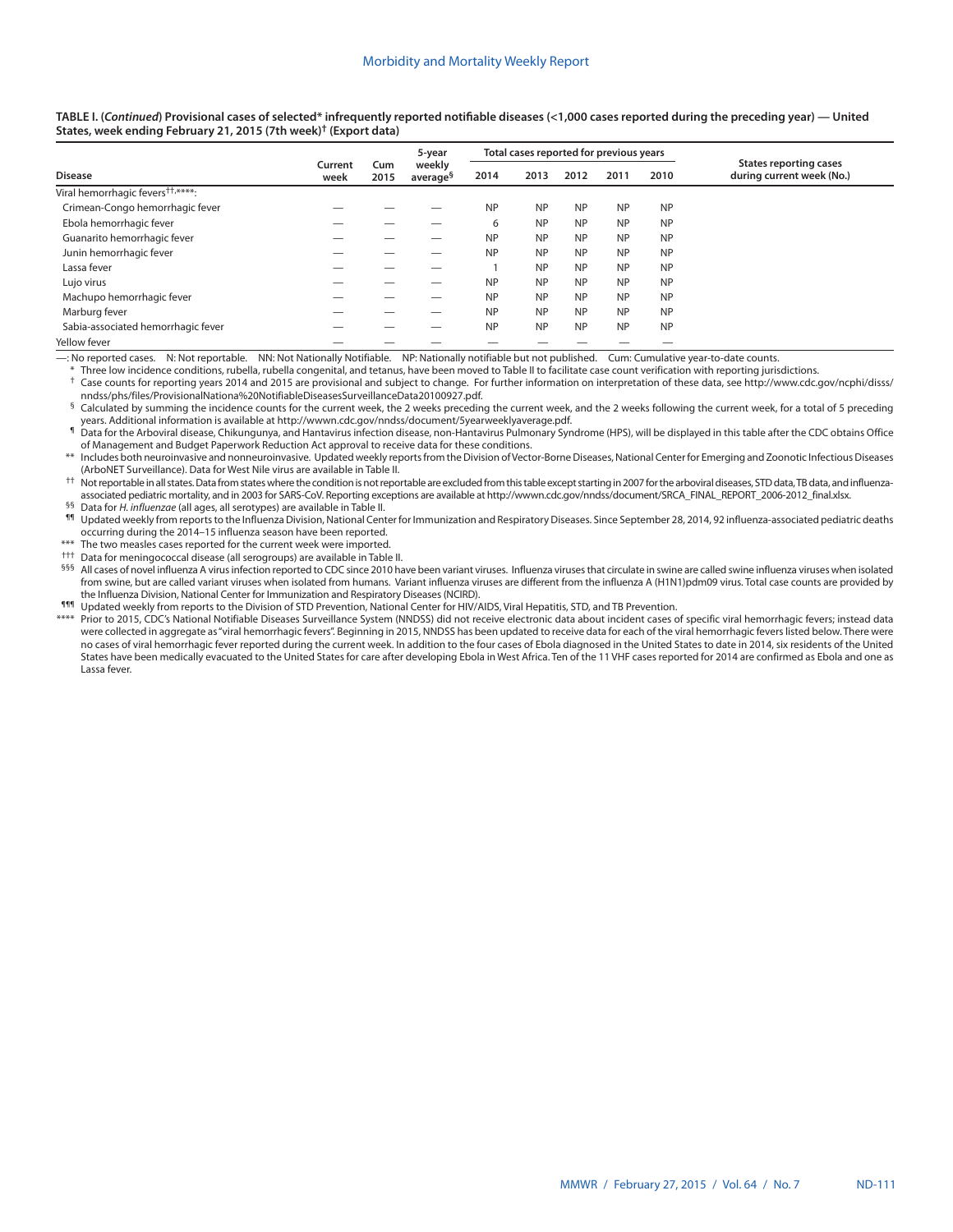

**FIGURE I. Selected notifiable disease reports, United States, comparison of provisional 4-week totals February 21, 2015, with historical data**

\* Ratio of current 4-week total to mean of 15 4-week totals (from previous, comparable, and subsequent 4-week periods for the past 5 years). The point where the hatched area begins is based on the mean and two standard deviations of these 4-week totals.

## **Notifiable Disease Data Team and 122 Cities Mortality Data Team**

David W. Walker<br>Deborah A. Adams Wi Deborah A. Adams Willie J. Anderson Diana Harris Onweh Pearl C. Sharp

Rosaline Dhara<br>Alan W. Schley

Data presented by the Notifiable Disease Data Team and 122 Cities Mortality Data Team in the weekly MMWR are provisional, based on weekly reports to CDC by state health departments. Readers who have difficulty accessing this PDF file may access the HTML file at http://www.cdc.gov/mmwr/preview/mmwrhtml/mm6407md.htm. Address all inquiries about the MMWR Series, including material to be considered for publication, to Editor, MMWR Series, Mailstop E-90, CDC, 1600 Clifton Rd., N.E., Atlanta, GA 30329-4027 or to [mmwrq@cdc.gov](mailto:mmwrq@cdc.gov).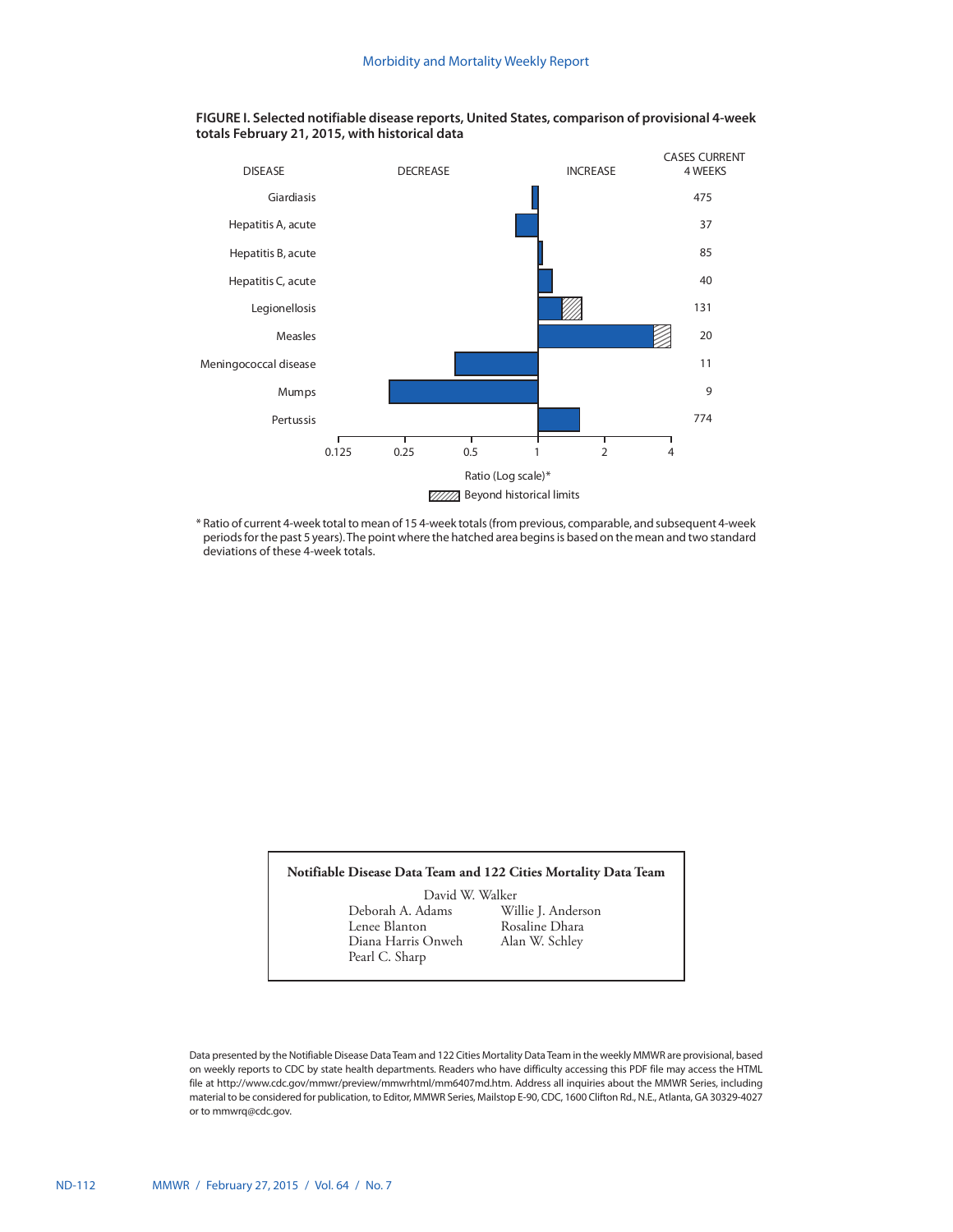|                                     |                                                      |                                      | <b>Babesiosis</b>           |                                                      |                                                               | Campylobacteriosis                                   |                                      |                            |                                 |                 |  |  |  |
|-------------------------------------|------------------------------------------------------|--------------------------------------|-----------------------------|------------------------------------------------------|---------------------------------------------------------------|------------------------------------------------------|--------------------------------------|----------------------------|---------------------------------|-----------------|--|--|--|
|                                     | Current                                              | Previous 52 weeks                    |                             |                                                      |                                                               |                                                      | Previous 52 weeks                    |                            |                                 |                 |  |  |  |
| Reporting area                      | week                                                 | Med                                  | Max                         | <b>Cum 2015</b>                                      | <b>Cum 2014</b>                                               | <b>Current week</b>                                  | Med                                  | Max                        | <b>Cum 2015</b>                 | <b>Cum 2014</b> |  |  |  |
| <b>United States</b>                | $\mathbf{1}$                                         | 13                                   | 161                         | 9                                                    | 13                                                            | 248                                                  | $\pmb{0}$                            | $\pmb{0}$                  | 3,049                           | N               |  |  |  |
| New England                         | $\overline{\phantom{0}}$                             | 6                                    | 92                          |                                                      | 10                                                            | 7                                                    | $\bf 0$                              | $\mathbf 0$                | 92                              | N               |  |  |  |
| Connecticut<br>Maine                | $\overline{\phantom{0}}$<br>$\overline{\phantom{0}}$ | $\mathbf{1}$<br>$\pmb{0}$            | 28<br>5                     | $\overline{\phantom{0}}$                             | $\overline{2}$<br>1                                           | $\overline{2}$                                       | $\bf 0$<br>$\bf 0$                   | $\mathbf 0$<br>0           | 55<br>17                        | N<br>N          |  |  |  |
| Massachusetts                       |                                                      | 3                                    | 57                          | $\overline{\phantom{0}}$                             | 5                                                             | $\overline{\phantom{0}}$                             | $\bf 0$                              | $\mathbf 0$                | $\overline{\phantom{0}}$        | N               |  |  |  |
| New Hampshire<br>Rhode Island       | $\overline{\phantom{0}}$                             | $\pmb{0}$                            | 6                           | $\overline{\phantom{0}}$                             | $\overline{2}$                                                | 4                                                    | $\bf 0$<br>$\mathbf 0$               | $\mathbf 0$<br>$\mathbf 0$ | $\overline{7}$                  | N               |  |  |  |
| Vermont                             | $\overline{\phantom{0}}$                             | $\mathbf{1}$<br>$\pmb{0}$            | 18<br>$\mathbf{1}$          | $\overline{\phantom{0}}$                             | $\overline{\phantom{0}}$<br>$\overline{\phantom{0}}$          | —<br>$\mathbf{1}$                                    | $\bf 0$                              | $\mathbf 0$                | 3<br>10                         | N<br>N          |  |  |  |
| Mid. Atlantic                       |                                                      | 5                                    | 71                          | 6                                                    | $\overline{2}$                                                | 35                                                   | $\bf 0$                              | $\mathbf 0$                | 319                             | N               |  |  |  |
| New Jersey                          |                                                      | $\mathbf{1}$                         | 24                          | $\overline{\phantom{0}}$                             | $\mathbf{1}$                                                  | $\overline{\phantom{0}}$                             | $\mathbf 0$                          | $\mathbf 0$                | $\overline{\phantom{0}}$        | N               |  |  |  |
| New York (Upstate)<br>New York City | $\overline{\phantom{0}}$                             | 3<br>$\mathbf 0$                     | 56<br>9                     | 5<br>$\mathbf{1}$                                    | $\overline{\phantom{0}}$<br>$\overline{1}$                    | $\overline{\phantom{0}}$<br>18                       | $\mathbf 0$<br>0                     | $\mathbf 0$<br>$\mathbf 0$ | $\overline{\phantom{0}}$<br>149 | N<br>N          |  |  |  |
| Pennsylvania                        |                                                      | 0                                    | $\mathbf 0$                 |                                                      |                                                               | 17                                                   | $\mathbf 0$                          | 0                          | 170                             | N               |  |  |  |
| E.N. Central                        |                                                      | $\boldsymbol{0}$                     | $\overline{4}$              | $\overline{\phantom{0}}$                             | $\mathbf{1}$                                                  | 24                                                   | $\bf 0$                              | $\bf 0$                    | 315                             | N               |  |  |  |
| Illinois                            |                                                      | $\mathbf 0$                          | $\mathbf{1}$                |                                                      | $\hspace{0.1mm}-\hspace{0.1mm}$                               | $\overline{\phantom{0}}$                             | $\bf 0$                              | $\mathbf 0$                | $\overline{\phantom{0}}$        | N               |  |  |  |
| Indiana<br>Michigan                 |                                                      | $\boldsymbol{0}$<br>0                | $\pmb{0}$<br>$\mathbf{1}$   | $\overline{\phantom{0}}$<br>$\overline{\phantom{0}}$ | $\overline{\phantom{0}}$<br>$\overline{\phantom{0}}$          | $\overline{\phantom{0}}$<br>$\overline{\phantom{0}}$ | $\bf 0$<br>$\bf 0$                   | 0<br>$\mathbf 0$           | 24<br>69                        | N<br>N          |  |  |  |
| Ohio                                |                                                      | $\boldsymbol{0}$                     | 0                           | $\overline{\phantom{0}}$                             | $\overline{\phantom{0}}$                                      | 17                                                   | $\bf 0$                              | $\mathbf 0$                | 125                             | N               |  |  |  |
| Wisconsin                           | $\overline{\phantom{0}}$                             | $\boldsymbol{0}$                     | $\overline{4}$              |                                                      | $\overline{1}$                                                | 7                                                    | $\boldsymbol{0}$                     | $\pmb{0}$                  | 97                              | N               |  |  |  |
| W.N. Central                        |                                                      | $\boldsymbol{0}$                     | $\mathbf{1}$                | $\overline{\phantom{0}}$                             |                                                               | 5                                                    | $\boldsymbol{0}$                     | $\pmb{0}$                  | 170                             | N               |  |  |  |
| lowa<br>Kansas                      |                                                      | $\mathbf 0$<br>$\boldsymbol{0}$      | $\mathbf 0$<br>$\pmb{0}$    |                                                      | $\overline{\phantom{0}}$<br>$\overline{\phantom{0}}$          | $\mathbf{1}$<br>$\overline{\phantom{0}}$             | $\boldsymbol{0}$<br>$\boldsymbol{0}$ | $\mathbf 0$<br>$\mathbf 0$ | 46<br>11                        | N<br>N          |  |  |  |
| Minnesota                           |                                                      | 0                                    | $\mathbf 0$                 | $\overline{\phantom{0}}$                             | $\overline{\phantom{0}}$                                      | $\overline{\phantom{0}}$                             | $\mathbf 0$                          | $\mathbf 0$                | $\overline{\phantom{0}}$        | N               |  |  |  |
| Missouri                            | $\overline{\phantom{0}}$                             | $\pmb{0}$                            | $\mathbf 0$                 | $\overline{\phantom{0}}$                             | $\overline{\phantom{0}}$                                      | $\overline{2}$                                       | $\mathbf 0$                          | $\pmb{0}$                  | 69                              | Ν               |  |  |  |
| Nebraska<br>North Dakota            | $\overline{\phantom{0}}$                             | 0<br>$\boldsymbol{0}$                | $\mathbf 0$<br>$\pmb{0}$    | $\overline{\phantom{0}}$<br>$\overline{\phantom{0}}$ | $\overline{\phantom{0}}$<br>$\overline{\phantom{0}}$          | $\overline{2}$                                       | $\boldsymbol{0}$<br>$\bf 0$          | $\pmb{0}$<br>$\mathbf 0$   | 34<br>$\overline{\phantom{0}}$  | N<br>N          |  |  |  |
| South Dakota                        | $\overline{\phantom{0}}$                             | $\boldsymbol{0}$                     | $\mathbf{1}$                | $\overline{\phantom{0}}$                             | $\overline{\phantom{0}}$                                      |                                                      | $\bf 0$                              | $\pmb{0}$                  | 10                              | N               |  |  |  |
| S. Atlantic                         | $\mathbf{1}$                                         | $\boldsymbol{0}$                     | $\overline{2}$              | 3                                                    |                                                               | 88                                                   | $\bf 0$                              | $\pmb{0}$                  | 829                             | N               |  |  |  |
| Delaware                            |                                                      | $\boldsymbol{0}$                     | $\mathbf{1}$                | $\overline{\phantom{0}}$                             | $\overline{\phantom{0}}$                                      | —                                                    | $\bf 0$                              | $\mathbf 0$                | $\boldsymbol{7}$                | N               |  |  |  |
| District of Columbia                | $\overline{\phantom{0}}$<br>$\overline{\phantom{0}}$ | $\boldsymbol{0}$                     | $\mathbf 0$<br>$\mathbf 0$  | $\overline{\phantom{0}}$                             | $\overline{\phantom{0}}$<br>$\overline{\phantom{0}}$          |                                                      | $\bf 0$                              | $\mathbf 0$                | $\overbrace{\phantom{1232211}}$ | N               |  |  |  |
| Florida<br>Georgia                  | $\overline{\phantom{0}}$                             | $\boldsymbol{0}$<br>$\boldsymbol{0}$ | $\pmb{0}$                   | $\overline{\phantom{0}}$<br>—                        | $\overline{\phantom{0}}$                                      | 54<br>3                                              | $\bf 0$<br>$\bf 0$                   | $\mathbf 0$<br>$\mathbf 0$ | 418<br>48                       | N<br>N          |  |  |  |
| Maryland                            | $\mathbf{1}$                                         | $\boldsymbol{0}$                     | $\mathbf{1}$                | $\mathbf 2$                                          | $\overline{\phantom{0}}$                                      | 9                                                    | $\mathbf 0$                          | $\mathbf 0$                | 81                              | N               |  |  |  |
| North Carolina                      |                                                      | $\pmb{0}$                            | $\mathbf 0$                 | $\overline{\phantom{0}}$                             |                                                               | 20                                                   | $\mathbf 0$                          | $\mathbf 0$                | 154                             | N               |  |  |  |
| South Carolina<br>Virginia          | $\overline{\phantom{0}}$<br>$\overline{\phantom{0}}$ | $\pmb{0}$<br>$\mathbf 0$             | $\overline{2}$<br>$\pmb{0}$ | $\mathbf{1}$<br>$\overline{\phantom{0}}$             | $\overline{\phantom{0}}$<br>$\overline{\phantom{0}}$          | $\overline{2}$<br>$\overline{\phantom{0}}$           | $\mathbf 0$<br>$\mathbf 0$           | $\pmb{0}$<br>$\mathbf 0$   | 29<br>80                        | N<br>N          |  |  |  |
| West Virginia                       | $\overline{\phantom{0}}$                             | $\bf 0$                              | $\pmb{0}$                   | $\overline{\phantom{0}}$                             | $\overline{\phantom{0}}$                                      | $\overline{\phantom{0}}$                             | $\bf 0$                              | $\pmb{0}$                  | 12                              | N               |  |  |  |
| E.S. Central                        |                                                      | $\pmb{0}$                            | $\mathbf{1}$                |                                                      | $\overline{\phantom{0}}$                                      | 6                                                    | $\boldsymbol{0}$                     | $\mathbf 0$                | 137                             | N               |  |  |  |
| Alabama                             |                                                      | $\boldsymbol{0}$                     | $\mathbf{1}$                | $\overline{\phantom{0}}$                             | $\overline{\phantom{0}}$                                      |                                                      | $\boldsymbol{0}$                     | $\mathbf 0$                | 5                               | N               |  |  |  |
| Kentucky<br>Mississippi             | $\overline{\phantom{0}}$                             | $\boldsymbol{0}$<br>$\boldsymbol{0}$ | $\pmb{0}$<br>$\mathbf 0$    | $\overline{\phantom{0}}$                             | $\overline{\phantom{0}}$<br>$\overline{\phantom{0}}$          | 3<br>$\qquad \qquad$                                 | $\boldsymbol{0}$<br>$\boldsymbol{0}$ | $\mathbf 0$<br>$\mathbf 0$ | 67<br>7                         | N<br>N          |  |  |  |
| Tennessee                           |                                                      | $\boldsymbol{0}$                     | $\pmb{0}$                   |                                                      | $\overline{\phantom{0}}$                                      | $\overline{3}$                                       | $\boldsymbol{0}$                     | $\mathbf 0$                | 58                              | N               |  |  |  |
| W.S. Central                        |                                                      | $\boldsymbol{0}$                     | $\mathbf{1}$                |                                                      | $\overline{\phantom{0}}$                                      | 36                                                   | $\boldsymbol{0}$                     | $\mathbf 0$                | 285                             | N               |  |  |  |
| Arkansas                            |                                                      | $\boldsymbol{0}$                     | $\mathbf 0$                 |                                                      |                                                               | $\overline{2}$                                       | $\mathbf 0$                          | $\mathbf 0$                | 20                              | N               |  |  |  |
| Louisiana<br>Oklahoma               | $\overline{\phantom{0}}$                             | $\boldsymbol{0}$<br>$\mathbf 0$      | $\pmb{0}$<br>$\pmb{0}$      | $\overline{\phantom{0}}$                             | $\overline{\phantom{0}}$<br>$\overbrace{\phantom{123221111}}$ | 8<br>$\overline{2}$                                  | $\mathbf 0$<br>$\mathbf 0$           | $\mathbf 0$<br>$\mathbf 0$ | 48<br>25                        | N<br>N          |  |  |  |
| Texas                               |                                                      | $\mathbf 0$                          | 1                           |                                                      | -                                                             | 24                                                   | $\mathbf 0$                          | 0                          | 192                             | N               |  |  |  |
| Mountain                            |                                                      | $\mathbf 0$                          | $\mathbf 0$                 |                                                      |                                                               | 10                                                   | $\mathbf 0$                          | $\bf 0$                    | 248                             | N               |  |  |  |
| Arizona                             |                                                      | 0                                    | $\mathbf 0$                 |                                                      | —                                                             | $\overline{4}$                                       | $\bf 0$                              | 0                          | 90                              | N               |  |  |  |
| Colorado<br>Idaho                   |                                                      | $\boldsymbol{0}$<br>$\mathbf 0$      | $\pmb{0}$<br>$\mathbf 0$    |                                                      |                                                               | 4<br>$\overline{1}$                                  | $\bf 0$<br>$\mathbf 0$               | $\mathbf 0$<br>$\mathbf 0$ | 64<br>27                        | N<br>N          |  |  |  |
| Montana                             | —                                                    | 0                                    | 0                           |                                                      |                                                               | $\mathbf{1}$                                         | 0                                    | 0                          | 18                              | N               |  |  |  |
| Nevada                              | $\overline{\phantom{0}}$                             | $\mathsf 0$                          | $\pmb{0}$                   |                                                      |                                                               |                                                      | $\pmb{0}$                            | $\mathbf 0$                | $\overline{4}$                  | N               |  |  |  |
| New Mexico<br>Utah                  |                                                      | $\mathsf 0$<br>$\mathbf 0$           | 0<br>$\pmb{0}$              | $\overline{\phantom{0}}$                             | $\overline{\phantom{0}}$<br>$\overline{\phantom{0}}$          | $\overline{\phantom{0}}$                             | $\mathsf{O}\xspace$<br>$\mathbf 0$   | $\pmb{0}$<br>$\pmb{0}$     | 25<br>12                        | N<br>N          |  |  |  |
| Wyoming                             |                                                      | $\mathbf 0$                          | $\pmb{0}$                   | $\overline{\phantom{0}}$                             |                                                               |                                                      | $\mathbf 0$                          | 0                          | 8                               | N               |  |  |  |
| Pacific                             |                                                      | $\pmb{0}$                            | $\mathbf 2$                 |                                                      | $\overline{\phantom{0}}$                                      | 37                                                   | $\pmb{0}$                            | $\pmb{0}$                  | 654                             | N               |  |  |  |
| Alaska                              |                                                      | $\mathbf 0$                          | $\mathbf 0$                 |                                                      |                                                               | $\mathbf{1}$                                         | $\boldsymbol{0}$                     | $\pmb{0}$                  | 10                              | N               |  |  |  |
| California<br>Hawaii                |                                                      | $\mathbf 0$<br>$\mathbf 0$           | $\mathbf{1}$<br>$\mathbf 0$ |                                                      | $\overline{\phantom{0}}$                                      | $\overline{\phantom{m}}$<br>$\overline{7}$           | $\mathbf 0$<br>$\mathbf 0$           | 0<br>$\pmb{0}$             | 425<br>45                       | N<br>N          |  |  |  |
| Oregon                              |                                                      | $\mathbf 0$                          | $\mathbf{1}$                |                                                      |                                                               | 12                                                   | $\mathbf 0$                          | $\boldsymbol{0}$           | 94                              | Ν               |  |  |  |
| Washington                          |                                                      | $\mathsf 0$                          | 0                           |                                                      |                                                               | 17                                                   | $\mathbf 0$                          | 0                          | 80                              | N               |  |  |  |
| <b>Territories</b>                  |                                                      |                                      |                             |                                                      |                                                               |                                                      |                                      |                            |                                 |                 |  |  |  |
| American Samoa                      |                                                      | -<br>$\overline{\phantom{0}}$        |                             |                                                      | $\overline{\phantom{0}}$                                      |                                                      | $\overline{\phantom{0}}$             | $\overline{\phantom{0}}$   | $\overline{\phantom{0}}$        | N               |  |  |  |
| C.N.M.I.<br>Guam                    |                                                      | $\overline{\phantom{0}}$             | -                           | $\overline{\phantom{0}}$                             | $\overline{\phantom{0}}$                                      | $\overline{\phantom{0}}$<br>$\overline{\phantom{0}}$ | $\overline{\phantom{0}}$             | $\overline{\phantom{0}}$   | $\overline{\phantom{0}}$<br>-   | N<br>N          |  |  |  |
| Puerto Rico                         |                                                      | $\mathsf 0$                          | $\mathsf{O}\xspace$         | $\overline{\phantom{0}}$                             | $\overline{\phantom{0}}$                                      | $\overline{\phantom{0}}$                             | $\mathbf 0$                          | $\mathbf 0$                | $\equiv$                        | N               |  |  |  |
| U.S. Virgin Islands                 | $\overline{\phantom{0}}$                             | $\mathbf 0$                          | 0                           | $\overline{\phantom{0}}$                             | $\overline{\phantom{0}}$                                      |                                                      | $\mathbf 0$                          | $\mathbf 0$                | $\overbrace{\phantom{1232211}}$ | N               |  |  |  |

C.N.M.I.: Commonwealth of Northern Mariana Islands.

U: Unavailable. —: No reported cases. N: Not reportable. NN: Not Nationally Notifiable. NP: Nationally notifiable but not published. Cum: Cumulative year-to-date counts. Med: Median. Max: Maximum.

\* Three low incidence conditions, rubella, rubella congenital, and tetanus, have been moved to Table II to facilitate case count verification with reporting jurisdictions.

† Case counts for reporting year 2014 and 2015 are provisional and subject to change. For further information on interpretation of these data, see [http://wwwn.cdc.gov/nndss/document/](http://wwwn.cdc.gov/nndss/document/ProvisionalNationaNotifiableDiseasesSurveillanceData20100927.pdf) [ProvisionalNationaNotifiableDiseasesSurveillanceData20100927.pdf](http://wwwn.cdc.gov/nndss/document/ProvisionalNationaNotifiableDiseasesSurveillanceData20100927.pdf). Data for TB are displayed in Table IV, which appears quarterly.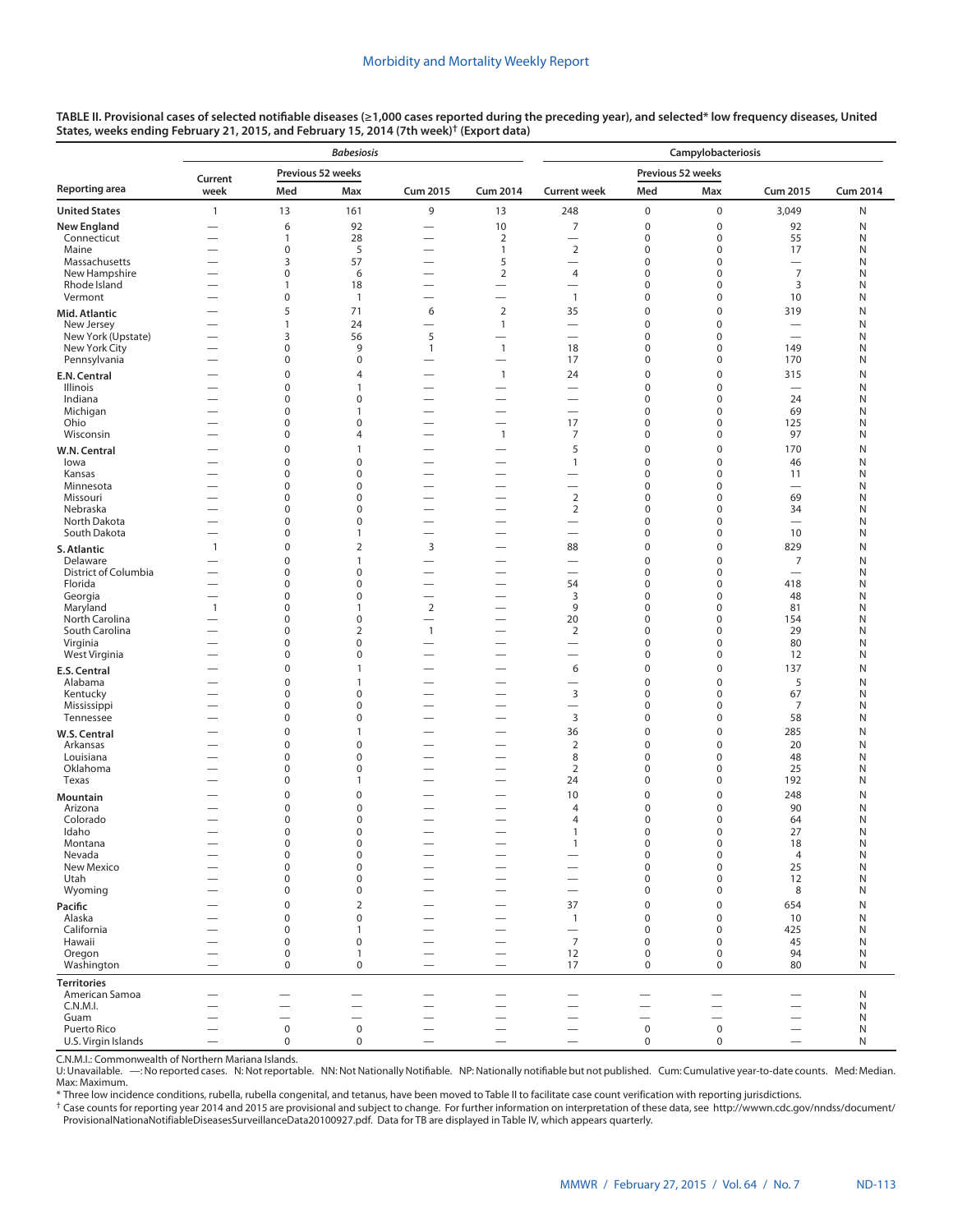| TABLE II. (Continued) Provisional cases of selected notifiable diseases (≥1,000 cases reported during the preceding year), and selected* low frequency |  |
|--------------------------------------------------------------------------------------------------------------------------------------------------------|--|
| diseases, United States, weeks ending February 21, 2015, and February 15, 2014 (7th week) <sup>†</sup> (Export data)                                   |  |

|                                     |                                         |                   | Chlamydia trachomatis infection |                                 |                          | Coccidioidomycosis                                   |                                                      |                                    |                               |                                                              |  |  |
|-------------------------------------|-----------------------------------------|-------------------|---------------------------------|---------------------------------|--------------------------|------------------------------------------------------|------------------------------------------------------|------------------------------------|-------------------------------|--------------------------------------------------------------|--|--|
|                                     | Current                                 | Previous 52 weeks |                                 |                                 |                          |                                                      | Previous 52 weeks                                    |                                    |                               |                                                              |  |  |
| Reporting area                      | week                                    | Med               | Max                             | <b>Cum 2015</b>                 | <b>Cum 2014</b>          | <b>Current week</b>                                  | Med                                                  | Max                                | <b>Cum 2015</b>               | Cum 2014                                                     |  |  |
| <b>United States</b>                | 10,450                                  | 27,364            | 29,749                          | 155,166                         | 172,559                  | 104                                                  | 141                                                  | 250                                | 857                           | 1,065                                                        |  |  |
| <b>New England</b>                  | 196                                     | 854               | 1,179                           | 1,437                           | 5,934                    |                                                      | $\pmb{0}$                                            | $\overline{2}$                     | $\overline{\phantom{0}}$      |                                                              |  |  |
| Connecticut<br>Maine                | 89                                      | 240<br>73         | 396<br>110                      | 535                             | 1,897<br>489             | N<br>N                                               | 0<br>0                                               | $\mathbf 0$<br>$\boldsymbol{0}$    | N<br>N                        | $\mathsf{N}$<br>N                                            |  |  |
| Massachusetts                       | $\overline{\phantom{0}}$                | 424               | 536                             |                                 | 2,558                    | $\overline{\phantom{0}}$                             | 0                                                    | $\mathbf 0$                        |                               |                                                              |  |  |
| New Hampshire<br>Rhode Island       | $\overline{1}$<br>96                    | 39<br>82          | 74<br>243                       | 49<br>709                       | 308<br>406               | $\overline{\phantom{0}}$<br>$\overline{\phantom{0}}$ | 0<br>0                                               | 2<br>$\mathbf{1}$                  | $\overline{\phantom{0}}$      | $\overbrace{\phantom{12322111}}$<br>$\overline{\phantom{0}}$ |  |  |
| Vermont                             | 10                                      | 35                | 63                              | 144                             | 276                      | N                                                    | 0                                                    | 0                                  | N                             | $\mathsf{N}$                                                 |  |  |
| Mid. Atlantic                       | 2,267                                   | 3,482             | 3,956                           | 22,860                          | 21,836                   | $\overline{\phantom{0}}$                             | 0                                                    | $\pmb{0}$                          | $\overline{\phantom{0}}$      | $\overline{\phantom{0}}$                                     |  |  |
| New Jersey                          | 194                                     | 588               | 690                             | 3,624                           | 3,864                    | N<br>N                                               | 0<br>$\mathbf 0$                                     | $\mathbf 0$<br>$\mathbf 0$         | N                             | ${\sf N}$                                                    |  |  |
| New York (Upstate)<br>New York City | 750<br>451                              | 758<br>1,191      | 1,133<br>1,353                  | 4,825<br>7,540                  | 3,798<br>7,546           | N                                                    | 0                                                    | 0                                  | N<br>N                        | N<br>N                                                       |  |  |
| Pennsylvania                        | 872                                     | 956               | 1,354                           | 6,871                           | 6,628                    | $\overline{\phantom{0}}$                             | 0                                                    | 0                                  | $\overline{\phantom{0}}$      | $\overline{\phantom{0}}$                                     |  |  |
| E.N. Central                        | 960                                     | 4,003             | 4,751                           | 20,585                          | 27,099                   |                                                      | 1                                                    | 3                                  | $\overline{2}$                | 11                                                           |  |  |
| Illinois<br>Indiana                 | 49<br>309                               | 1,115<br>544      | 1,297<br>921                    | 3,544<br>3,342                  | 7,720<br>3,503           | N<br>N                                               | 0<br>0                                               | $\mathbf 0$<br>0                   | N<br>N                        | N<br>N                                                       |  |  |
| Michigan                            | $\overline{\phantom{0}}$                | 852               | 1,214                           | 4,310                           | 5,681                    | $\overline{\phantom{0}}$                             | 0                                                    | 2                                  | 1                             | $\overline{7}$                                               |  |  |
| Ohio                                | 314                                     | 1,056             | 1,249                           | 6,222                           | 7,061                    | $\overline{\phantom{0}}$<br>$\overline{\phantom{0}}$ | 0                                                    | $\overline{2}$                     | 1                             | $\overline{2}$                                               |  |  |
| Wisconsin                           | 288<br>346                              | 441<br>1,640      | 515<br>1,858                    | 3,167<br>8,661                  | 3,134<br>11,327          |                                                      | 0<br>2                                               | $\mathbf{1}$<br>6                  | $\overline{2}$                | $\overline{2}$<br>13                                         |  |  |
| W.N. Central<br>lowa                | 17                                      | 223               | 257                             | 1,224                           | 1,602                    | N                                                    | 0                                                    | $\Omega$                           | N                             | N                                                            |  |  |
| Kansas                              | 73                                      | 211               | 351                             | 1,540                           | 1,445                    | N                                                    | 0                                                    | $\mathbf 0$                        | N                             | N                                                            |  |  |
| Minnesota<br>Missouri               | $\overbrace{\phantom{12322111}}$<br>115 | 388<br>545        | 438<br>634                      | 684<br>3,324                    | 2,676<br>3,539           | —<br>$\overline{\phantom{0}}$                        | 1<br>0                                               | 6<br>$\mathbf{1}$                  | 1                             | 9<br>4                                                       |  |  |
| Nebraska                            | 103                                     | 145               | 250                             | 1,079                           | 1,029                    |                                                      | 0                                                    | $\mathbf{1}$                       | 1                             |                                                              |  |  |
| North Dakota                        | 13                                      | 62                | 86                              | 313                             | 465                      | N                                                    | 0                                                    | $\mathbf{1}$                       | N                             | N                                                            |  |  |
| South Dakota                        | 25<br>3,560                             | 78<br>5,492       | 101<br>7,142                    | 497<br>37,896                   | 571<br>32,317            | N<br>$\overline{\phantom{0}}$                        | 0<br>0                                               | $\boldsymbol{0}$<br>$\overline{2}$ | N                             | N<br>$\mathbf{1}$                                            |  |  |
| S. Atlantic<br>Delaware             | 83                                      | 80                | 166                             | 493                             | 364                      | $\overline{\phantom{0}}$                             | 0                                                    | $\mathbf 0$                        |                               | $\overline{\phantom{0}}$                                     |  |  |
| District of Columbia                | $\overline{\phantom{0}}$                | 0                 | 0                               |                                 |                          | $\overline{\phantom{0}}$                             | 0                                                    | $\pmb{0}$                          | $\overline{\phantom{0}}$      | $\overline{\phantom{0}}$                                     |  |  |
| Florida<br>Georgia                  | 1,065                                   | 1,627<br>1,000    | 1,968<br>1,175                  | 9,985<br>5,362                  | 10,402<br>5,155          | N<br>N                                               | 0<br>0                                               | $\mathbf 0$<br>0                   | N<br>N                        | N<br>N                                                       |  |  |
| Maryland                            |                                         | 508               | 862                             | 1,262                           | 2,301                    |                                                      | 0                                                    | $\overline{2}$                     |                               | $\overline{1}$                                               |  |  |
| North Carolina                      | 1,375<br>392                            | 899<br>539        | 2,545                           | 11,892                          | 6,855                    | N<br>N                                               | 0<br>$\mathbf 0$                                     | 0<br>$\mathbf 0$                   | N                             | N<br>Ν                                                       |  |  |
| South Carolina<br>Virginia          | 568                                     | 697               | 857<br>1,267                    | 3,650<br>4,874                  | 3,539<br>3,097           | N                                                    | 0                                                    | 0                                  | N<br>N                        | N                                                            |  |  |
| West Virginia                       | 77                                      | 87                | 140                             | 378                             | 604                      | N                                                    | 0                                                    | $\mathbf 0$                        | N                             | N                                                            |  |  |
| E.S. Central                        | 343                                     | 1,697             | 2,562                           | 7,522                           | 14,541                   | $\overline{\phantom{0}}$                             | 0                                                    | $\mathbf 0$                        | —                             | $\overline{\phantom{0}}$                                     |  |  |
| Alabama<br>Kentucky                 | 172                                     | 508<br>331        | 734<br>607                      | 2,731<br>1,579                  | 3,520<br>1,831           | N<br>N                                               | 0<br>0                                               | $\mathbf 0$<br>0                   | N<br>N                        | $\mathsf{N}$<br>N                                            |  |  |
| Mississippi                         | 112                                     | 374               | 810                             | 826                             | 5,197                    | N                                                    | 0                                                    | $\mathbf 0$                        | N                             | N                                                            |  |  |
| Tennessee                           | 59                                      | 569               | 871                             | 2,386                           | 3,993                    | N                                                    | 0                                                    | $\pmb{0}$                          | N                             | N                                                            |  |  |
| W.S. Central<br>Arkansas            | 234<br>198                              | 3,896<br>594      | 4,714<br>843                    | 19,793<br>2,194                 | 24,750<br>3,840          | N                                                    | 0<br>0                                               | $\mathbf{1}$<br>$\pmb{0}$          | N                             | <u>.</u><br>N                                                |  |  |
| Louisiana                           | 3                                       | 470               | 1,062                           | 753                             | 2,446                    | $\overline{\phantom{0}}$                             | 0                                                    | $\mathbf{1}$                       | $\overline{\phantom{0}}$      | $\overline{\phantom{0}}$                                     |  |  |
| Oklahoma                            | 33                                      | 268               | 337                             | 1,319                           | 2,090                    | N                                                    | $\pmb{0}$                                            | 0                                  | N                             | N                                                            |  |  |
| Texas                               | 1,240                                   | 2,549<br>1,781    | 2,889<br>2,303                  | 15,527<br>10,312                | 16,374<br>13,888         | N<br>104                                             | $\mathbf 0$<br>99                                    | $\mathbf 0$<br>180                 | N<br>687                      | N<br>966                                                     |  |  |
| <b>Mountain</b><br>Arizona          | 491                                     | 609               | 873                             | 3,026                           | 4,064                    | 104                                                  | 98                                                   | 177                                | 681                           | 943                                                          |  |  |
| Colorado                            | 358                                     | 420               | 749                             | 3,032                           | 2,834                    | N                                                    | $\mathbf 0$                                          | 0                                  | N                             | N                                                            |  |  |
| Idaho<br>Montana                    | 95<br>58                                | 101<br>81         | 135<br>126                      | 688<br>563                      | 699<br>532               | N<br>$\overline{\phantom{0}}$                        | $\mathbf 0$<br>0                                     | $\mathbf 0$<br>2                   | N<br>1                        | N<br>$\overline{1}$                                          |  |  |
| Nevada                              | $\overline{2}$                          | 183               | 334                             | 231                             | 2,848                    | $\overline{\phantom{0}}$                             | $\mathbf{1}$                                         | 4                                  | 4                             | 10                                                           |  |  |
| New Mexico                          | 168                                     | 221               | 320                             | 1,683                           | 1,501                    | $\overline{\phantom{0}}$                             | $\mathbf 0$                                          | 3                                  |                               | 2                                                            |  |  |
| Utah<br>Wyoming                     | 68<br>$\overline{\phantom{0}}$          | 158<br>28         | 202<br>67                       | 1,089                           | 1,151<br>259             | $\overline{\phantom{0}}$<br>$\overline{\phantom{0}}$ | $\mathbf 0$<br>$\mathbf 0$                           | 2<br>$\mathbf{1}$                  | $\mathbf{1}$                  | 10<br>$\overline{\phantom{m}}$                               |  |  |
| Pacific                             | 1,304                                   | 4,308             | 4,950                           | 26,100                          | 20,867                   | $\overline{\phantom{0}}$                             | 43                                                   | 78                                 | 166                           | 74                                                           |  |  |
| Alaska                              | 31                                      | 105               | 142                             | 661                             | 887                      | N                                                    | $\mathbf 0$                                          | $\mathbf 0$                        | N                             | N                                                            |  |  |
| California<br>Hawaii                | 625                                     | 3,425<br>114      | 3,940<br>145                    | 20,451<br>310                   | 14,531<br>898            | $\qquad \qquad$<br>N                                 | 43<br>$\mathbf 0$                                    | 77<br>$\mathbf 0$                  | 165<br>N                      | 74<br>N                                                      |  |  |
| Oregon                              | 296                                     | 306               | 401                             | 2,285                           | 2,016                    | $\overline{\phantom{0}}$                             | $\mathbf 0$                                          | $\mathbf{1}$                       | $\mathbf{1}$                  | $\overline{\phantom{m}}$                                     |  |  |
| Washington                          | 352                                     | 354               | 453                             | 2,393                           | 2,535                    | $\overline{\phantom{0}}$                             | $\mathbf 0$                                          | $\mathbf 0$                        |                               | $\qquad \qquad -$                                            |  |  |
| <b>Territories</b>                  |                                         |                   |                                 |                                 |                          |                                                      |                                                      |                                    |                               |                                                              |  |  |
| American Samoa<br>C.N.M.I.          |                                         |                   | $\overline{\phantom{0}}$        |                                 |                          | N<br>$\overline{\phantom{0}}$                        | $\overline{\phantom{0}}$<br>$\overline{\phantom{0}}$ |                                    | N<br>$\overline{\phantom{0}}$ | N<br>$\overline{\phantom{0}}$                                |  |  |
| Guam                                |                                         |                   |                                 |                                 | $\overline{\phantom{0}}$ | —                                                    |                                                      | -                                  |                               |                                                              |  |  |
| Puerto Rico<br>U.S. Virgin Islands  | 65<br>$\overbrace{\phantom{12322111}}$  | 79<br>14          | 317<br>28                       | 317<br>$\overline{\phantom{m}}$ | 521<br>100               | N<br>$\overline{\phantom{m}}$                        | $\boldsymbol{0}$<br>$\mathbf 0$                      | $\mathbf 0$<br>0                   | N                             | N<br>$\overbrace{\phantom{12333}}$                           |  |  |
|                                     |                                         |                   |                                 |                                 |                          |                                                      |                                                      |                                    |                               |                                                              |  |  |

C.N.M.I.: Commonwealth of Northern Mariana Islands.

U: Unavailable. —: No reported cases. N: Not reportable. NN: Not Nationally Notifiable. NP: Nationally notifiable but not published. Cum: Cumulative year-to-date counts. Med: Median. Max: Maximum.

\* Three low incidence conditions, rubella, rubella congenital, and tetanus, have been moved to Table II to facilitate case count verification with reporting jurisdictions.

† Case counts for reporting year 2014 and 2015 are provisional and subject to change. For further information on interpretation of these data, see [http://wwwn.cdc.gov/nndss/document/](http://wwwn.cdc.gov/nndss/document/ProvisionalNationaNotifiableDiseasesSurveillanceData20100927.pdf) [ProvisionalNationaNotifiableDiseasesSurveillanceData20100927.pdf](http://wwwn.cdc.gov/nndss/document/ProvisionalNationaNotifiableDiseasesSurveillanceData20100927.pdf). Data for TB are displayed in Table IV, which appears quarterly.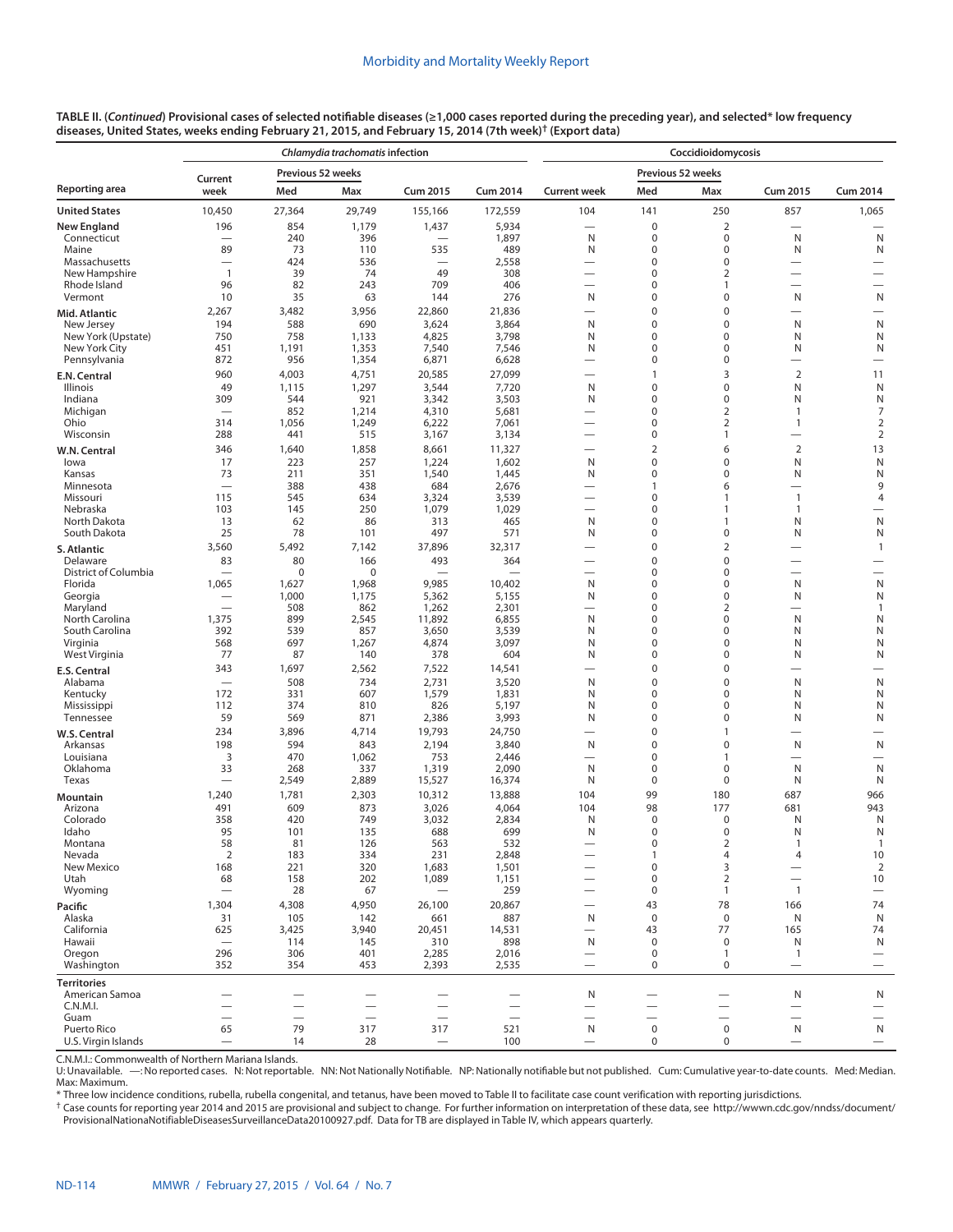| TABLE II. (Continued) Provisional cases of selected notifiable diseases (≥1,000 cases reported during the preceding year), and selected* low frequency |
|--------------------------------------------------------------------------------------------------------------------------------------------------------|
| diseases, United States, weeks ending February 21, 2015, and February 15, 2014 (7th week)† (Export data)                                               |

|                                     |                                            |                                  |                          |                                  |                                                    | <b>Denque Virus Infection</b>                               |                                 |                                      |                                                               |                                                      |                                                      |                            |                            |                                                              |                                                      |  |
|-------------------------------------|--------------------------------------------|----------------------------------|--------------------------|----------------------------------|----------------------------------------------------|-------------------------------------------------------------|---------------------------------|--------------------------------------|---------------------------------------------------------------|------------------------------------------------------|------------------------------------------------------|----------------------------|----------------------------|--------------------------------------------------------------|------------------------------------------------------|--|
|                                     |                                            |                                  | Cryptosporidiosis        |                                  |                                                    | Dengue <sup>§</sup><br><b>Severe Dengue</b>                 |                                 |                                      |                                                               |                                                      |                                                      |                            |                            |                                                              |                                                      |  |
|                                     |                                            |                                  | Previous 52 weeks        |                                  |                                                    |                                                             | Previous 52 weeks               |                                      |                                                               |                                                      |                                                      | Previous 52 weeks          |                            |                                                              |                                                      |  |
| <b>Reporting area</b>               | Current<br>week                            | Med                              | Max                      | Cum<br>2015                      | Cum<br>2014                                        | Current<br>week                                             | Med                             | Max                                  | Cum<br>2015                                                   | Cum<br>2014                                          | Current<br>week                                      | Med                        | Max                        | Cum<br>2015                                                  | Cum<br>2014                                          |  |
| <b>United States</b>                | 31                                         | 113                              | 337                      | 512                              | 592                                                | $\overbrace{\phantom{123221111}}$                           | $\overline{7}$                  | 25                                   | 16                                                            | 66                                                   | $\overline{\phantom{0}}$                             | $\mathbf 0$                | 0                          | $\overline{\phantom{0}}$                                     |                                                      |  |
| <b>New England</b>                  | $\mathbf{1}$                               | 5                                | 17                       | 9                                | 27                                                 |                                                             | $\mathbf 0$                     | 3                                    | $\mathbf{1}$                                                  | 5                                                    | $\overline{\phantom{0}}$                             | $\mathbf 0$                | $\mathbf 0$                | $\overline{\phantom{0}}$                                     |                                                      |  |
| Connecticut<br>Maine                |                                            | $\mathbf{1}$<br>$\mathbf{1}$     | 3<br>4                   | 3<br>$\overline{2}$              | 5<br>$\overline{7}$                                | $\overline{\phantom{0}}$                                    | $\mathbf 0$<br>$\pmb{0}$        | $\mathbf{1}$<br>$\mathbf{1}$         | $\overline{\phantom{0}}$                                      | $\overline{\phantom{0}}$                             | $\overline{\phantom{0}}$<br>$\overline{\phantom{0}}$ | 0<br>$\mathbf 0$           | $\mathbf 0$<br>$\mathbf 0$ | $\overline{\phantom{0}}$                                     | $\overline{\phantom{0}}$                             |  |
| Massachusetts                       |                                            | 3                                | 9                        | $\overline{\phantom{0}}$         | 11                                                 |                                                             | $\mathbf 0$                     | $\overline{2}$                       |                                                               | 3                                                    | $\overline{\phantom{0}}$                             | 0                          | $\mathbf 0$                | $\overline{\phantom{0}}$                                     |                                                      |  |
| New Hampshire                       |                                            | $\mathbf 0$                      | 3                        | $\mathbf{1}$                     | 2                                                  |                                                             | $\mathbf 0$                     | $\boldsymbol{0}$                     | $\overline{\phantom{0}}$                                      | $\overline{\phantom{0}}$                             | $\overline{\phantom{0}}$                             | $\mathbf 0$                | 0                          | $\overline{\phantom{0}}$                                     | $\overline{\phantom{0}}$                             |  |
| Rhode Island<br>Vermont             | $\mathbf{1}$<br>$\overline{\phantom{0}}$   | $\mathbf 0$<br>0                 | 4<br>7                   | $\mathbf{1}$<br>$\overline{2}$   | $\overbrace{\phantom{12322111}}$<br>$\overline{2}$ | $\overline{\phantom{0}}$                                    | $\mathbf 0$<br>$\pmb{0}$        | $\mathbf{1}$<br>$\mathbf{1}$         | $\mathbf{1}$                                                  | $\overline{2}$                                       | $\overline{\phantom{0}}$                             | $\mathbf 0$<br>0           | $\mathbf 0$<br>0           | $\overline{\phantom{0}}$<br>$\overline{\phantom{0}}$         | $\overline{\phantom{0}}$<br>$\overline{\phantom{0}}$ |  |
| Mid. Atlantic                       | 3                                          | 11                               | 35                       | 51                               | 66                                                 |                                                             | $\overline{2}$                  | 10                                   | 3                                                             | 13                                                   |                                                      | $\mathbf 0$                | $\mathbf 0$                |                                                              | $\overline{\phantom{0}}$                             |  |
| New Jersey                          | $\overline{\phantom{0}}$                   | $\pmb{0}$                        | $\overline{2}$           | $\overbrace{\phantom{12322111}}$ | 6                                                  | $\overline{\phantom{0}}$                                    | $\mathbf{1}$                    | 6                                    | $\mathbf{1}$                                                  | $\mathbf{1}$                                         | $\overline{\phantom{0}}$                             | $\mathbf 0$                | $\mathbf 0$                | $\overline{\phantom{0}}$                                     | $\overline{\phantom{0}}$                             |  |
| New York (Upstate)<br>New York City | $\mathbf{1}$<br>$\overline{2}$             | 4<br>$\overline{2}$              | 14<br>7                  | 17<br>11                         | 21<br>$\overline{7}$                               |                                                             | $\mathbf 0$<br>$\mathbf 0$      | $\overline{4}$<br>4                  | 2<br>$\overline{\phantom{0}}$                                 | 3<br>6                                               | $\overline{\phantom{0}}$<br>$\overline{\phantom{0}}$ | 0<br>0                     | $\mathbf 0$<br>$\mathbf 0$ | $\overline{\phantom{0}}$<br>$\overline{\phantom{0}}$         | $\overline{\phantom{0}}$                             |  |
| Pennsylvania                        | $\overline{\phantom{0}}$                   | 6                                | 16                       | 23                               | 32                                                 | $\overline{\phantom{0}}$                                    | $\mathbf 0$                     | $\mathbf{1}$                         | $\overline{\phantom{0}}$                                      | 3                                                    | $\overline{\phantom{0}}$                             | 0                          | 0                          | $\overline{\phantom{0}}$                                     | $\qquad \qquad -$                                    |  |
| E.N. Central                        | 9                                          | 21                               | 76                       | 90                               | 122                                                |                                                             | $\mathbf 0$                     | $\overline{4}$                       | 2                                                             | 5                                                    | $\overline{\phantom{0}}$                             | $\mathbf 0$                | $\mathbf 0$                | $\overline{\phantom{0}}$                                     |                                                      |  |
| Illinois                            | $\overline{\phantom{0}}$                   | $\mathbf 2$                      | 9                        | $\overline{7}$                   | 24                                                 |                                                             | $\mathbf 0$                     | $\mathbf{1}$                         | $\overline{\phantom{0}}$                                      | $\mathbf{1}$                                         |                                                      | $\mathbf 0$                | $\mathbf 0$                | $\overline{\phantom{0}}$                                     | $\overline{\phantom{0}}$                             |  |
| Indiana<br>Michigan                 | $\overline{\phantom{0}}$<br>-              | 3<br>4                           | 11<br>13                 | 5<br>15                          | 12<br>22                                           | $\overline{\phantom{0}}$                                    | $\mathbf 0$<br>$\mathbf 0$      | 2<br>$\mathbf{1}$                    | $\overbrace{\phantom{123221111}}$<br>$\overline{\phantom{0}}$ | $\overline{\phantom{0}}$<br>$\overline{\phantom{0}}$ | $\overline{\phantom{0}}$<br>$\overline{\phantom{0}}$ | $\mathbf 0$<br>0           | 0<br>$\mathbf 0$           | $\overline{\phantom{0}}$<br>$\overline{\phantom{0}}$         | $\qquad \qquad -$                                    |  |
| Ohio                                | 5                                          | 6                                | 15                       | 33                               | 29                                                 |                                                             | $\boldsymbol{0}$                | $\overline{2}$                       | $\overline{2}$                                                | 3                                                    | $\overline{\phantom{0}}$                             | 0                          | $\mathbf 0$                | $\overline{\phantom{0}}$                                     | $\overline{\phantom{0}}$                             |  |
| Wisconsin                           | $\overline{4}$                             | 7                                | 32                       | 30                               | 35                                                 | $\overline{\phantom{0}}$                                    | $\boldsymbol{0}$                | 2                                    |                                                               | $\mathbf{1}$                                         | $\overline{\phantom{0}}$                             | 0                          | $\mathbf 0$                | $\overline{\phantom{0}}$                                     | $\qquad \qquad -$                                    |  |
| W.N. Central                        | 2                                          | 14                               | 39                       | 48                               | 74                                                 |                                                             | $\mathbf 0$                     | $\mathbf{1}$                         |                                                               | $\overline{\phantom{0}}$                             | $\overline{\phantom{0}}$                             | $\mathbf 0$                | $\mathbf 0$                | $\overline{\phantom{0}}$                                     |                                                      |  |
| lowa<br>Kansas                      | -<br>$\overline{\phantom{0}}$              | $\overline{4}$<br>1              | 13<br>4                  | 11<br>3                          | 24<br>6                                            |                                                             | $\mathbf 0$<br>$\mathbf 0$      | $\mathbf{1}$<br>$\mathbf{1}$         |                                                               | $\overline{\phantom{0}}$<br>$\overline{\phantom{0}}$ | $\overline{\phantom{0}}$                             | $\mathbf 0$<br>$\mathbf 0$ | $\mathbf 0$<br>0           | $\overline{\phantom{0}}$<br>$\overline{\phantom{0}}$         | $\overline{\phantom{0}}$                             |  |
| Minnesota                           | $\overline{\phantom{0}}$                   | $\mathbf 0$                      | $\mathbf 0$              | $\overbrace{\phantom{12322111}}$ | $\overbrace{\phantom{12322111}}$                   |                                                             | $\mathbf 0$                     | 0                                    |                                                               | $\overline{\phantom{0}}$                             | $\overline{\phantom{0}}$                             | $\mathbf 0$                | $\mathbf 0$                | $\overline{\phantom{0}}$                                     | $\qquad \qquad$                                      |  |
| Missouri                            |                                            | 3                                | 13                       | 16<br>9                          | 17<br>9                                            | $\overline{\phantom{0}}$                                    | $\mathbf 0$                     | $\mathbf{1}$                         |                                                               |                                                      | $\overline{\phantom{0}}$                             | $\mathbf 0$                | 0                          | $\overline{\phantom{0}}$                                     | $\overline{\phantom{0}}$                             |  |
| Nebraska<br>North Dakota            | $\mathbf{1}$<br>$\overline{\phantom{0}}$   | $\overline{2}$<br>1              | 9<br>16                  | $\mathbf{1}$                     | 5                                                  | $\overline{\phantom{0}}$                                    | $\boldsymbol{0}$<br>$\pmb{0}$   | $\mathbf 0$<br>$\mathbf 0$           | $\overline{\phantom{0}}$                                      | $\overline{\phantom{0}}$                             | $\overline{\phantom{0}}$<br>$\overline{\phantom{0}}$ | 0<br>0                     | $\mathbf 0$<br>0           | $\overline{\phantom{0}}$<br>$\overline{\phantom{0}}$         | $\overline{\phantom{0}}$                             |  |
| South Dakota                        | $\mathbf{1}$                               | $\overline{2}$                   | 9                        | 8                                | 13                                                 |                                                             | $\boldsymbol{0}$                | $\bf 0$                              |                                                               |                                                      |                                                      | 0                          | 0                          |                                                              | $\overline{\phantom{0}}$                             |  |
| S. Atlantic                         | 9                                          | 30                               | 150                      | 157                              | 161                                                |                                                             | $\overline{2}$                  | 6                                    | $\overline{4}$                                                | 22                                                   |                                                      | $\mathbf 0$                | $\mathbf 0$                | $\overline{\phantom{0}}$                                     |                                                      |  |
| Delaware<br>District of Columbia    | -                                          | $\mathbf 0$<br>0                 | 1<br>$\overline{1}$      | $\overline{2}$<br>$\mathbf{1}$   | $\mathbf{1}$<br>$\overline{1}$                     | $\overline{\phantom{0}}$<br>$\overline{\phantom{0}}$        | $\mathbf 0$<br>$\mathbf 0$      | $\mathbf{1}$<br>$\mathbf{1}$         | $\mathbf{1}$                                                  | $\overline{\phantom{0}}$                             | $\overline{\phantom{0}}$<br>$\overline{\phantom{0}}$ | $\mathbf 0$<br>$\mathbf 0$ | $\mathbf 0$<br>0           | $\overline{\phantom{0}}$<br>$\overline{\phantom{0}}$         | $\overline{\phantom{0}}$<br>$\overline{\phantom{0}}$ |  |
| Florida                             | 8                                          | 18                               | 123                      | 78                               | 66                                                 |                                                             | $\mathbf{1}$                    | 5                                    | 3                                                             | 13                                                   | $\overline{\phantom{0}}$                             | $\mathbf 0$                | $\mathbf 0$                | $\overline{\phantom{0}}$                                     |                                                      |  |
| Georgia                             | $\mathbf{1}$                               | 4                                | 14                       | 30                               | 28                                                 | $\overbrace{\phantom{12322111}}$                            | $\mathbf 0$                     | $\mathbf{1}$                         | $\overbrace{\phantom{123221111}}$                             | 1                                                    | $\overline{\phantom{0}}$                             | 0                          | 0                          | $\overline{\phantom{0}}$                                     | $\overbrace{\phantom{12322111}}$                     |  |
| Maryland<br>North Carolina          |                                            | $\mathbf{1}$<br>$\boldsymbol{0}$ | 6<br>42                  | 6<br>25                          | 9<br>33                                            |                                                             | $\mathbf 0$<br>$\boldsymbol{0}$ | $\overline{2}$<br>$\overline{2}$     |                                                               | 3<br>$\mathbf{1}$                                    | $\overline{\phantom{0}}$                             | $\mathbf 0$<br>0           | $\mathbf 0$<br>0           | $\overline{\phantom{0}}$                                     | $\overline{\phantom{0}}$                             |  |
| South Carolina                      | $\overline{\phantom{0}}$                   | 1                                | 4                        | 6                                | 6                                                  |                                                             | $\boldsymbol{0}$                | $\mathbf{1}$                         |                                                               | $\mathbf{1}$                                         |                                                      | 0                          | $\mathbf 0$                |                                                              | $\overline{\phantom{0}}$                             |  |
| Virginia                            |                                            | $\overline{2}$                   | 8                        | 7                                | 16                                                 | $\overline{\phantom{0}}$                                    | $\mathbf 0$                     | 3                                    | $\overline{\phantom{m}}$                                      | 3                                                    | $\overline{\phantom{0}}$                             | 0                          | 0                          | $\overline{\phantom{0}}$                                     | $\overline{\phantom{0}}$                             |  |
| West Virginia                       | $\overline{\phantom{0}}$<br>$\overline{2}$ | 0<br>8                           | $\overline{2}$<br>22     | $\overline{2}$<br>51             | $\overline{1}$<br>39                               | $\overline{\phantom{0}}$                                    | $\mathbf 0$<br>$\pmb{0}$        | $\bf 0$<br>3                         | 4                                                             | $\overline{\phantom{0}}$<br>$\mathbf{1}$             | $\overline{\phantom{0}}$<br>$\overline{\phantom{0}}$ | $\mathbf 0$<br>$\mathbf 0$ | 0<br>$\pmb{0}$             | $\overline{\phantom{0}}$<br>$\overline{\phantom{0}}$         |                                                      |  |
| E.S. Central<br>Alabama             | $\overline{\phantom{0}}$                   | 3                                | 9                        | 29                               | 17                                                 |                                                             | $\mathbf 0$                     | $\mathbf{1}$                         |                                                               |                                                      | $\overline{\phantom{0}}$                             | $\mathbf 0$                | $\mathbf 0$                | $\overline{\phantom{0}}$                                     |                                                      |  |
| Kentucky                            |                                            | 1                                | 6                        | 6                                | 8                                                  |                                                             | $\mathbf 0$                     | $\boldsymbol{0}$                     |                                                               |                                                      | $\overline{\phantom{0}}$                             | $\mathbf 0$                | 0                          |                                                              | $\overline{\phantom{0}}$                             |  |
| Mississippi                         | $\mathbf{1}$<br>$\mathbf{1}$               | $\mathbf{1}$<br>$\overline{2}$   | 6<br>12                  | $\overline{2}$<br>14             | 3<br>11                                            | $\overline{\phantom{0}}$                                    | $\mathbf 0$<br>$\mathbf 0$      | $\mathbf{1}$<br>3                    | 4                                                             | $\mathbf{1}$<br>$\overline{\phantom{0}}$             | $\overline{\phantom{0}}$<br>$\overline{\phantom{0}}$ | $\mathbf 0$<br>0           | $\mathbf 0$<br>0           | $\overline{\phantom{0}}$                                     | $\overline{\phantom{0}}$<br>$\overline{\phantom{0}}$ |  |
| Tennessee<br>W.S. Central           | $\overline{4}$                             | 12                               | 33                       | 40                               | 37                                                 |                                                             | $\mathbf 0$                     | $\overline{4}$                       |                                                               | 3                                                    |                                                      | $\mathbf 0$                | $\mathbf 0$                |                                                              |                                                      |  |
| Arkansas                            | $\mathbf{1}$                               | $\mathbf{1}$                     | 12                       | 5                                | $\overline{2}$                                     |                                                             | $\mathbf 0$                     | 2                                    |                                                               | $\overline{\phantom{0}}$                             | $\overline{\phantom{0}}$                             | $\mathbf 0$                | 0                          | $\overline{\phantom{0}}$                                     | $\overline{\phantom{0}}$                             |  |
| Louisiana                           | 2                                          | 3                                | 17                       | 24                               | 12                                                 |                                                             | $\mathbf 0$                     | $\mathbf{1}$                         |                                                               | $\mathbf{1}$                                         | $\overline{\phantom{0}}$                             | 0                          | 0                          | $\overline{\phantom{0}}$                                     | $\overline{\phantom{0}}$                             |  |
| Oklahoma<br>Texas                   | $\overline{\phantom{0}}$<br>$\mathbf{1}$   | $\mathbf{1}$<br>7                | 10<br>22                 | $\overline{2}$<br>9              | 3<br>20                                            |                                                             | $\mathbf 0$<br>$\mathbf 0$      | $\boldsymbol{0}$<br>3                |                                                               | $\overline{2}$                                       |                                                      | $\mathbf 0$<br>$\mathbf 0$ | 0<br>0                     | $\overline{\phantom{0}}$                                     | $\overline{\phantom{0}}$                             |  |
| Mountain                            |                                            | 8                                | 22                       | 29                               | 45                                                 |                                                             | $\pmb{0}$                       | 11                                   | $\overline{\phantom{0}}$                                      | $\overline{4}$                                       | $\overline{\phantom{0}}$                             | $\mathbf 0$                | $\mathbf 0$                | $\overline{\phantom{0}}$                                     |                                                      |  |
| Arizona                             |                                            | $\mathbf{1}$                     | 3                        | 2                                | 8                                                  |                                                             | $\mathbf 0$                     | 11                                   |                                                               | 3                                                    |                                                      | $\mathbf 0$                | $\Omega$                   |                                                              |                                                      |  |
| Colorado                            |                                            | $\mathbf{1}$                     | 6                        | 2                                | 4                                                  | $\overline{\phantom{m}}$                                    | 0                               | 1                                    | $\overline{\phantom{0}}$                                      | $\overline{\phantom{0}}$                             |                                                      | 0                          | 0                          | $\qquad \qquad$                                              | $\qquad \qquad -$                                    |  |
| Idaho<br>Montana                    |                                            | $\mathbf{1}$<br>$\mathbf{1}$     | 14<br>5                  | $\overline{7}$<br>$\overline{2}$ | 11<br>3                                            |                                                             | $\mathbf 0$<br>$\mathbf 0$      | $\mathbf{1}$<br>$\mathbf{1}$         |                                                               |                                                      | $\overline{\phantom{0}}$<br>$\overline{\phantom{0}}$ | $\mathbf 0$<br>$\mathbf 0$ | 0<br>0                     | $\overline{\phantom{0}}$                                     | $\qquad \qquad -$<br>$\overline{\phantom{0}}$        |  |
| Nevada                              | $\overline{\phantom{0}}$                   | $\boldsymbol{0}$                 | $\overline{2}$           | $\overline{2}$                   | $\mathbf{1}$                                       | $\overline{\phantom{0}}$                                    | $\mathbf 0$                     | $\mathbf{1}$                         |                                                               | $\mathbf{1}$                                         | $\overline{\phantom{0}}$                             | $\mathbf 0$                | 0                          | $\qquad \qquad$                                              |                                                      |  |
| New Mexico<br>Utah                  |                                            | 1<br>$\mathbf{1}$                | 7<br>5                   | $\mathbf{1}$<br>13               | 7<br>10                                            | $\overline{\phantom{0}}$<br>$\overline{\phantom{0}}$        | $\mathbf 0$<br>$\mathbf 0$      | $\boldsymbol{0}$<br>$\boldsymbol{0}$ |                                                               |                                                      |                                                      | 0<br>$\mathbf 0$           | 0<br>$\mathbf 0$           | $\qquad \qquad$<br>$\overline{\phantom{0}}$                  | $\qquad \qquad -$<br>$\qquad \qquad -$               |  |
| Wyoming                             | $\overline{\phantom{0}}$                   | $\mathbf 0$                      | 4                        | $\qquad \qquad$                  | $\overline{1}$                                     | $\overline{\phantom{0}}$                                    | $\mathbf 0$                     | $\mathbf 0$                          | $\overline{\phantom{0}}$                                      | $\overline{\phantom{0}}$                             |                                                      | 0                          | $\mathbf 0$                | $\overline{\phantom{0}}$                                     | $\overline{\phantom{0}}$                             |  |
| Pacific                             | $\mathbf{1}$                               | 9                                | 24                       | 37                               | 21                                                 |                                                             | $\mathbf{1}$                    | $\overline{7}$                       | 2                                                             | 13                                                   | $\overline{\phantom{0}}$                             | $\mathbf 0$                | $\pmb{0}$                  |                                                              | $\qquad \qquad -$                                    |  |
| Alaska                              |                                            | $\pmb{0}$                        | $\overline{1}$           | $\overline{\phantom{0}}$         | $\overline{1}$                                     |                                                             | $\pmb{0}$                       | $\mathbf{1}$                         |                                                               |                                                      |                                                      | $\mathbf 0$                | 0                          |                                                              |                                                      |  |
| California<br>Hawaii                | $\mathbf{1}$                               | 6<br>0                           | 19<br>$\overline{2}$     | 23<br>$\overline{\phantom{0}}$   | 8<br>$\overline{\phantom{0}}$                      | $\overline{\phantom{0}}$                                    | $\mathbf{1}$<br>$\mathbf 0$     | 7<br>$\overline{2}$                  | $\overline{\phantom{0}}$<br>$\overline{\phantom{m}}$          | 11<br>$\overline{\phantom{0}}$                       | $\overline{\phantom{0}}$                             | $\mathbf 0$<br>$\mathbf 0$ | 0<br>0                     | $\overline{\phantom{0}}$<br>$\overline{\phantom{m}}$         | $\qquad \qquad -$<br>$\qquad \qquad -$               |  |
| Oregon                              | $\overline{\phantom{0}}$                   | $\overline{2}$                   | $\overline{7}$           | 12                               | 10                                                 | $\overline{\phantom{0}}$                                    | $\pmb{0}$                       | $\mathsf{O}\xspace$                  | $\overline{\phantom{0}}$                                      | $\overline{\phantom{0}}$                             | $\overline{\phantom{0}}$                             | 0                          | 0                          | $\overline{\phantom{0}}$                                     |                                                      |  |
| Washington                          |                                            | $\mathbf 0$                      | 10                       | 2                                | 2                                                  |                                                             | $\mathbf 0$                     | 2                                    | $\overline{2}$                                                | $\overline{2}$                                       |                                                      | 0                          | $\mathbf 0$                | $\overbrace{\phantom{13333}}$                                | $\qquad \qquad -$                                    |  |
| <b>Territories</b>                  |                                            |                                  |                          |                                  |                                                    |                                                             |                                 |                                      |                                                               |                                                      |                                                      |                            |                            |                                                              |                                                      |  |
| American Samoa<br>C.N.M.I.          | N                                          | $\overline{\phantom{0}}$         | $\overline{\phantom{0}}$ | N<br>$\overline{\phantom{0}}$    | N                                                  | $\overline{\phantom{0}}$                                    |                                 | -                                    | $\overline{\phantom{0}}$<br>$\overline{\phantom{0}}$          |                                                      |                                                      | $\overline{\phantom{0}}$   |                            | $\overline{\phantom{0}}$                                     | $\qquad \qquad -$                                    |  |
| Guam                                |                                            | $\overline{\phantom{0}}$         |                          | $\qquad \qquad$                  | $\overline{\phantom{0}}$                           |                                                             |                                 | $\overline{\phantom{0}}$             |                                                               | $\overbrace{\phantom{12322111}}$                     |                                                      | $\overline{\phantom{0}}$   |                            | $\overline{\phantom{0}}$                                     | $\overline{\phantom{0}}$                             |  |
| Puerto Rico<br>U.S. Virgin Islands  | $\mathsf{N}$<br>$\overline{\phantom{m}}$   | $\mathsf 0$<br>0                 | $\mathsf 0$<br>0         | N<br>$\overline{\phantom{0}}$    | N<br>$\overline{\phantom{0}}$                      | $\overbrace{\phantom{1232211}}$<br>$\overline{\phantom{m}}$ | 5<br>$\mathbf 0$                | 19<br>3                              | $\overline{2}$<br>$\overline{\phantom{m}}$                    | 208<br>$\mathbf{1}$                                  | $\qquad \qquad$<br>$\overline{\phantom{0}}$          | $\mathsf 0$<br>$\mathbf 0$ | $\mathbf{1}$<br>0          | $\overbrace{\phantom{12322111}}$<br>$\overline{\phantom{0}}$ | $\overline{1}$<br>$\qquad \qquad -$                  |  |

C.N.M.I.: Commonwealth of Northern Mariana Islands.<br>U:Unavailable. —:No reported cases. N:Not reportable. NN:Not Nationally Notifiable. NP:Nationally notifiable but not published. Cum:Cumulative year-to-date counts. \* Three low incidence conditions, rubella, rubella congenital, and tetanus, have been moved to Table II to facilitate case count verification with reporting jurisdictions.

† Case counts for reporting year 2014 and 2015 are provisional and subject to change. For further information on interpretation of these data, see [http://wwwn.cdc.gov/nndss/document/](http://wwwn.cdc.gov/nndss/document/ProvisionalNationaNotifiableDiseasesSurveillanceData20100927.pdf)

§ Data for Dengue-like illness will be included in this table with Dengue case counts after the CDC obtains Office of Management and Budget (OMB) Paperwork Reduction Act (PRA) to receive data for this condition.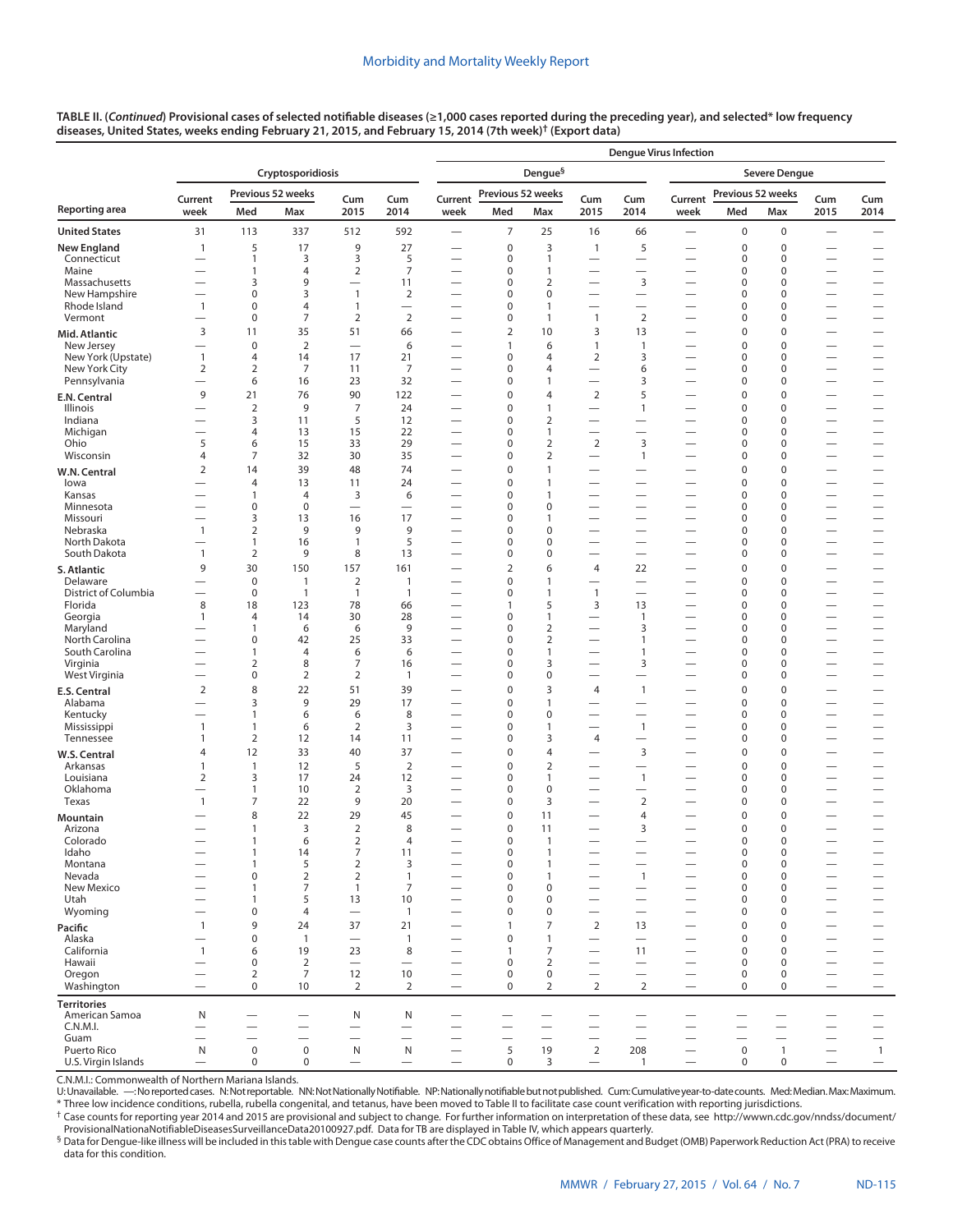| TABLE II. (Continued) Provisional cases of selected notifiable diseases (≥1,000 cases reported during the preceding year), and selected* low frequency |
|--------------------------------------------------------------------------------------------------------------------------------------------------------|
| diseases, United States, weeks ending February 21, 2015, and February 15, 2014 (7th week) <sup>†</sup> (Export data)                                   |

| Ehrlichia chaffeensis<br><b>Undetermined</b><br>Anaplasma phagocytophilum<br>Previous 52 weeks<br>Previous 52 weeks<br>Previous 52 weeks<br>Current<br>Cum<br>Cum<br>Current<br>Cum<br>Current<br>Cum<br>Cum<br>Cum<br>Med<br>2015<br>2014<br>2014<br>Med<br>2015<br>2014<br>week<br>Max<br>week<br>Med<br>Max<br>2015<br>week<br>Max<br>8<br>18<br>102<br>11<br>11<br>2<br>29<br>148<br>13<br>22<br>$\overline{2}$<br>12<br>$\overline{2}$<br>$\overline{\phantom{0}}$<br>$\overline{\phantom{0}}$<br>8<br>$\overline{2}$<br><b>New England</b><br>$\mathbf 0$<br>6<br>$\mathbf{1}$<br>$\mathbf{1}$<br>11<br>77<br>3<br>$\pmb{0}$<br>$\overline{\phantom{0}}$<br>12<br>$\overline{2}$<br>0<br>Connecticut<br>0<br>0<br>0<br>1<br>0<br>$\overline{\phantom{0}}$<br>$\overline{\phantom{0}}$<br>$\overbrace{\phantom{12322111}}$<br>$\overline{\phantom{0}}$<br>Maine<br>$\mathbf{1}$<br>3<br>3<br>2<br>$\Omega$<br>13<br>$\mathbf 0$<br>1<br>$\overline{\phantom{0}}$<br>—<br>—<br>—<br>Massachusetts<br>$\mathbf 0$<br>8<br>43<br>3<br>$\mathbf{1}$<br>0<br>0<br>$\overbrace{\phantom{12322111}}$<br>$\overline{\phantom{0}}$<br>$\overline{\phantom{0}}$<br>$\overline{\phantom{0}}$<br>—<br>—<br>New Hampshire<br>$\Omega$<br>$\mathbf{1}$<br>11<br>$\mathbf{1}$<br>$\mathbf 0$<br>0<br>$\mathbf{1}$<br>$\overbrace{\qquad \qquad }$<br>$\overline{\phantom{0}}$<br>$\overline{\phantom{0}}$<br>—<br>Rhode Island<br>0<br>11<br>$\mathbf 0$<br>$\overline{4}$<br>0<br>0<br>$\overline{\phantom{0}}$<br>$\overline{\phantom{m}}$<br>$\overline{\phantom{0}}$<br>$\overline{\phantom{0}}$<br>$\overline{\phantom{0}}$<br>-<br>$\overline{\phantom{0}}$<br>$\overline{\phantom{0}}$<br>$\mathbf 2$<br>Vermont<br>$\mathbf{1}$<br>$\mathbf 0$<br>$\mathbf{1}$<br>$\mathbf{1}$<br>$\mathbf{1}$<br>6<br>$\mathbf 0$<br>1<br>$\overline{\phantom{0}}$<br>$\overline{\phantom{0}}$<br>$\overline{\phantom{0}}$<br>—<br>8<br>$\overline{2}$<br>18<br>$\overline{\phantom{a}}$<br>3<br>9<br>40<br>$\mathbf{1}$<br>$\pmb{0}$<br>2<br>$\overline{\phantom{0}}$<br>—<br>$\overbrace{\phantom{1232211}}$<br>$\mathbf 0$<br>$\overline{7}$<br>$\mathbf 2$<br>$\mathbf{1}$<br>6<br>$\overline{2}$<br>2<br>New Jersey<br>$\mathbf{1}$<br>$\mathbf 0$<br>—<br>$\overline{\phantom{0}}$<br>$\mathbf{1}$<br>New York (Upstate)<br>12<br>7<br>6<br>2<br>$\mathbf{1}$<br>1<br>34<br>0<br>$\overbrace{\phantom{12322111}}$<br>New York City<br>$\mathbf 0$<br>3<br>0<br>5<br>0<br>0<br>—<br>$\overline{\phantom{0}}$<br>$\overline{\phantom{0}}$<br>$\overline{\phantom{0}}$<br>$\overline{\phantom{0}}$<br>$\overline{\phantom{0}}$<br>$\overline{\phantom{0}}$<br>$\overbrace{\phantom{1232211}}$<br>Pennsylvania<br>$\pmb{0}$<br>$\mathbf 0$<br>1<br>0<br>0<br>0<br>$\overline{\phantom{0}}$<br>$\overline{\phantom{0}}$<br>$\overline{\phantom{0}}$<br>$\qquad \qquad$<br>$\overline{\phantom{m}}$<br>$\overline{\phantom{0}}$<br>$\overline{\phantom{0}}$<br>$\overline{\phantom{0}}$<br>5<br>5<br>3<br>5<br>$\overline{2}$<br>$\mathbf{1}$<br>48<br>$\mathbf{1}$<br>7<br>8<br>$\mathbf{1}$<br>$\overline{\phantom{0}}$<br>E.N. Central<br>5<br>$\mathbf 2$<br>$\mathbf 0$<br>0<br>$\mathbf 0$<br>Illinois<br>$\mathbf{1}$<br>$\overline{\phantom{0}}$<br>—<br>$\overline{\phantom{0}}$<br>$\overline{\phantom{0}}$<br>$\overline{\phantom{0}}$<br>$\overline{\phantom{0}}$<br>—<br>$\overline{7}$<br>$\mathbf{1}$<br>Indiana<br>$\mathbf 0$<br>0<br>$\mathbf 0$<br>$\Omega$<br>$\mathbf 0$<br>5<br>$\overline{\phantom{0}}$<br>$\overline{\phantom{0}}$<br>$\overline{\phantom{0}}$<br>$\overline{\phantom{0}}$<br>—<br>Michigan<br>$\overline{2}$<br>0<br>$\overline{2}$<br>$\overline{2}$<br>$\mathbf 0$<br>0<br>0<br>$\overline{\phantom{0}}$<br>$\overline{\phantom{0}}$<br>$\overline{\phantom{0}}$<br>$\overline{\phantom{0}}$<br>$\overline{\phantom{0}}$<br>Ohio<br>0<br>$\Omega$<br>1<br>$\mathbf{1}$<br>1<br>$\mathbf 0$<br>$\mathbf{1}$<br>$\overline{\phantom{0}}$<br>$\overline{\phantom{0}}$<br>$\overline{\phantom{0}}$<br>$\overline{\phantom{0}}$<br>$\overline{\phantom{0}}$<br>$\overbrace{\phantom{12322111}}$<br>5<br>Wisconsin<br>$\overline{2}$<br>$\mathbf{1}$<br>5<br>47<br>5<br>$\mathbf{1}$<br>$\mathbf 0$<br>0<br>$\mathbf{1}$<br>$\overline{\phantom{0}}$<br>$\overline{\phantom{0}}$<br>$\overline{\phantom{0}}$<br>3<br>34<br>$\overline{1}$<br>3<br>0<br>$\mathbf{1}$<br>$\pmb{0}$<br>3<br>$\overline{4}$<br>$\overline{\phantom{0}}$<br>$\overline{\phantom{0}}$<br>W.N. Central<br>N<br>$\mathbf 0$<br>${\sf N}$<br>$\mathbf 0$<br>$\mathbf 0$<br>N<br>0<br>N<br>N<br>$\mathbf 0$<br>0<br>N<br>lowa<br>N<br>N<br>N<br>$\mathbf 0$<br>5<br>0<br>Kansas<br>$\mathbf{1}$<br>1<br>0<br>1<br>$\overline{\phantom{0}}$<br>$\overline{\phantom{0}}$<br>$\overline{\phantom{0}}$<br>$\overbrace{\phantom{12322111}}$<br>$\bf 0$<br>$\boldsymbol{0}$<br>$\mathbf 0$<br>Minnesota<br>0<br>0<br>0<br>$\overline{\phantom{0}}$<br>$\overline{\phantom{0}}$<br>$\overline{\phantom{0}}$<br>$\overline{\phantom{0}}$<br>$\overline{\phantom{0}}$<br>$\overline{\phantom{0}}$<br>$\overline{\phantom{0}}$<br>—<br>$\overline{2}$<br>$\overline{2}$<br>29<br>$\mathbf{1}$<br>0<br>3<br>3<br>Missouri<br>$\mathbf{1}$<br>0<br>$\overline{\phantom{0}}$<br>$\overline{\phantom{0}}$<br>Nebraska<br>$\overline{2}$<br>$\mathbf 0$<br>0<br>1<br>0<br>0<br>$\overbrace{\phantom{1232211}}$<br>$\overline{\phantom{0}}$<br>$\overline{\phantom{0}}$<br>$\overline{\phantom{0}}$<br>$\overline{\phantom{0}}$<br>$\overline{\phantom{0}}$<br>$\qquad \qquad$<br>$\overline{\phantom{0}}$<br>$\overline{\phantom{0}}$<br>North Dakota<br>$\mathbf 0$<br>1<br>0<br>1<br>$\mathbf 0$<br>0<br>$\overline{\phantom{0}}$<br>$\overline{\phantom{0}}$<br>$\overline{\phantom{0}}$<br>$\overline{\phantom{0}}$<br>—<br>South Dakota<br>$\mathbf 0$<br>0<br>0<br>0<br>0<br>0<br>$\overline{\phantom{0}}$<br>$\overline{\phantom{0}}$<br>$\overline{\phantom{0}}$<br>$\overline{\phantom{0}}$<br>$\overline{\phantom{0}}$<br>$\overline{7}$<br>3<br>5<br>3<br>27<br>$\mathbf{1}$<br>$\mathbf{1}$<br>6<br>$\mathbf{1}$<br>$\mathbf 0$<br>2<br>S. Atlantic<br>$\overline{\phantom{0}}$<br>$\mathbf 0$<br>5<br>$\mathbf{1}$<br>0<br>$\mathbf{1}$<br>$\pmb{0}$<br>0<br>Delaware<br>$\mathbf{1}$<br>$\overline{\phantom{0}}$<br>$\overline{\phantom{0}}$<br>$\overline{\phantom{0}}$<br>District of Columbia<br>N<br>$\Omega$<br>$\mathbf 0$<br>N<br>N<br>N<br>0<br>$\mathbf 0$<br>N<br>N<br>N<br>0<br>N<br>N<br>0<br>Florida<br>3<br>$\mathbf{1}$<br>$\overline{2}$<br>$\mathbf 0$<br>$\mathbf{1}$<br>0<br>$\mathbf{1}$<br>0<br>0<br>$\overline{\phantom{0}}$<br>$\overbrace{\phantom{123221111}}$<br>$\overline{\phantom{0}}$<br>$\overline{\phantom{0}}$<br>$\overline{\phantom{0}}$<br>Georgia<br>$\overline{2}$<br>$\mathbf{1}$<br>0<br>$\mathbf 0$<br>$\Omega$<br>0<br>0<br>$\overline{\phantom{0}}$<br>$\overline{\phantom{0}}$<br>$\overline{\phantom{0}}$<br>$\overline{\phantom{0}}$<br>$\overline{\phantom{0}}$<br>—<br>Maryland<br>$\mathbf 0$<br>5<br>0<br>$\overline{2}$<br>$\mathbf{1}$<br>$\overline{\phantom{0}}$<br>$\mathbf{1}$<br>0<br>0<br>$\overline{\phantom{0}}$<br>-<br>5<br>North Carolina<br>23<br>6<br>$\overline{2}$<br>$\mathbf 0$<br>0<br>0<br>0<br>$\overline{\phantom{m}}$<br>$\overline{\phantom{0}}$<br>$\overline{\phantom{0}}$<br>$\overline{\phantom{0}}$<br>$\overline{\phantom{0}}$<br>—<br>South Carolina<br>$\mathbf 0$<br>$\overline{2}$<br>0<br>0<br>$\mathbf 0$<br>0<br>$\overline{\phantom{0}}$<br>$\overline{\phantom{0}}$<br>$\overline{\phantom{0}}$<br>$\overline{\phantom{m}}$<br>$\overline{\phantom{0}}$<br>$\mathbf{1}$<br>11<br>0<br>$\overline{2}$<br>$\mathbf{1}$<br>$\mathbf 0$<br>2<br>Virginia<br>$\mathbf{1}$<br>$\overline{\phantom{0}}$<br>$\overline{\phantom{0}}$<br>$\overline{\phantom{0}}$<br>$\overline{\phantom{0}}$<br>$\overline{\phantom{0}}$<br>West Virginia<br>$\mathbf 0$<br>$\mathbf{1}$<br>0<br>$\pmb{0}$<br>0<br>1<br>$\overline{\phantom{0}}$<br>$\overline{2}$<br>13<br>$\mathbf{1}$<br>$\mathbf{1}$<br>0<br>$\mathbf 0$<br>2<br>$\mathbf{1}$<br>E.S. Central<br>$\mathbf 0$<br>$\overline{2}$<br>$\mathbf{1}$<br>0<br>$\mathbf{1}$<br>$\pmb{0}$<br>Alabama<br>$\mathbf{1}$<br>$\overline{\phantom{0}}$<br>$\overline{\phantom{0}}$<br>$\overline{\phantom{0}}$<br>$\mathbf 0$<br>6<br>0<br>0<br>$\mathbf 0$<br>0<br>Kentucky<br>$\overline{\phantom{0}}$<br>$\overline{\phantom{0}}$<br>—<br>-<br>-<br>Mississippi<br>$\mathbf 0$<br>0<br>0<br>1<br>$\equiv$<br>1<br>0<br>$\overline{\phantom{0}}$<br>$\overline{\phantom{0}}$<br>$\overline{\phantom{0}}$<br>$\overline{\phantom{0}}$<br>Tennessee<br>8<br>$\mathbf{1}$<br>0<br>$\mathbf 0$<br>$\overline{2}$<br>$\mathbf{1}$<br>1<br>$\overline{\phantom{0}}$<br>$\overline{\phantom{0}}$<br>$\overline{\phantom{0}}$<br>29<br>5<br>0<br>4<br>$\mathbf 0$<br>0<br>W.S. Central<br>$\overline{\phantom{0}}$<br>—<br>-<br>$\overline{\phantom{0}}$<br>Arkansas<br>20<br>0<br>3<br>0<br>$\overline{4}$<br>$\mathbf 0$<br>$\overline{\phantom{0}}$<br>$\overline{\phantom{0}}$<br>$\overline{\phantom{0}}$<br>$\overline{\phantom{0}}$<br>$\overline{\phantom{0}}$<br>0<br>Louisiana<br>$\mathbf 0$<br>$\mathbf{1}$<br>1<br>0<br>0<br>$\overline{\phantom{0}}$<br>$\overline{\phantom{0}}$<br>—<br>Oklahoma<br>$\mathbf 0$<br>16<br>0<br>$\mathbf{1}$<br>$\mathbf 0$<br>0<br>$\overline{\phantom{0}}$<br>$\overline{\phantom{0}}$<br>$\overline{\phantom{0}}$<br>$\overline{\phantom{0}}$<br>$\overline{\phantom{0}}$<br>$\overline{\phantom{0}}$<br>Texas<br>$\mathbf 0$<br>3<br>0<br>$\mathbf{1}$<br>0<br>0<br>$\overline{\phantom{0}}$<br>$\overline{\phantom{0}}$<br>$\overline{\phantom{0}}$<br>$\overline{\phantom{0}}$<br>$\overline{\phantom{0}}$<br>$\overline{\phantom{0}}$<br>—<br>$\mathbf 0$<br>$\mathbf 0$<br>0<br>$\mathbf 0$<br>$\mathbf 0$<br>1<br>Mountain<br>$\mathbf 0$<br>$\mathbf 0$<br>0<br>$\mathbf 0$<br>$\mathbf 0$<br>Arizona<br>$\mathbf{1}$<br>$\overline{\phantom{0}}$<br>$\overline{\phantom{0}}$<br>$\overline{\phantom{0}}$<br>$\overline{\phantom{0}}$<br>N<br>N<br>N<br>Ν<br>N<br>Colorado<br>N<br>$\Omega$<br>$\Omega$<br>Ν<br>0<br>$\Omega$<br>N<br>$\Omega$<br>0<br>N<br>Idaho<br>$\mathbf 0$<br>N<br>$\boldsymbol{0}$<br>$\boldsymbol{0}$<br>N<br>N<br>N<br>$\pmb{0}$<br>$\mathbf 0$<br>N<br>N<br>N<br>$\mathbf 0$<br>N<br>N<br>$\mathsf{N}$<br>$\mathsf 0$<br>$\mathsf{N}$<br>${\sf N}$<br>Montana<br>N<br>$\boldsymbol{0}$<br>$\boldsymbol{0}$<br>N<br>N<br>0<br>N<br>N<br>$\mathbf 0$<br>$\mathbf 0$<br>N<br>Nevada<br>$\boldsymbol{0}$<br>$\mathbf 0$<br>0<br>$\mathbf 0$<br>$\mathbf 0$<br>$\mathbf 0$<br>$\overline{\phantom{0}}$<br>$\overline{\phantom{0}}$<br>—<br>$\mathsf{N}$<br>New Mexico<br>N<br>$\mathbf 0$<br>$\mathbf 0$<br>N<br>N<br>N<br>0<br>$\mathbf 0$<br>N<br>N<br>N<br>$\mathbf 0$<br>$\mathbf 0$<br>N<br>Utah<br>$\bf 0$<br>$\mathbf 0$<br>0<br>$\pmb{0}$<br>$\mathbf 0$<br>$\mathbf 0$<br>$\overline{\phantom{0}}$<br>$\overline{\phantom{0}}$<br>$\overline{\phantom{m}}$<br>$\overline{\phantom{0}}$<br>—<br>Wyoming<br>$\pmb{0}$<br>$\mathbf 0$<br>0<br>$\mathbf 0$<br>$\mathbf 0$<br>$\mathbf 0$<br>$\overbrace{\phantom{123221111}}$<br>$\overline{\phantom{0}}$<br>-<br>—<br>$\mathbf 0$<br>$\mathbf 0$<br>$\mathbf 0$<br>$\mathbf 0$<br>$\mathbf 0$<br>$\mathbf{1}$<br>Pacific<br>$\overline{\phantom{0}}$<br>$\overline{\phantom{0}}$<br>$\qquad \qquad$<br>$\overline{\phantom{m}}$<br>$\overline{\phantom{0}}$<br>$\mathbf 0$<br>$\mathsf{N}$<br>Alaska<br>N<br>$\mathbf 0$<br>$\mathbf 0$<br>N<br>N<br>N<br>$\mathbf 0$<br>N<br>N<br>N<br>$\mathbf 0$<br>$\mathbf 0$<br>N<br>California<br>$\mathbf 0$<br>$\mathbf 0$<br>0<br>$\mathbf 0$<br>$\mathbf 0$<br>$\mathbf{1}$<br>$\overline{\phantom{m}}$<br>$\overline{\phantom{m}}$<br>Hawaii<br>N<br>$\mathbf 0$<br>$\mathbf 0$<br>N<br>N<br>0<br>$\mathbf 0$<br>N<br>N<br>N<br>$\mathbf 0$<br>$\mathbf 0$<br>N<br>N<br>N<br>Oregon<br>$\mathbf 0$<br>$\mathbf 0$<br>0<br>0<br>$\mathbf 0$<br>$\mathbf 0$<br>$\overline{\phantom{0}}$<br>$\overline{\phantom{m}}$<br>$\overline{\phantom{0}}$<br>Washington<br>$\mathbf 0$<br>$\mathbf 0$<br>0<br>0<br>$\mathbf 0$<br>$\mathbf 0$<br>$\overline{\phantom{0}}$<br>$\overline{\phantom{0}}$<br>$\overline{\phantom{0}}$<br>$\overline{\phantom{0}}$<br>$\overline{\phantom{0}}$<br>$\overline{\phantom{0}}$<br>$\qquad \qquad -$<br><b>Territories</b><br>American Samoa<br>N<br>N<br>N<br>N<br>N<br>N<br>N<br>N<br>N<br>$\overline{\phantom{0}}$<br>$\overline{\phantom{0}}$<br>C.N.M.I.<br>$\overline{\phantom{0}}$<br>$\overline{\phantom{0}}$<br>$\overline{\phantom{0}}$<br>$\overline{\phantom{0}}$<br>$\overline{\phantom{0}}$<br>$\overline{\phantom{0}}$<br>$\overline{\phantom{0}}$<br>$\overline{\phantom{0}}$<br>$\overline{\phantom{0}}$<br>$\overline{\phantom{0}}$<br>$\overline{\phantom{0}}$<br>$\overline{\phantom{m}}$<br>N<br>$\mathsf{N}$<br>$\mathsf{N}$<br>${\sf N}$<br>${\sf N}$<br>Guam<br>N<br>N<br>N<br>N<br>$\overline{\phantom{0}}$<br>$\overline{\phantom{0}}$<br>$\overline{\phantom{0}}$<br>$\overline{\phantom{0}}$<br>$\overline{\phantom{0}}$<br>$\overline{\phantom{0}}$<br>Puerto Rico<br>$\pmb{0}$<br>$\pmb{0}$<br>$\pmb{0}$<br>$\mathsf 0$<br>$\mathsf 0$<br>N<br>N<br>$\mathbf 0$<br>N<br>N<br>N<br>N<br>N<br>N<br>N<br>U.S. Virgin Islands<br>$\mathbf 0$<br>$\mathbf 0$<br>$\mathbf 0$<br>$\mathbf 0$<br>$\mathbf 0$<br>$\Omega$<br>$\qquad \qquad -$<br>$\overbrace{\phantom{123221111}}$<br>$\overline{\phantom{0}}$<br>$\overline{\phantom{0}}$<br>$\overline{\phantom{0}}$<br>$\overline{\phantom{0}}$<br>$\overbrace{\phantom{123221111}}$ |                      |  |  |  | Ehrlichiosis/Anaplasmosis <sup>§</sup> |  |  |  |  |  |  |  |
|---------------------------------------------------------------------------------------------------------------------------------------------------------------------------------------------------------------------------------------------------------------------------------------------------------------------------------------------------------------------------------------------------------------------------------------------------------------------------------------------------------------------------------------------------------------------------------------------------------------------------------------------------------------------------------------------------------------------------------------------------------------------------------------------------------------------------------------------------------------------------------------------------------------------------------------------------------------------------------------------------------------------------------------------------------------------------------------------------------------------------------------------------------------------------------------------------------------------------------------------------------------------------------------------------------------------------------------------------------------------------------------------------------------------------------------------------------------------------------------------------------------------------------------------------------------------------------------------------------------------------------------------------------------------------------------------------------------------------------------------------------------------------------------------------------------------------------------------------------------------------------------------------------------------------------------------------------------------------------------------------------------------------------------------------------------------------------------------------------------------------------------------------------------------------------------------------------------------------------------------------------------------------------------------------------------------------------------------------------------------------------------------------------------------------------------------------------------------------------------------------------------------------------------------------------------------------------------------------------------------------------------------------------------------------------------------------------------------------------------------------------------------------------------------------------------------------------------------------------------------------------------------------------------------------------------------------------------------------------------------------------------------------------------------------------------------------------------------------------------------------------------------------------------------------------------------------------------------------------------------------------------------------------------------------------------------------------------------------------------------------------------------------------------------------------------------------------------------------------------------------------------------------------------------------------------------------------------------------------------------------------------------------------------------------------------------------------------------------------------------------------------------------------------------------------------------------------------------------------------------------------------------------------------------------------------------------------------------------------------------------------------------------------------------------------------------------------------------------------------------------------------------------------------------------------------------------------------------------------------------------------------------------------------------------------------------------------------------------------------------------------------------------------------------------------------------------------------------------------------------------------------------------------------------------------------------------------------------------------------------------------------------------------------------------------------------------------------------------------------------------------------------------------------------------------------------------------------------------------------------------------------------------------------------------------------------------------------------------------------------------------------------------------------------------------------------------------------------------------------------------------------------------------------------------------------------------------------------------------------------------------------------------------------------------------------------------------------------------------------------------------------------------------------------------------------------------------------------------------------------------------------------------------------------------------------------------------------------------------------------------------------------------------------------------------------------------------------------------------------------------------------------------------------------------------------------------------------------------------------------------------------------------------------------------------------------------------------------------------------------------------------------------------------------------------------------------------------------------------------------------------------------------------------------------------------------------------------------------------------------------------------------------------------------------------------------------------------------------------------------------------------------------------------------------------------------------------------------------------------------------------------------------------------------------------------------------------------------------------------------------------------------------------------------------------------------------------------------------------------------------------------------------------------------------------------------------------------------------------------------------------------------------------------------------------------------------------------------------------------------------------------------------------------------------------------------------------------------------------------------------------------------------------------------------------------------------------------------------------------------------------------------------------------------------------------------------------------------------------------------------------------------------------------------------------------------------------------------------------------------------------------------------------------------------------------------------------------------------------------------------------------------------------------------------------------------------------------------------------------------------------------------------------------------------------------------------------------------------------------------------------------------------------------------------------------------------------------------------------------------------------------------------------------------------------------------------------------------------------------------------------------------------------------------------------------------------------------------------------------------------------------------------------------------------------------------------------------------------------------------------------------------------------------------------------------------------------------------------------------------------------------------------------------------------------------------------------------------------------------------------------------------------------------------------------------------------------------------------------------------------------------------------------------------------------------------------------------------------------------------------------------------------------------------------------------------------------------------------------------------------------------------------------------------------------------------------------------------------------------------------------------------------------------------------------------------------------------------------------------------------------------------------------------------------------------------------------------------------------------------------------------------------------------------------------------------------------------------------------------------------------------------------------------------------------------------------------------------------------------------------------------------------------------------------------------------------------------------------------------------------------------------------------------------------------------------------------------------------------------------------------------------------------------------------------------------------------------------------------------------------------------------------------------------------------------------------------------------------------------------------------------------------------------------------------------------------------------------------------------------------------------------------------------------------------------------------------------------------------------------------------------------------------------------------------------------------------------------------------------------------------------------------------------------------------------------------------------------------------------------------------------------------------------------------------------------------------------------------------------------------------------------------------------------------------------------------------------------------------------------------------------------------------------------------------------------------------------------------------------------------------------------------------------------------------------------------------------------------------------------------------------------------------------------------------------------------------------------------------------------------------------------------------------------------------------------------------------------------------------------------------------------------------------------------------------------------------------------------------------------------------------------------------------------------------------------------------------------------------------------------------------------------------------------------------------------------------------------------------------------------------------------------------------------------------------------------------------------------------------------------------------------------------------------------------------------------------------------------------------------------------------------------------------------------------------------------------------------------------------------------------------------------------------------------------------------------------------------------------------------------------------------------------------------------------------------------------------------------------------------------------------------------------------------------------------------------------------------------------------------------------------------------------------------------------------------------------------------------------------------------------------------------------------------------------------------------------------------------------------------------------------------------------------------------------------------------------------------------------------------------------------------------------------------------------------------------------------------------------------------------------------------------------------------------------------------------------------------------------------------------------------------------------------------------------------------------------------------------------------------------------------------------------------------------------------------------------------------------------------------------------------------------------------------------------------------------------------------------------------------------------------------------------------------------------------------------------------------------------------------------------------------------------------------------------|----------------------|--|--|--|----------------------------------------|--|--|--|--|--|--|--|
|                                                                                                                                                                                                                                                                                                                                                                                                                                                                                                                                                                                                                                                                                                                                                                                                                                                                                                                                                                                                                                                                                                                                                                                                                                                                                                                                                                                                                                                                                                                                                                                                                                                                                                                                                                                                                                                                                                                                                                                                                                                                                                                                                                                                                                                                                                                                                                                                                                                                                                                                                                                                                                                                                                                                                                                                                                                                                                                                                                                                                                                                                                                                                                                                                                                                                                                                                                                                                                                                                                                                                                                                                                                                                                                                                                                                                                                                                                                                                                                                                                                                                                                                                                                                                                                                                                                                                                                                                                                                                                                                                                                                                                                                                                                                                                                                                                                                                                                                                                                                                                                                                                                                                                                                                                                                                                                                                                                                                                                                                                                                                                                                                                                                                                                                                                                                                                                                                                                                                                                                                                                                                                                                                                                                                                                                                                                                                                                                                                                                                                                                                                                                                                                                                                                                                                                                                                                                                                                                                                                                                                                                                                                                                                                                                                                                                                                                                                                                                                                                                                                                                                                                                                                                                                                                                                                                                                                                                                                                                                                                                                                                                                                                                                                                                                                                                                                                                                                                                                                                                                                                                                                                                                                                                                                                                                                                                                                                                                                                                                                                                                                                                                                                                                                                                                                                                                                                                                                                                                                                                                                                                                                                                                                                                                                                                                                                                                                                                                                                                                                                                                                                                                                                                                                                                                                                                                                                                                                                                                                                                                                                                                                                                                                                                                                                                                                                                                                                                                                                                                                                                                                                                                                                                                                                                                                                                                                                                                                                                                                                                                                                                                                                                                                                                                                                                                                                                                                                                                                                                                                                                                                                                                                                                                                                                                                                                                                                                                                                                                                                                                                                                                                                                                                                                                                                                                                                                                                                                                                                                                                                                                                                                                                                                                                                                                                                                                                                                                                                                                                                                                                                                                                                                                                                                 |                      |  |  |  |                                        |  |  |  |  |  |  |  |
|                                                                                                                                                                                                                                                                                                                                                                                                                                                                                                                                                                                                                                                                                                                                                                                                                                                                                                                                                                                                                                                                                                                                                                                                                                                                                                                                                                                                                                                                                                                                                                                                                                                                                                                                                                                                                                                                                                                                                                                                                                                                                                                                                                                                                                                                                                                                                                                                                                                                                                                                                                                                                                                                                                                                                                                                                                                                                                                                                                                                                                                                                                                                                                                                                                                                                                                                                                                                                                                                                                                                                                                                                                                                                                                                                                                                                                                                                                                                                                                                                                                                                                                                                                                                                                                                                                                                                                                                                                                                                                                                                                                                                                                                                                                                                                                                                                                                                                                                                                                                                                                                                                                                                                                                                                                                                                                                                                                                                                                                                                                                                                                                                                                                                                                                                                                                                                                                                                                                                                                                                                                                                                                                                                                                                                                                                                                                                                                                                                                                                                                                                                                                                                                                                                                                                                                                                                                                                                                                                                                                                                                                                                                                                                                                                                                                                                                                                                                                                                                                                                                                                                                                                                                                                                                                                                                                                                                                                                                                                                                                                                                                                                                                                                                                                                                                                                                                                                                                                                                                                                                                                                                                                                                                                                                                                                                                                                                                                                                                                                                                                                                                                                                                                                                                                                                                                                                                                                                                                                                                                                                                                                                                                                                                                                                                                                                                                                                                                                                                                                                                                                                                                                                                                                                                                                                                                                                                                                                                                                                                                                                                                                                                                                                                                                                                                                                                                                                                                                                                                                                                                                                                                                                                                                                                                                                                                                                                                                                                                                                                                                                                                                                                                                                                                                                                                                                                                                                                                                                                                                                                                                                                                                                                                                                                                                                                                                                                                                                                                                                                                                                                                                                                                                                                                                                                                                                                                                                                                                                                                                                                                                                                                                                                                                                                                                                                                                                                                                                                                                                                                                                                                                                                                                                                                 |                      |  |  |  |                                        |  |  |  |  |  |  |  |
|                                                                                                                                                                                                                                                                                                                                                                                                                                                                                                                                                                                                                                                                                                                                                                                                                                                                                                                                                                                                                                                                                                                                                                                                                                                                                                                                                                                                                                                                                                                                                                                                                                                                                                                                                                                                                                                                                                                                                                                                                                                                                                                                                                                                                                                                                                                                                                                                                                                                                                                                                                                                                                                                                                                                                                                                                                                                                                                                                                                                                                                                                                                                                                                                                                                                                                                                                                                                                                                                                                                                                                                                                                                                                                                                                                                                                                                                                                                                                                                                                                                                                                                                                                                                                                                                                                                                                                                                                                                                                                                                                                                                                                                                                                                                                                                                                                                                                                                                                                                                                                                                                                                                                                                                                                                                                                                                                                                                                                                                                                                                                                                                                                                                                                                                                                                                                                                                                                                                                                                                                                                                                                                                                                                                                                                                                                                                                                                                                                                                                                                                                                                                                                                                                                                                                                                                                                                                                                                                                                                                                                                                                                                                                                                                                                                                                                                                                                                                                                                                                                                                                                                                                                                                                                                                                                                                                                                                                                                                                                                                                                                                                                                                                                                                                                                                                                                                                                                                                                                                                                                                                                                                                                                                                                                                                                                                                                                                                                                                                                                                                                                                                                                                                                                                                                                                                                                                                                                                                                                                                                                                                                                                                                                                                                                                                                                                                                                                                                                                                                                                                                                                                                                                                                                                                                                                                                                                                                                                                                                                                                                                                                                                                                                                                                                                                                                                                                                                                                                                                                                                                                                                                                                                                                                                                                                                                                                                                                                                                                                                                                                                                                                                                                                                                                                                                                                                                                                                                                                                                                                                                                                                                                                                                                                                                                                                                                                                                                                                                                                                                                                                                                                                                                                                                                                                                                                                                                                                                                                                                                                                                                                                                                                                                                                                                                                                                                                                                                                                                                                                                                                                                                                                                                                                                 | Reporting area       |  |  |  |                                        |  |  |  |  |  |  |  |
|                                                                                                                                                                                                                                                                                                                                                                                                                                                                                                                                                                                                                                                                                                                                                                                                                                                                                                                                                                                                                                                                                                                                                                                                                                                                                                                                                                                                                                                                                                                                                                                                                                                                                                                                                                                                                                                                                                                                                                                                                                                                                                                                                                                                                                                                                                                                                                                                                                                                                                                                                                                                                                                                                                                                                                                                                                                                                                                                                                                                                                                                                                                                                                                                                                                                                                                                                                                                                                                                                                                                                                                                                                                                                                                                                                                                                                                                                                                                                                                                                                                                                                                                                                                                                                                                                                                                                                                                                                                                                                                                                                                                                                                                                                                                                                                                                                                                                                                                                                                                                                                                                                                                                                                                                                                                                                                                                                                                                                                                                                                                                                                                                                                                                                                                                                                                                                                                                                                                                                                                                                                                                                                                                                                                                                                                                                                                                                                                                                                                                                                                                                                                                                                                                                                                                                                                                                                                                                                                                                                                                                                                                                                                                                                                                                                                                                                                                                                                                                                                                                                                                                                                                                                                                                                                                                                                                                                                                                                                                                                                                                                                                                                                                                                                                                                                                                                                                                                                                                                                                                                                                                                                                                                                                                                                                                                                                                                                                                                                                                                                                                                                                                                                                                                                                                                                                                                                                                                                                                                                                                                                                                                                                                                                                                                                                                                                                                                                                                                                                                                                                                                                                                                                                                                                                                                                                                                                                                                                                                                                                                                                                                                                                                                                                                                                                                                                                                                                                                                                                                                                                                                                                                                                                                                                                                                                                                                                                                                                                                                                                                                                                                                                                                                                                                                                                                                                                                                                                                                                                                                                                                                                                                                                                                                                                                                                                                                                                                                                                                                                                                                                                                                                                                                                                                                                                                                                                                                                                                                                                                                                                                                                                                                                                                                                                                                                                                                                                                                                                                                                                                                                                                                                                                                                                 | <b>United States</b> |  |  |  |                                        |  |  |  |  |  |  |  |
|                                                                                                                                                                                                                                                                                                                                                                                                                                                                                                                                                                                                                                                                                                                                                                                                                                                                                                                                                                                                                                                                                                                                                                                                                                                                                                                                                                                                                                                                                                                                                                                                                                                                                                                                                                                                                                                                                                                                                                                                                                                                                                                                                                                                                                                                                                                                                                                                                                                                                                                                                                                                                                                                                                                                                                                                                                                                                                                                                                                                                                                                                                                                                                                                                                                                                                                                                                                                                                                                                                                                                                                                                                                                                                                                                                                                                                                                                                                                                                                                                                                                                                                                                                                                                                                                                                                                                                                                                                                                                                                                                                                                                                                                                                                                                                                                                                                                                                                                                                                                                                                                                                                                                                                                                                                                                                                                                                                                                                                                                                                                                                                                                                                                                                                                                                                                                                                                                                                                                                                                                                                                                                                                                                                                                                                                                                                                                                                                                                                                                                                                                                                                                                                                                                                                                                                                                                                                                                                                                                                                                                                                                                                                                                                                                                                                                                                                                                                                                                                                                                                                                                                                                                                                                                                                                                                                                                                                                                                                                                                                                                                                                                                                                                                                                                                                                                                                                                                                                                                                                                                                                                                                                                                                                                                                                                                                                                                                                                                                                                                                                                                                                                                                                                                                                                                                                                                                                                                                                                                                                                                                                                                                                                                                                                                                                                                                                                                                                                                                                                                                                                                                                                                                                                                                                                                                                                                                                                                                                                                                                                                                                                                                                                                                                                                                                                                                                                                                                                                                                                                                                                                                                                                                                                                                                                                                                                                                                                                                                                                                                                                                                                                                                                                                                                                                                                                                                                                                                                                                                                                                                                                                                                                                                                                                                                                                                                                                                                                                                                                                                                                                                                                                                                                                                                                                                                                                                                                                                                                                                                                                                                                                                                                                                                                                                                                                                                                                                                                                                                                                                                                                                                                                                                                                                 |                      |  |  |  |                                        |  |  |  |  |  |  |  |
|                                                                                                                                                                                                                                                                                                                                                                                                                                                                                                                                                                                                                                                                                                                                                                                                                                                                                                                                                                                                                                                                                                                                                                                                                                                                                                                                                                                                                                                                                                                                                                                                                                                                                                                                                                                                                                                                                                                                                                                                                                                                                                                                                                                                                                                                                                                                                                                                                                                                                                                                                                                                                                                                                                                                                                                                                                                                                                                                                                                                                                                                                                                                                                                                                                                                                                                                                                                                                                                                                                                                                                                                                                                                                                                                                                                                                                                                                                                                                                                                                                                                                                                                                                                                                                                                                                                                                                                                                                                                                                                                                                                                                                                                                                                                                                                                                                                                                                                                                                                                                                                                                                                                                                                                                                                                                                                                                                                                                                                                                                                                                                                                                                                                                                                                                                                                                                                                                                                                                                                                                                                                                                                                                                                                                                                                                                                                                                                                                                                                                                                                                                                                                                                                                                                                                                                                                                                                                                                                                                                                                                                                                                                                                                                                                                                                                                                                                                                                                                                                                                                                                                                                                                                                                                                                                                                                                                                                                                                                                                                                                                                                                                                                                                                                                                                                                                                                                                                                                                                                                                                                                                                                                                                                                                                                                                                                                                                                                                                                                                                                                                                                                                                                                                                                                                                                                                                                                                                                                                                                                                                                                                                                                                                                                                                                                                                                                                                                                                                                                                                                                                                                                                                                                                                                                                                                                                                                                                                                                                                                                                                                                                                                                                                                                                                                                                                                                                                                                                                                                                                                                                                                                                                                                                                                                                                                                                                                                                                                                                                                                                                                                                                                                                                                                                                                                                                                                                                                                                                                                                                                                                                                                                                                                                                                                                                                                                                                                                                                                                                                                                                                                                                                                                                                                                                                                                                                                                                                                                                                                                                                                                                                                                                                                                                                                                                                                                                                                                                                                                                                                                                                                                                                                                                                                 |                      |  |  |  |                                        |  |  |  |  |  |  |  |
|                                                                                                                                                                                                                                                                                                                                                                                                                                                                                                                                                                                                                                                                                                                                                                                                                                                                                                                                                                                                                                                                                                                                                                                                                                                                                                                                                                                                                                                                                                                                                                                                                                                                                                                                                                                                                                                                                                                                                                                                                                                                                                                                                                                                                                                                                                                                                                                                                                                                                                                                                                                                                                                                                                                                                                                                                                                                                                                                                                                                                                                                                                                                                                                                                                                                                                                                                                                                                                                                                                                                                                                                                                                                                                                                                                                                                                                                                                                                                                                                                                                                                                                                                                                                                                                                                                                                                                                                                                                                                                                                                                                                                                                                                                                                                                                                                                                                                                                                                                                                                                                                                                                                                                                                                                                                                                                                                                                                                                                                                                                                                                                                                                                                                                                                                                                                                                                                                                                                                                                                                                                                                                                                                                                                                                                                                                                                                                                                                                                                                                                                                                                                                                                                                                                                                                                                                                                                                                                                                                                                                                                                                                                                                                                                                                                                                                                                                                                                                                                                                                                                                                                                                                                                                                                                                                                                                                                                                                                                                                                                                                                                                                                                                                                                                                                                                                                                                                                                                                                                                                                                                                                                                                                                                                                                                                                                                                                                                                                                                                                                                                                                                                                                                                                                                                                                                                                                                                                                                                                                                                                                                                                                                                                                                                                                                                                                                                                                                                                                                                                                                                                                                                                                                                                                                                                                                                                                                                                                                                                                                                                                                                                                                                                                                                                                                                                                                                                                                                                                                                                                                                                                                                                                                                                                                                                                                                                                                                                                                                                                                                                                                                                                                                                                                                                                                                                                                                                                                                                                                                                                                                                                                                                                                                                                                                                                                                                                                                                                                                                                                                                                                                                                                                                                                                                                                                                                                                                                                                                                                                                                                                                                                                                                                                                                                                                                                                                                                                                                                                                                                                                                                                                                                                                                                 |                      |  |  |  |                                        |  |  |  |  |  |  |  |
|                                                                                                                                                                                                                                                                                                                                                                                                                                                                                                                                                                                                                                                                                                                                                                                                                                                                                                                                                                                                                                                                                                                                                                                                                                                                                                                                                                                                                                                                                                                                                                                                                                                                                                                                                                                                                                                                                                                                                                                                                                                                                                                                                                                                                                                                                                                                                                                                                                                                                                                                                                                                                                                                                                                                                                                                                                                                                                                                                                                                                                                                                                                                                                                                                                                                                                                                                                                                                                                                                                                                                                                                                                                                                                                                                                                                                                                                                                                                                                                                                                                                                                                                                                                                                                                                                                                                                                                                                                                                                                                                                                                                                                                                                                                                                                                                                                                                                                                                                                                                                                                                                                                                                                                                                                                                                                                                                                                                                                                                                                                                                                                                                                                                                                                                                                                                                                                                                                                                                                                                                                                                                                                                                                                                                                                                                                                                                                                                                                                                                                                                                                                                                                                                                                                                                                                                                                                                                                                                                                                                                                                                                                                                                                                                                                                                                                                                                                                                                                                                                                                                                                                                                                                                                                                                                                                                                                                                                                                                                                                                                                                                                                                                                                                                                                                                                                                                                                                                                                                                                                                                                                                                                                                                                                                                                                                                                                                                                                                                                                                                                                                                                                                                                                                                                                                                                                                                                                                                                                                                                                                                                                                                                                                                                                                                                                                                                                                                                                                                                                                                                                                                                                                                                                                                                                                                                                                                                                                                                                                                                                                                                                                                                                                                                                                                                                                                                                                                                                                                                                                                                                                                                                                                                                                                                                                                                                                                                                                                                                                                                                                                                                                                                                                                                                                                                                                                                                                                                                                                                                                                                                                                                                                                                                                                                                                                                                                                                                                                                                                                                                                                                                                                                                                                                                                                                                                                                                                                                                                                                                                                                                                                                                                                                                                                                                                                                                                                                                                                                                                                                                                                                                                                                                                                                 |                      |  |  |  |                                        |  |  |  |  |  |  |  |
|                                                                                                                                                                                                                                                                                                                                                                                                                                                                                                                                                                                                                                                                                                                                                                                                                                                                                                                                                                                                                                                                                                                                                                                                                                                                                                                                                                                                                                                                                                                                                                                                                                                                                                                                                                                                                                                                                                                                                                                                                                                                                                                                                                                                                                                                                                                                                                                                                                                                                                                                                                                                                                                                                                                                                                                                                                                                                                                                                                                                                                                                                                                                                                                                                                                                                                                                                                                                                                                                                                                                                                                                                                                                                                                                                                                                                                                                                                                                                                                                                                                                                                                                                                                                                                                                                                                                                                                                                                                                                                                                                                                                                                                                                                                                                                                                                                                                                                                                                                                                                                                                                                                                                                                                                                                                                                                                                                                                                                                                                                                                                                                                                                                                                                                                                                                                                                                                                                                                                                                                                                                                                                                                                                                                                                                                                                                                                                                                                                                                                                                                                                                                                                                                                                                                                                                                                                                                                                                                                                                                                                                                                                                                                                                                                                                                                                                                                                                                                                                                                                                                                                                                                                                                                                                                                                                                                                                                                                                                                                                                                                                                                                                                                                                                                                                                                                                                                                                                                                                                                                                                                                                                                                                                                                                                                                                                                                                                                                                                                                                                                                                                                                                                                                                                                                                                                                                                                                                                                                                                                                                                                                                                                                                                                                                                                                                                                                                                                                                                                                                                                                                                                                                                                                                                                                                                                                                                                                                                                                                                                                                                                                                                                                                                                                                                                                                                                                                                                                                                                                                                                                                                                                                                                                                                                                                                                                                                                                                                                                                                                                                                                                                                                                                                                                                                                                                                                                                                                                                                                                                                                                                                                                                                                                                                                                                                                                                                                                                                                                                                                                                                                                                                                                                                                                                                                                                                                                                                                                                                                                                                                                                                                                                                                                                                                                                                                                                                                                                                                                                                                                                                                                                                                                                                                 |                      |  |  |  |                                        |  |  |  |  |  |  |  |
|                                                                                                                                                                                                                                                                                                                                                                                                                                                                                                                                                                                                                                                                                                                                                                                                                                                                                                                                                                                                                                                                                                                                                                                                                                                                                                                                                                                                                                                                                                                                                                                                                                                                                                                                                                                                                                                                                                                                                                                                                                                                                                                                                                                                                                                                                                                                                                                                                                                                                                                                                                                                                                                                                                                                                                                                                                                                                                                                                                                                                                                                                                                                                                                                                                                                                                                                                                                                                                                                                                                                                                                                                                                                                                                                                                                                                                                                                                                                                                                                                                                                                                                                                                                                                                                                                                                                                                                                                                                                                                                                                                                                                                                                                                                                                                                                                                                                                                                                                                                                                                                                                                                                                                                                                                                                                                                                                                                                                                                                                                                                                                                                                                                                                                                                                                                                                                                                                                                                                                                                                                                                                                                                                                                                                                                                                                                                                                                                                                                                                                                                                                                                                                                                                                                                                                                                                                                                                                                                                                                                                                                                                                                                                                                                                                                                                                                                                                                                                                                                                                                                                                                                                                                                                                                                                                                                                                                                                                                                                                                                                                                                                                                                                                                                                                                                                                                                                                                                                                                                                                                                                                                                                                                                                                                                                                                                                                                                                                                                                                                                                                                                                                                                                                                                                                                                                                                                                                                                                                                                                                                                                                                                                                                                                                                                                                                                                                                                                                                                                                                                                                                                                                                                                                                                                                                                                                                                                                                                                                                                                                                                                                                                                                                                                                                                                                                                                                                                                                                                                                                                                                                                                                                                                                                                                                                                                                                                                                                                                                                                                                                                                                                                                                                                                                                                                                                                                                                                                                                                                                                                                                                                                                                                                                                                                                                                                                                                                                                                                                                                                                                                                                                                                                                                                                                                                                                                                                                                                                                                                                                                                                                                                                                                                                                                                                                                                                                                                                                                                                                                                                                                                                                                                                                                                 | Mid. Atlantic        |  |  |  |                                        |  |  |  |  |  |  |  |
|                                                                                                                                                                                                                                                                                                                                                                                                                                                                                                                                                                                                                                                                                                                                                                                                                                                                                                                                                                                                                                                                                                                                                                                                                                                                                                                                                                                                                                                                                                                                                                                                                                                                                                                                                                                                                                                                                                                                                                                                                                                                                                                                                                                                                                                                                                                                                                                                                                                                                                                                                                                                                                                                                                                                                                                                                                                                                                                                                                                                                                                                                                                                                                                                                                                                                                                                                                                                                                                                                                                                                                                                                                                                                                                                                                                                                                                                                                                                                                                                                                                                                                                                                                                                                                                                                                                                                                                                                                                                                                                                                                                                                                                                                                                                                                                                                                                                                                                                                                                                                                                                                                                                                                                                                                                                                                                                                                                                                                                                                                                                                                                                                                                                                                                                                                                                                                                                                                                                                                                                                                                                                                                                                                                                                                                                                                                                                                                                                                                                                                                                                                                                                                                                                                                                                                                                                                                                                                                                                                                                                                                                                                                                                                                                                                                                                                                                                                                                                                                                                                                                                                                                                                                                                                                                                                                                                                                                                                                                                                                                                                                                                                                                                                                                                                                                                                                                                                                                                                                                                                                                                                                                                                                                                                                                                                                                                                                                                                                                                                                                                                                                                                                                                                                                                                                                                                                                                                                                                                                                                                                                                                                                                                                                                                                                                                                                                                                                                                                                                                                                                                                                                                                                                                                                                                                                                                                                                                                                                                                                                                                                                                                                                                                                                                                                                                                                                                                                                                                                                                                                                                                                                                                                                                                                                                                                                                                                                                                                                                                                                                                                                                                                                                                                                                                                                                                                                                                                                                                                                                                                                                                                                                                                                                                                                                                                                                                                                                                                                                                                                                                                                                                                                                                                                                                                                                                                                                                                                                                                                                                                                                                                                                                                                                                                                                                                                                                                                                                                                                                                                                                                                                                                                                                                                 |                      |  |  |  |                                        |  |  |  |  |  |  |  |
|                                                                                                                                                                                                                                                                                                                                                                                                                                                                                                                                                                                                                                                                                                                                                                                                                                                                                                                                                                                                                                                                                                                                                                                                                                                                                                                                                                                                                                                                                                                                                                                                                                                                                                                                                                                                                                                                                                                                                                                                                                                                                                                                                                                                                                                                                                                                                                                                                                                                                                                                                                                                                                                                                                                                                                                                                                                                                                                                                                                                                                                                                                                                                                                                                                                                                                                                                                                                                                                                                                                                                                                                                                                                                                                                                                                                                                                                                                                                                                                                                                                                                                                                                                                                                                                                                                                                                                                                                                                                                                                                                                                                                                                                                                                                                                                                                                                                                                                                                                                                                                                                                                                                                                                                                                                                                                                                                                                                                                                                                                                                                                                                                                                                                                                                                                                                                                                                                                                                                                                                                                                                                                                                                                                                                                                                                                                                                                                                                                                                                                                                                                                                                                                                                                                                                                                                                                                                                                                                                                                                                                                                                                                                                                                                                                                                                                                                                                                                                                                                                                                                                                                                                                                                                                                                                                                                                                                                                                                                                                                                                                                                                                                                                                                                                                                                                                                                                                                                                                                                                                                                                                                                                                                                                                                                                                                                                                                                                                                                                                                                                                                                                                                                                                                                                                                                                                                                                                                                                                                                                                                                                                                                                                                                                                                                                                                                                                                                                                                                                                                                                                                                                                                                                                                                                                                                                                                                                                                                                                                                                                                                                                                                                                                                                                                                                                                                                                                                                                                                                                                                                                                                                                                                                                                                                                                                                                                                                                                                                                                                                                                                                                                                                                                                                                                                                                                                                                                                                                                                                                                                                                                                                                                                                                                                                                                                                                                                                                                                                                                                                                                                                                                                                                                                                                                                                                                                                                                                                                                                                                                                                                                                                                                                                                                                                                                                                                                                                                                                                                                                                                                                                                                                                                                                                 |                      |  |  |  |                                        |  |  |  |  |  |  |  |
|                                                                                                                                                                                                                                                                                                                                                                                                                                                                                                                                                                                                                                                                                                                                                                                                                                                                                                                                                                                                                                                                                                                                                                                                                                                                                                                                                                                                                                                                                                                                                                                                                                                                                                                                                                                                                                                                                                                                                                                                                                                                                                                                                                                                                                                                                                                                                                                                                                                                                                                                                                                                                                                                                                                                                                                                                                                                                                                                                                                                                                                                                                                                                                                                                                                                                                                                                                                                                                                                                                                                                                                                                                                                                                                                                                                                                                                                                                                                                                                                                                                                                                                                                                                                                                                                                                                                                                                                                                                                                                                                                                                                                                                                                                                                                                                                                                                                                                                                                                                                                                                                                                                                                                                                                                                                                                                                                                                                                                                                                                                                                                                                                                                                                                                                                                                                                                                                                                                                                                                                                                                                                                                                                                                                                                                                                                                                                                                                                                                                                                                                                                                                                                                                                                                                                                                                                                                                                                                                                                                                                                                                                                                                                                                                                                                                                                                                                                                                                                                                                                                                                                                                                                                                                                                                                                                                                                                                                                                                                                                                                                                                                                                                                                                                                                                                                                                                                                                                                                                                                                                                                                                                                                                                                                                                                                                                                                                                                                                                                                                                                                                                                                                                                                                                                                                                                                                                                                                                                                                                                                                                                                                                                                                                                                                                                                                                                                                                                                                                                                                                                                                                                                                                                                                                                                                                                                                                                                                                                                                                                                                                                                                                                                                                                                                                                                                                                                                                                                                                                                                                                                                                                                                                                                                                                                                                                                                                                                                                                                                                                                                                                                                                                                                                                                                                                                                                                                                                                                                                                                                                                                                                                                                                                                                                                                                                                                                                                                                                                                                                                                                                                                                                                                                                                                                                                                                                                                                                                                                                                                                                                                                                                                                                                                                                                                                                                                                                                                                                                                                                                                                                                                                                                                                                                 |                      |  |  |  |                                        |  |  |  |  |  |  |  |
|                                                                                                                                                                                                                                                                                                                                                                                                                                                                                                                                                                                                                                                                                                                                                                                                                                                                                                                                                                                                                                                                                                                                                                                                                                                                                                                                                                                                                                                                                                                                                                                                                                                                                                                                                                                                                                                                                                                                                                                                                                                                                                                                                                                                                                                                                                                                                                                                                                                                                                                                                                                                                                                                                                                                                                                                                                                                                                                                                                                                                                                                                                                                                                                                                                                                                                                                                                                                                                                                                                                                                                                                                                                                                                                                                                                                                                                                                                                                                                                                                                                                                                                                                                                                                                                                                                                                                                                                                                                                                                                                                                                                                                                                                                                                                                                                                                                                                                                                                                                                                                                                                                                                                                                                                                                                                                                                                                                                                                                                                                                                                                                                                                                                                                                                                                                                                                                                                                                                                                                                                                                                                                                                                                                                                                                                                                                                                                                                                                                                                                                                                                                                                                                                                                                                                                                                                                                                                                                                                                                                                                                                                                                                                                                                                                                                                                                                                                                                                                                                                                                                                                                                                                                                                                                                                                                                                                                                                                                                                                                                                                                                                                                                                                                                                                                                                                                                                                                                                                                                                                                                                                                                                                                                                                                                                                                                                                                                                                                                                                                                                                                                                                                                                                                                                                                                                                                                                                                                                                                                                                                                                                                                                                                                                                                                                                                                                                                                                                                                                                                                                                                                                                                                                                                                                                                                                                                                                                                                                                                                                                                                                                                                                                                                                                                                                                                                                                                                                                                                                                                                                                                                                                                                                                                                                                                                                                                                                                                                                                                                                                                                                                                                                                                                                                                                                                                                                                                                                                                                                                                                                                                                                                                                                                                                                                                                                                                                                                                                                                                                                                                                                                                                                                                                                                                                                                                                                                                                                                                                                                                                                                                                                                                                                                                                                                                                                                                                                                                                                                                                                                                                                                                                                                                                                 |                      |  |  |  |                                        |  |  |  |  |  |  |  |
|                                                                                                                                                                                                                                                                                                                                                                                                                                                                                                                                                                                                                                                                                                                                                                                                                                                                                                                                                                                                                                                                                                                                                                                                                                                                                                                                                                                                                                                                                                                                                                                                                                                                                                                                                                                                                                                                                                                                                                                                                                                                                                                                                                                                                                                                                                                                                                                                                                                                                                                                                                                                                                                                                                                                                                                                                                                                                                                                                                                                                                                                                                                                                                                                                                                                                                                                                                                                                                                                                                                                                                                                                                                                                                                                                                                                                                                                                                                                                                                                                                                                                                                                                                                                                                                                                                                                                                                                                                                                                                                                                                                                                                                                                                                                                                                                                                                                                                                                                                                                                                                                                                                                                                                                                                                                                                                                                                                                                                                                                                                                                                                                                                                                                                                                                                                                                                                                                                                                                                                                                                                                                                                                                                                                                                                                                                                                                                                                                                                                                                                                                                                                                                                                                                                                                                                                                                                                                                                                                                                                                                                                                                                                                                                                                                                                                                                                                                                                                                                                                                                                                                                                                                                                                                                                                                                                                                                                                                                                                                                                                                                                                                                                                                                                                                                                                                                                                                                                                                                                                                                                                                                                                                                                                                                                                                                                                                                                                                                                                                                                                                                                                                                                                                                                                                                                                                                                                                                                                                                                                                                                                                                                                                                                                                                                                                                                                                                                                                                                                                                                                                                                                                                                                                                                                                                                                                                                                                                                                                                                                                                                                                                                                                                                                                                                                                                                                                                                                                                                                                                                                                                                                                                                                                                                                                                                                                                                                                                                                                                                                                                                                                                                                                                                                                                                                                                                                                                                                                                                                                                                                                                                                                                                                                                                                                                                                                                                                                                                                                                                                                                                                                                                                                                                                                                                                                                                                                                                                                                                                                                                                                                                                                                                                                                                                                                                                                                                                                                                                                                                                                                                                                                                                                                                                 |                      |  |  |  |                                        |  |  |  |  |  |  |  |
|                                                                                                                                                                                                                                                                                                                                                                                                                                                                                                                                                                                                                                                                                                                                                                                                                                                                                                                                                                                                                                                                                                                                                                                                                                                                                                                                                                                                                                                                                                                                                                                                                                                                                                                                                                                                                                                                                                                                                                                                                                                                                                                                                                                                                                                                                                                                                                                                                                                                                                                                                                                                                                                                                                                                                                                                                                                                                                                                                                                                                                                                                                                                                                                                                                                                                                                                                                                                                                                                                                                                                                                                                                                                                                                                                                                                                                                                                                                                                                                                                                                                                                                                                                                                                                                                                                                                                                                                                                                                                                                                                                                                                                                                                                                                                                                                                                                                                                                                                                                                                                                                                                                                                                                                                                                                                                                                                                                                                                                                                                                                                                                                                                                                                                                                                                                                                                                                                                                                                                                                                                                                                                                                                                                                                                                                                                                                                                                                                                                                                                                                                                                                                                                                                                                                                                                                                                                                                                                                                                                                                                                                                                                                                                                                                                                                                                                                                                                                                                                                                                                                                                                                                                                                                                                                                                                                                                                                                                                                                                                                                                                                                                                                                                                                                                                                                                                                                                                                                                                                                                                                                                                                                                                                                                                                                                                                                                                                                                                                                                                                                                                                                                                                                                                                                                                                                                                                                                                                                                                                                                                                                                                                                                                                                                                                                                                                                                                                                                                                                                                                                                                                                                                                                                                                                                                                                                                                                                                                                                                                                                                                                                                                                                                                                                                                                                                                                                                                                                                                                                                                                                                                                                                                                                                                                                                                                                                                                                                                                                                                                                                                                                                                                                                                                                                                                                                                                                                                                                                                                                                                                                                                                                                                                                                                                                                                                                                                                                                                                                                                                                                                                                                                                                                                                                                                                                                                                                                                                                                                                                                                                                                                                                                                                                                                                                                                                                                                                                                                                                                                                                                                                                                                                                                                                 |                      |  |  |  |                                        |  |  |  |  |  |  |  |
|                                                                                                                                                                                                                                                                                                                                                                                                                                                                                                                                                                                                                                                                                                                                                                                                                                                                                                                                                                                                                                                                                                                                                                                                                                                                                                                                                                                                                                                                                                                                                                                                                                                                                                                                                                                                                                                                                                                                                                                                                                                                                                                                                                                                                                                                                                                                                                                                                                                                                                                                                                                                                                                                                                                                                                                                                                                                                                                                                                                                                                                                                                                                                                                                                                                                                                                                                                                                                                                                                                                                                                                                                                                                                                                                                                                                                                                                                                                                                                                                                                                                                                                                                                                                                                                                                                                                                                                                                                                                                                                                                                                                                                                                                                                                                                                                                                                                                                                                                                                                                                                                                                                                                                                                                                                                                                                                                                                                                                                                                                                                                                                                                                                                                                                                                                                                                                                                                                                                                                                                                                                                                                                                                                                                                                                                                                                                                                                                                                                                                                                                                                                                                                                                                                                                                                                                                                                                                                                                                                                                                                                                                                                                                                                                                                                                                                                                                                                                                                                                                                                                                                                                                                                                                                                                                                                                                                                                                                                                                                                                                                                                                                                                                                                                                                                                                                                                                                                                                                                                                                                                                                                                                                                                                                                                                                                                                                                                                                                                                                                                                                                                                                                                                                                                                                                                                                                                                                                                                                                                                                                                                                                                                                                                                                                                                                                                                                                                                                                                                                                                                                                                                                                                                                                                                                                                                                                                                                                                                                                                                                                                                                                                                                                                                                                                                                                                                                                                                                                                                                                                                                                                                                                                                                                                                                                                                                                                                                                                                                                                                                                                                                                                                                                                                                                                                                                                                                                                                                                                                                                                                                                                                                                                                                                                                                                                                                                                                                                                                                                                                                                                                                                                                                                                                                                                                                                                                                                                                                                                                                                                                                                                                                                                                                                                                                                                                                                                                                                                                                                                                                                                                                                                                                                                                 |                      |  |  |  |                                        |  |  |  |  |  |  |  |
|                                                                                                                                                                                                                                                                                                                                                                                                                                                                                                                                                                                                                                                                                                                                                                                                                                                                                                                                                                                                                                                                                                                                                                                                                                                                                                                                                                                                                                                                                                                                                                                                                                                                                                                                                                                                                                                                                                                                                                                                                                                                                                                                                                                                                                                                                                                                                                                                                                                                                                                                                                                                                                                                                                                                                                                                                                                                                                                                                                                                                                                                                                                                                                                                                                                                                                                                                                                                                                                                                                                                                                                                                                                                                                                                                                                                                                                                                                                                                                                                                                                                                                                                                                                                                                                                                                                                                                                                                                                                                                                                                                                                                                                                                                                                                                                                                                                                                                                                                                                                                                                                                                                                                                                                                                                                                                                                                                                                                                                                                                                                                                                                                                                                                                                                                                                                                                                                                                                                                                                                                                                                                                                                                                                                                                                                                                                                                                                                                                                                                                                                                                                                                                                                                                                                                                                                                                                                                                                                                                                                                                                                                                                                                                                                                                                                                                                                                                                                                                                                                                                                                                                                                                                                                                                                                                                                                                                                                                                                                                                                                                                                                                                                                                                                                                                                                                                                                                                                                                                                                                                                                                                                                                                                                                                                                                                                                                                                                                                                                                                                                                                                                                                                                                                                                                                                                                                                                                                                                                                                                                                                                                                                                                                                                                                                                                                                                                                                                                                                                                                                                                                                                                                                                                                                                                                                                                                                                                                                                                                                                                                                                                                                                                                                                                                                                                                                                                                                                                                                                                                                                                                                                                                                                                                                                                                                                                                                                                                                                                                                                                                                                                                                                                                                                                                                                                                                                                                                                                                                                                                                                                                                                                                                                                                                                                                                                                                                                                                                                                                                                                                                                                                                                                                                                                                                                                                                                                                                                                                                                                                                                                                                                                                                                                                                                                                                                                                                                                                                                                                                                                                                                                                                                                                                                 |                      |  |  |  |                                        |  |  |  |  |  |  |  |
|                                                                                                                                                                                                                                                                                                                                                                                                                                                                                                                                                                                                                                                                                                                                                                                                                                                                                                                                                                                                                                                                                                                                                                                                                                                                                                                                                                                                                                                                                                                                                                                                                                                                                                                                                                                                                                                                                                                                                                                                                                                                                                                                                                                                                                                                                                                                                                                                                                                                                                                                                                                                                                                                                                                                                                                                                                                                                                                                                                                                                                                                                                                                                                                                                                                                                                                                                                                                                                                                                                                                                                                                                                                                                                                                                                                                                                                                                                                                                                                                                                                                                                                                                                                                                                                                                                                                                                                                                                                                                                                                                                                                                                                                                                                                                                                                                                                                                                                                                                                                                                                                                                                                                                                                                                                                                                                                                                                                                                                                                                                                                                                                                                                                                                                                                                                                                                                                                                                                                                                                                                                                                                                                                                                                                                                                                                                                                                                                                                                                                                                                                                                                                                                                                                                                                                                                                                                                                                                                                                                                                                                                                                                                                                                                                                                                                                                                                                                                                                                                                                                                                                                                                                                                                                                                                                                                                                                                                                                                                                                                                                                                                                                                                                                                                                                                                                                                                                                                                                                                                                                                                                                                                                                                                                                                                                                                                                                                                                                                                                                                                                                                                                                                                                                                                                                                                                                                                                                                                                                                                                                                                                                                                                                                                                                                                                                                                                                                                                                                                                                                                                                                                                                                                                                                                                                                                                                                                                                                                                                                                                                                                                                                                                                                                                                                                                                                                                                                                                                                                                                                                                                                                                                                                                                                                                                                                                                                                                                                                                                                                                                                                                                                                                                                                                                                                                                                                                                                                                                                                                                                                                                                                                                                                                                                                                                                                                                                                                                                                                                                                                                                                                                                                                                                                                                                                                                                                                                                                                                                                                                                                                                                                                                                                                                                                                                                                                                                                                                                                                                                                                                                                                                                                                                                                 |                      |  |  |  |                                        |  |  |  |  |  |  |  |
|                                                                                                                                                                                                                                                                                                                                                                                                                                                                                                                                                                                                                                                                                                                                                                                                                                                                                                                                                                                                                                                                                                                                                                                                                                                                                                                                                                                                                                                                                                                                                                                                                                                                                                                                                                                                                                                                                                                                                                                                                                                                                                                                                                                                                                                                                                                                                                                                                                                                                                                                                                                                                                                                                                                                                                                                                                                                                                                                                                                                                                                                                                                                                                                                                                                                                                                                                                                                                                                                                                                                                                                                                                                                                                                                                                                                                                                                                                                                                                                                                                                                                                                                                                                                                                                                                                                                                                                                                                                                                                                                                                                                                                                                                                                                                                                                                                                                                                                                                                                                                                                                                                                                                                                                                                                                                                                                                                                                                                                                                                                                                                                                                                                                                                                                                                                                                                                                                                                                                                                                                                                                                                                                                                                                                                                                                                                                                                                                                                                                                                                                                                                                                                                                                                                                                                                                                                                                                                                                                                                                                                                                                                                                                                                                                                                                                                                                                                                                                                                                                                                                                                                                                                                                                                                                                                                                                                                                                                                                                                                                                                                                                                                                                                                                                                                                                                                                                                                                                                                                                                                                                                                                                                                                                                                                                                                                                                                                                                                                                                                                                                                                                                                                                                                                                                                                                                                                                                                                                                                                                                                                                                                                                                                                                                                                                                                                                                                                                                                                                                                                                                                                                                                                                                                                                                                                                                                                                                                                                                                                                                                                                                                                                                                                                                                                                                                                                                                                                                                                                                                                                                                                                                                                                                                                                                                                                                                                                                                                                                                                                                                                                                                                                                                                                                                                                                                                                                                                                                                                                                                                                                                                                                                                                                                                                                                                                                                                                                                                                                                                                                                                                                                                                                                                                                                                                                                                                                                                                                                                                                                                                                                                                                                                                                                                                                                                                                                                                                                                                                                                                                                                                                                                                                                                                 |                      |  |  |  |                                        |  |  |  |  |  |  |  |
|                                                                                                                                                                                                                                                                                                                                                                                                                                                                                                                                                                                                                                                                                                                                                                                                                                                                                                                                                                                                                                                                                                                                                                                                                                                                                                                                                                                                                                                                                                                                                                                                                                                                                                                                                                                                                                                                                                                                                                                                                                                                                                                                                                                                                                                                                                                                                                                                                                                                                                                                                                                                                                                                                                                                                                                                                                                                                                                                                                                                                                                                                                                                                                                                                                                                                                                                                                                                                                                                                                                                                                                                                                                                                                                                                                                                                                                                                                                                                                                                                                                                                                                                                                                                                                                                                                                                                                                                                                                                                                                                                                                                                                                                                                                                                                                                                                                                                                                                                                                                                                                                                                                                                                                                                                                                                                                                                                                                                                                                                                                                                                                                                                                                                                                                                                                                                                                                                                                                                                                                                                                                                                                                                                                                                                                                                                                                                                                                                                                                                                                                                                                                                                                                                                                                                                                                                                                                                                                                                                                                                                                                                                                                                                                                                                                                                                                                                                                                                                                                                                                                                                                                                                                                                                                                                                                                                                                                                                                                                                                                                                                                                                                                                                                                                                                                                                                                                                                                                                                                                                                                                                                                                                                                                                                                                                                                                                                                                                                                                                                                                                                                                                                                                                                                                                                                                                                                                                                                                                                                                                                                                                                                                                                                                                                                                                                                                                                                                                                                                                                                                                                                                                                                                                                                                                                                                                                                                                                                                                                                                                                                                                                                                                                                                                                                                                                                                                                                                                                                                                                                                                                                                                                                                                                                                                                                                                                                                                                                                                                                                                                                                                                                                                                                                                                                                                                                                                                                                                                                                                                                                                                                                                                                                                                                                                                                                                                                                                                                                                                                                                                                                                                                                                                                                                                                                                                                                                                                                                                                                                                                                                                                                                                                                                                                                                                                                                                                                                                                                                                                                                                                                                                                                                                                                 |                      |  |  |  |                                        |  |  |  |  |  |  |  |
|                                                                                                                                                                                                                                                                                                                                                                                                                                                                                                                                                                                                                                                                                                                                                                                                                                                                                                                                                                                                                                                                                                                                                                                                                                                                                                                                                                                                                                                                                                                                                                                                                                                                                                                                                                                                                                                                                                                                                                                                                                                                                                                                                                                                                                                                                                                                                                                                                                                                                                                                                                                                                                                                                                                                                                                                                                                                                                                                                                                                                                                                                                                                                                                                                                                                                                                                                                                                                                                                                                                                                                                                                                                                                                                                                                                                                                                                                                                                                                                                                                                                                                                                                                                                                                                                                                                                                                                                                                                                                                                                                                                                                                                                                                                                                                                                                                                                                                                                                                                                                                                                                                                                                                                                                                                                                                                                                                                                                                                                                                                                                                                                                                                                                                                                                                                                                                                                                                                                                                                                                                                                                                                                                                                                                                                                                                                                                                                                                                                                                                                                                                                                                                                                                                                                                                                                                                                                                                                                                                                                                                                                                                                                                                                                                                                                                                                                                                                                                                                                                                                                                                                                                                                                                                                                                                                                                                                                                                                                                                                                                                                                                                                                                                                                                                                                                                                                                                                                                                                                                                                                                                                                                                                                                                                                                                                                                                                                                                                                                                                                                                                                                                                                                                                                                                                                                                                                                                                                                                                                                                                                                                                                                                                                                                                                                                                                                                                                                                                                                                                                                                                                                                                                                                                                                                                                                                                                                                                                                                                                                                                                                                                                                                                                                                                                                                                                                                                                                                                                                                                                                                                                                                                                                                                                                                                                                                                                                                                                                                                                                                                                                                                                                                                                                                                                                                                                                                                                                                                                                                                                                                                                                                                                                                                                                                                                                                                                                                                                                                                                                                                                                                                                                                                                                                                                                                                                                                                                                                                                                                                                                                                                                                                                                                                                                                                                                                                                                                                                                                                                                                                                                                                                                                                                                 |                      |  |  |  |                                        |  |  |  |  |  |  |  |
|                                                                                                                                                                                                                                                                                                                                                                                                                                                                                                                                                                                                                                                                                                                                                                                                                                                                                                                                                                                                                                                                                                                                                                                                                                                                                                                                                                                                                                                                                                                                                                                                                                                                                                                                                                                                                                                                                                                                                                                                                                                                                                                                                                                                                                                                                                                                                                                                                                                                                                                                                                                                                                                                                                                                                                                                                                                                                                                                                                                                                                                                                                                                                                                                                                                                                                                                                                                                                                                                                                                                                                                                                                                                                                                                                                                                                                                                                                                                                                                                                                                                                                                                                                                                                                                                                                                                                                                                                                                                                                                                                                                                                                                                                                                                                                                                                                                                                                                                                                                                                                                                                                                                                                                                                                                                                                                                                                                                                                                                                                                                                                                                                                                                                                                                                                                                                                                                                                                                                                                                                                                                                                                                                                                                                                                                                                                                                                                                                                                                                                                                                                                                                                                                                                                                                                                                                                                                                                                                                                                                                                                                                                                                                                                                                                                                                                                                                                                                                                                                                                                                                                                                                                                                                                                                                                                                                                                                                                                                                                                                                                                                                                                                                                                                                                                                                                                                                                                                                                                                                                                                                                                                                                                                                                                                                                                                                                                                                                                                                                                                                                                                                                                                                                                                                                                                                                                                                                                                                                                                                                                                                                                                                                                                                                                                                                                                                                                                                                                                                                                                                                                                                                                                                                                                                                                                                                                                                                                                                                                                                                                                                                                                                                                                                                                                                                                                                                                                                                                                                                                                                                                                                                                                                                                                                                                                                                                                                                                                                                                                                                                                                                                                                                                                                                                                                                                                                                                                                                                                                                                                                                                                                                                                                                                                                                                                                                                                                                                                                                                                                                                                                                                                                                                                                                                                                                                                                                                                                                                                                                                                                                                                                                                                                                                                                                                                                                                                                                                                                                                                                                                                                                                                                                                                                 |                      |  |  |  |                                        |  |  |  |  |  |  |  |
|                                                                                                                                                                                                                                                                                                                                                                                                                                                                                                                                                                                                                                                                                                                                                                                                                                                                                                                                                                                                                                                                                                                                                                                                                                                                                                                                                                                                                                                                                                                                                                                                                                                                                                                                                                                                                                                                                                                                                                                                                                                                                                                                                                                                                                                                                                                                                                                                                                                                                                                                                                                                                                                                                                                                                                                                                                                                                                                                                                                                                                                                                                                                                                                                                                                                                                                                                                                                                                                                                                                                                                                                                                                                                                                                                                                                                                                                                                                                                                                                                                                                                                                                                                                                                                                                                                                                                                                                                                                                                                                                                                                                                                                                                                                                                                                                                                                                                                                                                                                                                                                                                                                                                                                                                                                                                                                                                                                                                                                                                                                                                                                                                                                                                                                                                                                                                                                                                                                                                                                                                                                                                                                                                                                                                                                                                                                                                                                                                                                                                                                                                                                                                                                                                                                                                                                                                                                                                                                                                                                                                                                                                                                                                                                                                                                                                                                                                                                                                                                                                                                                                                                                                                                                                                                                                                                                                                                                                                                                                                                                                                                                                                                                                                                                                                                                                                                                                                                                                                                                                                                                                                                                                                                                                                                                                                                                                                                                                                                                                                                                                                                                                                                                                                                                                                                                                                                                                                                                                                                                                                                                                                                                                                                                                                                                                                                                                                                                                                                                                                                                                                                                                                                                                                                                                                                                                                                                                                                                                                                                                                                                                                                                                                                                                                                                                                                                                                                                                                                                                                                                                                                                                                                                                                                                                                                                                                                                                                                                                                                                                                                                                                                                                                                                                                                                                                                                                                                                                                                                                                                                                                                                                                                                                                                                                                                                                                                                                                                                                                                                                                                                                                                                                                                                                                                                                                                                                                                                                                                                                                                                                                                                                                                                                                                                                                                                                                                                                                                                                                                                                                                                                                                                                                                                                 |                      |  |  |  |                                        |  |  |  |  |  |  |  |
|                                                                                                                                                                                                                                                                                                                                                                                                                                                                                                                                                                                                                                                                                                                                                                                                                                                                                                                                                                                                                                                                                                                                                                                                                                                                                                                                                                                                                                                                                                                                                                                                                                                                                                                                                                                                                                                                                                                                                                                                                                                                                                                                                                                                                                                                                                                                                                                                                                                                                                                                                                                                                                                                                                                                                                                                                                                                                                                                                                                                                                                                                                                                                                                                                                                                                                                                                                                                                                                                                                                                                                                                                                                                                                                                                                                                                                                                                                                                                                                                                                                                                                                                                                                                                                                                                                                                                                                                                                                                                                                                                                                                                                                                                                                                                                                                                                                                                                                                                                                                                                                                                                                                                                                                                                                                                                                                                                                                                                                                                                                                                                                                                                                                                                                                                                                                                                                                                                                                                                                                                                                                                                                                                                                                                                                                                                                                                                                                                                                                                                                                                                                                                                                                                                                                                                                                                                                                                                                                                                                                                                                                                                                                                                                                                                                                                                                                                                                                                                                                                                                                                                                                                                                                                                                                                                                                                                                                                                                                                                                                                                                                                                                                                                                                                                                                                                                                                                                                                                                                                                                                                                                                                                                                                                                                                                                                                                                                                                                                                                                                                                                                                                                                                                                                                                                                                                                                                                                                                                                                                                                                                                                                                                                                                                                                                                                                                                                                                                                                                                                                                                                                                                                                                                                                                                                                                                                                                                                                                                                                                                                                                                                                                                                                                                                                                                                                                                                                                                                                                                                                                                                                                                                                                                                                                                                                                                                                                                                                                                                                                                                                                                                                                                                                                                                                                                                                                                                                                                                                                                                                                                                                                                                                                                                                                                                                                                                                                                                                                                                                                                                                                                                                                                                                                                                                                                                                                                                                                                                                                                                                                                                                                                                                                                                                                                                                                                                                                                                                                                                                                                                                                                                                                                                                                 |                      |  |  |  |                                        |  |  |  |  |  |  |  |
|                                                                                                                                                                                                                                                                                                                                                                                                                                                                                                                                                                                                                                                                                                                                                                                                                                                                                                                                                                                                                                                                                                                                                                                                                                                                                                                                                                                                                                                                                                                                                                                                                                                                                                                                                                                                                                                                                                                                                                                                                                                                                                                                                                                                                                                                                                                                                                                                                                                                                                                                                                                                                                                                                                                                                                                                                                                                                                                                                                                                                                                                                                                                                                                                                                                                                                                                                                                                                                                                                                                                                                                                                                                                                                                                                                                                                                                                                                                                                                                                                                                                                                                                                                                                                                                                                                                                                                                                                                                                                                                                                                                                                                                                                                                                                                                                                                                                                                                                                                                                                                                                                                                                                                                                                                                                                                                                                                                                                                                                                                                                                                                                                                                                                                                                                                                                                                                                                                                                                                                                                                                                                                                                                                                                                                                                                                                                                                                                                                                                                                                                                                                                                                                                                                                                                                                                                                                                                                                                                                                                                                                                                                                                                                                                                                                                                                                                                                                                                                                                                                                                                                                                                                                                                                                                                                                                                                                                                                                                                                                                                                                                                                                                                                                                                                                                                                                                                                                                                                                                                                                                                                                                                                                                                                                                                                                                                                                                                                                                                                                                                                                                                                                                                                                                                                                                                                                                                                                                                                                                                                                                                                                                                                                                                                                                                                                                                                                                                                                                                                                                                                                                                                                                                                                                                                                                                                                                                                                                                                                                                                                                                                                                                                                                                                                                                                                                                                                                                                                                                                                                                                                                                                                                                                                                                                                                                                                                                                                                                                                                                                                                                                                                                                                                                                                                                                                                                                                                                                                                                                                                                                                                                                                                                                                                                                                                                                                                                                                                                                                                                                                                                                                                                                                                                                                                                                                                                                                                                                                                                                                                                                                                                                                                                                                                                                                                                                                                                                                                                                                                                                                                                                                                                                                                                 |                      |  |  |  |                                        |  |  |  |  |  |  |  |
|                                                                                                                                                                                                                                                                                                                                                                                                                                                                                                                                                                                                                                                                                                                                                                                                                                                                                                                                                                                                                                                                                                                                                                                                                                                                                                                                                                                                                                                                                                                                                                                                                                                                                                                                                                                                                                                                                                                                                                                                                                                                                                                                                                                                                                                                                                                                                                                                                                                                                                                                                                                                                                                                                                                                                                                                                                                                                                                                                                                                                                                                                                                                                                                                                                                                                                                                                                                                                                                                                                                                                                                                                                                                                                                                                                                                                                                                                                                                                                                                                                                                                                                                                                                                                                                                                                                                                                                                                                                                                                                                                                                                                                                                                                                                                                                                                                                                                                                                                                                                                                                                                                                                                                                                                                                                                                                                                                                                                                                                                                                                                                                                                                                                                                                                                                                                                                                                                                                                                                                                                                                                                                                                                                                                                                                                                                                                                                                                                                                                                                                                                                                                                                                                                                                                                                                                                                                                                                                                                                                                                                                                                                                                                                                                                                                                                                                                                                                                                                                                                                                                                                                                                                                                                                                                                                                                                                                                                                                                                                                                                                                                                                                                                                                                                                                                                                                                                                                                                                                                                                                                                                                                                                                                                                                                                                                                                                                                                                                                                                                                                                                                                                                                                                                                                                                                                                                                                                                                                                                                                                                                                                                                                                                                                                                                                                                                                                                                                                                                                                                                                                                                                                                                                                                                                                                                                                                                                                                                                                                                                                                                                                                                                                                                                                                                                                                                                                                                                                                                                                                                                                                                                                                                                                                                                                                                                                                                                                                                                                                                                                                                                                                                                                                                                                                                                                                                                                                                                                                                                                                                                                                                                                                                                                                                                                                                                                                                                                                                                                                                                                                                                                                                                                                                                                                                                                                                                                                                                                                                                                                                                                                                                                                                                                                                                                                                                                                                                                                                                                                                                                                                                                                                                                                                                 |                      |  |  |  |                                        |  |  |  |  |  |  |  |
|                                                                                                                                                                                                                                                                                                                                                                                                                                                                                                                                                                                                                                                                                                                                                                                                                                                                                                                                                                                                                                                                                                                                                                                                                                                                                                                                                                                                                                                                                                                                                                                                                                                                                                                                                                                                                                                                                                                                                                                                                                                                                                                                                                                                                                                                                                                                                                                                                                                                                                                                                                                                                                                                                                                                                                                                                                                                                                                                                                                                                                                                                                                                                                                                                                                                                                                                                                                                                                                                                                                                                                                                                                                                                                                                                                                                                                                                                                                                                                                                                                                                                                                                                                                                                                                                                                                                                                                                                                                                                                                                                                                                                                                                                                                                                                                                                                                                                                                                                                                                                                                                                                                                                                                                                                                                                                                                                                                                                                                                                                                                                                                                                                                                                                                                                                                                                                                                                                                                                                                                                                                                                                                                                                                                                                                                                                                                                                                                                                                                                                                                                                                                                                                                                                                                                                                                                                                                                                                                                                                                                                                                                                                                                                                                                                                                                                                                                                                                                                                                                                                                                                                                                                                                                                                                                                                                                                                                                                                                                                                                                                                                                                                                                                                                                                                                                                                                                                                                                                                                                                                                                                                                                                                                                                                                                                                                                                                                                                                                                                                                                                                                                                                                                                                                                                                                                                                                                                                                                                                                                                                                                                                                                                                                                                                                                                                                                                                                                                                                                                                                                                                                                                                                                                                                                                                                                                                                                                                                                                                                                                                                                                                                                                                                                                                                                                                                                                                                                                                                                                                                                                                                                                                                                                                                                                                                                                                                                                                                                                                                                                                                                                                                                                                                                                                                                                                                                                                                                                                                                                                                                                                                                                                                                                                                                                                                                                                                                                                                                                                                                                                                                                                                                                                                                                                                                                                                                                                                                                                                                                                                                                                                                                                                                                                                                                                                                                                                                                                                                                                                                                                                                                                                                                                                                 |                      |  |  |  |                                        |  |  |  |  |  |  |  |
|                                                                                                                                                                                                                                                                                                                                                                                                                                                                                                                                                                                                                                                                                                                                                                                                                                                                                                                                                                                                                                                                                                                                                                                                                                                                                                                                                                                                                                                                                                                                                                                                                                                                                                                                                                                                                                                                                                                                                                                                                                                                                                                                                                                                                                                                                                                                                                                                                                                                                                                                                                                                                                                                                                                                                                                                                                                                                                                                                                                                                                                                                                                                                                                                                                                                                                                                                                                                                                                                                                                                                                                                                                                                                                                                                                                                                                                                                                                                                                                                                                                                                                                                                                                                                                                                                                                                                                                                                                                                                                                                                                                                                                                                                                                                                                                                                                                                                                                                                                                                                                                                                                                                                                                                                                                                                                                                                                                                                                                                                                                                                                                                                                                                                                                                                                                                                                                                                                                                                                                                                                                                                                                                                                                                                                                                                                                                                                                                                                                                                                                                                                                                                                                                                                                                                                                                                                                                                                                                                                                                                                                                                                                                                                                                                                                                                                                                                                                                                                                                                                                                                                                                                                                                                                                                                                                                                                                                                                                                                                                                                                                                                                                                                                                                                                                                                                                                                                                                                                                                                                                                                                                                                                                                                                                                                                                                                                                                                                                                                                                                                                                                                                                                                                                                                                                                                                                                                                                                                                                                                                                                                                                                                                                                                                                                                                                                                                                                                                                                                                                                                                                                                                                                                                                                                                                                                                                                                                                                                                                                                                                                                                                                                                                                                                                                                                                                                                                                                                                                                                                                                                                                                                                                                                                                                                                                                                                                                                                                                                                                                                                                                                                                                                                                                                                                                                                                                                                                                                                                                                                                                                                                                                                                                                                                                                                                                                                                                                                                                                                                                                                                                                                                                                                                                                                                                                                                                                                                                                                                                                                                                                                                                                                                                                                                                                                                                                                                                                                                                                                                                                                                                                                                                                                                                 |                      |  |  |  |                                        |  |  |  |  |  |  |  |
|                                                                                                                                                                                                                                                                                                                                                                                                                                                                                                                                                                                                                                                                                                                                                                                                                                                                                                                                                                                                                                                                                                                                                                                                                                                                                                                                                                                                                                                                                                                                                                                                                                                                                                                                                                                                                                                                                                                                                                                                                                                                                                                                                                                                                                                                                                                                                                                                                                                                                                                                                                                                                                                                                                                                                                                                                                                                                                                                                                                                                                                                                                                                                                                                                                                                                                                                                                                                                                                                                                                                                                                                                                                                                                                                                                                                                                                                                                                                                                                                                                                                                                                                                                                                                                                                                                                                                                                                                                                                                                                                                                                                                                                                                                                                                                                                                                                                                                                                                                                                                                                                                                                                                                                                                                                                                                                                                                                                                                                                                                                                                                                                                                                                                                                                                                                                                                                                                                                                                                                                                                                                                                                                                                                                                                                                                                                                                                                                                                                                                                                                                                                                                                                                                                                                                                                                                                                                                                                                                                                                                                                                                                                                                                                                                                                                                                                                                                                                                                                                                                                                                                                                                                                                                                                                                                                                                                                                                                                                                                                                                                                                                                                                                                                                                                                                                                                                                                                                                                                                                                                                                                                                                                                                                                                                                                                                                                                                                                                                                                                                                                                                                                                                                                                                                                                                                                                                                                                                                                                                                                                                                                                                                                                                                                                                                                                                                                                                                                                                                                                                                                                                                                                                                                                                                                                                                                                                                                                                                                                                                                                                                                                                                                                                                                                                                                                                                                                                                                                                                                                                                                                                                                                                                                                                                                                                                                                                                                                                                                                                                                                                                                                                                                                                                                                                                                                                                                                                                                                                                                                                                                                                                                                                                                                                                                                                                                                                                                                                                                                                                                                                                                                                                                                                                                                                                                                                                                                                                                                                                                                                                                                                                                                                                                                                                                                                                                                                                                                                                                                                                                                                                                                                                                                                                 |                      |  |  |  |                                        |  |  |  |  |  |  |  |
|                                                                                                                                                                                                                                                                                                                                                                                                                                                                                                                                                                                                                                                                                                                                                                                                                                                                                                                                                                                                                                                                                                                                                                                                                                                                                                                                                                                                                                                                                                                                                                                                                                                                                                                                                                                                                                                                                                                                                                                                                                                                                                                                                                                                                                                                                                                                                                                                                                                                                                                                                                                                                                                                                                                                                                                                                                                                                                                                                                                                                                                                                                                                                                                                                                                                                                                                                                                                                                                                                                                                                                                                                                                                                                                                                                                                                                                                                                                                                                                                                                                                                                                                                                                                                                                                                                                                                                                                                                                                                                                                                                                                                                                                                                                                                                                                                                                                                                                                                                                                                                                                                                                                                                                                                                                                                                                                                                                                                                                                                                                                                                                                                                                                                                                                                                                                                                                                                                                                                                                                                                                                                                                                                                                                                                                                                                                                                                                                                                                                                                                                                                                                                                                                                                                                                                                                                                                                                                                                                                                                                                                                                                                                                                                                                                                                                                                                                                                                                                                                                                                                                                                                                                                                                                                                                                                                                                                                                                                                                                                                                                                                                                                                                                                                                                                                                                                                                                                                                                                                                                                                                                                                                                                                                                                                                                                                                                                                                                                                                                                                                                                                                                                                                                                                                                                                                                                                                                                                                                                                                                                                                                                                                                                                                                                                                                                                                                                                                                                                                                                                                                                                                                                                                                                                                                                                                                                                                                                                                                                                                                                                                                                                                                                                                                                                                                                                                                                                                                                                                                                                                                                                                                                                                                                                                                                                                                                                                                                                                                                                                                                                                                                                                                                                                                                                                                                                                                                                                                                                                                                                                                                                                                                                                                                                                                                                                                                                                                                                                                                                                                                                                                                                                                                                                                                                                                                                                                                                                                                                                                                                                                                                                                                                                                                                                                                                                                                                                                                                                                                                                                                                                                                                                                                                                 |                      |  |  |  |                                        |  |  |  |  |  |  |  |
|                                                                                                                                                                                                                                                                                                                                                                                                                                                                                                                                                                                                                                                                                                                                                                                                                                                                                                                                                                                                                                                                                                                                                                                                                                                                                                                                                                                                                                                                                                                                                                                                                                                                                                                                                                                                                                                                                                                                                                                                                                                                                                                                                                                                                                                                                                                                                                                                                                                                                                                                                                                                                                                                                                                                                                                                                                                                                                                                                                                                                                                                                                                                                                                                                                                                                                                                                                                                                                                                                                                                                                                                                                                                                                                                                                                                                                                                                                                                                                                                                                                                                                                                                                                                                                                                                                                                                                                                                                                                                                                                                                                                                                                                                                                                                                                                                                                                                                                                                                                                                                                                                                                                                                                                                                                                                                                                                                                                                                                                                                                                                                                                                                                                                                                                                                                                                                                                                                                                                                                                                                                                                                                                                                                                                                                                                                                                                                                                                                                                                                                                                                                                                                                                                                                                                                                                                                                                                                                                                                                                                                                                                                                                                                                                                                                                                                                                                                                                                                                                                                                                                                                                                                                                                                                                                                                                                                                                                                                                                                                                                                                                                                                                                                                                                                                                                                                                                                                                                                                                                                                                                                                                                                                                                                                                                                                                                                                                                                                                                                                                                                                                                                                                                                                                                                                                                                                                                                                                                                                                                                                                                                                                                                                                                                                                                                                                                                                                                                                                                                                                                                                                                                                                                                                                                                                                                                                                                                                                                                                                                                                                                                                                                                                                                                                                                                                                                                                                                                                                                                                                                                                                                                                                                                                                                                                                                                                                                                                                                                                                                                                                                                                                                                                                                                                                                                                                                                                                                                                                                                                                                                                                                                                                                                                                                                                                                                                                                                                                                                                                                                                                                                                                                                                                                                                                                                                                                                                                                                                                                                                                                                                                                                                                                                                                                                                                                                                                                                                                                                                                                                                                                                                                                                                                                 |                      |  |  |  |                                        |  |  |  |  |  |  |  |
|                                                                                                                                                                                                                                                                                                                                                                                                                                                                                                                                                                                                                                                                                                                                                                                                                                                                                                                                                                                                                                                                                                                                                                                                                                                                                                                                                                                                                                                                                                                                                                                                                                                                                                                                                                                                                                                                                                                                                                                                                                                                                                                                                                                                                                                                                                                                                                                                                                                                                                                                                                                                                                                                                                                                                                                                                                                                                                                                                                                                                                                                                                                                                                                                                                                                                                                                                                                                                                                                                                                                                                                                                                                                                                                                                                                                                                                                                                                                                                                                                                                                                                                                                                                                                                                                                                                                                                                                                                                                                                                                                                                                                                                                                                                                                                                                                                                                                                                                                                                                                                                                                                                                                                                                                                                                                                                                                                                                                                                                                                                                                                                                                                                                                                                                                                                                                                                                                                                                                                                                                                                                                                                                                                                                                                                                                                                                                                                                                                                                                                                                                                                                                                                                                                                                                                                                                                                                                                                                                                                                                                                                                                                                                                                                                                                                                                                                                                                                                                                                                                                                                                                                                                                                                                                                                                                                                                                                                                                                                                                                                                                                                                                                                                                                                                                                                                                                                                                                                                                                                                                                                                                                                                                                                                                                                                                                                                                                                                                                                                                                                                                                                                                                                                                                                                                                                                                                                                                                                                                                                                                                                                                                                                                                                                                                                                                                                                                                                                                                                                                                                                                                                                                                                                                                                                                                                                                                                                                                                                                                                                                                                                                                                                                                                                                                                                                                                                                                                                                                                                                                                                                                                                                                                                                                                                                                                                                                                                                                                                                                                                                                                                                                                                                                                                                                                                                                                                                                                                                                                                                                                                                                                                                                                                                                                                                                                                                                                                                                                                                                                                                                                                                                                                                                                                                                                                                                                                                                                                                                                                                                                                                                                                                                                                                                                                                                                                                                                                                                                                                                                                                                                                                                                                                                                 |                      |  |  |  |                                        |  |  |  |  |  |  |  |
|                                                                                                                                                                                                                                                                                                                                                                                                                                                                                                                                                                                                                                                                                                                                                                                                                                                                                                                                                                                                                                                                                                                                                                                                                                                                                                                                                                                                                                                                                                                                                                                                                                                                                                                                                                                                                                                                                                                                                                                                                                                                                                                                                                                                                                                                                                                                                                                                                                                                                                                                                                                                                                                                                                                                                                                                                                                                                                                                                                                                                                                                                                                                                                                                                                                                                                                                                                                                                                                                                                                                                                                                                                                                                                                                                                                                                                                                                                                                                                                                                                                                                                                                                                                                                                                                                                                                                                                                                                                                                                                                                                                                                                                                                                                                                                                                                                                                                                                                                                                                                                                                                                                                                                                                                                                                                                                                                                                                                                                                                                                                                                                                                                                                                                                                                                                                                                                                                                                                                                                                                                                                                                                                                                                                                                                                                                                                                                                                                                                                                                                                                                                                                                                                                                                                                                                                                                                                                                                                                                                                                                                                                                                                                                                                                                                                                                                                                                                                                                                                                                                                                                                                                                                                                                                                                                                                                                                                                                                                                                                                                                                                                                                                                                                                                                                                                                                                                                                                                                                                                                                                                                                                                                                                                                                                                                                                                                                                                                                                                                                                                                                                                                                                                                                                                                                                                                                                                                                                                                                                                                                                                                                                                                                                                                                                                                                                                                                                                                                                                                                                                                                                                                                                                                                                                                                                                                                                                                                                                                                                                                                                                                                                                                                                                                                                                                                                                                                                                                                                                                                                                                                                                                                                                                                                                                                                                                                                                                                                                                                                                                                                                                                                                                                                                                                                                                                                                                                                                                                                                                                                                                                                                                                                                                                                                                                                                                                                                                                                                                                                                                                                                                                                                                                                                                                                                                                                                                                                                                                                                                                                                                                                                                                                                                                                                                                                                                                                                                                                                                                                                                                                                                                                                                                                                 |                      |  |  |  |                                        |  |  |  |  |  |  |  |
|                                                                                                                                                                                                                                                                                                                                                                                                                                                                                                                                                                                                                                                                                                                                                                                                                                                                                                                                                                                                                                                                                                                                                                                                                                                                                                                                                                                                                                                                                                                                                                                                                                                                                                                                                                                                                                                                                                                                                                                                                                                                                                                                                                                                                                                                                                                                                                                                                                                                                                                                                                                                                                                                                                                                                                                                                                                                                                                                                                                                                                                                                                                                                                                                                                                                                                                                                                                                                                                                                                                                                                                                                                                                                                                                                                                                                                                                                                                                                                                                                                                                                                                                                                                                                                                                                                                                                                                                                                                                                                                                                                                                                                                                                                                                                                                                                                                                                                                                                                                                                                                                                                                                                                                                                                                                                                                                                                                                                                                                                                                                                                                                                                                                                                                                                                                                                                                                                                                                                                                                                                                                                                                                                                                                                                                                                                                                                                                                                                                                                                                                                                                                                                                                                                                                                                                                                                                                                                                                                                                                                                                                                                                                                                                                                                                                                                                                                                                                                                                                                                                                                                                                                                                                                                                                                                                                                                                                                                                                                                                                                                                                                                                                                                                                                                                                                                                                                                                                                                                                                                                                                                                                                                                                                                                                                                                                                                                                                                                                                                                                                                                                                                                                                                                                                                                                                                                                                                                                                                                                                                                                                                                                                                                                                                                                                                                                                                                                                                                                                                                                                                                                                                                                                                                                                                                                                                                                                                                                                                                                                                                                                                                                                                                                                                                                                                                                                                                                                                                                                                                                                                                                                                                                                                                                                                                                                                                                                                                                                                                                                                                                                                                                                                                                                                                                                                                                                                                                                                                                                                                                                                                                                                                                                                                                                                                                                                                                                                                                                                                                                                                                                                                                                                                                                                                                                                                                                                                                                                                                                                                                                                                                                                                                                                                                                                                                                                                                                                                                                                                                                                                                                                                                                                                                                 |                      |  |  |  |                                        |  |  |  |  |  |  |  |
|                                                                                                                                                                                                                                                                                                                                                                                                                                                                                                                                                                                                                                                                                                                                                                                                                                                                                                                                                                                                                                                                                                                                                                                                                                                                                                                                                                                                                                                                                                                                                                                                                                                                                                                                                                                                                                                                                                                                                                                                                                                                                                                                                                                                                                                                                                                                                                                                                                                                                                                                                                                                                                                                                                                                                                                                                                                                                                                                                                                                                                                                                                                                                                                                                                                                                                                                                                                                                                                                                                                                                                                                                                                                                                                                                                                                                                                                                                                                                                                                                                                                                                                                                                                                                                                                                                                                                                                                                                                                                                                                                                                                                                                                                                                                                                                                                                                                                                                                                                                                                                                                                                                                                                                                                                                                                                                                                                                                                                                                                                                                                                                                                                                                                                                                                                                                                                                                                                                                                                                                                                                                                                                                                                                                                                                                                                                                                                                                                                                                                                                                                                                                                                                                                                                                                                                                                                                                                                                                                                                                                                                                                                                                                                                                                                                                                                                                                                                                                                                                                                                                                                                                                                                                                                                                                                                                                                                                                                                                                                                                                                                                                                                                                                                                                                                                                                                                                                                                                                                                                                                                                                                                                                                                                                                                                                                                                                                                                                                                                                                                                                                                                                                                                                                                                                                                                                                                                                                                                                                                                                                                                                                                                                                                                                                                                                                                                                                                                                                                                                                                                                                                                                                                                                                                                                                                                                                                                                                                                                                                                                                                                                                                                                                                                                                                                                                                                                                                                                                                                                                                                                                                                                                                                                                                                                                                                                                                                                                                                                                                                                                                                                                                                                                                                                                                                                                                                                                                                                                                                                                                                                                                                                                                                                                                                                                                                                                                                                                                                                                                                                                                                                                                                                                                                                                                                                                                                                                                                                                                                                                                                                                                                                                                                                                                                                                                                                                                                                                                                                                                                                                                                                                                                                                                                 |                      |  |  |  |                                        |  |  |  |  |  |  |  |
|                                                                                                                                                                                                                                                                                                                                                                                                                                                                                                                                                                                                                                                                                                                                                                                                                                                                                                                                                                                                                                                                                                                                                                                                                                                                                                                                                                                                                                                                                                                                                                                                                                                                                                                                                                                                                                                                                                                                                                                                                                                                                                                                                                                                                                                                                                                                                                                                                                                                                                                                                                                                                                                                                                                                                                                                                                                                                                                                                                                                                                                                                                                                                                                                                                                                                                                                                                                                                                                                                                                                                                                                                                                                                                                                                                                                                                                                                                                                                                                                                                                                                                                                                                                                                                                                                                                                                                                                                                                                                                                                                                                                                                                                                                                                                                                                                                                                                                                                                                                                                                                                                                                                                                                                                                                                                                                                                                                                                                                                                                                                                                                                                                                                                                                                                                                                                                                                                                                                                                                                                                                                                                                                                                                                                                                                                                                                                                                                                                                                                                                                                                                                                                                                                                                                                                                                                                                                                                                                                                                                                                                                                                                                                                                                                                                                                                                                                                                                                                                                                                                                                                                                                                                                                                                                                                                                                                                                                                                                                                                                                                                                                                                                                                                                                                                                                                                                                                                                                                                                                                                                                                                                                                                                                                                                                                                                                                                                                                                                                                                                                                                                                                                                                                                                                                                                                                                                                                                                                                                                                                                                                                                                                                                                                                                                                                                                                                                                                                                                                                                                                                                                                                                                                                                                                                                                                                                                                                                                                                                                                                                                                                                                                                                                                                                                                                                                                                                                                                                                                                                                                                                                                                                                                                                                                                                                                                                                                                                                                                                                                                                                                                                                                                                                                                                                                                                                                                                                                                                                                                                                                                                                                                                                                                                                                                                                                                                                                                                                                                                                                                                                                                                                                                                                                                                                                                                                                                                                                                                                                                                                                                                                                                                                                                                                                                                                                                                                                                                                                                                                                                                                                                                                                                                                                 |                      |  |  |  |                                        |  |  |  |  |  |  |  |
|                                                                                                                                                                                                                                                                                                                                                                                                                                                                                                                                                                                                                                                                                                                                                                                                                                                                                                                                                                                                                                                                                                                                                                                                                                                                                                                                                                                                                                                                                                                                                                                                                                                                                                                                                                                                                                                                                                                                                                                                                                                                                                                                                                                                                                                                                                                                                                                                                                                                                                                                                                                                                                                                                                                                                                                                                                                                                                                                                                                                                                                                                                                                                                                                                                                                                                                                                                                                                                                                                                                                                                                                                                                                                                                                                                                                                                                                                                                                                                                                                                                                                                                                                                                                                                                                                                                                                                                                                                                                                                                                                                                                                                                                                                                                                                                                                                                                                                                                                                                                                                                                                                                                                                                                                                                                                                                                                                                                                                                                                                                                                                                                                                                                                                                                                                                                                                                                                                                                                                                                                                                                                                                                                                                                                                                                                                                                                                                                                                                                                                                                                                                                                                                                                                                                                                                                                                                                                                                                                                                                                                                                                                                                                                                                                                                                                                                                                                                                                                                                                                                                                                                                                                                                                                                                                                                                                                                                                                                                                                                                                                                                                                                                                                                                                                                                                                                                                                                                                                                                                                                                                                                                                                                                                                                                                                                                                                                                                                                                                                                                                                                                                                                                                                                                                                                                                                                                                                                                                                                                                                                                                                                                                                                                                                                                                                                                                                                                                                                                                                                                                                                                                                                                                                                                                                                                                                                                                                                                                                                                                                                                                                                                                                                                                                                                                                                                                                                                                                                                                                                                                                                                                                                                                                                                                                                                                                                                                                                                                                                                                                                                                                                                                                                                                                                                                                                                                                                                                                                                                                                                                                                                                                                                                                                                                                                                                                                                                                                                                                                                                                                                                                                                                                                                                                                                                                                                                                                                                                                                                                                                                                                                                                                                                                                                                                                                                                                                                                                                                                                                                                                                                                                                                                                                                 |                      |  |  |  |                                        |  |  |  |  |  |  |  |
|                                                                                                                                                                                                                                                                                                                                                                                                                                                                                                                                                                                                                                                                                                                                                                                                                                                                                                                                                                                                                                                                                                                                                                                                                                                                                                                                                                                                                                                                                                                                                                                                                                                                                                                                                                                                                                                                                                                                                                                                                                                                                                                                                                                                                                                                                                                                                                                                                                                                                                                                                                                                                                                                                                                                                                                                                                                                                                                                                                                                                                                                                                                                                                                                                                                                                                                                                                                                                                                                                                                                                                                                                                                                                                                                                                                                                                                                                                                                                                                                                                                                                                                                                                                                                                                                                                                                                                                                                                                                                                                                                                                                                                                                                                                                                                                                                                                                                                                                                                                                                                                                                                                                                                                                                                                                                                                                                                                                                                                                                                                                                                                                                                                                                                                                                                                                                                                                                                                                                                                                                                                                                                                                                                                                                                                                                                                                                                                                                                                                                                                                                                                                                                                                                                                                                                                                                                                                                                                                                                                                                                                                                                                                                                                                                                                                                                                                                                                                                                                                                                                                                                                                                                                                                                                                                                                                                                                                                                                                                                                                                                                                                                                                                                                                                                                                                                                                                                                                                                                                                                                                                                                                                                                                                                                                                                                                                                                                                                                                                                                                                                                                                                                                                                                                                                                                                                                                                                                                                                                                                                                                                                                                                                                                                                                                                                                                                                                                                                                                                                                                                                                                                                                                                                                                                                                                                                                                                                                                                                                                                                                                                                                                                                                                                                                                                                                                                                                                                                                                                                                                                                                                                                                                                                                                                                                                                                                                                                                                                                                                                                                                                                                                                                                                                                                                                                                                                                                                                                                                                                                                                                                                                                                                                                                                                                                                                                                                                                                                                                                                                                                                                                                                                                                                                                                                                                                                                                                                                                                                                                                                                                                                                                                                                                                                                                                                                                                                                                                                                                                                                                                                                                                                                                                                                 |                      |  |  |  |                                        |  |  |  |  |  |  |  |
|                                                                                                                                                                                                                                                                                                                                                                                                                                                                                                                                                                                                                                                                                                                                                                                                                                                                                                                                                                                                                                                                                                                                                                                                                                                                                                                                                                                                                                                                                                                                                                                                                                                                                                                                                                                                                                                                                                                                                                                                                                                                                                                                                                                                                                                                                                                                                                                                                                                                                                                                                                                                                                                                                                                                                                                                                                                                                                                                                                                                                                                                                                                                                                                                                                                                                                                                                                                                                                                                                                                                                                                                                                                                                                                                                                                                                                                                                                                                                                                                                                                                                                                                                                                                                                                                                                                                                                                                                                                                                                                                                                                                                                                                                                                                                                                                                                                                                                                                                                                                                                                                                                                                                                                                                                                                                                                                                                                                                                                                                                                                                                                                                                                                                                                                                                                                                                                                                                                                                                                                                                                                                                                                                                                                                                                                                                                                                                                                                                                                                                                                                                                                                                                                                                                                                                                                                                                                                                                                                                                                                                                                                                                                                                                                                                                                                                                                                                                                                                                                                                                                                                                                                                                                                                                                                                                                                                                                                                                                                                                                                                                                                                                                                                                                                                                                                                                                                                                                                                                                                                                                                                                                                                                                                                                                                                                                                                                                                                                                                                                                                                                                                                                                                                                                                                                                                                                                                                                                                                                                                                                                                                                                                                                                                                                                                                                                                                                                                                                                                                                                                                                                                                                                                                                                                                                                                                                                                                                                                                                                                                                                                                                                                                                                                                                                                                                                                                                                                                                                                                                                                                                                                                                                                                                                                                                                                                                                                                                                                                                                                                                                                                                                                                                                                                                                                                                                                                                                                                                                                                                                                                                                                                                                                                                                                                                                                                                                                                                                                                                                                                                                                                                                                                                                                                                                                                                                                                                                                                                                                                                                                                                                                                                                                                                                                                                                                                                                                                                                                                                                                                                                                                                                                                                                                 |                      |  |  |  |                                        |  |  |  |  |  |  |  |
|                                                                                                                                                                                                                                                                                                                                                                                                                                                                                                                                                                                                                                                                                                                                                                                                                                                                                                                                                                                                                                                                                                                                                                                                                                                                                                                                                                                                                                                                                                                                                                                                                                                                                                                                                                                                                                                                                                                                                                                                                                                                                                                                                                                                                                                                                                                                                                                                                                                                                                                                                                                                                                                                                                                                                                                                                                                                                                                                                                                                                                                                                                                                                                                                                                                                                                                                                                                                                                                                                                                                                                                                                                                                                                                                                                                                                                                                                                                                                                                                                                                                                                                                                                                                                                                                                                                                                                                                                                                                                                                                                                                                                                                                                                                                                                                                                                                                                                                                                                                                                                                                                                                                                                                                                                                                                                                                                                                                                                                                                                                                                                                                                                                                                                                                                                                                                                                                                                                                                                                                                                                                                                                                                                                                                                                                                                                                                                                                                                                                                                                                                                                                                                                                                                                                                                                                                                                                                                                                                                                                                                                                                                                                                                                                                                                                                                                                                                                                                                                                                                                                                                                                                                                                                                                                                                                                                                                                                                                                                                                                                                                                                                                                                                                                                                                                                                                                                                                                                                                                                                                                                                                                                                                                                                                                                                                                                                                                                                                                                                                                                                                                                                                                                                                                                                                                                                                                                                                                                                                                                                                                                                                                                                                                                                                                                                                                                                                                                                                                                                                                                                                                                                                                                                                                                                                                                                                                                                                                                                                                                                                                                                                                                                                                                                                                                                                                                                                                                                                                                                                                                                                                                                                                                                                                                                                                                                                                                                                                                                                                                                                                                                                                                                                                                                                                                                                                                                                                                                                                                                                                                                                                                                                                                                                                                                                                                                                                                                                                                                                                                                                                                                                                                                                                                                                                                                                                                                                                                                                                                                                                                                                                                                                                                                                                                                                                                                                                                                                                                                                                                                                                                                                                                                                                                 |                      |  |  |  |                                        |  |  |  |  |  |  |  |
|                                                                                                                                                                                                                                                                                                                                                                                                                                                                                                                                                                                                                                                                                                                                                                                                                                                                                                                                                                                                                                                                                                                                                                                                                                                                                                                                                                                                                                                                                                                                                                                                                                                                                                                                                                                                                                                                                                                                                                                                                                                                                                                                                                                                                                                                                                                                                                                                                                                                                                                                                                                                                                                                                                                                                                                                                                                                                                                                                                                                                                                                                                                                                                                                                                                                                                                                                                                                                                                                                                                                                                                                                                                                                                                                                                                                                                                                                                                                                                                                                                                                                                                                                                                                                                                                                                                                                                                                                                                                                                                                                                                                                                                                                                                                                                                                                                                                                                                                                                                                                                                                                                                                                                                                                                                                                                                                                                                                                                                                                                                                                                                                                                                                                                                                                                                                                                                                                                                                                                                                                                                                                                                                                                                                                                                                                                                                                                                                                                                                                                                                                                                                                                                                                                                                                                                                                                                                                                                                                                                                                                                                                                                                                                                                                                                                                                                                                                                                                                                                                                                                                                                                                                                                                                                                                                                                                                                                                                                                                                                                                                                                                                                                                                                                                                                                                                                                                                                                                                                                                                                                                                                                                                                                                                                                                                                                                                                                                                                                                                                                                                                                                                                                                                                                                                                                                                                                                                                                                                                                                                                                                                                                                                                                                                                                                                                                                                                                                                                                                                                                                                                                                                                                                                                                                                                                                                                                                                                                                                                                                                                                                                                                                                                                                                                                                                                                                                                                                                                                                                                                                                                                                                                                                                                                                                                                                                                                                                                                                                                                                                                                                                                                                                                                                                                                                                                                                                                                                                                                                                                                                                                                                                                                                                                                                                                                                                                                                                                                                                                                                                                                                                                                                                                                                                                                                                                                                                                                                                                                                                                                                                                                                                                                                                                                                                                                                                                                                                                                                                                                                                                                                                                                                                                                                 |                      |  |  |  |                                        |  |  |  |  |  |  |  |
|                                                                                                                                                                                                                                                                                                                                                                                                                                                                                                                                                                                                                                                                                                                                                                                                                                                                                                                                                                                                                                                                                                                                                                                                                                                                                                                                                                                                                                                                                                                                                                                                                                                                                                                                                                                                                                                                                                                                                                                                                                                                                                                                                                                                                                                                                                                                                                                                                                                                                                                                                                                                                                                                                                                                                                                                                                                                                                                                                                                                                                                                                                                                                                                                                                                                                                                                                                                                                                                                                                                                                                                                                                                                                                                                                                                                                                                                                                                                                                                                                                                                                                                                                                                                                                                                                                                                                                                                                                                                                                                                                                                                                                                                                                                                                                                                                                                                                                                                                                                                                                                                                                                                                                                                                                                                                                                                                                                                                                                                                                                                                                                                                                                                                                                                                                                                                                                                                                                                                                                                                                                                                                                                                                                                                                                                                                                                                                                                                                                                                                                                                                                                                                                                                                                                                                                                                                                                                                                                                                                                                                                                                                                                                                                                                                                                                                                                                                                                                                                                                                                                                                                                                                                                                                                                                                                                                                                                                                                                                                                                                                                                                                                                                                                                                                                                                                                                                                                                                                                                                                                                                                                                                                                                                                                                                                                                                                                                                                                                                                                                                                                                                                                                                                                                                                                                                                                                                                                                                                                                                                                                                                                                                                                                                                                                                                                                                                                                                                                                                                                                                                                                                                                                                                                                                                                                                                                                                                                                                                                                                                                                                                                                                                                                                                                                                                                                                                                                                                                                                                                                                                                                                                                                                                                                                                                                                                                                                                                                                                                                                                                                                                                                                                                                                                                                                                                                                                                                                                                                                                                                                                                                                                                                                                                                                                                                                                                                                                                                                                                                                                                                                                                                                                                                                                                                                                                                                                                                                                                                                                                                                                                                                                                                                                                                                                                                                                                                                                                                                                                                                                                                                                                                                                                                                 |                      |  |  |  |                                        |  |  |  |  |  |  |  |
|                                                                                                                                                                                                                                                                                                                                                                                                                                                                                                                                                                                                                                                                                                                                                                                                                                                                                                                                                                                                                                                                                                                                                                                                                                                                                                                                                                                                                                                                                                                                                                                                                                                                                                                                                                                                                                                                                                                                                                                                                                                                                                                                                                                                                                                                                                                                                                                                                                                                                                                                                                                                                                                                                                                                                                                                                                                                                                                                                                                                                                                                                                                                                                                                                                                                                                                                                                                                                                                                                                                                                                                                                                                                                                                                                                                                                                                                                                                                                                                                                                                                                                                                                                                                                                                                                                                                                                                                                                                                                                                                                                                                                                                                                                                                                                                                                                                                                                                                                                                                                                                                                                                                                                                                                                                                                                                                                                                                                                                                                                                                                                                                                                                                                                                                                                                                                                                                                                                                                                                                                                                                                                                                                                                                                                                                                                                                                                                                                                                                                                                                                                                                                                                                                                                                                                                                                                                                                                                                                                                                                                                                                                                                                                                                                                                                                                                                                                                                                                                                                                                                                                                                                                                                                                                                                                                                                                                                                                                                                                                                                                                                                                                                                                                                                                                                                                                                                                                                                                                                                                                                                                                                                                                                                                                                                                                                                                                                                                                                                                                                                                                                                                                                                                                                                                                                                                                                                                                                                                                                                                                                                                                                                                                                                                                                                                                                                                                                                                                                                                                                                                                                                                                                                                                                                                                                                                                                                                                                                                                                                                                                                                                                                                                                                                                                                                                                                                                                                                                                                                                                                                                                                                                                                                                                                                                                                                                                                                                                                                                                                                                                                                                                                                                                                                                                                                                                                                                                                                                                                                                                                                                                                                                                                                                                                                                                                                                                                                                                                                                                                                                                                                                                                                                                                                                                                                                                                                                                                                                                                                                                                                                                                                                                                                                                                                                                                                                                                                                                                                                                                                                                                                                                                                                                                 |                      |  |  |  |                                        |  |  |  |  |  |  |  |
|                                                                                                                                                                                                                                                                                                                                                                                                                                                                                                                                                                                                                                                                                                                                                                                                                                                                                                                                                                                                                                                                                                                                                                                                                                                                                                                                                                                                                                                                                                                                                                                                                                                                                                                                                                                                                                                                                                                                                                                                                                                                                                                                                                                                                                                                                                                                                                                                                                                                                                                                                                                                                                                                                                                                                                                                                                                                                                                                                                                                                                                                                                                                                                                                                                                                                                                                                                                                                                                                                                                                                                                                                                                                                                                                                                                                                                                                                                                                                                                                                                                                                                                                                                                                                                                                                                                                                                                                                                                                                                                                                                                                                                                                                                                                                                                                                                                                                                                                                                                                                                                                                                                                                                                                                                                                                                                                                                                                                                                                                                                                                                                                                                                                                                                                                                                                                                                                                                                                                                                                                                                                                                                                                                                                                                                                                                                                                                                                                                                                                                                                                                                                                                                                                                                                                                                                                                                                                                                                                                                                                                                                                                                                                                                                                                                                                                                                                                                                                                                                                                                                                                                                                                                                                                                                                                                                                                                                                                                                                                                                                                                                                                                                                                                                                                                                                                                                                                                                                                                                                                                                                                                                                                                                                                                                                                                                                                                                                                                                                                                                                                                                                                                                                                                                                                                                                                                                                                                                                                                                                                                                                                                                                                                                                                                                                                                                                                                                                                                                                                                                                                                                                                                                                                                                                                                                                                                                                                                                                                                                                                                                                                                                                                                                                                                                                                                                                                                                                                                                                                                                                                                                                                                                                                                                                                                                                                                                                                                                                                                                                                                                                                                                                                                                                                                                                                                                                                                                                                                                                                                                                                                                                                                                                                                                                                                                                                                                                                                                                                                                                                                                                                                                                                                                                                                                                                                                                                                                                                                                                                                                                                                                                                                                                                                                                                                                                                                                                                                                                                                                                                                                                                                                                                                                                 |                      |  |  |  |                                        |  |  |  |  |  |  |  |
|                                                                                                                                                                                                                                                                                                                                                                                                                                                                                                                                                                                                                                                                                                                                                                                                                                                                                                                                                                                                                                                                                                                                                                                                                                                                                                                                                                                                                                                                                                                                                                                                                                                                                                                                                                                                                                                                                                                                                                                                                                                                                                                                                                                                                                                                                                                                                                                                                                                                                                                                                                                                                                                                                                                                                                                                                                                                                                                                                                                                                                                                                                                                                                                                                                                                                                                                                                                                                                                                                                                                                                                                                                                                                                                                                                                                                                                                                                                                                                                                                                                                                                                                                                                                                                                                                                                                                                                                                                                                                                                                                                                                                                                                                                                                                                                                                                                                                                                                                                                                                                                                                                                                                                                                                                                                                                                                                                                                                                                                                                                                                                                                                                                                                                                                                                                                                                                                                                                                                                                                                                                                                                                                                                                                                                                                                                                                                                                                                                                                                                                                                                                                                                                                                                                                                                                                                                                                                                                                                                                                                                                                                                                                                                                                                                                                                                                                                                                                                                                                                                                                                                                                                                                                                                                                                                                                                                                                                                                                                                                                                                                                                                                                                                                                                                                                                                                                                                                                                                                                                                                                                                                                                                                                                                                                                                                                                                                                                                                                                                                                                                                                                                                                                                                                                                                                                                                                                                                                                                                                                                                                                                                                                                                                                                                                                                                                                                                                                                                                                                                                                                                                                                                                                                                                                                                                                                                                                                                                                                                                                                                                                                                                                                                                                                                                                                                                                                                                                                                                                                                                                                                                                                                                                                                                                                                                                                                                                                                                                                                                                                                                                                                                                                                                                                                                                                                                                                                                                                                                                                                                                                                                                                                                                                                                                                                                                                                                                                                                                                                                                                                                                                                                                                                                                                                                                                                                                                                                                                                                                                                                                                                                                                                                                                                                                                                                                                                                                                                                                                                                                                                                                                                                                                                                                 |                      |  |  |  |                                        |  |  |  |  |  |  |  |
|                                                                                                                                                                                                                                                                                                                                                                                                                                                                                                                                                                                                                                                                                                                                                                                                                                                                                                                                                                                                                                                                                                                                                                                                                                                                                                                                                                                                                                                                                                                                                                                                                                                                                                                                                                                                                                                                                                                                                                                                                                                                                                                                                                                                                                                                                                                                                                                                                                                                                                                                                                                                                                                                                                                                                                                                                                                                                                                                                                                                                                                                                                                                                                                                                                                                                                                                                                                                                                                                                                                                                                                                                                                                                                                                                                                                                                                                                                                                                                                                                                                                                                                                                                                                                                                                                                                                                                                                                                                                                                                                                                                                                                                                                                                                                                                                                                                                                                                                                                                                                                                                                                                                                                                                                                                                                                                                                                                                                                                                                                                                                                                                                                                                                                                                                                                                                                                                                                                                                                                                                                                                                                                                                                                                                                                                                                                                                                                                                                                                                                                                                                                                                                                                                                                                                                                                                                                                                                                                                                                                                                                                                                                                                                                                                                                                                                                                                                                                                                                                                                                                                                                                                                                                                                                                                                                                                                                                                                                                                                                                                                                                                                                                                                                                                                                                                                                                                                                                                                                                                                                                                                                                                                                                                                                                                                                                                                                                                                                                                                                                                                                                                                                                                                                                                                                                                                                                                                                                                                                                                                                                                                                                                                                                                                                                                                                                                                                                                                                                                                                                                                                                                                                                                                                                                                                                                                                                                                                                                                                                                                                                                                                                                                                                                                                                                                                                                                                                                                                                                                                                                                                                                                                                                                                                                                                                                                                                                                                                                                                                                                                                                                                                                                                                                                                                                                                                                                                                                                                                                                                                                                                                                                                                                                                                                                                                                                                                                                                                                                                                                                                                                                                                                                                                                                                                                                                                                                                                                                                                                                                                                                                                                                                                                                                                                                                                                                                                                                                                                                                                                                                                                                                                                                                                                 |                      |  |  |  |                                        |  |  |  |  |  |  |  |
|                                                                                                                                                                                                                                                                                                                                                                                                                                                                                                                                                                                                                                                                                                                                                                                                                                                                                                                                                                                                                                                                                                                                                                                                                                                                                                                                                                                                                                                                                                                                                                                                                                                                                                                                                                                                                                                                                                                                                                                                                                                                                                                                                                                                                                                                                                                                                                                                                                                                                                                                                                                                                                                                                                                                                                                                                                                                                                                                                                                                                                                                                                                                                                                                                                                                                                                                                                                                                                                                                                                                                                                                                                                                                                                                                                                                                                                                                                                                                                                                                                                                                                                                                                                                                                                                                                                                                                                                                                                                                                                                                                                                                                                                                                                                                                                                                                                                                                                                                                                                                                                                                                                                                                                                                                                                                                                                                                                                                                                                                                                                                                                                                                                                                                                                                                                                                                                                                                                                                                                                                                                                                                                                                                                                                                                                                                                                                                                                                                                                                                                                                                                                                                                                                                                                                                                                                                                                                                                                                                                                                                                                                                                                                                                                                                                                                                                                                                                                                                                                                                                                                                                                                                                                                                                                                                                                                                                                                                                                                                                                                                                                                                                                                                                                                                                                                                                                                                                                                                                                                                                                                                                                                                                                                                                                                                                                                                                                                                                                                                                                                                                                                                                                                                                                                                                                                                                                                                                                                                                                                                                                                                                                                                                                                                                                                                                                                                                                                                                                                                                                                                                                                                                                                                                                                                                                                                                                                                                                                                                                                                                                                                                                                                                                                                                                                                                                                                                                                                                                                                                                                                                                                                                                                                                                                                                                                                                                                                                                                                                                                                                                                                                                                                                                                                                                                                                                                                                                                                                                                                                                                                                                                                                                                                                                                                                                                                                                                                                                                                                                                                                                                                                                                                                                                                                                                                                                                                                                                                                                                                                                                                                                                                                                                                                                                                                                                                                                                                                                                                                                                                                                                                                                                                                                                 |                      |  |  |  |                                        |  |  |  |  |  |  |  |
|                                                                                                                                                                                                                                                                                                                                                                                                                                                                                                                                                                                                                                                                                                                                                                                                                                                                                                                                                                                                                                                                                                                                                                                                                                                                                                                                                                                                                                                                                                                                                                                                                                                                                                                                                                                                                                                                                                                                                                                                                                                                                                                                                                                                                                                                                                                                                                                                                                                                                                                                                                                                                                                                                                                                                                                                                                                                                                                                                                                                                                                                                                                                                                                                                                                                                                                                                                                                                                                                                                                                                                                                                                                                                                                                                                                                                                                                                                                                                                                                                                                                                                                                                                                                                                                                                                                                                                                                                                                                                                                                                                                                                                                                                                                                                                                                                                                                                                                                                                                                                                                                                                                                                                                                                                                                                                                                                                                                                                                                                                                                                                                                                                                                                                                                                                                                                                                                                                                                                                                                                                                                                                                                                                                                                                                                                                                                                                                                                                                                                                                                                                                                                                                                                                                                                                                                                                                                                                                                                                                                                                                                                                                                                                                                                                                                                                                                                                                                                                                                                                                                                                                                                                                                                                                                                                                                                                                                                                                                                                                                                                                                                                                                                                                                                                                                                                                                                                                                                                                                                                                                                                                                                                                                                                                                                                                                                                                                                                                                                                                                                                                                                                                                                                                                                                                                                                                                                                                                                                                                                                                                                                                                                                                                                                                                                                                                                                                                                                                                                                                                                                                                                                                                                                                                                                                                                                                                                                                                                                                                                                                                                                                                                                                                                                                                                                                                                                                                                                                                                                                                                                                                                                                                                                                                                                                                                                                                                                                                                                                                                                                                                                                                                                                                                                                                                                                                                                                                                                                                                                                                                                                                                                                                                                                                                                                                                                                                                                                                                                                                                                                                                                                                                                                                                                                                                                                                                                                                                                                                                                                                                                                                                                                                                                                                                                                                                                                                                                                                                                                                                                                                                                                                                                                                                 |                      |  |  |  |                                        |  |  |  |  |  |  |  |
|                                                                                                                                                                                                                                                                                                                                                                                                                                                                                                                                                                                                                                                                                                                                                                                                                                                                                                                                                                                                                                                                                                                                                                                                                                                                                                                                                                                                                                                                                                                                                                                                                                                                                                                                                                                                                                                                                                                                                                                                                                                                                                                                                                                                                                                                                                                                                                                                                                                                                                                                                                                                                                                                                                                                                                                                                                                                                                                                                                                                                                                                                                                                                                                                                                                                                                                                                                                                                                                                                                                                                                                                                                                                                                                                                                                                                                                                                                                                                                                                                                                                                                                                                                                                                                                                                                                                                                                                                                                                                                                                                                                                                                                                                                                                                                                                                                                                                                                                                                                                                                                                                                                                                                                                                                                                                                                                                                                                                                                                                                                                                                                                                                                                                                                                                                                                                                                                                                                                                                                                                                                                                                                                                                                                                                                                                                                                                                                                                                                                                                                                                                                                                                                                                                                                                                                                                                                                                                                                                                                                                                                                                                                                                                                                                                                                                                                                                                                                                                                                                                                                                                                                                                                                                                                                                                                                                                                                                                                                                                                                                                                                                                                                                                                                                                                                                                                                                                                                                                                                                                                                                                                                                                                                                                                                                                                                                                                                                                                                                                                                                                                                                                                                                                                                                                                                                                                                                                                                                                                                                                                                                                                                                                                                                                                                                                                                                                                                                                                                                                                                                                                                                                                                                                                                                                                                                                                                                                                                                                                                                                                                                                                                                                                                                                                                                                                                                                                                                                                                                                                                                                                                                                                                                                                                                                                                                                                                                                                                                                                                                                                                                                                                                                                                                                                                                                                                                                                                                                                                                                                                                                                                                                                                                                                                                                                                                                                                                                                                                                                                                                                                                                                                                                                                                                                                                                                                                                                                                                                                                                                                                                                                                                                                                                                                                                                                                                                                                                                                                                                                                                                                                                                                                                                                                 |                      |  |  |  |                                        |  |  |  |  |  |  |  |
|                                                                                                                                                                                                                                                                                                                                                                                                                                                                                                                                                                                                                                                                                                                                                                                                                                                                                                                                                                                                                                                                                                                                                                                                                                                                                                                                                                                                                                                                                                                                                                                                                                                                                                                                                                                                                                                                                                                                                                                                                                                                                                                                                                                                                                                                                                                                                                                                                                                                                                                                                                                                                                                                                                                                                                                                                                                                                                                                                                                                                                                                                                                                                                                                                                                                                                                                                                                                                                                                                                                                                                                                                                                                                                                                                                                                                                                                                                                                                                                                                                                                                                                                                                                                                                                                                                                                                                                                                                                                                                                                                                                                                                                                                                                                                                                                                                                                                                                                                                                                                                                                                                                                                                                                                                                                                                                                                                                                                                                                                                                                                                                                                                                                                                                                                                                                                                                                                                                                                                                                                                                                                                                                                                                                                                                                                                                                                                                                                                                                                                                                                                                                                                                                                                                                                                                                                                                                                                                                                                                                                                                                                                                                                                                                                                                                                                                                                                                                                                                                                                                                                                                                                                                                                                                                                                                                                                                                                                                                                                                                                                                                                                                                                                                                                                                                                                                                                                                                                                                                                                                                                                                                                                                                                                                                                                                                                                                                                                                                                                                                                                                                                                                                                                                                                                                                                                                                                                                                                                                                                                                                                                                                                                                                                                                                                                                                                                                                                                                                                                                                                                                                                                                                                                                                                                                                                                                                                                                                                                                                                                                                                                                                                                                                                                                                                                                                                                                                                                                                                                                                                                                                                                                                                                                                                                                                                                                                                                                                                                                                                                                                                                                                                                                                                                                                                                                                                                                                                                                                                                                                                                                                                                                                                                                                                                                                                                                                                                                                                                                                                                                                                                                                                                                                                                                                                                                                                                                                                                                                                                                                                                                                                                                                                                                                                                                                                                                                                                                                                                                                                                                                                                                                                                                                                 |                      |  |  |  |                                        |  |  |  |  |  |  |  |
|                                                                                                                                                                                                                                                                                                                                                                                                                                                                                                                                                                                                                                                                                                                                                                                                                                                                                                                                                                                                                                                                                                                                                                                                                                                                                                                                                                                                                                                                                                                                                                                                                                                                                                                                                                                                                                                                                                                                                                                                                                                                                                                                                                                                                                                                                                                                                                                                                                                                                                                                                                                                                                                                                                                                                                                                                                                                                                                                                                                                                                                                                                                                                                                                                                                                                                                                                                                                                                                                                                                                                                                                                                                                                                                                                                                                                                                                                                                                                                                                                                                                                                                                                                                                                                                                                                                                                                                                                                                                                                                                                                                                                                                                                                                                                                                                                                                                                                                                                                                                                                                                                                                                                                                                                                                                                                                                                                                                                                                                                                                                                                                                                                                                                                                                                                                                                                                                                                                                                                                                                                                                                                                                                                                                                                                                                                                                                                                                                                                                                                                                                                                                                                                                                                                                                                                                                                                                                                                                                                                                                                                                                                                                                                                                                                                                                                                                                                                                                                                                                                                                                                                                                                                                                                                                                                                                                                                                                                                                                                                                                                                                                                                                                                                                                                                                                                                                                                                                                                                                                                                                                                                                                                                                                                                                                                                                                                                                                                                                                                                                                                                                                                                                                                                                                                                                                                                                                                                                                                                                                                                                                                                                                                                                                                                                                                                                                                                                                                                                                                                                                                                                                                                                                                                                                                                                                                                                                                                                                                                                                                                                                                                                                                                                                                                                                                                                                                                                                                                                                                                                                                                                                                                                                                                                                                                                                                                                                                                                                                                                                                                                                                                                                                                                                                                                                                                                                                                                                                                                                                                                                                                                                                                                                                                                                                                                                                                                                                                                                                                                                                                                                                                                                                                                                                                                                                                                                                                                                                                                                                                                                                                                                                                                                                                                                                                                                                                                                                                                                                                                                                                                                                                                                                                                                 |                      |  |  |  |                                        |  |  |  |  |  |  |  |
|                                                                                                                                                                                                                                                                                                                                                                                                                                                                                                                                                                                                                                                                                                                                                                                                                                                                                                                                                                                                                                                                                                                                                                                                                                                                                                                                                                                                                                                                                                                                                                                                                                                                                                                                                                                                                                                                                                                                                                                                                                                                                                                                                                                                                                                                                                                                                                                                                                                                                                                                                                                                                                                                                                                                                                                                                                                                                                                                                                                                                                                                                                                                                                                                                                                                                                                                                                                                                                                                                                                                                                                                                                                                                                                                                                                                                                                                                                                                                                                                                                                                                                                                                                                                                                                                                                                                                                                                                                                                                                                                                                                                                                                                                                                                                                                                                                                                                                                                                                                                                                                                                                                                                                                                                                                                                                                                                                                                                                                                                                                                                                                                                                                                                                                                                                                                                                                                                                                                                                                                                                                                                                                                                                                                                                                                                                                                                                                                                                                                                                                                                                                                                                                                                                                                                                                                                                                                                                                                                                                                                                                                                                                                                                                                                                                                                                                                                                                                                                                                                                                                                                                                                                                                                                                                                                                                                                                                                                                                                                                                                                                                                                                                                                                                                                                                                                                                                                                                                                                                                                                                                                                                                                                                                                                                                                                                                                                                                                                                                                                                                                                                                                                                                                                                                                                                                                                                                                                                                                                                                                                                                                                                                                                                                                                                                                                                                                                                                                                                                                                                                                                                                                                                                                                                                                                                                                                                                                                                                                                                                                                                                                                                                                                                                                                                                                                                                                                                                                                                                                                                                                                                                                                                                                                                                                                                                                                                                                                                                                                                                                                                                                                                                                                                                                                                                                                                                                                                                                                                                                                                                                                                                                                                                                                                                                                                                                                                                                                                                                                                                                                                                                                                                                                                                                                                                                                                                                                                                                                                                                                                                                                                                                                                                                                                                                                                                                                                                                                                                                                                                                                                                                                                                                                                                 |                      |  |  |  |                                        |  |  |  |  |  |  |  |
|                                                                                                                                                                                                                                                                                                                                                                                                                                                                                                                                                                                                                                                                                                                                                                                                                                                                                                                                                                                                                                                                                                                                                                                                                                                                                                                                                                                                                                                                                                                                                                                                                                                                                                                                                                                                                                                                                                                                                                                                                                                                                                                                                                                                                                                                                                                                                                                                                                                                                                                                                                                                                                                                                                                                                                                                                                                                                                                                                                                                                                                                                                                                                                                                                                                                                                                                                                                                                                                                                                                                                                                                                                                                                                                                                                                                                                                                                                                                                                                                                                                                                                                                                                                                                                                                                                                                                                                                                                                                                                                                                                                                                                                                                                                                                                                                                                                                                                                                                                                                                                                                                                                                                                                                                                                                                                                                                                                                                                                                                                                                                                                                                                                                                                                                                                                                                                                                                                                                                                                                                                                                                                                                                                                                                                                                                                                                                                                                                                                                                                                                                                                                                                                                                                                                                                                                                                                                                                                                                                                                                                                                                                                                                                                                                                                                                                                                                                                                                                                                                                                                                                                                                                                                                                                                                                                                                                                                                                                                                                                                                                                                                                                                                                                                                                                                                                                                                                                                                                                                                                                                                                                                                                                                                                                                                                                                                                                                                                                                                                                                                                                                                                                                                                                                                                                                                                                                                                                                                                                                                                                                                                                                                                                                                                                                                                                                                                                                                                                                                                                                                                                                                                                                                                                                                                                                                                                                                                                                                                                                                                                                                                                                                                                                                                                                                                                                                                                                                                                                                                                                                                                                                                                                                                                                                                                                                                                                                                                                                                                                                                                                                                                                                                                                                                                                                                                                                                                                                                                                                                                                                                                                                                                                                                                                                                                                                                                                                                                                                                                                                                                                                                                                                                                                                                                                                                                                                                                                                                                                                                                                                                                                                                                                                                                                                                                                                                                                                                                                                                                                                                                                                                                                                                                                                 |                      |  |  |  |                                        |  |  |  |  |  |  |  |
|                                                                                                                                                                                                                                                                                                                                                                                                                                                                                                                                                                                                                                                                                                                                                                                                                                                                                                                                                                                                                                                                                                                                                                                                                                                                                                                                                                                                                                                                                                                                                                                                                                                                                                                                                                                                                                                                                                                                                                                                                                                                                                                                                                                                                                                                                                                                                                                                                                                                                                                                                                                                                                                                                                                                                                                                                                                                                                                                                                                                                                                                                                                                                                                                                                                                                                                                                                                                                                                                                                                                                                                                                                                                                                                                                                                                                                                                                                                                                                                                                                                                                                                                                                                                                                                                                                                                                                                                                                                                                                                                                                                                                                                                                                                                                                                                                                                                                                                                                                                                                                                                                                                                                                                                                                                                                                                                                                                                                                                                                                                                                                                                                                                                                                                                                                                                                                                                                                                                                                                                                                                                                                                                                                                                                                                                                                                                                                                                                                                                                                                                                                                                                                                                                                                                                                                                                                                                                                                                                                                                                                                                                                                                                                                                                                                                                                                                                                                                                                                                                                                                                                                                                                                                                                                                                                                                                                                                                                                                                                                                                                                                                                                                                                                                                                                                                                                                                                                                                                                                                                                                                                                                                                                                                                                                                                                                                                                                                                                                                                                                                                                                                                                                                                                                                                                                                                                                                                                                                                                                                                                                                                                                                                                                                                                                                                                                                                                                                                                                                                                                                                                                                                                                                                                                                                                                                                                                                                                                                                                                                                                                                                                                                                                                                                                                                                                                                                                                                                                                                                                                                                                                                                                                                                                                                                                                                                                                                                                                                                                                                                                                                                                                                                                                                                                                                                                                                                                                                                                                                                                                                                                                                                                                                                                                                                                                                                                                                                                                                                                                                                                                                                                                                                                                                                                                                                                                                                                                                                                                                                                                                                                                                                                                                                                                                                                                                                                                                                                                                                                                                                                                                                                                                                                                                 |                      |  |  |  |                                        |  |  |  |  |  |  |  |
|                                                                                                                                                                                                                                                                                                                                                                                                                                                                                                                                                                                                                                                                                                                                                                                                                                                                                                                                                                                                                                                                                                                                                                                                                                                                                                                                                                                                                                                                                                                                                                                                                                                                                                                                                                                                                                                                                                                                                                                                                                                                                                                                                                                                                                                                                                                                                                                                                                                                                                                                                                                                                                                                                                                                                                                                                                                                                                                                                                                                                                                                                                                                                                                                                                                                                                                                                                                                                                                                                                                                                                                                                                                                                                                                                                                                                                                                                                                                                                                                                                                                                                                                                                                                                                                                                                                                                                                                                                                                                                                                                                                                                                                                                                                                                                                                                                                                                                                                                                                                                                                                                                                                                                                                                                                                                                                                                                                                                                                                                                                                                                                                                                                                                                                                                                                                                                                                                                                                                                                                                                                                                                                                                                                                                                                                                                                                                                                                                                                                                                                                                                                                                                                                                                                                                                                                                                                                                                                                                                                                                                                                                                                                                                                                                                                                                                                                                                                                                                                                                                                                                                                                                                                                                                                                                                                                                                                                                                                                                                                                                                                                                                                                                                                                                                                                                                                                                                                                                                                                                                                                                                                                                                                                                                                                                                                                                                                                                                                                                                                                                                                                                                                                                                                                                                                                                                                                                                                                                                                                                                                                                                                                                                                                                                                                                                                                                                                                                                                                                                                                                                                                                                                                                                                                                                                                                                                                                                                                                                                                                                                                                                                                                                                                                                                                                                                                                                                                                                                                                                                                                                                                                                                                                                                                                                                                                                                                                                                                                                                                                                                                                                                                                                                                                                                                                                                                                                                                                                                                                                                                                                                                                                                                                                                                                                                                                                                                                                                                                                                                                                                                                                                                                                                                                                                                                                                                                                                                                                                                                                                                                                                                                                                                                                                                                                                                                                                                                                                                                                                                                                                                                                                                                                                                                 |                      |  |  |  |                                        |  |  |  |  |  |  |  |
|                                                                                                                                                                                                                                                                                                                                                                                                                                                                                                                                                                                                                                                                                                                                                                                                                                                                                                                                                                                                                                                                                                                                                                                                                                                                                                                                                                                                                                                                                                                                                                                                                                                                                                                                                                                                                                                                                                                                                                                                                                                                                                                                                                                                                                                                                                                                                                                                                                                                                                                                                                                                                                                                                                                                                                                                                                                                                                                                                                                                                                                                                                                                                                                                                                                                                                                                                                                                                                                                                                                                                                                                                                                                                                                                                                                                                                                                                                                                                                                                                                                                                                                                                                                                                                                                                                                                                                                                                                                                                                                                                                                                                                                                                                                                                                                                                                                                                                                                                                                                                                                                                                                                                                                                                                                                                                                                                                                                                                                                                                                                                                                                                                                                                                                                                                                                                                                                                                                                                                                                                                                                                                                                                                                                                                                                                                                                                                                                                                                                                                                                                                                                                                                                                                                                                                                                                                                                                                                                                                                                                                                                                                                                                                                                                                                                                                                                                                                                                                                                                                                                                                                                                                                                                                                                                                                                                                                                                                                                                                                                                                                                                                                                                                                                                                                                                                                                                                                                                                                                                                                                                                                                                                                                                                                                                                                                                                                                                                                                                                                                                                                                                                                                                                                                                                                                                                                                                                                                                                                                                                                                                                                                                                                                                                                                                                                                                                                                                                                                                                                                                                                                                                                                                                                                                                                                                                                                                                                                                                                                                                                                                                                                                                                                                                                                                                                                                                                                                                                                                                                                                                                                                                                                                                                                                                                                                                                                                                                                                                                                                                                                                                                                                                                                                                                                                                                                                                                                                                                                                                                                                                                                                                                                                                                                                                                                                                                                                                                                                                                                                                                                                                                                                                                                                                                                                                                                                                                                                                                                                                                                                                                                                                                                                                                                                                                                                                                                                                                                                                                                                                                                                                                                                                                                                 |                      |  |  |  |                                        |  |  |  |  |  |  |  |

C.N.M.I.: Commonwealth of Northern Mariana Islands.

U: Unavailable. —: No reported cases. N: Not reportable. NN: Not Nationally Notifiable. NP: Nationally notifiable but not published. Cum: Cumulative year-to-date counts. Med: Median. or contraining. The reported cases. Twitter portane. This increasing nomality is readomly notmable but not published. Cannicummative year-to-date conditions, rubella, rubella congenital, and tetanus, have been moved to Tab

\* Three low incidence conditions, rubella, rubella congenital, and tetanus, have been moved to Table II to facilitate case count verification with reporting jurisdictions.<br><sup>†</sup> Case counts for reporting year 2014 and 2015 a [ProvisionalNationaNotifiableDiseasesSurveillanceData20100927.pdf](http://wwwn.cdc.gov/nndss/document/ProvisionalNationaNotifiableDiseasesSurveillanceData20100927.pdf). Data for TB are displayed in Table IV, which appears quarterly.<br><sup>§</sup> Cumulative total *E. ewingii* cases reported for year 2015 = 0, and 14 cases reported fo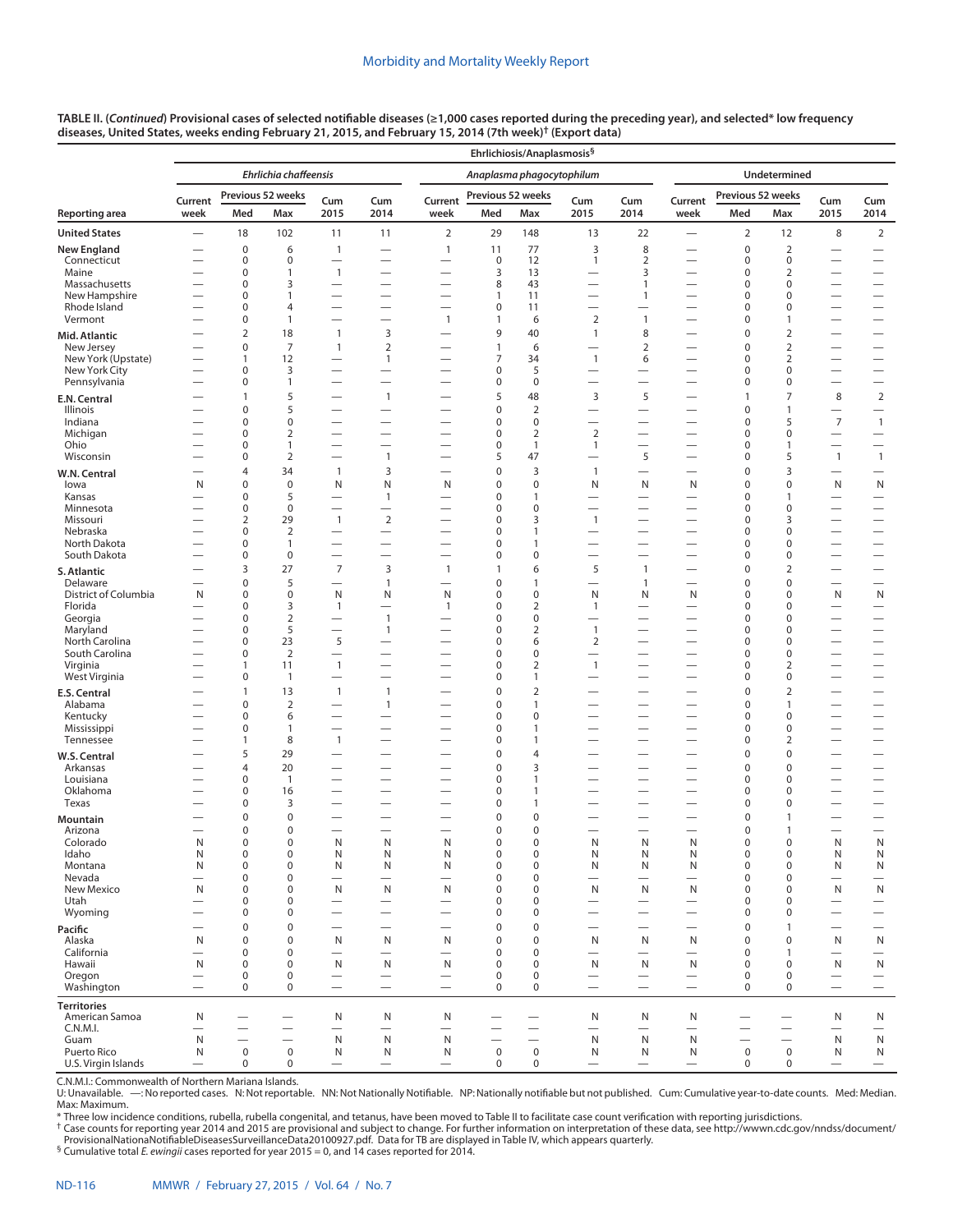|                                  |                                            |                                  | <b>Giardiasis</b>                    |                                |                          |                                                      |                      | Gonorrhea                |                                                      | Haemophilus influenzae, invasive <sup>§</sup><br>All ages, all serotypes |                                                      |                                                      |                                                      |                               |                                             |
|----------------------------------|--------------------------------------------|----------------------------------|--------------------------------------|--------------------------------|--------------------------|------------------------------------------------------|----------------------|--------------------------|------------------------------------------------------|--------------------------------------------------------------------------|------------------------------------------------------|------------------------------------------------------|------------------------------------------------------|-------------------------------|---------------------------------------------|
|                                  | Previous 52 weeks<br>Cum<br>Cum<br>Current |                                  |                                      |                                |                          | Current                                              | Previous 52 weeks    |                          | Cum                                                  | Cum                                                                      | Current                                              | Previous 52 weeks                                    |                                                      | Cum                           | Cum                                         |
| Reporting area                   | week                                       | Med                              | Max                                  | 2015                           | 2014                     | week                                                 | Med                  | Max                      | 2015                                                 | 2014                                                                     | week                                                 | Med                                                  | Max                                                  | 2015                          | 2014                                        |
| <b>United States</b>             | 95                                         | 235                              | 385                                  | 1,095                          | 1,327                    | 2,552                                                | 6,517                | 7,371                    | 38,468                                               | 41,253                                                                   | 22                                                   | 61                                                   | 106                                                  | 434                           | 524                                         |
| <b>New England</b>               |                                            | 26                               | 49                                   | 28                             | 125                      | 8                                                    | 124                  | 191                      | 121                                                  | 1,054                                                                    | $\mathbf{1}$                                         | $\overline{4}$                                       | 10                                                   | 14                            | 29                                          |
| Connecticut<br>Maine             | $\overline{\phantom{0}}$                   | 4<br>$\overline{2}$              | 10<br>8                              | 8<br>5                         | 25<br>17                 | $\overline{\phantom{0}}$<br>$\mathbf{1}$             | 38<br>5              | 81<br>11                 | $\overline{\phantom{0}}$<br>28                       | 426<br>41                                                                | $\overline{\phantom{0}}$<br>$\mathbf{1}$             | $\mathbf{1}$<br>$\mathbf 0$                          | 3<br>3                                               | $\overline{\phantom{0}}$<br>6 | 3<br>3                                      |
| Massachusetts                    |                                            | 12                               | 26                                   |                                | 68                       |                                                      | 71                   | 113                      | $\overline{\phantom{0}}$                             | 499                                                                      |                                                      | 2                                                    | 8                                                    | $\overline{\phantom{0}}$      | 16                                          |
| New Hampshire                    |                                            | $\mathbf{1}$                     | 6                                    | $\overline{2}$                 | 5                        | $\overline{2}$                                       | $\overline{4}$       | 10                       | 17                                                   | 23                                                                       | —                                                    | $\mathbf 0$                                          | 2                                                    | 4                             | 3                                           |
| Rhode Island<br>Vermont          |                                            | $\mathbf 0$<br>3                 | 5<br>8                               | $\overline{\phantom{0}}$<br>13 | 10                       | 3<br>$\overline{2}$                                  | 11<br>$\overline{1}$ | 28<br>6                  | 65<br>11                                             | 61<br>$\overline{4}$                                                     | $\overline{\phantom{0}}$<br>$\overline{\phantom{0}}$ | $\mathbf 0$<br>$\mathbf 0$                           | 3<br>$\overline{2}$                                  | 1<br>3                        | $\overline{2}$<br>$\overline{2}$            |
|                                  | 35                                         | 46                               | 76                                   | 251                            | 321                      | 497                                                  | 770                  | 954                      | 5,291                                                | 4,931                                                                    | 6                                                    | 10                                                   | 22                                                   | 80                            | 79                                          |
| Mid. Atlantic<br>New Jersey      | $\overline{\phantom{0}}$                   | $\mathbf 0$                      | 9                                    | $\overline{\phantom{0}}$       | 47                       | 39                                                   | 125                  | 170                      | 826                                                  | 931                                                                      | $\overline{\phantom{0}}$                             | 3                                                    | 5                                                    | 10                            | 18                                          |
| New York (Upstate)               | 10                                         | 17                               | 30                                   | 80                             | 93                       | 145                                                  | 124                  | 254                      | 941                                                  | 584                                                                      | 4                                                    | 3                                                    | 14                                                   | 25                            | 14                                          |
| New York City                    | 19                                         | 14                               | 31                                   | 109                            | 85                       | 105                                                  | 272                  | 374                      | 1,855                                                | 1,708                                                                    | -                                                    | $\mathbf{1}$                                         | 6                                                    | 15                            | 17                                          |
| Pennsylvania                     | 6<br>10                                    | 13<br>25                         | 23<br>52                             | 62<br>111                      | 96<br>211                | 208<br>183                                           | 239<br>927           | 328<br>1,210             | 1,669<br>4,633                                       | 1,708<br>6,832                                                           | $\overline{2}$<br>$\mathbf{1}$                       | 3<br>9                                               | 9<br>26                                              | 30<br>63                      | 30<br>78                                    |
| E.N. Central<br>Illinois         |                                            | $\mathbf 0$                      | $\mathbf 2$                          |                                | 39                       | 11                                                   | 250                  | 332                      | 654                                                  | 1,777                                                                    |                                                      | 3                                                    | 7                                                    | 8                             | 16                                          |
| Indiana                          | $\mathbf{1}$                               | 3                                | 11                                   | $\overline{4}$                 | 13                       | 58                                                   | 138                  | 280                      | 872                                                  | 909                                                                      | —                                                    | $\overline{2}$                                       | 4                                                    | 5                             | 10                                          |
| Michigan                         |                                            | 9                                | 17                                   | 27                             | 57                       | $\overline{\phantom{0}}$                             | 178                  | 264                      | 996                                                  | 1,334                                                                    | —                                                    | $\overline{2}$                                       | 7                                                    | 12                            | 12                                          |
| Ohio<br>Wisconsin                | 8<br>$\mathbf{1}$                          | $\overline{7}$<br>7              | 21<br>22                             | 58<br>22                       | 53<br>49                 | 81<br>33                                             | 306<br>72            | 370<br>107               | 1,653<br>458                                         | 2,229<br>583                                                             | $\mathbf{1}$<br>$\overline{\phantom{0}}$             | $\overline{2}$<br>0                                  | 11<br>4                                              | 34<br>4                       | 24<br>16                                    |
| W.N. Central                     | 5                                          | 15                               | 38                                   | 52                             | 79                       | 139                                                  | 359                  | 430                      | 2,196                                                | 2,273                                                                    | 3                                                    | $\overline{4}$                                       | 11                                                   | 16                            | 53                                          |
| lowa                             |                                            | $\overline{4}$                   | 11                                   | $\overline{2}$                 | 24                       | 5                                                    | 30                   | 54                       | 177                                                  | 179                                                                      |                                                      | $\mathbf 0$                                          | $\overline{2}$                                       | $\overline{\phantom{0}}$      |                                             |
| Kansas                           |                                            | 2                                | 6                                    | 5                              | 10                       | 16                                                   | 49                   | 80                       | 282                                                  | 295                                                                      | $\mathbf{1}$                                         | 0                                                    | 3                                                    | $\overline{4}$                | 6                                           |
| Minnesota<br>Missouri            |                                            | $\pmb{0}$                        | $\pmb{0}$                            |                                |                          |                                                      | 78                   | 104                      | 301                                                  | 513                                                                      |                                                      | $\overline{2}$                                       | 7                                                    | $\overline{\phantom{0}}$      | 22                                          |
| Nebraska                         | $\overline{2}$<br>3                        | 5<br>$\overline{2}$              | 13<br>9                              | 17<br>20                       | 19<br>18                 | 109<br>9                                             | 143<br>29            | 203<br>55                | 1,107<br>197                                         | 913<br>168                                                               | $\mathbf{1}$<br>$\mathbf{1}$                         | $\overline{1}$<br>0                                  | 4<br>3                                               | 9<br>1                        | 21<br>3                                     |
| North Dakota                     |                                            | 1                                | 2                                    | 3                              | $\mathbf{1}$             | $\overline{\phantom{0}}$                             | 11                   | 23                       | 45                                                   | 107                                                                      |                                                      | $\mathbf 0$                                          | 2                                                    | 2                             | $\mathbf{1}$                                |
| South Dakota                     |                                            | $\overline{2}$                   | 9                                    | 5                              | 7                        | $\overline{\phantom{0}}$                             | 16                   | 27                       | 87                                                   | 98                                                                       | $\overline{\phantom{0}}$                             | 0                                                    | 0                                                    |                               | $\overline{\phantom{0}}$                    |
| S. Atlantic                      | 24                                         | 46                               | 89                                   | 271                            | 284                      | 1,036                                                | 1,402                | 1,848                    | 9,627                                                | 8,619                                                                    | 5                                                    | 15                                                   | 31                                                   | 118                           | 139                                         |
| Delaware<br>District of Columbia | $\overline{\phantom{0}}$                   | $\mathbf 0$<br>$\mathbf 0$       | $\overline{2}$<br>3                  | 3<br>$\overline{\phantom{0}}$  | $\overline{2}$<br>8      | 17                                                   | 24<br>$\mathbf 0$    | 46<br>$\boldsymbol{0}$   | 121                                                  | 150                                                                      | —                                                    | $\mathbf 0$<br>0                                     | 3<br>$\mathbf{1}$                                    | 3<br>$\overline{\phantom{0}}$ | $\overline{2}$<br>$\mathbf{1}$              |
| Florida                          | 19                                         | 21                               | 54                                   | 128                            | 119                      | 223                                                  | 400                  | 517                      | 2,376                                                | 2,737                                                                    | $\overline{2}$                                       | 4                                                    | 12                                                   | 29                            | 50                                          |
| Georgia                          |                                            | 11                               | 33                                   | 75                             | 92                       |                                                      | 260                  | 322                      | 1,401                                                | 1,344                                                                    | $\mathbf{1}$                                         | $\overline{2}$                                       | 7                                                    | 13                            | 22                                          |
| Maryland<br>North Carolina       | 5<br>N                                     | 4<br>$\mathbf 0$                 | 12<br>$\mathbf 0$                    | 34<br>N                        | 39<br>N                  | $\overline{\phantom{0}}$<br>568                      | 113<br>245           | 196<br>901               | 370<br>3,215                                         | 542<br>2,071                                                             | $\overline{2}$<br>$\overline{\phantom{0}}$           | $\mathbf{1}$<br>$\overline{2}$                       | 5<br>22                                              | 15<br>25                      | 12<br>21                                    |
| South Carolina                   |                                            | 3                                | 10                                   | 14                             | 12                       | 130                                                  | 158                  | 231                      | 1,044                                                | 1,081                                                                    | $\overline{\phantom{0}}$                             | $\mathbf{1}$                                         | 5                                                    | 17                            | 11                                          |
| Virginia                         |                                            | 5                                | 18                                   | 14                             | 7                        | 80                                                   | 152                  | 372                      | 996                                                  | 589                                                                      |                                                      | $\overline{2}$                                       | 5                                                    | 14                            | 11                                          |
| West Virginia                    |                                            | $\mathbf{1}$                     | 6                                    | 3                              | 5                        | 18                                                   | 16                   | 29                       | 104                                                  | 105                                                                      |                                                      | $\pmb{0}$                                            | 5                                                    | $\overline{2}$                | 9                                           |
| E.S. Central                     |                                            | 3                                | 10                                   | 18                             | 23                       | 114<br>$\overline{\phantom{0}}$                      | 435                  | 639                      | 2,027                                                | 3,813                                                                    | $\overline{2}$                                       | 5<br>$\overline{1}$                                  | 12                                                   | 49                            | 40                                          |
| Alabama<br>Kentucky              | N                                          | 3<br>$\mathbf 0$                 | 10<br>0                              | 18<br>N                        | 23<br>N                  | 42                                                   | 133<br>77            | 182<br>166               | 686<br>387                                           | 957<br>457                                                               | $\overline{\phantom{0}}$                             | $\pmb{0}$                                            | 5<br>3                                               | 16<br>2                       | 17<br>7                                     |
| Mississippi                      | N                                          | $\mathbf 0$                      | $\mathbf 0$                          | N                              | N                        | 53                                                   | 108                  | 249                      | 339                                                  | 1,457                                                                    | $\mathbf{1}$                                         | 1                                                    | $\overline{2}$                                       | 6                             | $\overline{4}$                              |
| Tennessee                        | N                                          | $\mathbf 0$                      | $\mathbf 0$                          | N                              | N                        | 19                                                   | 125                  | 211                      | 615                                                  | 942                                                                      | $\mathbf{1}$                                         | $\overline{2}$                                       | 7                                                    | 25                            | 12                                          |
| W.S. Central                     |                                            | 6                                | 19                                   | 23                             | 34                       | 79                                                   | 1,065                | 1,365                    | 5,682                                                | 6,990                                                                    | $\overline{4}$                                       | $\overline{4}$                                       | 10                                                   | 36                            | 28                                          |
| Arkansas<br>Louisiana            |                                            | $\overline{2}$<br>3              | 6<br>15                              | 6<br>17                        | 8<br>26                  | 62<br>$\overline{2}$                                 | 161<br>139           | 285<br>328               | 616<br>208                                           | 1,222<br>743                                                             | 1<br>3                                               | $\mathbf{1}$<br>$\mathbf 0$                          | 5<br>4                                               | 8<br>6                        | 9<br>8                                      |
| Oklahoma                         |                                            | $\mathbf 0$                      | $\mathbf 0$                          | —                              | $\overline{\phantom{0}}$ | 15                                                   | 85                   | 130                      | 434                                                  | 651                                                                      | $\overline{\phantom{0}}$                             | $\overline{2}$                                       | 5                                                    | 18                            | 10                                          |
| Texas                            | N                                          | $\pmb{0}$                        | $\pmb{0}$                            | N                              | N                        |                                                      | 662                  | 981                      | 4,424                                                | 4,374                                                                    |                                                      | 0                                                    | $\overline{2}$                                       | 4                             | $\mathbf{1}$                                |
| Mountain                         | 10                                         | 20                               | 43                                   | 98                             | 119                      | 170                                                  | 329                  | 423                      | 1,759                                                | 2,542                                                                    |                                                      | 6                                                    | 13                                                   | 32                            | 59                                          |
| Arizona<br>Colorado              | 7                                          | $\overline{2}$<br>$\overline{7}$ | 11<br>16                             | 14<br>37                       | 10<br>41                 | 89<br>37                                             | 138<br>59            | 205<br>86                | 687<br>438                                           | 883<br>425                                                               | $\overline{\phantom{0}}$                             | $\mathbf{1}$<br>$\overline{1}$                       | 8<br>5                                               | $\mathbf{1}$<br>16            | 22<br>14                                    |
| Idaho                            | 1                                          | 3                                | 9                                    | 13                             | 9                        |                                                      | 8                    | 21                       | 21                                                   | 52                                                                       |                                                      | $\pmb{0}$                                            | 3                                                    | 1                             | 3                                           |
| Montana                          | $\mathbf{1}$                               | $\overline{2}$                   | $\overline{4}$                       | 6                              | $\overline{7}$           | 14                                                   | 9                    | 17                       | 101                                                  | 44                                                                       |                                                      | $\mathbf 0$                                          | 3                                                    | $\overline{\phantom{0}}$      | $\overline{2}$                              |
| Nevada<br>New Mexico             | $\overline{\phantom{0}}$                   | $\mathbf{1}$<br>$\overline{2}$   | 5<br>7                               | 5<br>9                         | $\overline{7}$<br>9      | 13                                                   | 49<br>43             | 90<br>72                 | 78<br>263                                            | 666<br>271                                                               | $\overline{\phantom{0}}$                             | $\mathbf 0$<br>$\mathbf{1}$                          | $\overline{2}$<br>3                                  | 2<br>9                        | $\overline{2}$<br>8                         |
| Utah                             | $\overline{1}$                             | $\overline{4}$                   | 11                                   | 14                             | 32                       | 17                                                   | 27                   | 48                       | 171                                                  | 186                                                                      |                                                      | $\overline{1}$                                       | 6                                                    | 3                             | 8                                           |
| Wyoming                          |                                            | $\mathbf 0$                      | $\overline{2}$                       | $\overline{\phantom{m}}$       | 4                        | $\overbrace{\phantom{123221111}}$                    | $\mathbf{1}$         | 8                        | $\overbrace{\phantom{123221111}}$                    | 15                                                                       |                                                      | $\mathbf 0$                                          | 1                                                    | $\overline{\phantom{m}}$      | $\qquad \qquad -$                           |
| Pacific                          | 11                                         | 53                               | 103                                  | 243                            | 131                      | 326                                                  | 1,062                | 1,295                    | 7,132                                                | 4,199                                                                    |                                                      | 3                                                    | $\overline{7}$                                       | 26                            | 19                                          |
| Alaska                           |                                            | $\overline{1}$                   | 8                                    | 7                              | 5                        | $\overline{4}$                                       | 22                   | 38                       | 114                                                  | 216                                                                      | —                                                    | $\mathbf 0$                                          | $\overline{2}$                                       | $\overline{1}$                | $\overline{2}$                              |
| California<br>Hawaii             |                                            | 35<br>$\mathbf{1}$               | 68<br>3                              | 166<br>2                       | 81<br>3                  | 197                                                  | 883<br>19            | 1,097<br>30              | 5,861<br>102                                         | 3,141<br>89                                                              |                                                      | $\mathbf 0$<br>$\mathbf 0$                           | 3<br>2                                               | 4                             | $\hspace{0.1mm}-\hspace{0.1mm}$<br>5        |
| Oregon                           | 5                                          | 7                                | 14                                   | 50                             | 33                       | 39                                                   | 44                   | 131                      | 416                                                  | 287                                                                      |                                                      | $\overline{2}$                                       | 5                                                    | 21                            | 12                                          |
| Washington                       | 6                                          | $\overline{7}$                   | 52                                   | 18                             | 9                        | 86                                                   | 90                   | 128                      | 639                                                  | 466                                                                      | $\overline{\phantom{0}}$                             | $\mathbf 0$                                          | $\overline{2}$                                       |                               | $\qquad \qquad -$                           |
| <b>Territories</b>               |                                            |                                  |                                      |                                |                          |                                                      |                      |                          |                                                      |                                                                          |                                                      |                                                      |                                                      |                               |                                             |
| American Samoa                   |                                            |                                  |                                      |                                |                          |                                                      |                      |                          |                                                      |                                                                          |                                                      |                                                      |                                                      |                               |                                             |
| C.N.M.I.<br>Guam                 |                                            |                                  | $\overline{\phantom{0}}$<br>$\equiv$ |                                | $\equiv$                 | $\overline{\phantom{0}}$<br>$\overline{\phantom{0}}$ | $\equiv$             | $\overline{\phantom{0}}$ | $\overline{\phantom{0}}$<br>$\overline{\phantom{0}}$ | —<br>$\overline{\phantom{0}}$                                            | —                                                    | $\overline{\phantom{0}}$<br>$\overline{\phantom{0}}$ | $\overline{\phantom{0}}$<br>$\overline{\phantom{0}}$ | $\overline{\phantom{0}}$      | $\overline{\phantom{m}}$<br>$\qquad \qquad$ |
| Puerto Rico                      |                                            | $\pmb{0}$                        | $\mathbf{3}$                         |                                | 5                        | 4                                                    | 8                    | 30                       | 46                                                   | 53                                                                       |                                                      | $\mathbf 0$                                          | $\mathbf{1}$                                         | $\overline{\phantom{0}}$      | $\qquad \qquad -$                           |
| U.S. Virgin Islands              |                                            | 0                                | $\mathbf 0$                          |                                |                          |                                                      | $\mathbf{1}$         | 6                        | $\overline{\phantom{0}}$                             | 16                                                                       |                                                      | $\mathbf 0$                                          | $\mathbf 0$                                          |                               |                                             |

C.N.M.I.: Commonwealth of Northern Mariana Islands.

U: Unavailable. —: No reported cases. N: Not reportable. NN: Not Nationally Notifiable. NP: Nationally notifiable but not published. Cum: Cumulative year-to-date counts. Med: Median. Max: Maximum.

\* Three low incidence conditions, rubella, rubella congenital, and tetanus, have been moved to Table II to facilitate case count verification with reporting jurisdictions.

† Case counts for reporting year 2014 and 2015 are provisional and subject to change. For further information on interpretation of these data, see [http://wwwn.cdc.gov/nndss/document/](http://wwwn.cdc.gov/nndss/document/ProvisionalNationaNotifiableDiseasesSurveillanceData20100927.pdf) [ProvisionalNationaNotifiableDiseasesSurveillanceData20100927.pdf](http://wwwn.cdc.gov/nndss/document/ProvisionalNationaNotifiableDiseasesSurveillanceData20100927.pdf). Data for TB are displayed in Table IV, which appears quarterly.<br><sup>§</sup> Data for *H. influenzae* (age <5 years for serotype b, nonserotype b, and unknown seroty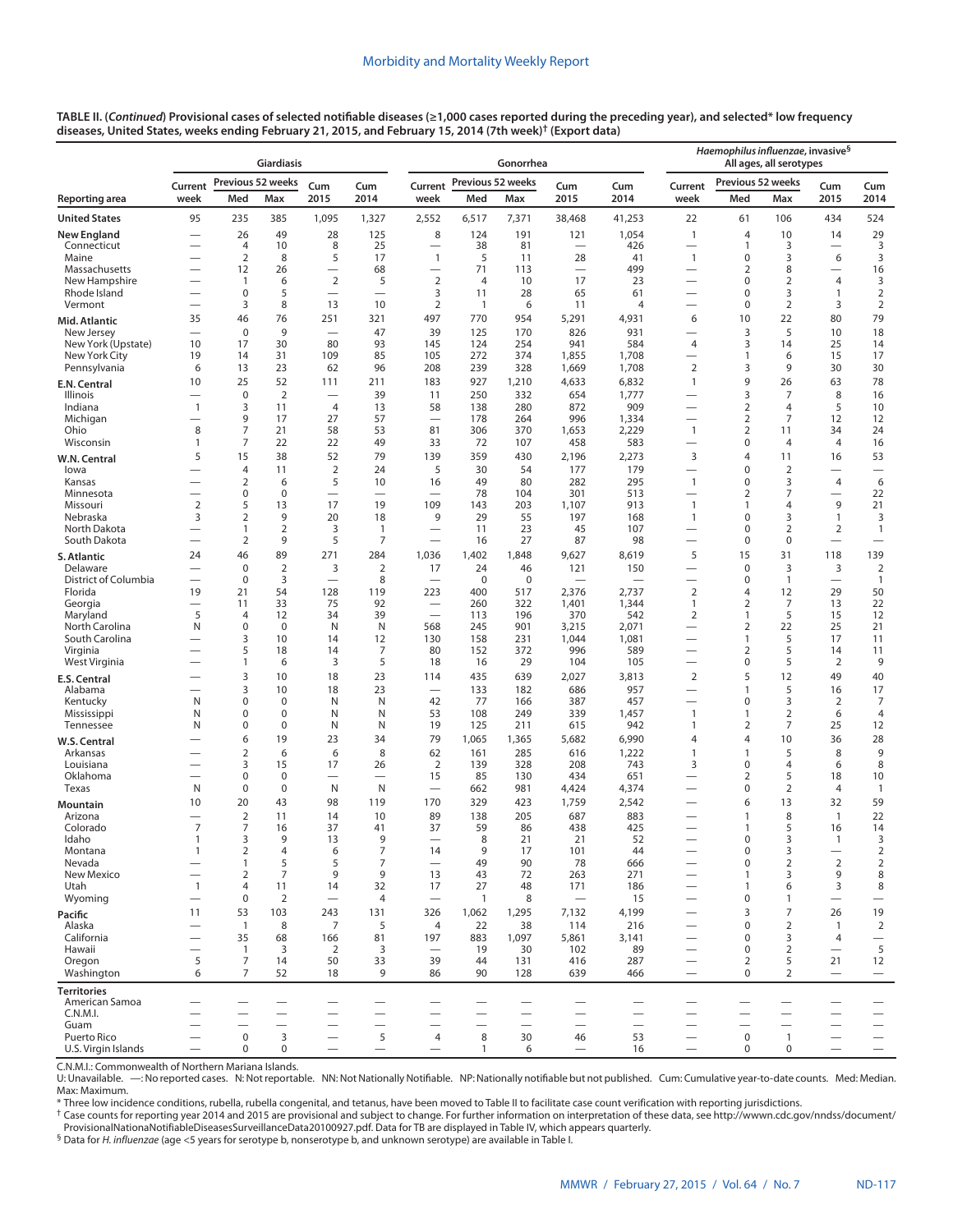|                                      |                          |                            |                                  |                                            |                                                 |                                            | Hepatitis (viral, acute), by type |                                |                                |                                                      |                                          |                                |                                  |                                          |                                          |
|--------------------------------------|--------------------------|----------------------------|----------------------------------|--------------------------------------------|-------------------------------------------------|--------------------------------------------|-----------------------------------|--------------------------------|--------------------------------|------------------------------------------------------|------------------------------------------|--------------------------------|----------------------------------|------------------------------------------|------------------------------------------|
|                                      |                          |                            | А                                |                                            |                                                 |                                            |                                   | B                              |                                | C                                                    |                                          |                                |                                  |                                          |                                          |
|                                      | Current                  |                            | Previous 52 weeks                | Cum                                        | Cum                                             | Current                                    | Previous 52 weeks                 |                                | Cum                            | Cum                                                  | Current                                  | Previous 52 weeks              |                                  | Cum                                      | Cum                                      |
| Reporting area                       | week                     | Med                        | Max                              | 2015                                       | 2014                                            | week                                       | Med                               | Max                            | 2015                           | 2014                                                 | week                                     | Med                            | Max                              | 2015                                     | 2014                                     |
| <b>United States</b>                 | 8                        | 22                         | 35                               | 99                                         | 109                                             | 20                                         | 50                                | 117                            | 205                            | 343                                                  | 9                                        | 36                             | 56                               | 127                                      | 230                                      |
| New England                          |                          | $\mathbf{1}$               | $\overline{7}$                   | $\overline{2}$                             | 15                                              |                                            | $\mathbf{1}$                      | 3                              | $\overline{\phantom{0}}$       | 9                                                    |                                          | $\overline{4}$                 | 11                               | 5                                        | 35                                       |
| Connecticut<br>Maine                 |                          | 0<br>0                     | $\overline{2}$<br>$\overline{2}$ | $\mathbf{1}$<br>$\mathbf{1}$               | 6<br>$\overline{\phantom{0}}$                   |                                            | 0<br>0                            | $\overline{2}$<br>$\mathbf{1}$ |                                | 2<br>1                                               | $\overline{\phantom{0}}$<br>-            | $\mathbf 0$<br>$\mathbf 0$     | $\mathbf{1}$<br>2                | $\mathbf{1}$<br>4                        | $\qquad \qquad -$<br>5                   |
| Massachusetts                        |                          | $\mathbf{1}$               | 3                                | $\overline{\phantom{0}}$                   | 5                                               | $\overline{\phantom{0}}$                   | $\mathbf 0$                       | $\overline{2}$                 |                                | 5                                                    | $\overline{\phantom{0}}$                 | $\overline{4}$                 | 10                               |                                          | 30                                       |
| New Hampshire<br>Rhode Island        |                          | 0<br>0                     | $\overline{2}$<br>1              | $\overline{\phantom{0}}$                   | $\mathbf{1}$<br>$\mathbf{1}$                    | U                                          | $\mathbf 0$<br>$\mathbf 0$        | $\mathbf{1}$<br>$\mathbf 0$    | U                              | $\overline{\phantom{0}}$<br>U                        | N<br>U                                   | $\mathbf 0$<br>$\mathbf 0$     | $\mathbf 0$<br>0                 | N<br>U                                   | N<br>U                                   |
| Vermont                              |                          | 0                          | 0                                |                                            | $\overline{2}$                                  | -                                          | 0                                 | $\overline{2}$                 |                                | $\overline{1}$                                       | -                                        | $\mathbf 0$                    | $\mathbf{1}$                     |                                          | $\qquad \qquad$                          |
| Mid. Atlantic                        | $\mathbf{1}$             | $\overline{2}$             | 8                                | 12                                         | 14                                              | $\overline{2}$                             | $\overline{2}$                    | 9                              | 11                             | 33                                                   | $\mathbf{1}$                             | $\overline{4}$                 | 13                               | 18                                       | 32                                       |
| New Jersey<br>New York (Upstate)     | $\mathbf{1}$             | 0<br>0                     | $\overline{2}$<br>$\overline{4}$ | $\mathbf{1}$<br>5                          | 3<br>2                                          | $\overline{\phantom{0}}$<br>$\mathbf{1}$   | $\mathbf 0$<br>1                  | 3<br>3                         | $\overline{4}$                 | 5<br>5                                               | $\overline{\phantom{0}}$<br>$\mathbf{1}$ | $\mathbf 0$<br>$\overline{2}$  | 3<br>10                          | 11                                       | 6<br>8                                   |
| New York City                        | $\overline{\phantom{0}}$ | 0                          | 3                                | $\overline{2}$                             | 7                                               |                                            | 1                                 | 6                              | 5                              | 6                                                    | $\overline{\phantom{0}}$                 | $\mathbf 0$                    | $\overline{4}$                   | $\overline{2}$                           | $\overline{\phantom{0}}$                 |
| Pennsylvania                         |                          | $\mathbf{1}$               | $\overline{4}$                   | 4                                          | $\overline{2}$                                  | $\mathbf{1}$                               | $\mathbf{1}$                      | 3                              | $\overline{2}$                 | 17                                                   | $\overline{\phantom{0}}$                 | $\mathbf{1}$                   | 5                                | 5                                        | 18                                       |
| E.N. Central                         |                          | 3<br>1                     | 9<br>9                           | 11                                         | 22                                              | 7                                          | 7                                 | 62                             | 46                             | 78                                                   | 3                                        | 7<br>$\mathbf 0$               | 16                               | 34                                       | 39<br>5                                  |
| Illinois<br>Indiana                  |                          | 0                          | 3                                | $\overline{4}$                             | 8<br>$\overline{2}$                             |                                            | $\pmb{0}$<br>$\overline{2}$       | $\overline{4}$<br>6            | $\mathbf{1}$                   | 10<br>17                                             | $\overline{\phantom{0}}$                 | $\mathbf{1}$                   | $\overline{2}$<br>6              | $\overline{2}$<br>2                      | 19                                       |
| Michigan                             |                          | $\mathbf{1}$               | $\overline{4}$                   | 3                                          | 6                                               |                                            | 1                                 | $\overline{4}$                 | $\mathbf{1}$                   | 8                                                    | -                                        | $\overline{2}$                 | 8                                | 18                                       | $\overline{4}$                           |
| Ohio<br>Wisconsin                    |                          | 0<br>0                     | $\overline{4}$<br>$\mathbf{1}$   | $\overline{4}$                             | 6                                               | 5<br>$\overline{2}$                        | $\overline{2}$<br>0               | 10<br>57                       | 39<br>5                        | 42<br>$\mathbf{1}$                                   | 3<br>$\overline{\phantom{0}}$            | $\overline{2}$<br>$\mathbf 0$  | 8<br>4                           | 12<br>$\overline{\phantom{0}}$           | 7<br>4                                   |
| W.N. Central                         |                          | $\mathbf{1}$               | 5                                | $\overline{4}$                             | 10                                              |                                            | 1                                 | $\overline{4}$                 | 5                              | 8                                                    | 1                                        | $\mathbf{1}$                   | 3                                | 5                                        | 9                                        |
| lowa                                 |                          | 0                          | $\overline{2}$                   |                                            | $\mathbf{1}$                                    |                                            | $\mathbf 0$                       | $\overline{2}$                 | $\overline{2}$                 |                                                      |                                          | $\mathbf 0$                    | 0                                |                                          | —                                        |
| Kansas                               |                          | 0                          | $\mathbf{1}$                     | $\overline{\phantom{0}}$                   | $\overline{2}$                                  |                                            | 0                                 | $\overline{2}$                 | $\overline{\phantom{0}}$       |                                                      | $\overline{\phantom{0}}$                 | $\mathbf 0$                    | 3                                | $\mathbf{1}$                             | 5                                        |
| Minnesota<br>Missouri                |                          | 0<br>0                     | $\overline{2}$<br>3              | $\overline{1}$                             | $\overline{4}$                                  |                                            | $\mathbf 0$<br>1                  | $\overline{2}$<br>3            | 3                              | $\overline{2}$<br>5                                  |                                          | $\mathbf 0$<br>$\mathbf 0$     | 2<br>$\overline{2}$              | 3                                        | $\overline{2}$<br>$\overline{2}$         |
| Nebraska                             |                          | 0                          | $\overline{2}$                   | $\overline{\phantom{0}}$                   | $\mathbf{1}$                                    |                                            | $\mathbf 0$                       | 1                              |                                | 1                                                    | $\mathbf{1}$                             | $\mathbf 0$                    | $\mathbf{1}$                     | $\mathbf{1}$                             | $\qquad \qquad$                          |
| North Dakota<br>South Dakota         |                          | 0<br>0                     | 3<br>$\mathbf{1}$                | 3                                          | $\overline{2}$                                  | $\overline{\phantom{0}}$<br>-              | 0<br>$\pmb{0}$                    | $\mathbf 0$<br>$\overline{1}$  | $\overline{\phantom{0}}$       | $\overline{\phantom{0}}$                             | -<br>$\overline{\phantom{0}}$            | $\mathbf 0$<br>$\mathbf 0$     | $\mathbf{1}$<br>$\boldsymbol{0}$ | $\overline{\phantom{0}}$<br>—            | $\overbrace{\phantom{12322111}}$         |
| S. Atlantic                          | 1                        | 5                          | 10                               | 32                                         | 20                                              | 6                                          | 15                                | 29                             | 69                             | 105                                                  | 1                                        | 6                              | 23                               | 25                                       | 41                                       |
| Delaware                             |                          | 0                          | $\mathbf{1}$                     |                                            | $\overline{\phantom{0}}$                        | $\overline{\phantom{0}}$                   | $\pmb{0}$                         | 2                              |                                |                                                      | U                                        | $\mathbf 0$                    | $\boldsymbol{0}$                 | U                                        | U                                        |
| District of Columbia                 |                          | 0                          | $\pmb{0}$                        |                                            | $\overline{\phantom{0}}$                        |                                            | $\pmb{0}$                         | $\mathbf 0$                    | $\overline{\phantom{0}}$       |                                                      | —                                        | $\mathbf 0$                    | $\boldsymbol{0}$                 |                                          | $\qquad \qquad$                          |
| Florida<br>Georgia                   | $\mathbf{1}$             | $\mathbf{1}$<br>0          | 5<br>3                           | 12<br>5                                    | 11<br>$\overline{4}$                            | $\overline{4}$<br>$\overline{\phantom{0}}$ | 7<br>$\overline{2}$               | 13<br>$\overline{4}$           | 36<br>$\overline{4}$           | 35<br>17                                             | $\mathbf{1}$<br>$\overline{\phantom{0}}$ | $\overline{2}$<br>$\mathbf 0$  | 7<br>$\overline{2}$              | 11<br>$\mathbf{1}$                       | $\overline{7}$<br>8                      |
| Maryland                             |                          | 0                          | 3                                | $\mathbf{1}$                               | $\mathbf{1}$                                    |                                            | 1                                 | 5                              | $\overline{4}$                 | 5                                                    | -                                        | $\mathbf{1}$                   | 3                                | $\overline{2}$                           | $\overline{2}$                           |
| North Carolina<br>South Carolina     |                          | 1<br>0                     | $\overline{7}$<br>$\mathbf{1}$   | 8<br>2                                     | $\overline{\phantom{0}}$                        | $\overline{2}$<br>-                        | 1<br>$\mathbf 0$                  | 13<br>$\overline{4}$           | 8<br>3                         | 6<br>4                                               | -<br>$\overline{\phantom{0}}$            | $\mathbf 0$<br>$\mathbf 0$     | 20<br>1                          | $\overline{7}$<br>—                      | 15                                       |
| Virginia                             |                          | 0                          | 3                                | 4                                          | 3                                               | $\overline{\phantom{0}}$                   | 1                                 | 5                              | $\overline{4}$                 | 6                                                    | $\overline{\phantom{0}}$                 | $\mathbf{1}$                   | 5                                | $\overline{1}$                           | 5                                        |
| West Virginia                        | -                        | 0                          | 1                                | -                                          | $\mathbf{1}$                                    |                                            | 3                                 | 9                              | 10                             | 32                                                   |                                          | $\mathbf{1}$                   | 6                                | 3                                        | 4                                        |
| E.S. Central                         | 1                        | $\mathbf{1}$               | 3                                | $\overline{7}$                             | 7                                               | 3                                          | 10                                | 17                             | 45                             | 78                                                   |                                          | 6                              | 11                               | 23                                       | 43                                       |
| Alabama<br>Kentucky                  |                          | $\mathbf 0$<br>0           | $\overline{2}$<br>$\overline{2}$ | $\overline{4}$<br>$\mathbf{1}$             | $\mathbf{1}$<br>$\overline{2}$                  | -                                          | $\overline{2}$<br>3               | 6<br>7                         | 8<br>$\overline{2}$            | 18<br>23                                             | -<br>$\overline{\phantom{0}}$            | $\mathbf{1}$<br>3              | 3<br>7                           | 9<br>$\mathbf{1}$                        | $\mathbf{3}$<br>30                       |
| Mississippi                          | -                        | 0                          | $\mathbf{1}$                     | —                                          | $\overline{2}$                                  | <u>—</u>                                   | 1                                 | $\overline{4}$                 | 6                              | $\overline{4}$                                       | U                                        | $\mathbf 0$                    | $\mathbf 0$                      | U                                        | U                                        |
| Tennessee                            | $\mathbf{1}$             | 0                          | $\mathbf 2$                      | $\sqrt{2}$                                 | $\overline{2}$                                  | 3                                          | 5                                 | 8                              | 29                             | 33                                                   | $\overline{\phantom{0}}$                 | 3                              | 7                                | 13                                       | 10                                       |
| W.S. Central<br>Arkansas             | $\overline{4}$           | $\overline{2}$<br>0        | 8<br>$\mathbf{1}$                | 8<br>—                                     | 12<br>$\overline{\phantom{0}}$                  | $\mathbf{1}$                               | 5<br>$\mathbf 0$                  | 11<br>$\overline{2}$           | 15<br>$\overline{\phantom{0}}$ | 19<br>$\overline{1}$                                 | $\mathbf 2$<br>$\overline{\phantom{0}}$  | $\overline{2}$<br>$\mathbf 0$  | 9<br>$\overline{2}$              | 8<br>-                                   | 6<br>$\mathbf 2$                         |
| Louisiana                            |                          | 0                          | $\mathbf{1}$                     | $\overline{\phantom{0}}$                   | 3                                               |                                            | 1                                 | 5                              | $\overline{4}$                 | 10                                                   | $\overline{\phantom{0}}$                 | $\mathbf 0$                    | 3                                | $\overline{2}$                           | $\mathbf{1}$                             |
| Oklahoma                             |                          | 0                          | 3                                |                                            | $\mathbf{1}$                                    |                                            | $\mathbf 0$                       | 10                             | $\overline{\phantom{0}}$       | $\overline{1}$                                       | $\overline{\phantom{0}}$                 | $\mathbf 0$                    | 8                                | $\mathbf{1}$                             | 3                                        |
| Texas                                | $\overline{4}$<br>1      | 2<br>$\mathbf{1}$          | 6<br>$\overline{4}$              | 8<br>$\overline{7}$                        | 8<br>6                                          | $\mathbf{1}$                               | 2<br>$\mathbf{1}$                 | 9<br>5                         | 11<br>6                        | $\overline{7}$<br>9                                  | $\overline{2}$<br>-                      | $\mathbf{1}$<br>$\overline{2}$ | 6<br>6                           | 5<br>4                                   | $\overline{\phantom{0}}$<br>18           |
| Mountain<br>Arizona                  | 1                        | 0                          | 3                                | 4                                          | 1                                               |                                            | $\mathbf 0$                       | $\mathbf{1}$                   | $\overline{2}$                 | 3                                                    | U                                        | $\mathbf 0$                    | $\mathbf 0$                      | U                                        | U                                        |
| Colorado                             |                          | 0                          | $\overline{2}$                   |                                            | 1                                               |                                            | $\mathbf 0$                       | 3                              | 1                              | 1                                                    | $\overline{\phantom{0}}$                 | $\mathbf 0$                    | $\overline{2}$                   | 3                                        | 5                                        |
| Idaho<br>Montana                     |                          | 0<br>0                     | 1<br>$\mathbf{1}$                | $\mathbf{1}$                               | $\overline{\phantom{0}}$                        |                                            | 0<br>$\pmb{0}$                    | 1<br>$\pmb{0}$                 | $\mathbf{1}$                   | $\overline{\phantom{0}}$<br>$\overline{\phantom{0}}$ | —                                        | $\pmb{0}$<br>$\pmb{0}$         | 3<br>$\overline{2}$              | $\qquad \qquad$                          | 1<br>$\mathbf{1}$                        |
| Nevada                               |                          | 0                          | $\mathbf{1}$                     |                                            | $\mathbf{1}$                                    |                                            | $\mathbf 0$                       | $\overline{3}$                 | $\overline{2}$                 | $\overline{3}$                                       | -                                        | $\mathbf 0$                    | $\mathbf{1}$                     | $\mathbf{1}$                             | $\hspace{0.1mm}-\hspace{0.1mm}$          |
| New Mexico<br>Utah                   | —                        | 0<br>0                     | $\overline{2}$<br>$\mathbf{1}$   | $\overline{2}$                             | 2<br>$\mathbf{1}$                               |                                            | 0<br>$\mathbf 0$                  | $\overline{1}$<br>1            | $\qquad \qquad$                | $\sqrt{2}$                                           | $\overline{\phantom{0}}$                 | $\mathbf 0$<br>$\mathbf 0$     | $\overline{2}$<br>$\overline{2}$ |                                          | $\sqrt{5}$<br>6                          |
| Wyoming                              |                          | 0                          | $\mathbf{1}$                     | $\overline{\phantom{0}}$                   | $\overbrace{\phantom{1232211}}$                 | $\overline{\phantom{0}}$                   | 0                                 | $\boldsymbol{0}$               | $\overline{\phantom{0}}$       | $\overline{\phantom{0}}$                             |                                          | $\mathbf 0$                    | $\mathbf 0$                      | $\overline{\phantom{0}}$                 | $\overline{\phantom{0}}$                 |
| Pacific                              |                          | 4                          | $\overline{7}$                   | 16                                         | 3                                               | $\mathbf{1}$                               | 3                                 | $\overline{7}$                 | $\,8\,$                        | 4                                                    | $\mathbf{1}$                             | 3                              | 8                                | 5                                        | $\boldsymbol{7}$                         |
| Alaska                               |                          | 0                          | $\overline{2}$                   | 3                                          |                                                 | $\overline{\phantom{0}}$                   | $\mathbf 0$                       | $\overline{1}$                 |                                | —                                                    |                                          | $\pmb{0}$                      | $\mathsf 0$                      | $\overline{\phantom{0}}$                 | $\overline{\phantom{0}}$                 |
| California<br>Hawaii                 |                          | 3<br>0                     | $\overline{7}$<br>$\overline{2}$ | 11                                         | $\overline{1}$<br>$\overbrace{\phantom{13333}}$ | $\overline{\phantom{0}}$<br>$\overline{1}$ | 1<br>$\pmb{0}$                    | 5<br>$\overline{1}$            | $\mathsf{3}$<br>$\overline{2}$ | $\overline{\phantom{0}}$                             |                                          | $\mathbf{1}$<br>$\pmb{0}$      | 5<br>$\mathsf 0$                 | $\mathbf{1}$<br>$\overline{\phantom{0}}$ | $\mathbf{1}$<br>$\overline{\phantom{0}}$ |
| Oregon                               | $\overline{\phantom{0}}$ | $\mathbf 0$                | $\overline{2}$                   | $\overline{2}$                             | $\overline{2}$                                  | $\qquad \qquad -$                          | $\mathbf 0$                       | 3                              | 2                              | $\overline{2}$                                       | $\qquad \qquad -$                        | $\mathbf 0$                    | $\overline{2}$                   | $\overline{2}$                           | $\mathbf{3}$                             |
| Washington                           | $\overline{\phantom{0}}$ | $\pmb{0}$                  | 3                                | $\equiv$                                   | $=$                                             | $\overline{\phantom{0}}$                   | 0                                 | 4                              | $\mathbf{1}$                   | $\overline{2}$                                       | $\mathbf{1}$                             | $\mathbf{1}$                   | 6                                | $\overline{2}$                           | 3                                        |
| <b>Territories</b><br>American Samoa |                          |                            |                                  |                                            |                                                 |                                            |                                   |                                |                                |                                                      |                                          |                                |                                  |                                          |                                          |
| C.N.M.I.                             |                          |                            |                                  | $\overline{\phantom{0}}$                   | $\overbrace{\phantom{1232211}}$                 |                                            |                                   | $\overline{\phantom{0}}$       | $\overline{\phantom{0}}$       | $\overline{\phantom{0}}$                             | —                                        | $\overline{\phantom{0}}$       | $\overline{\phantom{0}}$         | $\overline{\phantom{0}}$                 | $\overline{\phantom{0}}$                 |
| Guam                                 |                          |                            |                                  | $\overline{\phantom{m}}$                   | $\overline{\phantom{0}}$                        | $\overline{\phantom{0}}$                   |                                   | $\overline{\phantom{0}}$       |                                | $\qquad \qquad$                                      |                                          | $\overline{\phantom{0}}$       |                                  |                                          | $\hspace{0.1mm}-\hspace{0.1mm}$          |
| Puerto Rico<br>U.S. Virgin Islands   |                          | $\mathbf 0$<br>$\mathbf 0$ | $\mathbf{1}$<br>0                | $\overline{1}$<br>$\overline{\phantom{m}}$ | $\overline{1}$<br>$\qquad \qquad$               |                                            | $\mathsf 0$<br>0                  | $\overline{4}$<br>$\mathbf 0$  | $\overline{4}$                 | $\overline{4}$                                       | N<br>$\overline{\phantom{m}}$            | $\mathsf 0$<br>$\mathbf 0$     | $\mathbf 0$<br>0                 | N                                        | N<br>$\overline{\phantom{m}}$            |

**TABLE II. (***Continued***) Provisional cases of selected notifiable diseases (≥1,000 cases reported during the preceding year), and selected\* low frequency diseases, United States, weeks ending February 21, 2015, and February 15, 2014 (7th week)† ([Export data\)](https://data.cdc.gov/NNDSS/NNDSS-Table-II-Hepatitis-viral-acute-/65xe-6neq)**

C.N.M.I.: Commonwealth of Northern Mariana Islands.<br>U: Unavailable. —: No reported cases. N: Not reportable. NN: Not Nationally Notifiable. NP: Nationally notifiable but not published. Cum: Cumulative year-to-dat Max: Maximum.<br>\* Three low incidence conditions, rubella, rubella congenital, and tetanus, have been moved to Table II to facilitate case count verification with reporting jurisdictions.

\* Three low incidence conditions, rubella, rubella congenital, and tetanus, have been moved to Table II to facilitate case count verification with reporting jurisdictions.<br><sup>†</sup> Case counts for reporting year 2014 and 2015 a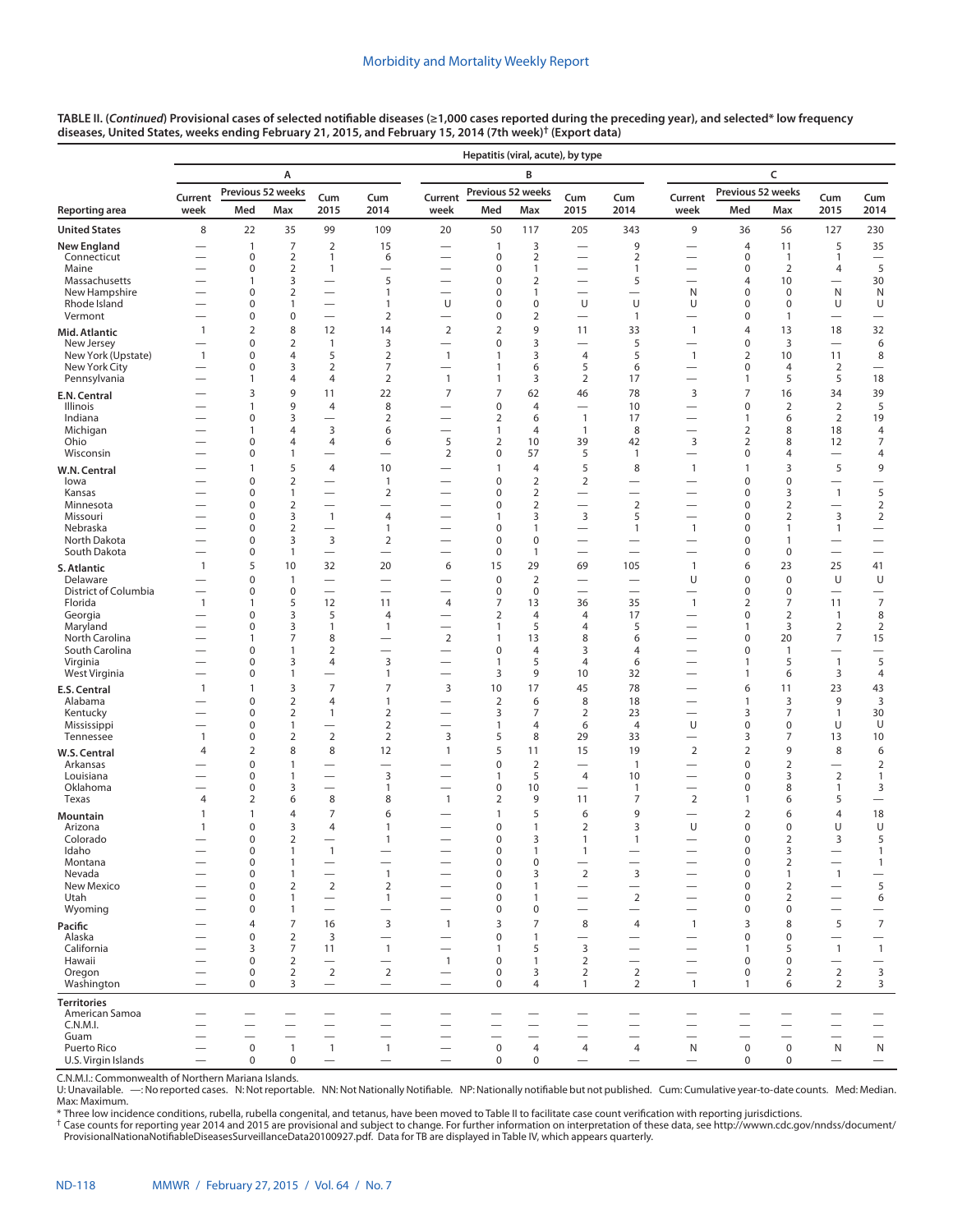|                                     | All ages                                 |                              |                          |                          |            |                                                      |                            | Age $<$ 5                      |                                                      | Legionellosis                  |                                                      |                                  |                      |                                            |                                                   |
|-------------------------------------|------------------------------------------|------------------------------|--------------------------|--------------------------|------------|------------------------------------------------------|----------------------------|--------------------------------|------------------------------------------------------|--------------------------------|------------------------------------------------------|----------------------------------|----------------------|--------------------------------------------|---------------------------------------------------|
|                                     | Current                                  |                              | Previous 52 weeks        | Cum                      | Cum        | Current                                              | Previous 52 weeks          |                                | Cum                                                  | Cum                            | Current                                              | Previous 52 weeks                |                      | Cum                                        | Cum                                               |
| Reporting area                      | week                                     | Med                          | Max                      | 2015                     | 2014       | week                                                 | Med                        | Max                            | 2015                                                 | 2014                           | week                                                 | Med                              | Max                  | 2015                                       | 2014                                              |
| <b>United States</b>                | 172                                      | 246                          | 584                      | 2,022                    | 2,736      | 12                                                   | 19                         | 37                             | 121                                                  | 143                            | 36                                                   | 84                               | 181                  | 326                                        | 301                                               |
| <b>New England</b>                  | 4                                        | 17                           | 39                       | 41                       | 186        |                                                      | 1                          | 3                              | 3                                                    | 8                              | 1                                                    | $\overline{4}$                   | 14                   | 3                                          | 28                                                |
| Connecticut<br>Maine                | 2                                        | 3<br>2                       | 8<br>8                   | $\mathbf{1}$<br>22       | 53<br>23   | $\overline{\phantom{0}}$                             | 0<br>0                     | 1<br>1                         | $\overline{\phantom{m}}$<br>$\overline{\phantom{0}}$ | 3<br>$\overline{\phantom{0}}$  | 1                                                    | $\mathbf{1}$<br>0                | 3<br>$\overline{4}$  | 1                                          | 8<br>$\mathbf{1}$                                 |
| Massachusetts                       | $\overline{\phantom{0}}$                 | 9                            | 24                       | $\overline{\phantom{0}}$ | 82         | $\overline{\phantom{0}}$                             | 0                          | 2                              | $\overline{\phantom{0}}$                             | 3                              |                                                      | 3                                | 8                    |                                            | 16                                                |
| New Hampshire<br>Rhode Island       | $\mathbf{1}$<br>$\overline{\phantom{0}}$ | $\mathbf{1}$<br>$\mathbf{1}$ | 6<br>8                   | $\overline{4}$<br>2      | 13<br>6    |                                                      | 0<br>0                     | 1<br>2                         | $\overline{2}$                                       | $\mathbf{1}$<br>$\mathbf{1}$   | $\overline{\phantom{0}}$<br>$\overline{\phantom{0}}$ | 0<br>0                           | $\overline{2}$<br>4  | $\overline{2}$                             | $\mathbf{1}$<br>$\mathbf{1}$                      |
| Vermont                             | $\overline{1}$                           | $\mathbf{1}$                 | $\overline{4}$           | 12                       | 9          |                                                      | $\pmb{0}$                  | $\mathbf{1}$                   | 1                                                    | —                              |                                                      | $\mathbf 0$                      | $\overline{2}$       | $\overline{\phantom{0}}$                   | $\mathbf{1}$                                      |
| Mid. Atlantic                       | 24                                       | 27                           | 67                       | 249                      | 227        |                                                      | 1                          | 9                              | 5                                                    | 6                              | 10                                                   | 20                               | 52                   | 78                                         | 69                                                |
| New Jersey                          | $\overline{\phantom{0}}$                 | $\mathbf 0$                  | 4                        | $\overline{\phantom{m}}$ | 18         | $\overline{\phantom{0}}$                             | 0                          | 1                              |                                                      | $\mathbf{1}$                   |                                                      | 2                                | 6                    |                                            | 11                                                |
| New York (Upstate)<br>New York City | 12<br>12                                 | 15<br>12                     | 46<br>28                 | 129<br>120               | 106<br>103 |                                                      | 1<br>1                     | 7<br>$\overline{2}$            | 3<br>$\overline{2}$                                  | $\overline{2}$<br>3            | $\overline{7}$<br>$\overline{2}$                     | 6<br>$\overline{4}$              | 22<br>15             | 32<br>29                                   | 15<br>13                                          |
| Pennsylvania                        | N                                        | $\overline{\phantom{0}}$     | $\overline{\phantom{0}}$ | N                        | N          | N                                                    | 0                          | 0                              | N                                                    | N                              | 1                                                    | 5                                | 15                   | 17                                         | 30                                                |
| E.N. Central                        | 23                                       | 44                           | 112                      | 338                      | 428        | $\overline{2}$                                       | 3                          | 8                              | 15                                                   | 15                             | 8                                                    | 18                               | 48                   | 73                                         | 68                                                |
| Illinois<br>Indiana                 | N<br>$\overline{\phantom{0}}$            | $\bf 0$<br>10                | 0<br>27                  | N<br>22                  | N<br>85    | $\overline{\phantom{0}}$                             | 1<br>0                     | 3<br>3                         | 1<br>$\overline{2}$                                  | 5<br>$\mathbf{1}$              | $\overline{\phantom{0}}$                             | 3<br>2                           | 16<br>13             | $\overline{2}$<br>11                       | 11<br>5                                           |
| Michigan                            |                                          | 9                            | 34                       | 78                       | 100        | $\overline{\phantom{0}}$                             | 0                          | $\overline{2}$                 | 2                                                    | 6                              | $\overline{\phantom{0}}$                             | 4                                | 13                   | 16                                         | 5                                                 |
| Ohio                                | 18                                       | 18                           | 54                       | 183                      | 173        | $\overline{1}$                                       | 1                          | $\overline{4}$                 | 6                                                    | 3                              | 8                                                    | 7                                | 25                   | 41                                         | 37                                                |
| Wisconsin                           | 5<br>10                                  | 6                            | 16<br>32                 | 55<br>74                 | 70<br>162  | $\mathbf{1}$<br>$\overline{\phantom{0}}$             | $\mathbf 0$<br>1           | 3<br>6                         | 4                                                    | $\overline{\phantom{0}}$       |                                                      | $\pmb{0}$<br>3                   | 7<br>20              | 3<br>10                                    | 10<br>17                                          |
| W.N. Central<br>lowa                | N                                        | 14<br>$\bf 0$                | 0                        | N                        | N          | N                                                    | 0                          | $\mathbf 0$                    | 6<br>N                                               | 11<br>N                        |                                                      | $\mathbf 0$                      | 3                    | 3                                          | $\overbrace{\phantom{123221111}}$                 |
| Kansas                              | 2                                        | 2                            | 8                        | 21                       | 30         |                                                      | 0                          | $\mathbf 0$                    |                                                      |                                |                                                      | $\mathbf 0$                      | $\overline{2}$       | $\overline{\phantom{0}}$                   | $\mathbf{1}$                                      |
| Minnesota                           | $\overline{\phantom{0}}$                 | 7                            | 20                       | $\overline{\phantom{0}}$ | 73         | $\overline{\phantom{0}}$                             | 0                          | 3                              | $\overbrace{\phantom{12322111}}$                     | 5                              |                                                      | $\mathbf{1}$                     | 7                    | $\overline{\phantom{0}}$                   | 8                                                 |
| Missouri<br>Nebraska                | N<br>6                                   | 0<br>3                       | $\pmb{0}$<br>7           | N<br>29                  | N<br>30    |                                                      | 0<br>0                     | 3<br>$\overline{4}$            | $\overline{2}$<br>3                                  | $\mathbf{1}$<br>$\overline{4}$ |                                                      | $\mathbf{1}$<br>$\mathbf 0$      | 12<br>3              | 3<br>4                                     | $\overline{4}$<br>$\mathbf{1}$                    |
| North Dakota                        | $\overline{\phantom{0}}$                 | $\mathbf{1}$                 | 5                        | 11                       | 11         | $\overline{\phantom{0}}$                             | 0                          | 1                              | $\mathbf{1}$                                         | $\mathbf{1}$                   |                                                      | $\mathbf 0$                      | $\mathbf{1}$         | $\overline{\phantom{0}}$                   | $\overline{2}$                                    |
| South Dakota                        | $\overline{2}$                           | $\mathbf{1}$                 | 5                        | 13                       | 18         |                                                      | 0                          | $\mathbf 0$                    | $\overline{\phantom{0}}$                             | $\overline{\phantom{0}}$       | $\overline{\phantom{0}}$                             | $\pmb{0}$                        | $\overline{2}$       | $\overline{\phantom{0}}$                   | $\mathbf{1}$                                      |
| S. Atlantic<br>Delaware             | 24<br>$\mathbf{1}$                       | 45<br>$\mathbf{1}$           | 113<br>5                 | 406<br>15                | 622<br>3   |                                                      | 5<br>0                     | 9<br>$\mathbf{1}$              | 28<br>$\mathbf{1}$                                   | 34                             | 9                                                    | 18<br>$\mathbf 0$                | 36<br>$\overline{2}$ | 102<br>$\overline{2}$                      | 61<br>$\overline{\phantom{0}}$                    |
| District of Columbia                | 1                                        | $\mathbf{1}$                 | 4                        | 10                       | 13         | —                                                    | 0                          | $\overline{2}$                 | $\overline{2}$                                       | $\overline{\phantom{0}}$       | $\overline{\phantom{0}}$                             | $\mathbf 0$                      | $\mathbf 0$          | $\overline{\phantom{0}}$                   | $\overline{\phantom{0}}$                          |
| Florida                             | 10                                       | 10                           | 45                       | 76                       | 200        |                                                      | 1                          | 6                              | 11                                                   | $\overline{7}$                 | 6                                                    | 6                                | 11                   | 38                                         | 27                                                |
| Georgia<br>Maryland                 | $\overline{2}$<br>8                      | 14<br>6                      | 34<br>23                 | 103<br>77                | 176<br>93  |                                                      | 1<br>0                     | $\overline{4}$<br>3            | 5<br>$\overline{2}$                                  | 10<br>8                        | $\overline{\phantom{0}}$                             | $\mathbf{1}$<br>3                | 6<br>11              | $\overline{1}$<br>16                       | 3<br>10                                           |
| North Carolina                      | N                                        | $\mathbf 0$                  | $\mathbf 0$              | N                        | N          | N                                                    | 0                          | $\mathbf 0$                    | N                                                    | N                              | $\overline{2}$                                       | 3                                | 21                   | 26                                         | 7                                                 |
| South Carolina<br>Virginia          | $\overline{2}$<br>N                      | 7<br>0                       | 32<br>3                  | 95<br>N                  | 97<br>N    |                                                      | $\mathbf 0$<br>0           | $\overline{2}$<br>3            | 5<br>1                                               | 5<br>3                         | $\mathbf{1}$                                         | 1<br>$\overline{2}$              | 3<br>8               | 4<br>11                                    | 3<br>9                                            |
| West Virginia                       |                                          | 3                            | 17                       | 30                       | 40         |                                                      | 0                          | $\mathbf{1}$                   | $\mathbf{1}$                                         | $\mathbf{1}$                   |                                                      | $\mathbf{1}$                     | $\overline{4}$       | $\overline{4}$                             | $\overline{2}$                                    |
| E.S. Central                        | 14                                       | 24                           | 71                       | 278                      | 287        | $\mathbf{1}$                                         | 1                          | 6                              | 12                                                   | 15                             | $\mathbf{1}$                                         | 5                                | 19                   | 13                                         | 14                                                |
| Alabama                             |                                          | $\overline{4}$               | 11                       | 40                       | 44         |                                                      | 0                          | $\overline{2}$                 | $\mathbf{1}$                                         | $\overline{2}$                 |                                                      | $\mathbf{1}$                     | 5                    | 5                                          |                                                   |
| Kentucky<br>Mississippi             | $\overline{4}$<br>4                      | 3<br>$\overline{4}$          | 9<br>13                  | 31<br>38                 | 45<br>49   | $\overline{\phantom{0}}$<br>$\overline{\phantom{0}}$ | 0<br>0                     | $\overline{2}$<br>3            | 3                                                    | $\mathbf{1}$<br>5              |                                                      | $\mathbf{1}$<br>$\boldsymbol{0}$ | 8<br>$\overline{2}$  | $\overline{4}$<br>$\overline{\phantom{0}}$ | 5<br>$\overline{2}$                               |
| Tennessee                           | 6                                        | 13                           | 48                       | 169                      | 149        | $\mathbf{1}$                                         | 1                          | $\overline{4}$                 | 8                                                    | 7                              | $\mathbf{1}$                                         | $\overline{2}$                   | 12                   | 4                                          | $\overline{7}$                                    |
| W.S. Central                        | 44                                       | 36                           | 193                      | 327                      | 358        | 3                                                    | 3                          | 13                             | 31                                                   | 28                             | 6                                                    | 6                                | 25                   | 25                                         | 21                                                |
| Arkansas<br>Louisiana               | $\overline{2}$<br>8                      | $\overline{4}$<br>5          | 32<br>16                 | 30<br>67                 | 34<br>106  | $\overline{\phantom{0}}$<br>$\overline{1}$           | 0<br>0                     | $\overline{2}$<br>3            | $\overline{2}$<br>7                                  | $\mathbf{1}$<br>7              | $\overline{\phantom{0}}$                             | $\mathbf 0$<br>$\mathbf{1}$      | 5<br>$\overline{4}$  | 3<br>$\overline{2}$                        | 3<br>3                                            |
| Oklahoma                            | N                                        | $\mathbf 0$                  | 0                        | N                        | N          | —                                                    | 0                          | $\overline{2}$                 | 4                                                    | 2                              | 1                                                    | $\mathbf 0$                      | 10                   | $\mathbf{1}$                               |                                                   |
| Texas                               | 34                                       | 22                           | 152                      | 230                      | 218        | $\overline{2}$                                       | 2                          | 10                             | 18                                                   | 18                             | 5                                                    | $\overline{4}$                   | 20                   | 19                                         | 15                                                |
| Mountain                            | 27                                       | 28                           | 59                       | 289                      | 439        | 5                                                    | $\overline{2}$             | 5                              | 20                                                   | 24                             | $\mathbf{1}$                                         | $\overline{4}$                   | 12                   | 10                                         | 16                                                |
| Arizona<br>Colorado                 | 10<br>15                                 | 10<br>7                      | 38<br>24                 | 122<br>70                | 217<br>107 | $\overline{2}$<br>3                                  | 0<br>0                     | 3<br>$\overline{2}$            | 7<br>7                                               | 12<br>6                        | 1                                                    | $\mathbf{1}$<br>$\mathbf{1}$     | $\overline{4}$<br>7  | 3<br>$\overline{2}$                        | $\overline{4}$<br>5                               |
| Idaho                               | N                                        | $\mathbf 0$                  | 0                        | N                        | N          | $\overline{\phantom{0}}$                             | 0                          | 1                              | 1                                                    | $\overline{\phantom{0}}$       |                                                      | $\mathbf 0$                      | $\overline{2}$       | $\overline{\phantom{0}}$                   | $\mathbf{1}$                                      |
| Montana                             | $\overline{2}$                           | $\mathbf{1}$                 | 4                        | 11                       | 8          | N                                                    | 0                          | $\mathbf{1}$                   | N                                                    | N                              |                                                      | $\Omega$                         | 1                    | $\overline{\phantom{0}}$                   | $\overline{2}$                                    |
| Nevada<br>New Mexico                |                                          | $\mathsf 3$<br>4             | 10<br>16                 | 31<br>55                 | 26<br>57   | $\overline{\phantom{0}}$                             | $\pmb{0}$<br>0             | $\overline{2}$<br>3            | 1<br>4                                               | -<br>$\overline{4}$            | $\overline{\phantom{0}}$                             | 0<br>$\boldsymbol{0}$            | 3<br>$\mathbf{1}$    | $\overline{2}$<br>$\overline{\phantom{0}}$ | $\mathbf{1}$<br>$\overbrace{\phantom{123221111}}$ |
| Utah                                |                                          | 0                            | 5                        |                          | 20         |                                                      | 0                          | $\mathbf{1}$                   |                                                      | $\overline{2}$                 |                                                      | $\mathbf 0$                      | $\overline{2}$       | 3                                          | 3                                                 |
| Wyoming                             |                                          | 0                            | 3                        | $\overline{4}$           | 4          |                                                      | 0                          | $\mathbf{1}$                   | $\overbrace{\phantom{123221111}}$                    | $\overline{\phantom{0}}$       | $\overline{\phantom{0}}$                             | $\mathbf 0$                      | $\mathbf{1}$         | $\overline{\phantom{m}}$                   | $\qquad \qquad -$                                 |
| Pacific<br>Alaska                   | $\mathbf 2$<br>$\mathbf{1}$              | 3<br>$\mathbf{1}$            | 8<br>5                   | 20<br>11                 | 27<br>14   | $\mathbf{1}$<br>$\mathbf{1}$                         | $\mathbf 0$<br>$\mathbf 0$ | $\overline{2}$<br>$\mathbf{1}$ | $\mathbf{1}$<br>$\mathbf{1}$                         | $\overline{2}$<br>$\mathbf{1}$ | $\overline{\phantom{0}}$<br>$\overline{\phantom{0}}$ | $\overline{7}$<br>$\mathbf 0$    | 16<br>$\mathbf 0$    | 12<br>$\equiv$                             | $\boldsymbol{7}$<br>$\overline{2}$                |
| California                          | N                                        | $\mathbf 0$                  | 0                        | N                        | N          | N                                                    | 0                          | $\mathbf 0$                    | N                                                    | N                              | $\overline{\phantom{0}}$                             | 6                                | 11                   | $\overline{7}$                             | $\overline{2}$                                    |
| Hawaii                              | $\mathbf{1}$                             | $\mathbf{1}$                 | 6                        | 9                        | 13         | $\overline{\phantom{0}}$                             | 0                          | $\overline{2}$                 | $\overline{\phantom{0}}$                             | $\mathbf{1}$                   | $\overline{\phantom{0}}$                             | $\mathbf 0$                      | $\overline{1}$       | $\overline{2}$                             | $\overline{\phantom{0}}$                          |
| Oregon<br>Washington                | N<br>N                                   | $\mathbf 0$<br>$\mathbf 0$   | 0<br>$\mathbf 0$         | N<br>N                   | N<br>N     | N<br>N                                               | 0<br>0                     | $\mathbf 0$<br>$\mathbf 0$     | N<br>N                                               | N<br>N                         | $\overline{\phantom{0}}$                             | $\mathbf 0$<br>$\mathbf 0$       | 3<br>9               | 1<br>$\overline{2}$                        | 3<br>$\overline{\phantom{m}}$                     |
| <b>Territories</b>                  |                                          |                              |                          |                          |            |                                                      |                            |                                |                                                      |                                |                                                      |                                  |                      |                                            |                                                   |
| American Samoa                      | N                                        |                              |                          | N                        | N          |                                                      |                            |                                |                                                      |                                | N                                                    |                                  |                      | $\mathsf{N}$                               | N                                                 |
| C.N.M.I.                            |                                          |                              |                          |                          |            |                                                      |                            |                                |                                                      |                                |                                                      |                                  |                      |                                            | $\qquad \qquad -$                                 |

**TABLE II. (***Continued***) Provisional cases of selected notifiable diseases (≥1,000 cases reported during the preceding year), and selected\* low frequency diseases, United States, weeks ending February 21, 2015, and February 15, 2014 (7th week)† [\(Export data](https://data.cdc.gov/NNDSS/NNDSS-Table-II-Invasive-Pneumococcal-to-Legionello/ydsy-yh5w))**

**Invasive Pneumococcal disease§**

C.N.M.I.: Commonwealth of Northern Mariana Islands.

U: Unavailable. —: No reported cases. N: Not reportable. NN: Not Nationally Notifiable. NP: Nationally notifiable but not published. Cum: Cumulative year-to-date counts. Med: Median. Max: Maximum.<br>\* Three low incidence conditions, rubella, rubella congenital, and tetanus, have been moved to Table II to facilitate case count verification with reporting jurisdictions.

Guam — — — — — — — — — — — — — — — Puerto Rico — 0 0 — — — 0 0 — — — 0 1 — 1 U.S. Virgin Islands — 0 0 — — — 0 0 — — — 0 0 — —

t Case counts for reporting year 2014 and 2015 are provisional and subject to change. For further information on interpretation of these data, see [http://wwwn.cdc.gov/nndss/document/](http://wwwn.cdc.gov/nndss/document/ProvisionalNationaNotifiableDiseasesSurveillanceData20100927.pdf)<br>ProvisionalNationaNotifiableDiseasesSur

§ Includes drug resistant and susceptible cases of Invasive Pneumococcal Disease. This condition was previously named Streptococcus pneumoniae invasive disease and cases were reported to CDC using different event codes to specify whether the cases were drug resistant or in a defined age group, such as <5 years. Since 2010, case notifications for this condition were<br>consolidated under one event code for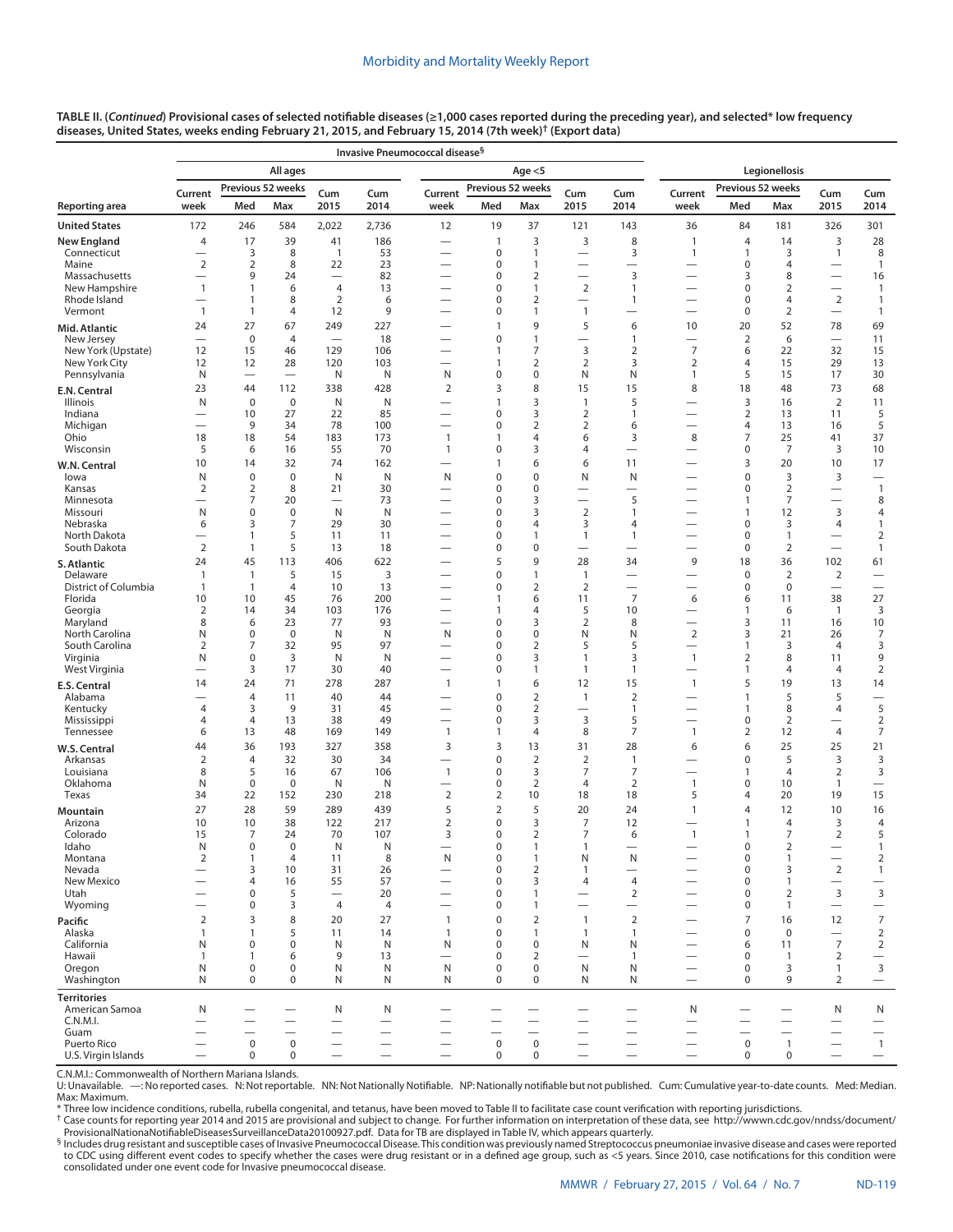|                                      |                                       |                               | Lyme disease                   |                                                      |                                                      | <b>Malaria</b>                                       |                   |                                  |                                                      |                                            |                                                      | Meningococcal disease, invasive <sup>§</sup><br>All serogroups |                                         |                                                      |                                                      |  |
|--------------------------------------|---------------------------------------|-------------------------------|--------------------------------|------------------------------------------------------|------------------------------------------------------|------------------------------------------------------|-------------------|----------------------------------|------------------------------------------------------|--------------------------------------------|------------------------------------------------------|----------------------------------------------------------------|-----------------------------------------|------------------------------------------------------|------------------------------------------------------|--|
|                                      | Current                               |                               | Previous 52 weeks              | Cum                                                  | Cum                                                  | Current                                              | Previous 52 weeks |                                  | Cum                                                  | Cum                                        | Current                                              | Previous 52 weeks                                              |                                         | Cum                                                  | Cum                                                  |  |
| Reporting area                       | week                                  | Med                           | Max                            | 2015                                                 | 2014                                                 | week                                                 | Med               | Max                              | 2015                                                 | 2014                                       | week                                                 | Med                                                            | Max                                     | 2015                                                 | 2014                                                 |  |
| <b>United States</b>                 | 33                                    | 406                           | 1,863                          | 583                                                  | 1,112                                                | 4                                                    | 24                | 54                               | 67                                                   | 152                                        | $\overline{2}$                                       | 7                                                              | 16                                      | 38                                                   | 65                                                   |  |
| <b>New England</b>                   | $\overline{\phantom{0}}$              | 122                           | 737                            | 32                                                   | 465                                                  | $\mathbf{1}$                                         | $\mathbf{1}$      | $\overline{7}$                   | $\mathbf{1}$                                         | 16                                         |                                                      | $\mathbf 0$                                                    | $\overline{2}$                          | $\overline{2}$                                       | $\mathbf{1}$                                         |  |
| Connecticut<br>Maine                 | $\overline{\phantom{0}}$              | 30<br>16                      | 176<br>94                      | 2<br>16                                              | 85<br>36                                             | —<br>$\overline{\phantom{0}}$                        | $\mathbf 0$<br>0  | $\overline{2}$<br>$\mathbf{1}$   | $\overline{\phantom{0}}$                             | $\mathbf{1}$<br>$\overline{2}$             | $\overline{\phantom{0}}$<br>$\overline{\phantom{0}}$ | $\mathbf 0$<br>$\mathbf 0$                                     | 1<br>$\mathbf{1}$                       | $\qquad \qquad -$                                    | $\hspace{0.05cm}$                                    |  |
| Massachusetts                        |                                       | 56                            | 429                            | $\overline{\phantom{0}}$                             | 266                                                  | -                                                    | 1                 | 5                                | $\overline{\phantom{0}}$                             | 10                                         |                                                      | $\mathbf 0$                                                    | 1                                       |                                                      | $\mathbf{1}$                                         |  |
| New Hampshire<br>Rhode Island        |                                       | 3<br>11                       | 67<br>83                       | $\overline{\phantom{0}}$<br>$\overline{\phantom{0}}$ | 44<br>5                                              | $\overline{\phantom{0}}$<br>$\mathbf{1}$             | 0<br>0            | $\mathbf{1}$<br>3                | $\mathbf{1}$                                         | $\overline{2}$<br>$\mathbf{1}$             | $\overline{\phantom{0}}$<br>$\overline{\phantom{0}}$ | $\mathbf 0$<br>$\mathbf 0$                                     | $\mathbf 0$<br>$\overline{2}$           | $\overline{2}$                                       | $\overline{\phantom{m}}$<br>$\overline{\phantom{0}}$ |  |
| Vermont                              | $\overline{\phantom{0}}$              | 8                             | 48                             | 14                                                   | 29                                                   | $\overline{\phantom{0}}$                             | 0                 | $\overline{2}$                   | $\overline{\phantom{0}}$                             | $\overline{\phantom{0}}$                   |                                                      | $\mathbf 0$                                                    | $\mathbf 0$                             |                                                      |                                                      |  |
| Mid. Atlantic                        | 25                                    | 187                           | 953                            | 368                                                  | 488                                                  | $\overline{2}$                                       | 6                 | 24                               | 17                                                   | 39                                         | $\overline{\phantom{0}}$                             | $\mathbf{1}$                                                   | 3                                       | $\mathbf{1}$                                         | 4                                                    |  |
| New Jersey<br>New York (Upstate)     | $\overbrace{\phantom{12322111}}$<br>9 | 39                            | 191<br>171                     | 50                                                   | 163<br>54                                            | $\overline{\phantom{0}}$                             | 1<br>1            | 5<br>$\overline{4}$              | $\mathbf{1}$<br>5                                    | 5<br>6                                     |                                                      | $\mathbf 0$<br>$\mathbf 0$                                     | $\mathbf{1}$<br>$\overline{2}$          | $\overbrace{\phantom{12322111}}$<br>$\mathbf{1}$     | $\mathbf{1}$                                         |  |
| New York City                        | $\overline{4}$                        | 46<br>3                       | 441                            | 65<br>19                                             | 3                                                    | $\overline{2}$                                       | 3                 | 16                               | 8                                                    | 19                                         | $\overline{\phantom{0}}$<br>$\overline{\phantom{0}}$ | $\mathbf 0$                                                    | $\overline{2}$                          |                                                      | $\mathbf{1}$<br>$\mathbf{1}$                         |  |
| Pennsylvania                         | 12                                    | 84                            | 634                            | 234                                                  | 268                                                  | $\overbrace{\phantom{13333}}$                        | 1                 | $\overline{7}$                   | 3                                                    | 9                                          |                                                      | 0                                                              | $\overline{2}$                          |                                                      | $\mathbf{1}$                                         |  |
| E.N. Central                         | $\overline{\phantom{0}}$              | 15                            | 131                            | 18                                                   | 40                                                   |                                                      | $\overline{2}$    | 6                                | 8                                                    | 17                                         |                                                      | $\mathbf{1}$                                                   | 4                                       | $\overline{2}$                                       | $\mathsf 3$                                          |  |
| Illinois<br>Indiana                  | $\overline{\phantom{0}}$              | $\mathbf{1}$<br>$\mathbf{1}$  | 21<br>12                       | 3                                                    | 1<br>1                                               | —<br>-                                               | 1<br>0            | $\overline{4}$<br>3              | 3<br>$\mathbf{1}$                                    | 4<br>$\overline{2}$                        | $\overline{\phantom{0}}$<br>$\overline{\phantom{0}}$ | $\mathbf 0$<br>$\mathbf 0$                                     | $\overline{2}$<br>1                     |                                                      | $\qquad \qquad$                                      |  |
| Michigan                             |                                       | $\mathbf{1}$                  | 13                             | 8                                                    | $\overline{4}$                                       | -                                                    | 0                 | $\mathbf{1}$                     | $\mathbf{1}$                                         | 5                                          | $\overline{\phantom{0}}$                             | $\mathbf 0$                                                    | $\overline{2}$                          |                                                      | $\mathbf{1}$                                         |  |
| Ohio                                 | $\overline{\phantom{0}}$              | $\mathbf{1}$<br>10            | 10<br>99                       | 6<br>$\mathbf{1}$                                    | $\mathbf{1}$                                         |                                                      | 0<br>0            | 3                                | 3                                                    | 6                                          | $\overline{\phantom{0}}$                             | $\mathbf 0$<br>0                                               | $\overline{2}$<br>1                     | $\overline{2}$                                       | $\overline{\phantom{m}}$<br>$\mathbf 2$              |  |
| Wisconsin<br>W.N. Central            |                                       | $\overline{2}$                | 23                             | $\overline{2}$                                       | 33<br>6                                              | $\overline{\phantom{0}}$                             | 1                 | $\overline{2}$<br>$\overline{4}$ | $\overline{\phantom{0}}$<br>3                        | $\overline{\phantom{0}}$<br>11             | $\mathbf{1}$                                         | $\mathbf 0$                                                    | $\overline{2}$                          | 4                                                    | $\boldsymbol{7}$                                     |  |
| lowa                                 |                                       | 1                             | 20                             | $\mathbf{1}$                                         | $\mathbf{1}$                                         | $\overline{\phantom{0}}$                             | 0                 | $\overline{2}$                   | $\overline{\phantom{0}}$                             | 4                                          |                                                      | $\mathbf 0$                                                    | 1                                       | $\mathbf{1}$                                         | $\mathbf{1}$                                         |  |
| Kansas                               |                                       | $\mathbf 0$                   | $\mathbf 2$                    | $\overline{\phantom{0}}$                             | $\overline{\phantom{0}}$                             | $\overline{\phantom{0}}$                             | 0                 | $\mathbf 2$                      | $\overline{\phantom{0}}$                             | $\mathbf{1}$                               | $\overline{\phantom{0}}$                             | $\mathbf 0$                                                    | $\mathbf 0$                             |                                                      | $\mathbf{1}$                                         |  |
| Minnesota<br>Missouri                | $\overline{\phantom{0}}$              | $\mathbf 0$<br>0              | 0<br>$\overline{2}$            | —<br>$\overline{\phantom{0}}$                        | 3<br>$\overline{\phantom{0}}$                        | -<br>-                                               | 0<br>0            | $\mathbf 0$<br>$\mathbf{1}$      | $\overline{\phantom{0}}$<br>$\overline{2}$           | 2<br>$\overline{2}$                        | $\overline{\phantom{0}}$<br>$\overline{1}$           | $\mathbf 0$<br>$\mathbf 0$                                     | 1<br>1                                  | $\overline{2}$                                       | $\overline{2}$<br>$\overline{2}$                     |  |
| Nebraska                             |                                       | 0                             | 4                              | $\mathbf{1}$                                         | $\overline{2}$                                       |                                                      | 0                 | $\overline{2}$                   | $\mathbf{1}$                                         | $\mathbf{1}$                               | $\overline{\phantom{0}}$                             | 0                                                              | 1                                       | $\mathbf{1}$                                         | $\overline{\phantom{m}}$                             |  |
| North Dakota<br>South Dakota         | $\overline{\phantom{0}}$              | $\mathbf 0$<br>$\mathbf 0$    | $\overline{2}$<br>$\mathbf{1}$ | $\overline{\phantom{0}}$<br>$\overline{\phantom{0}}$ | $\overline{\phantom{0}}$<br>$\overline{\phantom{0}}$ | $\overline{\phantom{0}}$<br>$\overline{\phantom{0}}$ | 0<br>0            | $\overline{1}$<br>$\overline{1}$ | $\overline{\phantom{0}}$<br>$\overline{\phantom{0}}$ | $\mathbf{1}$<br>$\overline{\phantom{0}}$   | -                                                    | 0<br>0                                                         | 1<br>1                                  | $\overline{\phantom{0}}$                             | $\overline{\phantom{0}}$<br>$\mathbf{1}$             |  |
| S. Atlantic                          | $\overline{7}$                        | 52                            | 190                            | 153                                                  | 104                                                  | $\mathbf{1}$                                         | 7                 | 19                               | 25                                                   | 39                                         |                                                      | $\mathbf{1}$                                                   | 6                                       | 11                                                   | 19                                                   |  |
| Delaware                             | $\overline{2}$                        | 6                             | 24                             | 14                                                   | 21                                                   |                                                      | 0                 | $\overline{1}$                   | $\overline{\phantom{0}}$                             | $\mathbf{1}$                               |                                                      | $\mathbf 0$                                                    | $\mathbf 0$                             |                                                      | $\mathbf{1}$                                         |  |
| District of Columbia                 | $\overline{\phantom{0}}$              | 1                             | 4                              | 3                                                    | 8                                                    | $\overline{\phantom{0}}$                             | 0                 | $\overline{2}$                   | $\mathbf{1}$                                         | $\overline{\phantom{0}}$                   | -                                                    | $\mathbf 0$                                                    | 1                                       |                                                      | $\overline{\phantom{0}}$                             |  |
| Florida<br>Georgia                   |                                       | $\overline{2}$<br>$\mathbf 0$ | 12<br>$\mathbf{1}$             | 14                                                   | 7<br>$\overline{\phantom{0}}$                        | $\overline{\phantom{0}}$<br>$\overline{\phantom{0}}$ | 1<br>1            | $\overline{4}$<br>5              | 8<br>$\mathbf{1}$                                    | 6<br>9                                     | <u>—</u>                                             | 1<br>$\mathbf 0$                                               | 4<br>2                                  | $\overline{4}$<br>$\mathbf{1}$                       | 9<br>3                                               |  |
| Maryland                             | $\overline{4}$                        | 15                            | 82                             | 81                                                   | 46                                                   | $\mathbf{1}$                                         | $\overline{2}$    | 9                                | 8                                                    | 15                                         | -                                                    | $\mathbf 0$                                                    | 1                                       | $\mathbf{1}$                                         | $\mathbf{1}$                                         |  |
| North Carolina<br>South Carolina     | $\overline{\phantom{0}}$              | 0<br>$\mathbf{1}$             | 78<br>3                        | 9<br>$\mathbf{1}$                                    | 3<br>$\overline{2}$                                  | $\overline{\phantom{0}}$                             | 0<br>$\Omega$     | 8<br>$\mathbf{1}$                | $\mathbf{1}$<br>1                                    | $\mathbf{1}$<br>$\mathbf{1}$               | $\overline{\phantom{0}}$                             | 0<br>0                                                         | 3<br>3                                  | $\overline{2}$                                       | 3<br>$\mathbf{1}$                                    |  |
| Virginia                             | $\mathbf{1}$                          | 17                            | 115                            | 23                                                   | 16                                                   |                                                      | 1                 | 5                                | 5                                                    | 5                                          | -                                                    | 0                                                              | 2                                       | 3                                                    | $\mathbf{1}$                                         |  |
| West Virginia                        |                                       | $\overline{2}$                | 15                             | 8                                                    | $\mathbf{1}$                                         | $\overline{\phantom{0}}$                             | 0                 | $\overline{1}$                   | $\overline{\phantom{0}}$                             | $\mathbf{1}$                               | $\overline{\phantom{0}}$                             | 0                                                              | 1                                       | $\overline{\phantom{0}}$                             |                                                      |  |
| E.S. Central<br>Alabama              |                                       | 2<br>1                        | 10<br>$\overline{7}$           | $\overline{4}$<br>$\overline{4}$                     | $\overline{2}$<br>$\overline{\phantom{0}}$           | $\overline{\phantom{0}}$                             | 0<br>0            | 5<br>3                           | $\mathbf{1}$<br>$\mathbf{1}$                         | $\overline{7}$<br>$\overline{\phantom{0}}$ | -                                                    | $\mathbf 0$<br>$\mathbf 0$                                     | $\overline{2}$<br>$\mathbf{1}$          | $\mathbf{1}$<br>$\overline{\phantom{0}}$             | $\overline{2}$<br>$\overline{\phantom{0}}$           |  |
| Kentucky                             |                                       | 0                             | 5                              | $\overline{\phantom{0}}$                             | $\overline{2}$                                       | $\overline{\phantom{0}}$                             | 0                 | $\overline{2}$                   |                                                      | $\sqrt{2}$                                 | $\overline{\phantom{0}}$                             | 0                                                              | 1                                       | $\overline{\phantom{0}}$                             | $\mathbf{1}$                                         |  |
| Mississippi                          |                                       | 0                             | $\mathbf{1}$                   | $\overline{\phantom{0}}$                             | $\overline{\phantom{0}}$                             | $\overline{\phantom{0}}$                             | 0                 | $\mathbf{1}$                     | $\overline{\phantom{0}}$                             |                                            |                                                      | 0                                                              | 1                                       | $\overline{\phantom{0}}$                             |                                                      |  |
| Tennessee                            |                                       | 0<br>0                        | 3<br>6                         | $\overline{\phantom{0}}$<br>$\overline{\phantom{0}}$ |                                                      | $\overline{\phantom{0}}$                             | 0<br>2            | $\overline{2}$<br>10             | 3                                                    | 5<br>10                                    | $\overline{\phantom{0}}$                             | 0<br>$\mathbf 0$                                               | $\overline{2}$<br>4                     | $\mathbf{1}$<br>3                                    | $\mathbf{1}$<br>$\,8\,$                              |  |
| W.S. Central<br>Arkansas             |                                       | $\mathbf 0$                   | $\mathbf 0$                    |                                                      |                                                      |                                                      | 0                 | $\overline{1}$                   | $\overline{2}$                                       | $\overline{1}$                             |                                                      | $\mathbf 0$                                                    | 1                                       | $\overline{\phantom{0}}$                             | $\overline{\phantom{0}}$                             |  |
| Louisiana                            |                                       | 0                             | 1                              | $\overline{\phantom{0}}$                             |                                                      |                                                      | 0                 | $\overline{1}$                   | $\overline{\phantom{0}}$                             | $\mathbf{1}$                               |                                                      | $\mathbf 0$                                                    | 1                                       | $\overline{\phantom{0}}$                             | $\mathbf 2$                                          |  |
| Oklahoma<br>Texas                    |                                       | 0<br>$\mathbf 0$              | 0<br>5                         | $\overline{\phantom{0}}$                             | $\overline{\phantom{0}}$                             | $\overline{\phantom{0}}$<br>$\overline{\phantom{0}}$ | 0<br>$\mathbf{1}$ | 3<br>9                           | $\overline{\phantom{0}}$<br>$\mathbf{1}$             | $\overline{\phantom{0}}$<br>8              | $\overline{\phantom{0}}$                             | 0<br>$\mathbf 0$                                               | 2<br>3                                  | $\overline{\phantom{0}}$<br>3                        | $\overline{2}$<br>4                                  |  |
| Mountain                             |                                       | 1                             | 8                              | $\mathbf{1}$                                         | 4                                                    |                                                      | $\mathbf{1}$      | 6                                | $\mathbf{1}$                                         | 10                                         |                                                      | $\mathbf 0$                                                    | 3                                       | $\overline{\phantom{0}}$                             | 9                                                    |  |
| Arizona                              |                                       | $\mathbf 0$                   | 6                              | $\mathbf{1}$                                         | 1                                                    | $\overline{\phantom{0}}$                             | 0                 | 3                                | $\mathbf{1}$                                         | 6                                          |                                                      | $\mathbf 0$                                                    | $\overline{2}$                          | $\overline{\phantom{0}}$                             | 3                                                    |  |
| Colorado<br>ldaho                    |                                       | $\mathbf 0$<br>0              | 0                              |                                                      | 1                                                    | $\overline{\phantom{0}}$                             | 0<br>0            | 3                                |                                                      | 2                                          |                                                      | 0<br>0                                                         | 1                                       | --                                                   | 3                                                    |  |
| Montana                              |                                       | 0                             | $\mathbf 2$                    | $\overline{\phantom{0}}$                             | $\overline{\phantom{0}}$                             | $\overline{\phantom{0}}$                             | 0                 | $\mathbf{1}$                     |                                                      |                                            |                                                      | $\pmb{0}$                                                      | $\mathbf{1}$                            |                                                      | $\mathbf{1}$                                         |  |
| Nevada                               |                                       | 0                             | $\overline{2}$                 | -                                                    | $\overline{1}$                                       |                                                      | $\mathbf 0$       | $\overline{2}$                   |                                                      |                                            | $\overline{\phantom{0}}$                             | $\mathbf 0$                                                    | $\mathbf{1}$                            |                                                      | $\mathbf{1}$                                         |  |
| New Mexico<br>Utah                   |                                       | 0<br>0                        | 0<br>$\overline{2}$            | $\overline{\phantom{0}}$                             | $\overline{\phantom{0}}$<br>$\mathbf{1}$             | $\overline{\phantom{0}}$                             | 0<br>0            | $\overline{1}$<br>$\mathbf{1}$   |                                                      | $\mathbf{1}$<br>$\mathbf{1}$               | $\overline{\phantom{0}}$<br>$\overline{\phantom{0}}$ | $\pmb{0}$<br>$\mathbf 0$                                       | $\mathbf{1}$<br>$\mathbf{1}$            | $\overline{\phantom{0}}$<br>$\overline{\phantom{0}}$ | $\mathbf{1}$                                         |  |
| Wyoming                              | $\overline{\phantom{0}}$              | 0                             | 1                              |                                                      |                                                      | $\overline{\phantom{0}}$                             | 0                 | $\bf 0$                          | -                                                    |                                            |                                                      | 0                                                              | 0                                       |                                                      | $\qquad \qquad -$                                    |  |
| Pacific                              | 1                                     | $\overline{2}$                | 7                              | 5                                                    | 3                                                    |                                                      | 3                 | $\overline{7}$                   | 8                                                    | $\overline{3}$                             | $\mathbf{1}$                                         | $\mathbf{1}$                                                   | 6                                       | 14                                                   | 12                                                   |  |
| Alaska<br>California                 | $\mathbf{1}$                          | 0<br>0                        | $\mathbf{1}$<br>4              | $\overline{2}$<br>$\mathbf{1}$                       | $\overline{\phantom{0}}$                             | —<br>$\overline{\phantom{0}}$                        | 0<br>1            | $\mathbf{1}$<br>5                | -<br>$\overline{4}$                                  | $\mathbf{1}$<br>$\overline{\phantom{0}}$   | $\overline{\phantom{0}}$<br>$\overline{\phantom{0}}$ | $\mathbf 0$<br>1                                               | $\pmb{0}$<br>5                          | $\overline{7}$                                       | $\qquad \qquad$<br>$\mathbf{1}$                      |  |
| Hawaii                               | N                                     | 0                             | 0                              | N                                                    | N                                                    | $\overline{\phantom{0}}$                             | 0                 | $\overline{1}$                   | $\overline{\phantom{0}}$                             | $\overline{\phantom{0}}$                   | $\overbrace{\phantom{12322111}}$                     | 0                                                              | $\mathbf{1}$                            | $\mathbf{1}$                                         | $\mathbf{1}$                                         |  |
| Oregon<br>Washington                 |                                       | 0<br>0                        | 3<br>$\overline{2}$            | 2<br>$\overbrace{\phantom{1232211}}$                 | 3<br>$\overline{\phantom{0}}$                        | $\overline{\phantom{0}}$                             | $\mathbf 0$<br>0  | 2<br>3                           | 4<br>$\overline{\phantom{0}}$                        | $\overline{2}$                             | $\mathbf{1}$                                         | $\pmb{0}$<br>0                                                 | $\overline{2}$<br>6                     | 6<br>$\overbrace{\phantom{12322111}}$                | 8                                                    |  |
|                                      |                                       |                               |                                |                                                      |                                                      | $\overline{\phantom{m}}$                             |                   |                                  |                                                      |                                            | $\overline{\phantom{m}}$                             |                                                                |                                         |                                                      | $\overline{2}$                                       |  |
| <b>Territories</b><br>American Samoa | N                                     |                               |                                | N                                                    | N                                                    |                                                      |                   |                                  |                                                      | —                                          |                                                      |                                                                |                                         |                                                      |                                                      |  |
| C.N.M.I.                             | $\overline{\phantom{0}}$              |                               |                                |                                                      |                                                      |                                                      |                   |                                  |                                                      |                                            |                                                      |                                                                |                                         |                                                      | $\overline{\phantom{0}}$                             |  |
| Guam<br>Puerto Rico                  | $\overline{\phantom{0}}$<br>${\sf N}$ | $\mathbf 0$                   | $\mathsf 0$                    | —<br>${\sf N}$                                       | $\overline{\phantom{0}}$<br>N                        | $\overbrace{\phantom{13333}}$                        | $\mathbf 0$       | $\mathbf{1}$                     |                                                      | $\overline{\phantom{0}}$                   | $\qquad \qquad$                                      | $\overline{\phantom{0}}$<br>$\pmb{0}$                          | $\overline{\phantom{0}}$<br>$\mathbf 0$ |                                                      |                                                      |  |
| U.S. Virgin Islands                  | N                                     | $\mathbf 0$                   | 0                              | N                                                    | N                                                    | $\overbrace{\phantom{12333}}$                        | $\mathbf 0$       | $\mathsf 0$                      |                                                      | $\overline{\phantom{0}}$                   |                                                      | $\mathbf 0$                                                    | 0                                       |                                                      |                                                      |  |

C.N.M.I.: Commonwealth of Northern Mariana Islands.<br>U: Unavailable. —: No reported cases. N: Not reportable. NN: Not Nationally Notifiable. NP: Nationally notifiable but not published. Cum: Cumulative year-to-dat Max: Maximum.<br>\* Three low incidence conditions, rubella, rubella congenital, and tetanus, have been moved to Table II to facilitate case count verification with reporting jurisdictions.

t Case counts for reporting year 2014 and 2015 are provisional and subject to change. For further information on interpretation of these data, see [http://wwwn.cdc.gov/nndss/document/](http://wwwn.cdc.gov/nndss/document/ProvisionalNationaNotifiableDiseasesSurveillanceData20100927.pdf)<br>ProvisionalNationaNotifiableDiseasesSur

<sup>§</sup> Data for meningococcal disease, invasive caused by serogroups ACWY; serogroup B; other serogroup; and unknown serogroup are available in Table I.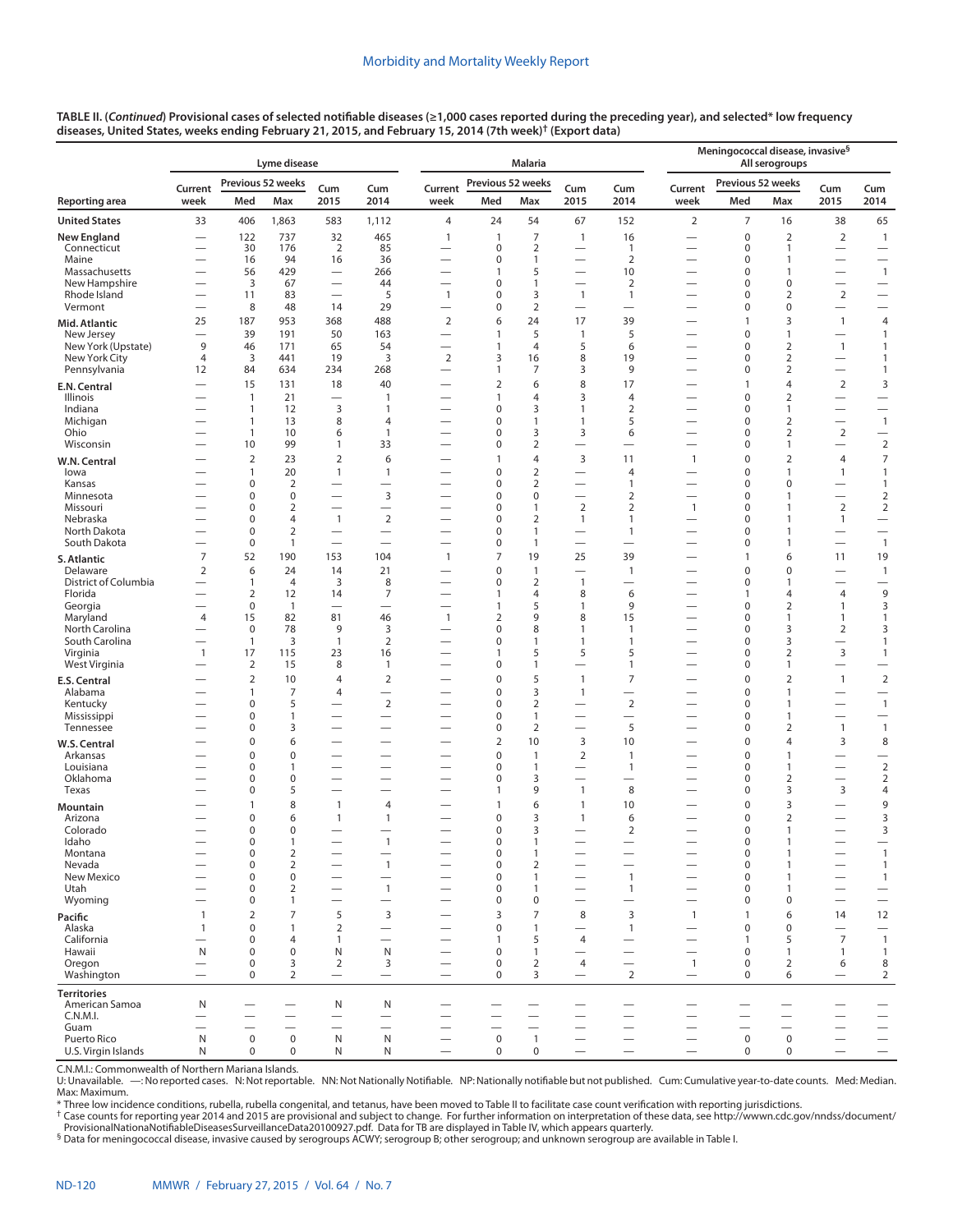|                                  |                                          |                            | Mumps                          |                                                      |                          |                                            |                                   | Pertussis            |                                               | Rabies, animal       |                               |                             |                                   |                                                      |                                                      |
|----------------------------------|------------------------------------------|----------------------------|--------------------------------|------------------------------------------------------|--------------------------|--------------------------------------------|-----------------------------------|----------------------|-----------------------------------------------|----------------------|-------------------------------|-----------------------------|-----------------------------------|------------------------------------------------------|------------------------------------------------------|
|                                  | Current                                  | Previous 52 weeks          |                                | Cum                                                  | Cum                      | Current                                    | Previous 52 weeks                 |                      | Cum                                           | Cum                  | Current                       | Previous 52 weeks           |                                   | Cum                                                  | Cum                                                  |
| Reporting area                   | week                                     | Med                        | Max                            | 2015                                                 | 2014                     | week                                       | Med                               | Max                  | 2015                                          | 2014                 | week                          | Med                         | Max                               | 2015                                                 | 2014                                                 |
| <b>United States</b>             | $\overline{2}$                           | 12                         | 118                            | 42                                                   | 49                       | 185                                        | 531                               | 786                  | 2,046                                         | 2,951                | 23                            | 60                          | 115                               | 157                                                  | 254                                                  |
| New England<br>Connecticut       |                                          | $\mathbf 0$<br>0           | $\overline{2}$<br>$\mathbf 0$  | $\overline{\phantom{0}}$                             | $\mathbf{1}$             | 4                                          | 21<br>$\mathbf{1}$                | 55<br>$\overline{7}$ | 77<br>$\overline{2}$                          | 74<br>3              | $\overline{\phantom{0}}$      | 6<br>3                      | 16<br>13                          | 14<br>10                                             | 17<br>9                                              |
| Maine                            | —                                        | 0                          | $\mathbf 0$                    |                                                      | —                        | $\overline{\phantom{0}}$<br>4              | 9                                 | 35                   | 72                                            | 27                   | —                             | $\mathbf{1}$                | 3                                 | 3                                                    | $\mathbf 2$                                          |
| Massachusetts                    |                                          | 0                          | $\overline{2}$                 | $\overline{\phantom{0}}$                             | $\mathbf{1}$             | <u>—</u>                                   | 6                                 | 16                   | $\overline{\phantom{0}}$                      | 27                   | -                             | $\mathbf 0$                 | $\mathbf 0$                       |                                                      |                                                      |
| New Hampshire<br>Rhode Island    |                                          | 0<br>0                     | $\overline{2}$<br>$\mathbf 0$  | $\overline{\phantom{0}}$                             | $\overline{\phantom{0}}$ |                                            | 1<br>$\mathbf 0$                  | 5<br>23              | $\mathbf{1}$<br>$\mathbf{1}$                  | $\overline{7}$<br>8  |                               | $\mathbf 0$<br>$\mathbf 0$  | $\overline{2}$<br>4               | $\mathbf{1}$                                         | $\overline{1}$<br>$\mathbf{1}$                       |
| Vermont                          |                                          | $\mathbf 0$                | $\pmb{0}$                      | $\overline{\phantom{0}}$                             |                          | $\overline{\phantom{0}}$                   | $\mathbf 0$                       | 5                    | $\overline{1}$                                | $\overline{2}$       |                               | 1                           | 4                                 |                                                      | 4                                                    |
| Mid. Atlantic                    |                                          | $\overline{2}$             | 25                             | 8                                                    | 12                       | 29                                         | 37                                | 85                   | 223                                           | 210                  | 5                             | 6                           | 15                                | 18                                                   | 28                                                   |
| New Jersey<br>New York (Upstate) |                                          | 0<br>0                     | 9<br>$\mathbf{1}$              | $\overline{2}$<br>1                                  | $\overline{2}$<br>1      | $\overline{\phantom{0}}$<br>21             | 5<br>16                           | 15<br>60             | $\overline{\phantom{0}}$<br>118               | 46<br>69             | $\qquad \qquad$<br>5          | $\mathbf 0$<br>6            | $\mathbf 0$<br>15                 | $\overline{\phantom{0}}$<br>18                       | $\overline{\phantom{0}}$<br>28                       |
| New York City                    |                                          | 1                          | 24                             | 3                                                    | 9                        |                                            | $\overline{2}$                    | 6                    | 3                                             | 7                    |                               | $\mathbf 0$                 | $\mathbf 0$                       |                                                      | $\overline{\phantom{m}}$                             |
| Pennsylvania                     |                                          | 0                          | 5                              | $\overline{2}$                                       | $\overline{\phantom{0}}$ | 8                                          | 15                                | 38                   | 102                                           | 88                   | $\overline{\phantom{0}}$      | $\mathbf 0$                 | $\mathbf 0$                       | $\overline{\phantom{0}}$                             |                                                      |
| E.N. Central<br><b>Illinois</b>  |                                          | 5<br>$\mathbf{1}$          | 108<br>15                      | 12                                                   | 27<br>9                  | 13                                         | 89<br>12                          | 177<br>39            | 323<br>6                                      | 833<br>88            | -                             | $\mathbf{1}$<br>$\mathbf 0$ | 12<br>6                           | 5                                                    | $\overline{\phantom{0}}$                             |
| Indiana                          |                                          | $\mathbf 0$                | $\overline{2}$                 | $\overline{\phantom{0}}$                             | 9                        | $\overline{\phantom{0}}$                   | 8                                 | 21                   | 11                                            | 52                   |                               | $\mathbf 0$                 | 4                                 | $\overline{\phantom{0}}$                             |                                                      |
| Michigan                         |                                          | $\mathbf 0$                | $\overline{2}$                 |                                                      | $\overline{2}$           | -                                          | 19                                | 58                   | 63                                            | 147                  | —                             | $\mathbf 0$                 | 4                                 |                                                      |                                                      |
| Ohio<br>Wisconsin                | -                                        | $\overline{2}$<br>0        | 97<br>10                       | 11<br>1                                              | 6<br>1                   | 11<br>$\overline{2}$                       | 23<br>22                          | 53<br>75             | 196<br>47                                     | 383<br>163           | N                             | $\mathbf 0$<br>$\mathbf 0$  | 5<br>0                            | 5<br>N                                               | $\overline{\phantom{0}}$<br>${\sf N}$                |
| W.N. Central                     | $\mathbf{1}$                             | 0                          | 6                              | $\overline{2}$                                       | $\mathbf{1}$             | 35                                         | 46                                | 92                   | 430                                           | 286                  |                               | $\mathbf 2$                 | 8                                 | 13                                                   | $\overline{7}$                                       |
| lowa                             |                                          | 0                          | 3                              | $\mathbf{1}$                                         |                          |                                            | 3                                 | 11                   | $\overline{7}$                                | 25                   |                               | $\mathbf 0$                 | $\mathbf 0$                       |                                                      |                                                      |
| Kansas<br>Minnesota              | —<br>—                                   | $\mathbf 0$<br>$\mathbf 0$ | $\mathbf{1}$<br>6              | $\overline{\phantom{0}}$<br>$\overline{\phantom{0}}$ | $\overline{\phantom{0}}$ | -                                          | $\overline{7}$<br>11              | 18<br>29             | 54                                            | 40<br>90             | $\overline{\phantom{0}}$<br>— | 1<br>$\mathbf 0$            | 5<br>0                            | 11<br>—                                              | 3                                                    |
| Missouri                         | $\mathbf{1}$                             | 0                          | $\overline{2}$                 | $\mathbf{1}$                                         | $\mathbf{1}$             | $\overline{1}$                             | 9                                 | 23                   | 46                                            | 68                   |                               | $\mathbf 0$                 | 3                                 |                                                      | $\overline{1}$                                       |
| Nebraska                         |                                          | $\Omega$                   | $\mathbf 0$                    |                                                      |                          | 34                                         | 4                                 | 84                   | 319                                           | 42                   |                               | $\mathbf 0$                 | 3                                 | $\mathbf{1}$                                         | $\mathbf{1}$                                         |
| North Dakota<br>South Dakota     |                                          | 0<br>0                     | $\mathbf{1}$<br>$\mathbf 0$    |                                                      | $\overline{\phantom{0}}$ | $\overline{\phantom{0}}$<br>-              | 0<br>1                            | 8<br>11              | 3<br>$\mathbf{1}$                             | 3<br>18              | —                             | $\mathbf 0$<br>$\mathbf 0$  | $\mathbf 0$<br>2                  | $\overline{\phantom{0}}$<br>$\mathbf{1}$             | $\overline{\phantom{0}}$<br>$\overline{2}$           |
| S. Atlantic                      | $\mathbf{1}$                             | 0                          | 9                              | 6                                                    |                          | 9                                          | 54                                | 100                  | 244                                           | 403                  | 6                             | 8                           | 19                                | 59                                                   | 123                                                  |
| Delaware                         |                                          | 0                          | $\mathbf 0$                    |                                                      |                          | -                                          | $\mathbf 0$                       | 20                   | $\overline{2}$                                | 110                  | —                             | $\mathbf 0$                 | $\mathbf 0$                       | —                                                    | $\overline{\phantom{0}}$                             |
| District of Columbia<br>Florida  | $\overline{\phantom{0}}$<br>$\mathbf{1}$ | 0<br>$\Omega$              | 4<br>$\mathbf{1}$              | $\overline{\phantom{0}}$<br>$\mathbf{1}$             | $\overline{\phantom{0}}$ | -<br>4                                     | $\pmb{0}$<br>11                   | 3<br>32              | $\mathbf{1}$<br>42                            | 4<br>107             | 4                             | $\mathbf 0$<br>$\mathbf 0$  | $\mathbf 0$<br>3                  | 12                                                   | $\overline{\phantom{0}}$<br>95                       |
| Georgia                          |                                          | 0                          | $\mathbf 0$                    | $\overline{\phantom{0}}$                             | $\overline{\phantom{0}}$ | $\mathbf{1}$                               | 7                                 | 15                   | 25                                            | 23                   | $\overline{\phantom{0}}$      | 0                           | $\mathbf 0$                       | $\overline{\phantom{0}}$                             | $\overline{\phantom{0}}$                             |
| Maryland<br>North Carolina       |                                          | 0<br>$\Omega$              | $\mathbf{1}$                   | $\mathbf{1}$<br>$\mathbf{1}$                         | $\overline{\phantom{0}}$ | -                                          | 3<br>12                           | 17<br>76             | 27<br>108                                     | 21<br>82             | —<br>$\overline{2}$           | 6<br>0                      | 19<br>6                           | 16                                                   | 26<br>$\overbrace{\phantom{12322111}}$               |
| South Carolina                   |                                          | $\Omega$                   | 2<br>$\mathbf{1}$              |                                                      | $\overline{\phantom{0}}$ | 4                                          | 3                                 | 9                    | 23                                            | 9                    | N                             | $\mathbf 0$                 | 0                                 | 29<br>N                                              | ${\sf N}$                                            |
| Virginia                         |                                          | 0                          | 8                              | $\overline{2}$                                       | $\overline{\phantom{0}}$ | -                                          | 9                                 | 35                   | 10                                            | 41                   | $\overline{\phantom{0}}$      | 0                           | 0                                 | $\overline{\phantom{0}}$                             | $\overline{\phantom{0}}$                             |
| West Virginia                    |                                          | 0<br>0                     | $\mathbf{1}$<br>$\overline{2}$ | 1<br>4                                               | $\mathbf{1}$             | -<br>5                                     | 0<br>18                           | 3<br>31              | 6<br>77                                       | 6<br>138             | -<br>$\overline{\phantom{0}}$ | 1<br>$\mathbf{1}$           | 3<br>$\overline{7}$               | $\overline{2}$<br>$\overline{\phantom{0}}$           | $\mathbf 2$<br>8                                     |
| E.S. Central<br>Alabama          |                                          | 0                          | $\mathbf{1}$                   |                                                      |                          |                                            | 5                                 | 13                   | 8                                             | 26                   | -                             | $\mathbf{1}$                | $\overline{7}$                    | —                                                    | 6                                                    |
| Kentucky                         |                                          | 0                          | $\overline{2}$                 | $\mathbf 2$                                          | $\overline{\phantom{0}}$ | $\mathbf{1}$                               | 5                                 | 11                   | 20                                            | 60                   | $\overline{\phantom{0}}$      | 0                           | $\overline{2}$                    | $\overline{\phantom{0}}$                             | $\overline{2}$                                       |
| Mississippi<br>Tennessee         |                                          | $\Omega$<br>0              | $\mathbf 0$<br>$\overline{2}$  | $\overline{\phantom{0}}$<br>$\mathbf 2$              | $\overline{1}$           | 4                                          | 1<br>5                            | 5<br>16              | $\mathbf{1}$<br>48                            | 9<br>43              | $\overline{\phantom{0}}$      | $\mathbf 0$<br>0            | 1<br>0                            | $\overline{\phantom{0}}$<br>$\overline{\phantom{0}}$ | $\overline{\phantom{0}}$<br>$\overline{\phantom{0}}$ |
| W.S. Central                     |                                          | 0                          | 3                              | 3                                                    | $\overline{2}$           | 17                                         | 55                                | 133                  | 94                                            | 232                  | 12                            | 23                          | 77                                | 47                                                   | 58                                                   |
| Arkansas                         |                                          | 0                          | $\mathbf{1}$                   | $\mathbf{1}$                                         | $\overline{\phantom{0}}$ |                                            | 5                                 | 14                   | 3                                             | 46                   |                               | $\mathbf{1}$                | 23                                | 9                                                    | 11                                                   |
| Louisiana<br>Oklahoma            | -                                        | $\Omega$<br>0              | $\mathbf 0$<br>$\overline{2}$  | $\overline{\phantom{0}}$                             | $\overline{\phantom{0}}$ | $\overline{1}$                             | 1<br>$\mathbf 0$                  | 6<br>32              | $\mathbf{1}$<br>$\mathbf{1}$                  | 14<br>$\overline{1}$ | $\overline{\phantom{0}}$      | $\mathbf 0$<br>$\mathbf{1}$ | $\mathbf 0$<br>17                 | $\overline{\phantom{0}}$<br>$\overline{7}$           | $\overline{3}$                                       |
| Texas                            |                                          | $\Omega$                   | 3                              | $\overline{2}$                                       | $\mathbf 2$              | 16                                         | 47                                | 127                  | 89                                            | 171                  | 12                            | 19                          | 77                                | 31                                                   | 44                                                   |
| Mountain                         |                                          | 0                          | $\overline{4}$                 | $\overline{7}$                                       | 4                        | 9                                          | 71                                | 115                  | 299                                           | 698                  | $\overline{\phantom{0}}$      | $\mathbf{1}$                | 8                                 |                                                      | $\overline{2}$                                       |
| Arizona<br>Colorado              |                                          | 0<br>0                     | $\overline{2}$<br>$\mathbf{1}$ | $\overline{\phantom{0}}$<br>$\mathbf{1}$             | 3<br>$\mathbf{1}$        | 2                                          | $\overline{7}$<br>23              | 29<br>35             | 8<br>161                                      | 115<br>234           | N                             | $\mathbf 0$<br>0            | $\mathbf 0$<br>0                  | Ν                                                    | N<br>$\overline{\phantom{0}}$                        |
| Idaho                            |                                          | 0                          | 3                              | 6                                                    | $\overline{\phantom{0}}$ | 3                                          | 6                                 | 23                   | 18                                            | 35                   | -                             | $\mathbf 0$                 | 2                                 | —                                                    |                                                      |
| Montana                          |                                          | $\Omega$                   | $\mathbf{1}$                   |                                                      | $\overline{\phantom{0}}$ | 4                                          | 9                                 | 27                   | 60                                            | 30                   | N                             | $\Omega$                    | $\Omega$                          | N                                                    | N                                                    |
| Nevada<br>New Mexico             | $\overline{\phantom{0}}$                 | 0<br>0                     | 1<br>$\mathbf{1}$              |                                                      | $\overline{\phantom{0}}$ | $\overline{\phantom{0}}$                   | 2<br>5                            | 7<br>14              | 5<br>23                                       | 34<br>76             | $\overline{\phantom{0}}$      | 0<br>$\pmb{0}$              | 4<br>$\overline{2}$               | —<br>$\overline{\phantom{0}}$                        | $\mathbf{1}$<br>$\qquad \qquad -$                    |
| Utah                             |                                          | 0                          | $\mathbf{1}$                   |                                                      | $\overline{\phantom{0}}$ |                                            | 13                                | 38                   | 24                                            | 167                  |                               | 0                           | 4                                 |                                                      | $\overbrace{\phantom{1232211}}$                      |
| Wyoming                          | $\overline{\phantom{0}}$                 | 0<br>$\mathbf 0$           | 0                              |                                                      | $\overline{\phantom{0}}$ | $\overline{\phantom{0}}$                   | 0                                 | 6                    | $\overbrace{\phantom{12322111}}$              | 7                    | $\overline{\phantom{0}}$      | 0                           | 5                                 | $\overline{\phantom{0}}$                             | $\overline{1}$                                       |
| Pacific<br>Alaska                |                                          | 0                          | 6<br>$\mathbf{1}$              |                                                      | $\mathbf{1}$<br>—        | 64<br>5                                    | 140<br>$\overline{2}$             | 333<br>17            | 279<br>23                                     | 77<br>6              |                               | 3<br>$\pmb{0}$              | 21<br>$\overline{1}$              | $\mathbf{1}$<br>$\overline{\phantom{0}}$             | 11<br>$\overline{\phantom{0}}$                       |
| California                       |                                          | 0                          | 6                              |                                                      | $\mathbf{1}$             | $\overline{\phantom{m}}$                   | 103                               | 307                  | 132                                           | 11                   | $\overline{\phantom{0}}$      | 3                           | 21                                | $\overline{\phantom{0}}$                             | 11                                                   |
| Hawaii<br>Oregon                 | –                                        | 0<br>0                     | $\mathbf{1}$<br>$\mathbf{1}$   |                                                      |                          | $\overline{\phantom{0}}$<br>$\overline{1}$ | 0<br>9                            | 4<br>16              | $\overline{1}$<br>44                          | 2<br>51              |                               | $\pmb{0}$<br>$\pmb{0}$      | 0<br>3                            | $\mathbf{1}$                                         | $\overline{\phantom{m}}$                             |
| Washington                       | $\overline{\phantom{0}}$                 | 0                          | 5                              | $\overline{\phantom{0}}$                             | $\overline{\phantom{0}}$ | 58                                         | 8                                 | 115                  | 79                                            | 7                    | $\qquad \qquad -$             | $\pmb{0}$                   | 0                                 | $\qquad \qquad -$                                    | $\overline{\phantom{m}}$<br>$\qquad \qquad -$        |
| Territories                      |                                          |                            |                                |                                                      |                          |                                            |                                   |                      |                                               |                      |                               |                             |                                   |                                                      |                                                      |
| American Samoa                   |                                          |                            |                                |                                                      | —                        |                                            |                                   |                      | —                                             |                      | N                             |                             |                                   | N                                                    | N                                                    |
| C.N.M.I.<br>Guam                 |                                          |                            | $\overline{\phantom{0}}$       | $\overline{\phantom{0}}$                             |                          | -                                          | $\overbrace{\phantom{123221111}}$ |                      | $\overline{\phantom{0}}$<br>$\qquad \qquad -$ |                      |                               | $\qquad \qquad$             | $\overbrace{\phantom{123221111}}$ |                                                      | $\overline{\phantom{m}}$                             |
| Puerto Rico                      |                                          | $\mathbf 0$                | $\mathbf 0$                    |                                                      |                          | $\overbrace{\phantom{123221111}}$          | $\mathbf 0$                       | $\overline{2}$       | $\overline{2}$                                | 5                    | $\qquad \qquad -$             | $\mathbf 0$                 | 4                                 | $\qquad \qquad -$                                    | $\overline{1}$                                       |
| U.S. Virgin Islands              |                                          | $\mathbf 0$                | 0                              | $\overline{\phantom{0}}$                             | $\overline{\phantom{0}}$ | $\qquad \qquad -$                          | $\mathbf 0$                       | $\mathbf 0$          |                                               | $\qquad \qquad -$    | $\overline{\phantom{m}}$      | 0                           | 0                                 | $\qquad \qquad -$                                    | $\qquad \qquad -$                                    |

C.N.M.I.: Commonwealth of Northern Mariana Islands.

U: Unavailable. —: No reported cases. N: Not reportable. NN: Not Nationally Notifiable. NP: Nationally notifiable but not published. Cum: Cumulative year-to-date counts. Med: Median.

Max: Maximum.<br>\* Three low incidence conditions, rubella, rubella congenital, and tetanus, have been moved to Table II to facilitate case count verification with reporting jurisdictions.<br>† Case counts for reporting year 201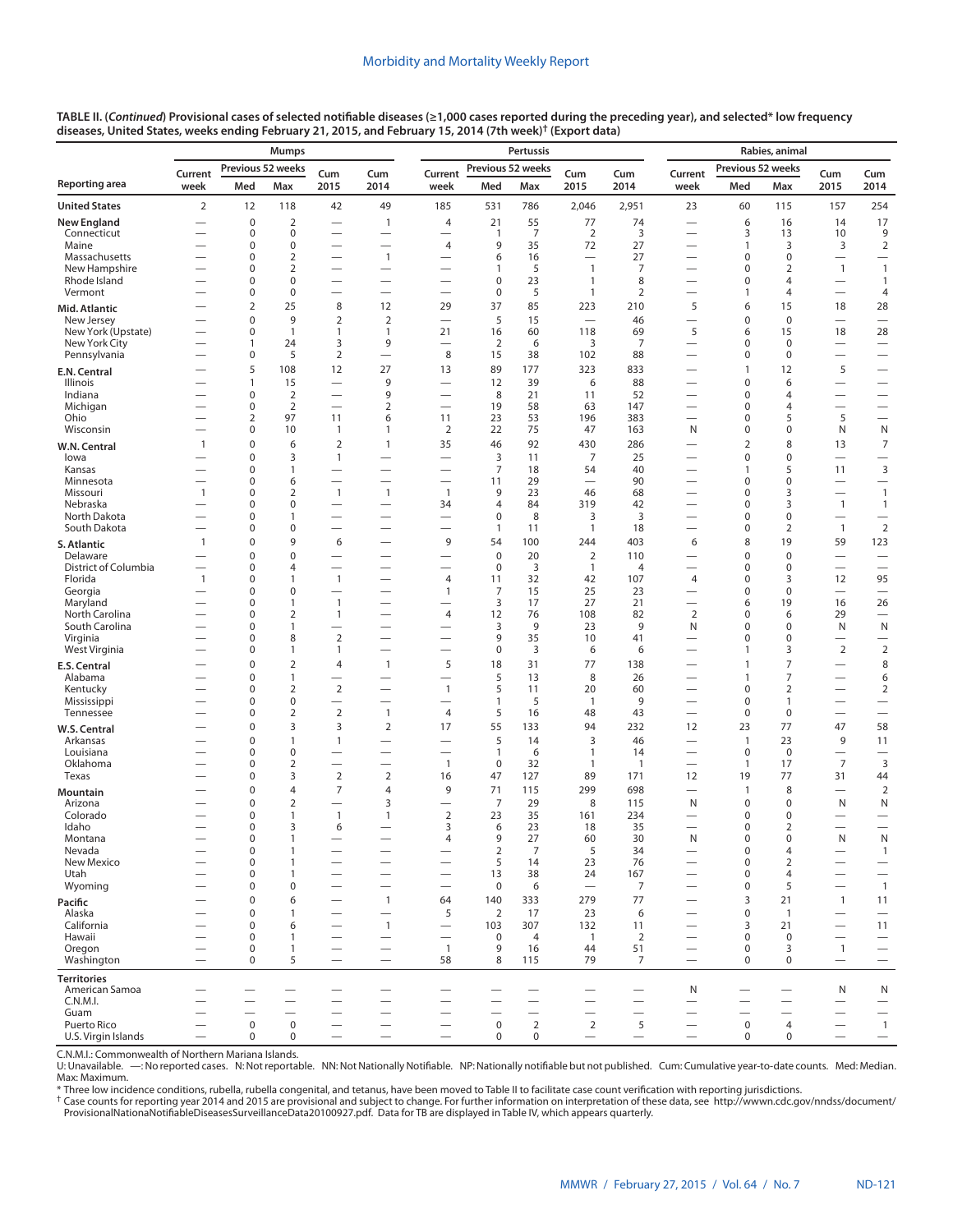|                                      |                               |                          | Rubella                     |                          |                          | Rubella, congenital syndrome  |                                 |                            |                                                      |                                                      | Salmonellosis                                        |                               |                          |                                       |                                |  |
|--------------------------------------|-------------------------------|--------------------------|-----------------------------|--------------------------|--------------------------|-------------------------------|---------------------------------|----------------------------|------------------------------------------------------|------------------------------------------------------|------------------------------------------------------|-------------------------------|--------------------------|---------------------------------------|--------------------------------|--|
| Reporting area                       | Current<br>week               | Med                      | Previous 52 weeks<br>Max    | Cum<br>2015              | Cum<br>2014              | Current<br>week               | Previous 52 weeks<br>Med        | Max                        | Cum<br>2015                                          | Cum<br>2014                                          | Current<br>week                                      | Previous 52 weeks<br>Med      | Max                      | Cum<br>2015                           | Cum<br>2014                    |  |
| <b>United States</b>                 | $\overline{\phantom{0}}$      | 0                        | $\overline{2}$              | 1                        |                          |                               | $\boldsymbol{0}$                | $\pmb{0}$                  |                                                      |                                                      | 246                                                  | 854                           | 1,613                    | 2,836                                 | 3,203                          |  |
| New England                          |                               | 0                        | $\mathbf 0$                 |                          |                          |                               | $\boldsymbol{0}$                | $\pmb{0}$                  | $\overline{\phantom{0}}$                             |                                                      | 4                                                    | 40                            | 86                       | 53                                    | 165                            |  |
| Connecticut                          |                               | 0                        | $\mathbf 0$                 |                          | $\overline{\phantom{0}}$ | -                             | 0                               | $\mathbf 0$                | $\overline{\phantom{0}}$                             | $\overline{\phantom{0}}$                             |                                                      | 8                             | 23                       | 32                                    | 38                             |  |
| Maine                                |                               | 0                        | $\pmb{0}$                   | $\overline{\phantom{0}}$ | $\overline{\phantom{0}}$ | -                             | 0                               | $\pmb{0}$                  | $\overline{\phantom{0}}$                             | $\overline{\phantom{0}}$                             | -                                                    | $\overline{2}$                | 6                        | 8                                     | $\overline{7}$                 |  |
| Massachusetts                        |                               | 0                        | $\mathbf 0$                 |                          |                          |                               | 0                               | $\mathbf 0$                | $\overline{\phantom{0}}$                             | $\overline{\phantom{0}}$                             | -                                                    | 24                            | 52                       | $\overline{\phantom{0}}$              | 80                             |  |
| New Hampshire<br>Rhode Island        |                               | 0<br>$\Omega$            | $\mathbf 0$<br>0            |                          | $\overline{\phantom{0}}$ |                               | 0<br>0                          | 0<br>$\mathbf 0$           | $\overline{\phantom{0}}$<br>$\overline{\phantom{0}}$ | $\overline{\phantom{0}}$<br>$\overline{\phantom{0}}$ | 4                                                    | 3<br>2                        | 8<br>12                  | $\mathbf{1}$<br>6                     | 19<br>5                        |  |
| Vermont                              |                               | 0                        | $\pmb{0}$                   |                          |                          |                               | 0                               | 0                          | $\overline{\phantom{0}}$                             | -                                                    | $\overline{\phantom{0}}$                             | $\mathbf{1}$                  | 7                        | 6                                     | 16                             |  |
| Mid. Atlantic                        |                               | 0                        | $\mathbf{1}$                |                          | $\overline{\phantom{0}}$ |                               | $\mathbf 0$                     | $\pmb{0}$                  | $\overline{\phantom{0}}$                             | $\overline{\phantom{0}}$                             | 39                                                   | 71                            | 187                      | 246                                   | 355                            |  |
| New Jersey                           |                               | 0                        | $\mathsf{O}\xspace$         |                          | $\overline{\phantom{0}}$ |                               | $\mathbf 0$                     | 0                          | $\overline{\phantom{0}}$                             | -                                                    | $\overline{\phantom{0}}$                             | 15                            | 50                       | $\overline{2}$                        | 92                             |  |
| New York (Upstate)<br>New York City  | —                             | 0<br>0                   | 0<br>$\mathbf 0$            | $\overline{\phantom{0}}$ | $\overline{\phantom{0}}$ | -<br>—                        | 0<br>0                          | $\mathbf 0$<br>0           | $\overline{\phantom{0}}$<br>$\overline{\phantom{0}}$ | $\overline{\phantom{0}}$                             | 22<br>10                                             | 21<br>17                      | 57<br>35                 | 87<br>83                              | 79<br>87                       |  |
| Pennsylvania                         |                               | $\Omega$                 | 1                           |                          | $\overline{\phantom{0}}$ |                               | $\Omega$                        | $\mathbf 0$                |                                                      | $\overline{\phantom{0}}$                             | 7                                                    | 25                            | 69                       | 74                                    | 97                             |  |
| E.N. Central                         |                               | 0                        | $\mathbf{1}$                |                          |                          |                               | $\mathbf 0$                     | 0                          | $\overline{\phantom{0}}$                             |                                                      | 10                                                   | 97                            | 206                      | 228                                   | 415                            |  |
| Illinois                             |                               | 0                        | $\mathbf{1}$                |                          | $\overline{\phantom{0}}$ |                               | $\mathbf 0$                     | $\mathbf 0$                | $\overline{\phantom{0}}$                             |                                                      | $\overline{\phantom{0}}$                             | 30                            | 65                       | 46                                    | 130                            |  |
| Indiana                              |                               | 0                        | $\pmb{0}$                   |                          |                          |                               | 0                               | 0                          |                                                      |                                                      |                                                      | 13                            | 40                       | 24                                    | 45                             |  |
| Michigan<br>Ohio                     | —                             | 0<br>0                   | $\mathbf 0$<br>$\mathbf 0$  | $\overline{\phantom{0}}$ | $\overline{\phantom{0}}$ | -<br>—                        | 0<br>0                          | $\mathbf 0$<br>0           | $\overline{\phantom{0}}$<br>$\overline{\phantom{0}}$ | —<br>$\overline{\phantom{0}}$                        | $\overline{\phantom{0}}$<br>10                       | 17<br>23                      | 56<br>46                 | 40<br>112                             | 63<br>116                      |  |
| Wisconsin                            |                               | 0                        | 0                           |                          |                          |                               | $\Omega$                        | $\mathbf 0$                |                                                      |                                                      | $\overline{\phantom{0}}$                             | 14                            | 27                       | 6                                     | 61                             |  |
| W.N. Central                         |                               | 0                        | $\mathbf{1}$                | 1                        |                          |                               | $\mathbf 0$                     | 0                          |                                                      |                                                      | 18                                                   | 40                            | 79                       | 194                                   | 144                            |  |
| lowa                                 |                               | 0                        | $\mathbf 0$                 |                          |                          |                               | $\mathbf 0$                     | $\mathbf 0$                | $\overline{\phantom{0}}$                             |                                                      | 3                                                    | 10                            | 24                       | 48                                    | 42                             |  |
| Kansas                               |                               | 0                        | $\pmb{0}$                   |                          |                          |                               | 0                               | 0                          |                                                      | $\overline{\phantom{0}}$                             | $\mathbf{1}$                                         | 8                             | 21                       | 30                                    | 23                             |  |
| Minnesota<br>Missouri                | $\overline{\phantom{0}}$      | $\Omega$<br>0            | 0<br>$\mathbf{1}$           | $\mathbf{1}$             |                          | -                             | 0<br>0                          | $\mathbf 0$<br>0           | $\overline{\phantom{0}}$<br>$\overline{\phantom{0}}$ | $\overline{\phantom{0}}$                             | $\overline{\phantom{0}}$<br>10                       | $\mathbf 0$<br>16             | $\mathbf 0$<br>36        | $\overline{\phantom{0}}$<br>81        | $\overline{\phantom{0}}$<br>43 |  |
| Nebraska                             |                               | 0                        | $\mathbf{1}$                |                          |                          | -                             | 0                               | $\mathbf 0$                | $\overline{\phantom{0}}$                             |                                                      | 4                                                    | $\overline{4}$                | 13                       | 18                                    | 12                             |  |
| North Dakota                         | -                             | 0                        | 0                           |                          | $\overline{\phantom{0}}$ |                               | 0                               | $\pmb{0}$                  |                                                      |                                                      |                                                      | $\overline{2}$                | 8                        | 5                                     | 9                              |  |
| South Dakota                         | $\overline{\phantom{0}}$      | 0                        | 0                           | $\overline{\phantom{0}}$ |                          | -                             | 0                               | 0                          | $\overline{\phantom{0}}$                             | $\overline{\phantom{0}}$                             |                                                      | $\overline{2}$                | 12                       | 12                                    | 15                             |  |
| S. Atlantic                          |                               | 0<br>0                   | $\mathbf{1}$<br>$\mathbf 0$ |                          |                          | $\overline{\phantom{0}}$      | $\mathbf 0$<br>$\mathbf 0$      | $\pmb{0}$<br>$\mathbf 0$   | $\overline{\phantom{0}}$                             | $\overline{\phantom{0}}$                             | 77                                                   | 233                           | 574<br>14                | 990                                   | 1,131                          |  |
| Delaware<br>District of Columbia     |                               | 0                        | $\mathbf 0$                 | $\overline{\phantom{0}}$ | $\overline{\phantom{0}}$ | —                             | 0                               | $\pmb{0}$                  | $\overline{\phantom{0}}$<br>$\overline{\phantom{0}}$ | $\overline{\phantom{0}}$                             | $\overline{\phantom{0}}$<br>$\overline{\phantom{0}}$ | $\overline{2}$<br>$\mathbf 0$ | 5                        | 5<br>$\overbrace{\phantom{12322111}}$ | 16<br>5                        |  |
| Florida                              |                               | 0                        | 0                           | $\overline{\phantom{0}}$ | $\overline{\phantom{0}}$ | -                             | 0                               | $\mathbf 0$                | $\overline{\phantom{0}}$                             | $\overline{\phantom{0}}$                             | 39                                                   | 104                           | 226                      | 449                                   | 515                            |  |
| Georgia                              |                               | 0                        | 0                           |                          |                          |                               | 0                               | $\pmb{0}$                  |                                                      |                                                      | 5                                                    | 36                            | 101                      | 134                                   | 128                            |  |
| Maryland<br>North Carolina           | $\overline{\phantom{0}}$<br>— | 0<br>0                   | $\mathbf{1}$<br>$\pmb{0}$   | $\overline{\phantom{0}}$ | $\overline{\phantom{0}}$ | $\overline{\phantom{0}}$<br>- | 0<br>0                          | $\mathbf 0$<br>$\pmb{0}$   | $\overline{\phantom{0}}$<br>$\overline{\phantom{0}}$ |                                                      | 12<br>17                                             | 14<br>26                      | 51<br>190                | 84<br>179                             | 90<br>228                      |  |
| South Carolina                       |                               | 0                        | $\mathbf 0$                 | $\overline{\phantom{0}}$ | $\overline{\phantom{0}}$ | -                             | 0                               | 0                          | $\overline{\phantom{0}}$                             | $\overline{\phantom{0}}$                             | 4                                                    | 21                            | 79                       | 78                                    | 82                             |  |
| Virginia                             |                               | 0                        | 0                           |                          | $\overline{\phantom{0}}$ |                               | 0                               | 0                          |                                                      |                                                      |                                                      | 18                            | 59                       | 49                                    | 51                             |  |
| West Virginia                        | $\overline{\phantom{0}}$      | 0                        | 0                           |                          | $\overline{\phantom{0}}$ | $\overline{\phantom{0}}$      | 0                               | 0                          | $\overline{\phantom{0}}$                             |                                                      | $\overline{\phantom{0}}$                             | 3                             | 12                       | 12                                    | 16                             |  |
| E.S. Central                         |                               | 0                        | $\mathbf 0$                 |                          | $\overline{\phantom{0}}$ |                               | $\mathbf 0$                     | 0                          | $\overline{\phantom{0}}$                             | $\overline{\phantom{0}}$                             | 6                                                    | 57                            | 157                      | 125                                   | 247                            |  |
| Alabama<br>Kentucky                  | $\overline{\phantom{0}}$      | 0<br>0                   | $\mathbf 0$<br>0            | $\overline{\phantom{0}}$ |                          | $\overline{\phantom{0}}$      | $\boldsymbol{0}$<br>0           | $\pmb{0}$<br>$\pmb{0}$     | $\overline{\phantom{0}}$                             |                                                      | $\overline{\phantom{0}}$                             | 18<br>10                      | 54<br>27                 | 12<br>26                              | 77<br>48                       |  |
| Mississippi                          |                               | 0                        | $\mathbf 0$                 | $\overline{\phantom{0}}$ | $\overline{\phantom{0}}$ | —                             | 0                               | $\mathbf 0$                | $\overline{\phantom{0}}$                             | $\overline{\phantom{0}}$                             | $\overline{2}$                                       | 12                            | 59                       | 37                                    | 57                             |  |
| Tennessee                            |                               | 0                        | 0                           |                          |                          |                               | 0                               | 0                          |                                                      |                                                      | 4                                                    | 16                            | 64                       | 50                                    | 65                             |  |
| W.S. Central                         |                               | 0                        | 0                           |                          |                          |                               | 0                               | $\mathbf 0$                |                                                      |                                                      | 52                                                   | 151                           | 254                      | 443                                   | 293                            |  |
| Arkansas                             |                               | 0                        | $\overline{0}$              |                          |                          |                               | $\pmb{0}$                       | 0                          | $\overline{\phantom{0}}$                             |                                                      | $\mathbf{1}$                                         | 12                            | 29                       | 25                                    | 20                             |  |
| Louisiana<br>Oklahoma                | $\overline{\phantom{0}}$      | 0<br>0                   | 0<br>0                      |                          | $\overline{\phantom{0}}$ | $\overline{\phantom{0}}$      | 0<br>0                          | $\pmb{0}$<br>$\pmb{0}$     | $\overline{\phantom{0}}$<br>$\overline{\phantom{0}}$ | $\overline{\phantom{0}}$                             | $\overline{4}$<br>$\mathbf{1}$                       | 16<br>14                      | 50<br>53                 | 68<br>31                              | 72<br>43                       |  |
| Texas                                |                               | 0                        | 0                           |                          | $\overline{\phantom{0}}$ |                               | $\mathbf 0$                     | $\mathbf 0$                | $\overline{\phantom{0}}$                             |                                                      | 46                                                   | 91                            | 173                      | 319                                   | 158                            |  |
| Mountain                             |                               | 0                        | $\mathbf{1}$                |                          | $\overline{\phantom{0}}$ |                               | $\boldsymbol{0}$                | 0                          | $\overline{\phantom{0}}$                             | $\overline{\phantom{0}}$                             | 21                                                   | 58                            | 92                       | 197                                   | 222                            |  |
| Arizona                              |                               | 0                        | $\mathbf 0$                 |                          |                          |                               | $\mathbf 0$                     | 0                          |                                                      |                                                      | $\overline{4}$                                       | 18                            | 39                       | 66                                    | 79                             |  |
| Colorado                             |                               | 0                        | 0<br>0                      |                          |                          |                               | 0                               | 0<br>0                     |                                                      |                                                      | 8<br>3                                               | 12<br>3                       | 26<br>9                  | 43                                    | 42<br>12                       |  |
| Idaho<br>Montana                     |                               | 0<br>$\Omega$            | $\Omega$                    | $\overline{\phantom{0}}$ | $\overline{\phantom{0}}$ |                               | 0<br>0                          | 0                          | $\overline{\phantom{0}}$                             | $\overline{\phantom{0}}$                             |                                                      | 2                             | 8                        | 12<br>6                               | 14                             |  |
| Nevada                               |                               | 0                        | $\boldsymbol{0}$            |                          |                          |                               | 0                               | $\mathbf 0$                |                                                      | $\overline{\phantom{0}}$                             | $\overline{\phantom{0}}$                             | 3                             | 8                        | 9                                     | 13                             |  |
| New Mexico                           |                               | 0                        | $\boldsymbol{0}$            |                          |                          |                               | $\boldsymbol{0}$                | $\pmb{0}$                  |                                                      |                                                      |                                                      | 6                             | 16                       | 18                                    | 26                             |  |
| Utah<br>Wyoming                      |                               | 0<br>0                   | $\mathbf{1}$<br>$\mathbf 0$ |                          | $\overline{\phantom{0}}$ |                               | 0<br>0                          | $\mathbf 0$<br>$\mathbf 0$ | $\overline{\phantom{0}}$                             | $\overline{\phantom{0}}$                             | 6<br>$\overbrace{\phantom{123221111}}$               | 6<br>$\overline{1}$           | 17<br>4                  | 41<br>2                               | 32<br>$\overline{4}$           |  |
| Pacific                              |                               | 0                        | $\mathbf{1}$                |                          |                          |                               | $\boldsymbol{0}$                | $\mathbf 0$                |                                                      |                                                      | 19                                                   | 129                           | 246                      | 360                                   | 231                            |  |
| Alaska                               |                               | 0                        | $\pmb{0}$                   |                          |                          |                               | 0                               | $\pmb{0}$                  | $\overline{\phantom{0}}$                             | $\overline{\phantom{0}}$                             | $\overline{2}$                                       | $\overline{1}$                | 6                        | 8                                     | 9                              |  |
| California                           |                               | 0                        | $\mathbf{1}$                |                          | $\overline{\phantom{0}}$ |                               | $\mathbf 0$                     | $\mathbf 0$                |                                                      | $\overline{\phantom{0}}$                             | $\overline{4}$                                       | 100                           | 212                      | 281                                   | 148                            |  |
| Hawaii                               |                               | 0                        | $\mathbf 0$                 |                          | $\overline{\phantom{0}}$ |                               | 0                               | $\mathbf 0$                | $\overline{\phantom{0}}$                             | $\overline{\phantom{0}}$                             | $\overline{4}$                                       | 5                             | 15                       | 19                                    | 40                             |  |
| Oregon<br>Washington                 |                               | 0<br>$\mathbf 0$         | 0<br>$\boldsymbol{0}$       |                          |                          |                               | 0<br>$\mathbf 0$                | $\mathbf 0$<br>$\mathbf 0$ |                                                      |                                                      | 1<br>8                                               | 8<br>14                       | 17<br>53                 | 20<br>32                              | 23<br>11                       |  |
|                                      |                               |                          |                             |                          |                          |                               |                                 |                            |                                                      |                                                      |                                                      |                               |                          |                                       |                                |  |
| <b>Territories</b><br>American Samoa |                               |                          |                             |                          |                          |                               |                                 |                            |                                                      | $\overline{\phantom{0}}$                             |                                                      |                               |                          | —                                     |                                |  |
| C.N.M.I.                             |                               |                          |                             |                          | $\overline{\phantom{0}}$ |                               |                                 | $\overline{\phantom{0}}$   |                                                      | $\overline{\phantom{0}}$                             |                                                      |                               | $\overline{\phantom{0}}$ |                                       |                                |  |
| Guam                                 |                               | $\overline{\phantom{0}}$ | -                           |                          |                          | $\overline{\phantom{0}}$      |                                 | $\overline{\phantom{0}}$   | $\overline{\phantom{0}}$                             |                                                      | -                                                    | —                             | $\overline{\phantom{0}}$ | $\overline{\phantom{0}}$              | $\overline{\phantom{0}}$       |  |
| Puerto Rico<br>U.S. Virgin Islands   | $\overline{\phantom{0}}$      | $\boldsymbol{0}$<br>0    | $\pmb{0}$<br>0              | $\overline{\phantom{0}}$ |                          |                               | $\boldsymbol{0}$<br>$\mathbf 0$ | $\mathbf 0$<br>0           | $\overline{\phantom{0}}$                             |                                                      | $\overbrace{\phantom{1232211}}$                      | 10<br>0                       | 22<br>0                  | 11<br>$\overline{\phantom{m}}$        | 49<br>$\overline{\phantom{0}}$ |  |

C.N.M.I.: Commonwealth of Northern Mariana Islands.

U: Unavailable. —: No reported cases. N: Not reportable. NN: Not Nationally Notifiable. NP: Nationally notifiable but not published. Cum: Cumulative year-to-date counts. Med: Median.

Max: Maximum.<br>\* Three low incidence conditions, rubella, rubella congenital, and tetanus, have been moved to Table II to facilitate case count verification with reporting jurisdictions.<br>† Case counts for reporting year 201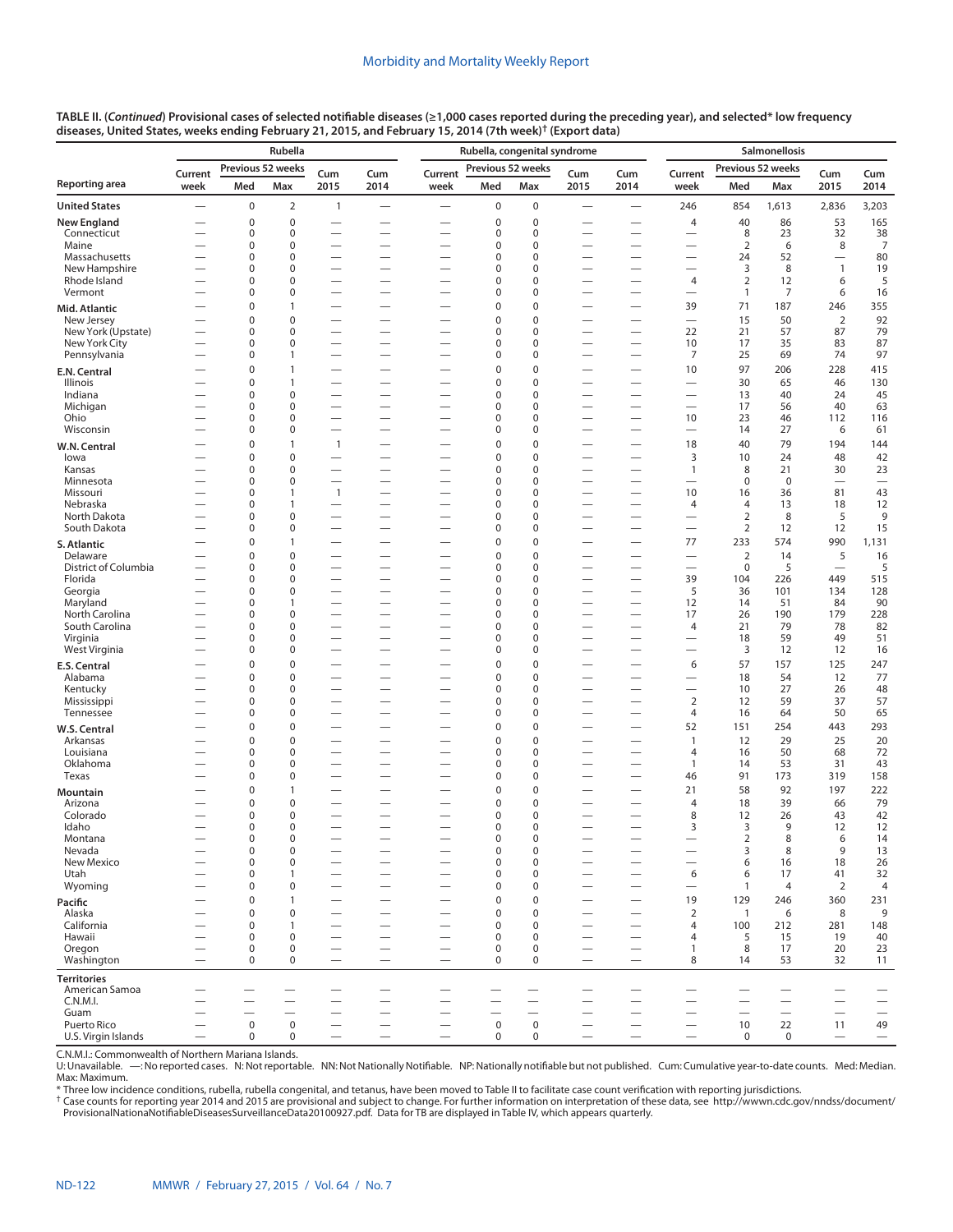|                                     |                                                      |                                  | Shiga toxin-producing E. coli (STEC) <sup>§</sup> |                                            |                                            | Shigellosis                                          |                                |                          |                                            |                                                      |  |  |
|-------------------------------------|------------------------------------------------------|----------------------------------|---------------------------------------------------|--------------------------------------------|--------------------------------------------|------------------------------------------------------|--------------------------------|--------------------------|--------------------------------------------|------------------------------------------------------|--|--|
|                                     | Current                                              | Previous 52 weeks                |                                                   |                                            |                                            | Current                                              | Previous 52 weeks              |                          |                                            |                                                      |  |  |
| Reporting area                      | week                                                 | Med                              | Max                                               | <b>Cum 2015</b>                            | <b>Cum 2014</b>                            | week                                                 | Med                            | Max                      | <b>Cum 2015</b>                            | <b>Cum 2014</b>                                      |  |  |
| <b>United States</b>                | 20                                                   | 99                               | 212                                               | 220                                        | 285                                        | 186                                                  | 403                            | 559                      | 1,871                                      | 1,433                                                |  |  |
| New England                         | $\overline{3}$                                       | $\overline{4}$                   | 15                                                | 11                                         | 12                                         |                                                      | 6                              | 14                       | 7                                          | 26                                                   |  |  |
| Connecticut<br>Maine                | $\overline{\phantom{0}}$<br>$\overline{\phantom{0}}$ | $\mathbf{1}$<br>$\mathbf 0$      | 4<br>$\overline{4}$                               | 5<br>$\mathbf{1}$                          | 3                                          | $\overline{\phantom{0}}$<br>$\overline{\phantom{0}}$ | 1<br>0                         | 5<br>3                   | 6<br>$\overline{\phantom{0}}$              | 5<br>$\sqrt{2}$                                      |  |  |
| Massachusetts                       | $\overline{\phantom{0}}$                             | $\overline{2}$                   | 6                                                 | $\overline{\phantom{0}}$                   | 5                                          | $\overline{\phantom{0}}$                             | 3                              | 9                        | $\overbrace{\phantom{12322111}}$           | 17                                                   |  |  |
| New Hampshire                       | -                                                    | $\mathbf 0$                      | $\overline{2}$                                    |                                            | $\overline{2}$                             | $\overline{\phantom{0}}$                             | 0                              | $\overline{2}$           | $\overline{\phantom{0}}$                   | $\overline{2}$                                       |  |  |
| Rhode Island<br>Vermont             | $\overline{3}$<br>-                                  | $\pmb{0}$<br>$\mathbf 0$         | $\overline{2}$<br>$\overline{2}$                  | 3<br>$\overline{2}$                        | $\overline{\phantom{0}}$<br>$\overline{2}$ | $\overline{\phantom{0}}$<br>$\overline{\phantom{0}}$ | 0<br>0                         | 7<br>$\overline{2}$      | $\overline{1}$<br>$\overline{\phantom{0}}$ | $\overline{\phantom{0}}$<br>$\overline{\phantom{0}}$ |  |  |
| Mid. Atlantic                       | $\overline{7}$                                       | 9                                | 27                                                | 25                                         | 33                                         | 51                                                   | 22                             | 73                       | 378                                        | 89                                                   |  |  |
| New Jersey                          |                                                      | $\mathbf{1}$                     | 8                                                 | $\overline{2}$                             | 9                                          |                                                      | 3                              | 14                       | $\overline{7}$                             | 18                                                   |  |  |
| New York (Upstate)<br>New York City | $\overline{4}$<br>-                                  | 3<br>$\mathbf{1}$                | 15<br>5                                           | 10<br>8                                    | 8<br>$\overline{4}$                        | 16<br>34                                             | 5<br>$\overline{7}$            | 25<br>51                 | 106<br>244                                 | 27<br>28                                             |  |  |
| Pennsylvania                        | $\overline{3}$                                       | 3                                | 9                                                 | 5                                          | 12                                         | $\overline{1}$                                       | 3                              | 14                       | 21                                         | 16                                                   |  |  |
| E.N. Central                        | $\overline{\phantom{0}}$                             | 13                               | 43                                                | 13                                         | 50                                         | 8                                                    | 69                             | 149                      | 164                                        | 129                                                  |  |  |
| Illinois                            |                                                      | $\overline{3}$                   | 11                                                | $\mathbf{1}$                               | 8                                          | $\overline{\phantom{0}}$                             | 12                             | 71                       | 11                                         | 23                                                   |  |  |
| Indiana<br>Michigan                 | -<br>-                                               | $\mathbf{1}$<br>$\overline{2}$   | 11<br>8                                           | $\overline{\phantom{0}}$<br>$\overline{1}$ | 4<br>9                                     | $\overline{\phantom{0}}$<br>$\overline{\phantom{0}}$ | 26<br>$\overline{4}$           | 75<br>19                 | 38<br>21                                   | 14<br>14                                             |  |  |
| Ohio                                | -                                                    | 3                                | 12                                                | 11                                         | 10                                         | $\overline{7}$                                       | 11                             | 22                       | 64                                         | 66                                                   |  |  |
| Wisconsin                           | $\overline{\phantom{0}}$                             | $\mathbf{1}$                     | 13                                                | $\overline{\phantom{0}}$                   | 19                                         | $\mathbf{1}$                                         | 6                              | 20                       | 30                                         | 12                                                   |  |  |
| W.N. Central                        | $\mathbf{1}$                                         | 11                               | 35                                                | 37                                         | 26                                         | 15                                                   | 47                             | 93                       | 198                                        | 216                                                  |  |  |
| lowa<br>Kansas                      | -                                                    | $\mathbf 2$<br>$\mathbf{1}$      | 14<br>7                                           | $\mathbf 2$<br>5                           | 5<br>4                                     | $\sqrt{2}$                                           | $\overline{2}$<br>$\mathbf{1}$ | 12<br>$\overline{4}$     | 12<br>6                                    | 44<br>$\overline{7}$                                 |  |  |
| Minnesota                           | $\overline{\phantom{0}}$                             | $\pmb{0}$                        | $\mathbf 0$                                       | $\overline{\phantom{0}}$                   |                                            | $\overline{\phantom{0}}$                             | 0                              | $\boldsymbol{0}$         | $\overline{\phantom{0}}$                   | $\overline{\phantom{0}}$                             |  |  |
| Missouri<br>Nebraska                | $\overline{\phantom{0}}$<br>$\mathbf{1}$             | $\overline{4}$<br>$\overline{2}$ | 14<br>9                                           | 17<br>8                                    | 10<br>4                                    | 10<br>3                                              | 28<br>3                        | 63<br>18                 | 158                                        | 21<br>3                                              |  |  |
| North Dakota                        | -                                                    | $\mathbf 0$                      | 3                                                 | $\overline{2}$                             | $\overline{2}$                             | $\qquad \qquad$                                      | 0                              | $\overline{2}$           | 18                                         | 3                                                    |  |  |
| South Dakota                        | $\overline{\phantom{0}}$                             | $\mathbf{1}$                     | $\overline{4}$                                    | 3                                          | $\mathbf{1}$                               | $\overline{\phantom{0}}$                             | 9                              | 32                       | $\overline{4}$                             | 138                                                  |  |  |
| S. Atlantic                         | $\overline{4}$                                       | 10                               | 21                                                | 33                                         | 43                                         | 47                                                   | 86                             | 157                      | 398                                        | 457                                                  |  |  |
| Delaware<br>District of Columbia    | $\overline{\phantom{0}}$<br>$\overline{\phantom{0}}$ | $\pmb{0}$<br>$\mathbf 0$         | $\mathbf 2$<br>$\mathbf{1}$                       | $\overline{\phantom{0}}$                   | $\overline{\phantom{0}}$                   | $\overline{\phantom{0}}$<br>$\overline{\phantom{0}}$ | $\mathbf{1}$<br>$\mathbf 0$    | 4<br>$\overline{4}$      | 5<br>$\overline{\phantom{0}}$              | 8<br>5                                               |  |  |
| Florida                             | $\mathbf{1}$                                         | 3                                | 9                                                 | 9                                          | 16                                         | 34                                                   | 45                             | 95                       | 175                                        | 159                                                  |  |  |
| Georgia                             | —                                                    | $\overline{2}$                   | 8                                                 | 6                                          | 8                                          | 6                                                    | 19                             | 36                       | 106                                        | 81                                                   |  |  |
| Maryland<br>North Carolina          | $\overline{2}$<br>$\mathbf{1}$                       | $\mathbf{1}$<br>$\mathbf{1}$     | 5<br>5                                            | 4<br>9                                     | 6<br>9                                     | 4<br>3                                               | 6<br>4                         | 12<br>85                 | 42<br>40                                   | 23<br>159                                            |  |  |
| South Carolina                      | $\overline{\phantom{0}}$                             | $\mathbf 0$                      | $\overline{2}$                                    | 1                                          | $\mathbf{1}$                               | $\overline{\phantom{0}}$                             | 2                              | 13                       | 22                                         | 10                                                   |  |  |
| Virginia                            |                                                      | $\overline{2}$                   | 6                                                 | 3                                          | 3                                          | $\overline{\phantom{0}}$                             | 4                              | 16                       | 8                                          | 11                                                   |  |  |
| West Virginia                       | $\overline{\phantom{0}}$<br>$\mathbf{1}$             | $\pmb{0}$<br>$\overline{4}$      | 3<br>16                                           | $\mathbf{1}$<br>13                         | 21                                         | $\overline{4}$                                       | $\pmb{0}$<br>35                | $\overline{2}$<br>62     | 161                                        | $\mathbf{1}$<br>200                                  |  |  |
| E.S. Central<br>Alabama             | $\overline{\phantom{0}}$                             | $\pmb{0}$                        | 3                                                 |                                            | $\overline{2}$                             | $\overline{\phantom{0}}$                             | 6                              | 28                       | 24                                         | 46                                                   |  |  |
| Kentucky                            | -                                                    | $\mathbf{1}$                     | $\overline{7}$                                    | $\overline{2}$                             | 10                                         | $\mathbf{1}$                                         | 6                              | 30                       | 77                                         | 10                                                   |  |  |
| Mississippi<br>Tennessee            | $\mathbf{1}$                                         | $\mathbf 0$<br>$\overline{2}$    | 3<br>9                                            | $\overline{\phantom{0}}$<br>11             | $\overline{2}$<br>$\overline{7}$           | 3                                                    | 3<br>14                        | 11<br>31                 | 8<br>52                                    | 27<br>117                                            |  |  |
| W.S. Central                        | $\overline{4}$                                       | 14                               | 57                                                | 34                                         | 53                                         | 30                                                   | 70                             | 249                      | 248                                        | 171                                                  |  |  |
| Arkansas                            | $\overline{\phantom{0}}$                             | $\overline{2}$                   | 5                                                 | 3                                          | 5                                          | $\overline{\phantom{0}}$                             | 7                              | 197                      | 5                                          | 20                                                   |  |  |
| Louisiana                           | $\overline{\phantom{0}}$                             | $\boldsymbol{0}$                 | $\overline{2}$                                    | $\overline{2}$                             | $\mathbf{1}$                               | $\overline{\phantom{0}}$                             | $\overline{2}$                 | 10                       | 14                                         | 25                                                   |  |  |
| Oklahoma<br>Texas                   | $\mathbf{1}$<br>3                                    | $\mathbf{1}$<br>9                | 12<br>52                                          | $\overline{2}$<br>27                       | $\overline{2}$<br>45                       | $\overline{2}$<br>28                                 | $\overline{2}$<br>49           | 16<br>166                | 31<br>198                                  | 7<br>119                                             |  |  |
| Mountain                            |                                                      | 10                               | 28                                                | 23                                         | 40                                         | $\overline{4}$                                       | 13                             | 24                       | 54                                         | 79                                                   |  |  |
| Arizona                             | $\overline{\phantom{0}}$                             | $\mathbf{1}$                     | 5                                                 | $\overline{\phantom{0}}$                   | 10                                         | 3                                                    | 7                              | 18                       | 38                                         | 34                                                   |  |  |
| Colorado                            | $\overline{\phantom{0}}$                             | $\overline{2}$<br>2              | 14<br>9                                           | 10<br>$\overline{2}$                       | 11<br>7                                    | $\overline{\phantom{0}}$<br>$\overline{\phantom{0}}$ | 1<br>0                         | 5<br>$\overline{2}$      | 5<br>$\mathbf{1}$                          | 10<br>3                                              |  |  |
| Idaho<br>Montana                    |                                                      |                                  | 4                                                 | 4                                          | 1                                          |                                                      | 0                              |                          | 4                                          | 3                                                    |  |  |
| Nevada                              |                                                      | $\mathbf 0$                      | 5                                                 | $\mathbf{1}$                               | 3                                          | $\mathbf{1}$                                         | 0                              | 6                        | $\mathbf 2$                                | 5                                                    |  |  |
| New Mexico<br>Utah                  |                                                      | 1<br>1                           | 6<br>7                                            | $\overline{2}$<br>$\mathbf 2$              | 5<br>3                                     |                                                      | $\mathbf{1}$<br>0              | 6<br>4                   | $\overline{2}$<br>$\overline{2}$           | 3<br>6                                               |  |  |
| Wyoming                             |                                                      | $\mathbf 0$                      | $\overline{4}$                                    | $\overline{2}$                             |                                            |                                                      | $\mathbf 0$                    | 10                       |                                            | 15                                                   |  |  |
| Pacific                             |                                                      | 19                               | 62                                                | 31                                         | $\overline{7}$                             | 27                                                   | 28                             | 86                       | 263                                        | 66                                                   |  |  |
| Alaska                              |                                                      | $\mathsf 0$                      | $\mathbf 0$                                       | $\overline{\phantom{0}}$                   |                                            | $\overbrace{\phantom{12322111}}$                     | $\mathsf 0$                    | $\mathbf{1}$             | $\mathbf{1}$                               | $\overline{1}$                                       |  |  |
| California<br>Hawaii                |                                                      | 11<br>$\pmb{0}$                  | 26<br>$\overline{4}$                              | 12<br>5                                    | $\overline{2}$                             | 24<br>$\overline{1}$                                 | 23<br>$\mathbf 0$              | 85<br>2                  | 246<br>5                                   | 51<br>3                                              |  |  |
| Oregon                              |                                                      | 3                                | 9                                                 | 12                                         | 3                                          |                                                      | $\mathbf 0$                    | 6                        | 3                                          | 4                                                    |  |  |
| Washington                          |                                                      | $\overline{2}$                   | 32                                                | 2                                          | $\overline{2}$                             | $\overline{2}$                                       | 2                              | 17                       | 8                                          | 7                                                    |  |  |
| <b>Territories</b>                  |                                                      |                                  |                                                   |                                            |                                            |                                                      |                                |                          |                                            |                                                      |  |  |
| American Samoa<br>C.N.M.I.          |                                                      |                                  |                                                   |                                            |                                            |                                                      |                                | $\overline{\phantom{0}}$ |                                            |                                                      |  |  |
| Guam                                |                                                      |                                  |                                                   |                                            |                                            |                                                      |                                | $\overline{\phantom{0}}$ |                                            | $\equiv$                                             |  |  |
| Puerto Rico                         | $\overline{\phantom{0}}$                             | $\mathsf 0$<br>$\pmb{0}$         | $\mathbf 0$<br>$\pmb{0}$                          | $\overline{\phantom{0}}$                   | 4                                          | $\overline{\phantom{0}}$                             | $\mathbf 0$<br>$\mathbf 0$     | 3<br>$\pmb{0}$           | $\overline{\phantom{0}}$                   | $\overline{\phantom{0}}$<br>$\overline{\phantom{0}}$ |  |  |
| U.S. Virgin Islands                 |                                                      |                                  |                                                   |                                            |                                            |                                                      |                                |                          |                                            |                                                      |  |  |

C.N.M.I.: Commonwealth of Northern Mariana Islands.

U: Unavailable. —: No reported cases. N: Not reportable. NN: Not Nationally Notifiable. NP: Nationally notifiable but not published. Cum: Cumulative year-to-date counts. Med: Median. Max: Maximum.

\* Three low incidence conditions, rubella, rubella congenital, and tetanus, have been moved to Table II to facilitate case count verification with reporting jurisdictions.

† Case counts for reporting year 2014 and 2015 are provisional and subject to change. For further information on interpretation of these data, see [http://wwwn.cdc.gov/nndss/document/](http://wwwn.cdc.gov/nndss/document/ProvisionalNationaNotifiableDiseasesSurveillanceData20100927.pdf) [ProvisionalNationaNotifiableDiseasesSurveillanceData20100927.pdf](http://wwwn.cdc.gov/nndss/document/ProvisionalNationaNotifiableDiseasesSurveillanceData20100927.pdf). Data for TB are displayed in Table IV, which appears quarterly.

§ Includes *E. coli* O157:H7; Shiga toxin-positive, serogroup non-O157; and Shiga toxin-positive, not serogrouped.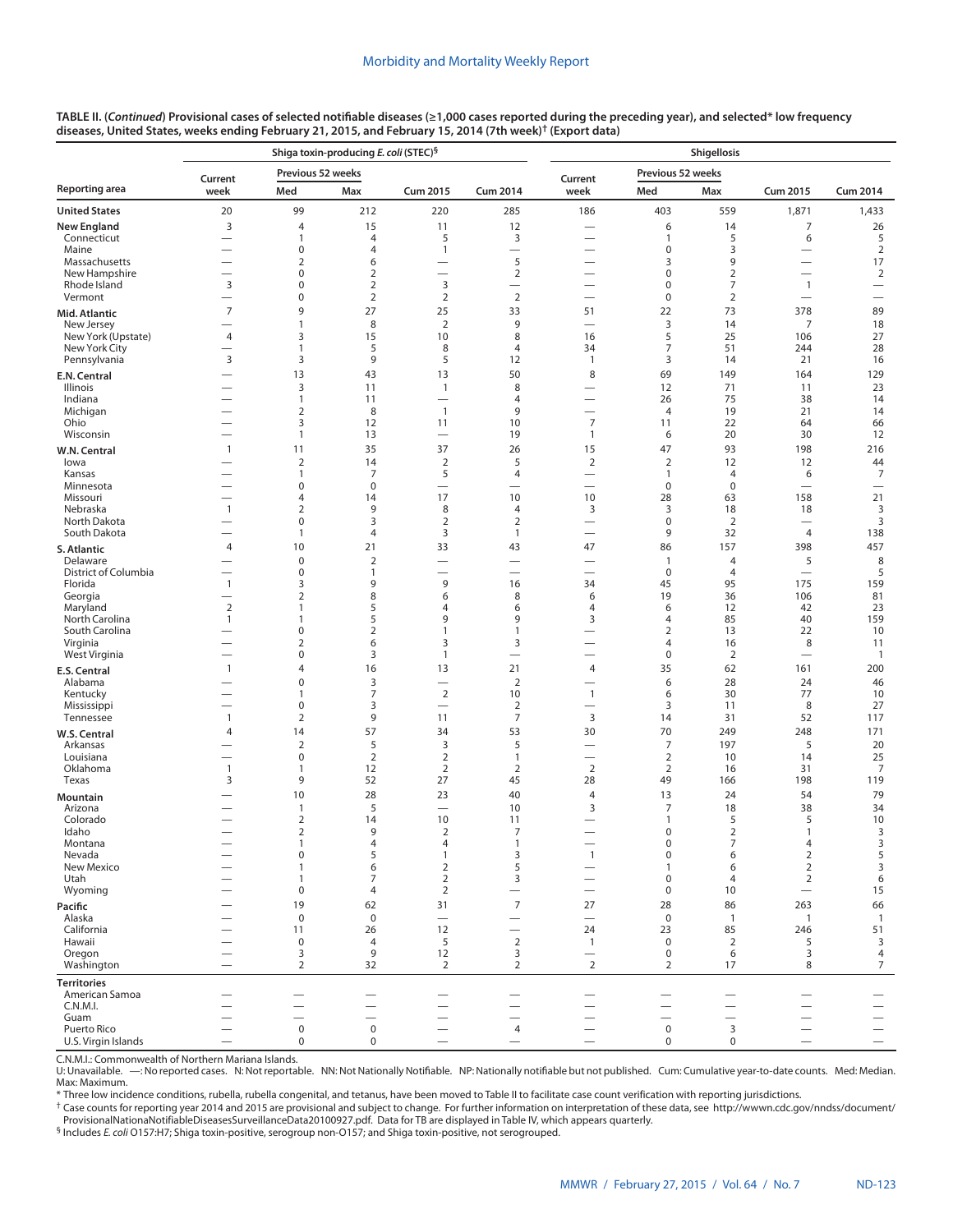|                              | Spotted Fever Rickettsiosis (including RMSF) <sup>§</sup> |                            |                            |                                                      |                          |                               |                            |                            |                               |                                                      |                                               |                        |                      |                                                      |                          |  |
|------------------------------|-----------------------------------------------------------|----------------------------|----------------------------|------------------------------------------------------|--------------------------|-------------------------------|----------------------------|----------------------------|-------------------------------|------------------------------------------------------|-----------------------------------------------|------------------------|----------------------|------------------------------------------------------|--------------------------|--|
|                              |                                                           |                            | Confirmed                  |                                                      |                          |                               |                            | Probable                   |                               |                                                      | Syphilis, primary and secondary               |                        |                      |                                                      |                          |  |
|                              | Current                                                   |                            | Previous 52 weeks          | Cum                                                  | Cum                      | Current                       | Previous 52 weeks          |                            | Cum                           | Cum                                                  | Current                                       | Previous 52 weeks      |                      | Cum                                                  | Cum                      |  |
| Reporting area               | week                                                      | Med                        | Max                        | 2015                                                 | 2014                     | week                          | Med                        | Max                        | 2015                          | 2014                                                 | week                                          | Med                    | Max                  | 2015                                                 | 2014                     |  |
| <b>United States</b>         |                                                           | $\bf 0$                    | $\mathbf 0$                | $\overline{\phantom{0}}$                             | $\overline{\phantom{0}}$ | $\overline{\phantom{0}}$      | $\mathbf{1}$               | 9                          | $\mathbf{1}$                  | $\mathbf{1}$                                         | 80                                            | 366                    | 429                  | 1,532                                                | 2,364                    |  |
| New England                  |                                                           | $\mathbf 0$                | $\mathbf 0$                |                                                      |                          |                               | $\mathbf 0$                | $\mathbf 0$                |                               |                                                      | $\mathbf{1}$                                  | 8                      | 19                   | 10                                                   | 62                       |  |
| Connecticut                  |                                                           | $\mathbf 0$                | $\mathbf 0$                |                                                      |                          | —                             | 0                          | $\mathbf 0$                | —                             | $\overline{\phantom{0}}$                             | $\overline{\phantom{0}}$                      | 1                      | 5                    |                                                      | 11                       |  |
| Maine<br>Massachusetts       |                                                           | 0<br>0                     | $\Omega$<br>$\mathbf 0$    | $\overline{\phantom{0}}$<br>$\overline{\phantom{0}}$ |                          | —<br>—                        | $\Omega$<br>$\mathbf 0$    | $\mathbf 0$<br>$\mathbf 0$ | -<br>—                        | $\overline{\phantom{0}}$<br>$\overline{\phantom{0}}$ | —<br>$\overline{\phantom{0}}$                 | $\mathbf 0$<br>5       | $\overline{4}$<br>12 | $\overline{\phantom{0}}$<br>$\overline{\phantom{0}}$ | $\overline{2}$<br>41     |  |
| New Hampshire                |                                                           | $\mathbf 0$                | $\Omega$                   | $\overline{\phantom{0}}$                             |                          | -                             | $\mathbf 0$                | $\mathbf 0$                |                               | $\overline{\phantom{0}}$                             | $\mathbf{1}$                                  | $\mathbf 0$            | $\overline{4}$       | 3                                                    | 3                        |  |
| Rhode Island                 |                                                           | 0                          | $\mathbf 0$                |                                                      | $\overline{\phantom{0}}$ |                               | $\Omega$                   | $\mathbf 0$                |                               | $\equiv$                                             |                                               | $\mathbf{1}$           | 5                    | 3                                                    | 5                        |  |
| Vermont                      |                                                           | 0<br>$\mathbf 0$           | 0<br>$\Omega$              | —                                                    |                          | —                             | $\Omega$                   | $\mathbf 0$<br>$\mathbf 0$ | —                             | $\overline{\phantom{0}}$                             | -                                             | $\mathbf 0$            | $\overline{2}$<br>65 | 4                                                    |                          |  |
| Mid. Atlantic<br>New Jersey  | -                                                         | $\mathbf 0$                | $\mathbf 0$                | -<br>$\overline{\phantom{0}}$                        |                          | -<br>—                        | $\mathbf 0$<br>0           | $\mathbf 0$                | —                             | $\overline{\phantom{0}}$<br>$\overline{\phantom{0}}$ | 14                                            | 47<br>4                | 13                   | 183<br>7                                             | 305<br>48                |  |
| New York (Upstate)           |                                                           | $\mathbf 0$                | $\mathbf 0$                | $\overline{\phantom{0}}$                             |                          | —                             | $\Omega$                   | $\mathbf 0$                | $\overline{\phantom{0}}$      | $\overline{\phantom{0}}$                             | $\overline{7}$                                | $\overline{7}$         | 16                   | 29                                                   | 32                       |  |
| New York City                |                                                           | $\mathbf 0$                | $\mathbf 0$                |                                                      | —                        |                               | $\Omega$                   | $\mathbf 0$                |                               | $\overline{\phantom{0}}$                             | 3                                             | 24                     | 38                   | 85                                                   | 177                      |  |
| Pennsylvania<br>E.N. Central | -                                                         | $\mathbf 0$<br>$\mathbf 0$ | $\mathbf 0$<br>$\mathbf 0$ | $\overline{\phantom{0}}$                             |                          | $\overline{\phantom{0}}$      | 0<br>$\mathbf 0$           | $\mathbf 0$<br>$\mathbf 0$ | $\overline{\phantom{0}}$      | $\overline{\phantom{0}}$                             | 4                                             | 10<br>33               | 19<br>61             | 62<br>90                                             | 48<br>245                |  |
| Illinois                     | -                                                         | $\mathbf 0$                | $\mathbf 0$                | —                                                    |                          | $\overline{\phantom{0}}$      | $\mathbf 0$                | $\mathbf 0$                | —                             |                                                      |                                               | 12                     | 25                   | 36                                                   | 90                       |  |
| Indiana                      |                                                           | $\mathbf 0$                | $\mathbf 0$                |                                                      |                          |                               | 0                          | $\mathbf 0$                |                               | $\overline{\phantom{0}}$                             |                                               | 3                      | 8                    | 13                                                   | 14                       |  |
| Michigan                     |                                                           | $\mathbf 0$                | $\mathbf 0$                |                                                      | $\overline{\phantom{0}}$ | $\overline{\phantom{0}}$      | $\mathbf 0$                | $\mathbf 0$                | $\overline{\phantom{0}}$      | $\overline{\phantom{0}}$                             | $\overline{\phantom{0}}$                      | 6                      | 15                   | 6                                                    | 64                       |  |
| Ohio<br>Wisconsin            |                                                           | $\mathbf 0$<br>$\mathbf 0$ | $\mathbf 0$<br>$\mathbf 0$ | $\overline{\phantom{0}}$                             |                          |                               | $\mathbf 0$<br>$\Omega$    | $\mathbf 0$<br>$\mathbf 0$ | $\overline{\phantom{0}}$      | $\overline{\phantom{0}}$<br>$\overline{\phantom{0}}$ | $\overline{\phantom{0}}$                      | 10<br>$\mathbf{1}$     | 17<br>5              | 27<br>8                                              | 65<br>12                 |  |
| W.N. Central                 |                                                           | $\mathbf 0$                | $\mathbf 0$                | -                                                    |                          |                               | 1                          | 9                          | $\mathbf{1}$                  | $\mathbf{1}$                                         | $\mathbf{1}$                                  | 16                     | 31                   | 65                                                   | 109                      |  |
| lowa                         |                                                           | 0                          | 0                          | $\overline{\phantom{0}}$                             | $\overline{\phantom{0}}$ | $\overline{\phantom{0}}$      | 0                          | $\mathbf 0$                | $\overline{\phantom{0}}$      |                                                      | $\overline{\phantom{0}}$                      | $\mathbf{1}$           | 5                    | 2                                                    | 7                        |  |
| Kansas                       |                                                           | 0                          | $\mathbf 0$                |                                                      |                          | $\overline{\phantom{0}}$      | 1                          | 9                          | $\overline{1}$                | $\mathbf{1}$                                         |                                               | $\mathbf{1}$           | $\overline{4}$       | 9                                                    | 5                        |  |
| Minnesota<br>Missouri        |                                                           | $\mathbf 0$<br>0           | $\mathbf 0$<br>$\mathbf 0$ | $\overline{\phantom{0}}$                             | —                        | $\overline{\phantom{0}}$      | $\mathbf 0$<br>$\mathbf 0$ | $\mathbf 0$<br>$\mathbf 0$ |                               | $\overline{\phantom{0}}$                             | $\mathbf{1}$                                  | 4<br>6                 | 10<br>13             | 15<br>24                                             | 35<br>40                 |  |
| Nebraska                     |                                                           | $\mathbf 0$                | $\mathbf 0$                | $\overline{\phantom{0}}$                             | $\overline{\phantom{0}}$ | $\overline{\phantom{0}}$      | $\mathbf 0$                | $\mathbf 0$                | $\overline{\phantom{0}}$      | $\overline{\phantom{0}}$                             | $\overline{\phantom{0}}$                      | 1                      | 3                    | 6                                                    | 10                       |  |
| North Dakota                 |                                                           | $\mathbf 0$                | $\mathbf 0$                |                                                      |                          |                               | $\Omega$                   | $\mathbf 0$                |                               |                                                      |                                               | $\mathbf 0$            | $\mathbf{1}$         |                                                      | 3                        |  |
| South Dakota                 |                                                           | $\mathbf 0$                | $\mathbf 0$                |                                                      |                          |                               | $\mathbf 0$                | $\mathbf 0$                |                               | $\overline{\phantom{0}}$                             |                                               | $\mathbf{1}$           | 5                    | 9                                                    | 9                        |  |
| S. Atlantic<br>Delaware      |                                                           | 0<br>0                     | $\mathbf 0$<br>$\mathbf 0$ |                                                      |                          | $\overline{\phantom{0}}$      | $\Omega$<br>$\Omega$       | $\mathbf 0$<br>$\mathbf 0$ |                               | $\overline{\phantom{0}}$                             | 44                                            | 92<br>$\boldsymbol{0}$ | 120<br>9             | 513                                                  | 436                      |  |
| District of Columbia         |                                                           | 0                          | 0                          |                                                      |                          | $\overline{\phantom{0}}$      | 0                          | $\mathbf 0$                | $\overline{\phantom{0}}$      | $\overline{\phantom{0}}$                             |                                               | $\mathbf 0$            | $\mathbf 0$          |                                                      | 5                        |  |
| Florida                      |                                                           | 0                          | $\mathbf 0$                | —                                                    | $\overline{\phantom{0}}$ | —                             | 0                          | $\mathbf 0$                | -                             |                                                      | $\mathbf{1}$                                  | 34                     | 49                   | 154                                                  | 213                      |  |
| Georgia                      | $\overline{\phantom{0}}$                                  | 0                          | 0                          | $\overline{\phantom{0}}$                             | $\overline{\phantom{0}}$ | $\overline{\phantom{0}}$      | $\mathbf 0$                | $\mathbf 0$                |                               | $\overbrace{\phantom{12322111}}$                     | $\overline{\phantom{0}}$                      | 24                     | 38                   | 147                                                  | 34                       |  |
| Maryland<br>North Carolina   |                                                           | 0<br>$\mathbf 0$           | $\mathbf 0$<br>$\mathbf 0$ |                                                      |                          | $\overline{\phantom{0}}$      | $\Omega$<br>$\mathbf 0$    | $\mathbf 0$<br>$\mathbf 0$ |                               | $\overline{\phantom{0}}$                             | 36                                            | 8<br>14                | 16<br>28             | 17<br>124                                            | 66<br>50                 |  |
| South Carolina               |                                                           | $\mathbf 0$                | $\mathbf 0$                | $\overline{\phantom{0}}$                             |                          | $\overline{\phantom{0}}$      | $\mathbf 0$                | $\mathbf 0$                |                               |                                                      | 7                                             | 5                      | 11                   | 35                                                   | 28                       |  |
| Virginia                     |                                                           | $\mathbf 0$                | $\mathbf 0$                | $\overline{\phantom{0}}$                             | $\overline{\phantom{0}}$ |                               | $\mathbf 0$                | $\mathbf 0$                | $\overline{\phantom{0}}$      | $\overbrace{\phantom{12322111}}$                     | $\overline{\phantom{0}}$                      | 5                      | 16                   | 29                                                   | 34                       |  |
| West Virginia                |                                                           | $\mathbf 0$                | $\mathbf 0$                | $\overline{\phantom{0}}$                             |                          | $\overline{\phantom{0}}$      | $\mathbf 0$                | $\mathbf 0$                |                               | $\overline{\phantom{0}}$                             | -                                             | 0                      | 3                    | 7                                                    | 6                        |  |
| E.S. Central<br>Alabama      |                                                           | $\mathbf 0$<br>0           | $\mathbf 0$<br>0           | -<br>$\overline{\phantom{0}}$                        |                          | —<br>—                        | $\mathbf 0$<br>0           | $\mathbf 0$<br>$\mathbf 0$ | $\overline{\phantom{0}}$      | $\overline{\phantom{0}}$                             | 4                                             | 12<br>3                | 19<br>8              | 51<br>14                                             | 126<br>20                |  |
| Kentucky                     |                                                           | 0                          | $\mathbf 0$                |                                                      |                          | $\overline{\phantom{0}}$      | $\Omega$                   | $\mathbf 0$                | $\overline{\phantom{0}}$      | $\overline{\phantom{0}}$                             | $\mathbf 2$                                   | $\overline{2}$         | 8                    | 10                                                   | 16                       |  |
| Mississippi                  |                                                           | 0                          | 0                          |                                                      |                          | $\overline{\phantom{0}}$      | 0                          | $\mathbf 0$                | $\overline{\phantom{0}}$      |                                                      | $\overline{2}$                                | 3                      | 8                    | 15                                                   | 57                       |  |
| Tennessee                    |                                                           | 0                          | $\mathbf 0$                | $\overline{\phantom{0}}$                             | $\overline{\phantom{0}}$ | —                             | 0                          | $\mathbf 0$                | —                             |                                                      |                                               | 3                      | 10                   | 12                                                   | 33                       |  |
| W.S. Central                 |                                                           | $\mathbf 0$<br>0           | $\mathbf 0$<br>$\mathbf 0$ | $\overline{\phantom{0}}$<br>-                        |                          | $\overline{\phantom{0}}$      | $\mathbf 0$<br>$\mathbf 0$ | $\mathbf 0$<br>$\mathbf 0$ | $\overline{\phantom{0}}$<br>— | $\overline{\phantom{0}}$                             | $\overline{4}$<br>$\mathbf{1}$                | 49<br>$\overline{2}$   | 70<br>19             | 220<br>9                                             | 272                      |  |
| Arkansas<br>Louisiana        |                                                           | 0                          | $\Omega$                   | —                                                    |                          | —<br>-                        | $\mathbf 0$                | $\mathbf 0$                |                               | $\overline{\phantom{0}}$                             | $\overline{2}$                                | 9                      | 22                   | 32                                                   | 42<br>55                 |  |
| Oklahoma                     |                                                           | 0                          | $\mathbf 0$                | $\overline{\phantom{0}}$                             | $\overline{\phantom{0}}$ | $\overline{\phantom{0}}$      | $\Omega$                   | $\mathbf 0$                |                               | $\equiv$                                             | $\mathbf{1}$                                  | $\overline{2}$         | 10                   | 5                                                    | 15                       |  |
| Texas                        |                                                           | 0                          | 0                          | —                                                    |                          | —                             | O                          | $\mathbf 0$                | —                             | $\overline{\phantom{0}}$                             | —                                             | 31                     | 50                   | 174                                                  | 160                      |  |
| Mountain                     |                                                           | $\mathbf 0$<br>0           | $\Omega$<br>$\mathbf 0$    | -                                                    |                          | -                             | $\mathbf 0$<br>0           | $\mathbf 0$<br>$\mathbf 0$ |                               | $\overline{\phantom{0}}$                             | $\overline{2}$                                | 21<br>11               | 36<br>22             | 61<br>28                                             | 192                      |  |
| Arizona<br>Colorado          |                                                           | 0                          | $\mathbf 0$                | —<br>$\overline{\phantom{0}}$                        |                          | $\overline{\phantom{0}}$<br>— | $\mathbf 0$                | $\mathbf 0$                | —<br>—                        |                                                      | 1<br>-                                        | 3                      | 9                    | 17                                                   | 41<br>24                 |  |
| Idaho                        |                                                           | $\mathbf 0$                | $\mathbf 0$                | $\overline{\phantom{0}}$                             |                          | $\overline{\phantom{0}}$      | $\mathbf 0$                | $\mathbf 0$                |                               | $\overline{\phantom{0}}$                             | $\overline{1}$                                | $\mathbf 0$            | $\overline{2}$       | $\overline{2}$                                       | $\overline{2}$           |  |
| Montana                      |                                                           | 0                          | 0                          |                                                      |                          |                               | 0                          | 0                          |                               |                                                      |                                               | 0                      | 2                    |                                                      |                          |  |
| Nevada<br>New Mexico         |                                                           | $\bf 0$<br>$\mathbf 0$     | $\pmb{0}$<br>$\mathbf 0$   | $\overline{\phantom{0}}$                             | $\overline{\phantom{0}}$ | $\overline{\phantom{0}}$      | 0<br>0                     | $\pmb{0}$<br>$\mathbf 0$   | $\overline{\phantom{0}}$      | $\overline{\phantom{0}}$                             | $\qquad \qquad -$<br>$\overline{\phantom{0}}$ | 4<br>$\overline{2}$    | 14<br>7              | 8<br>4                                               | 98<br>19                 |  |
| Utah                         |                                                           | 0                          | $\mathbf 0$                | $\overline{\phantom{0}}$                             | $\overline{\phantom{0}}$ | —                             | 0                          | $\mathbf 0$                |                               | $\overline{\phantom{0}}$                             | $\overline{\phantom{0}}$                      | $\mathbf{1}$           | 4                    | $\overline{2}$                                       | 8                        |  |
| Wyoming                      |                                                           | $\mathbf 0$                | 0                          | —                                                    | $\overline{\phantom{0}}$ |                               | 0                          | 0                          |                               |                                                      |                                               | $\boldsymbol{0}$       | $\mathbf{1}$         | $\overbrace{\phantom{12322111}}$                     | $\overline{\phantom{m}}$ |  |
| Pacific                      |                                                           | $\mathbf 0$                | $\Omega$                   | —                                                    |                          |                               | $\Omega$                   | $\mathbf 0$                |                               | $\overline{\phantom{0}}$                             | 10                                            | 82                     | 103                  | 339                                                  | 617                      |  |
| Alaska<br>California         |                                                           | $\mathbf 0$<br>$\mathbf 0$ | $\mathbf 0$<br>$\mathbf 0$ | $\overline{\phantom{0}}$                             | $\overline{\phantom{0}}$ |                               | 0<br>0                     | 0<br>0                     |                               | $\overline{\phantom{0}}$                             | $\overline{\phantom{0}}$<br>6                 | $\mathbf 0$<br>70      | $\overline{1}$<br>93 | $\overline{\phantom{0}}$<br>292                      | 5                        |  |
| Hawaii                       | $\overline{\phantom{0}}$                                  | $\mathbf 0$                | $\mathbf 0$                | $\overline{\phantom{0}}$                             | $\overline{\phantom{0}}$ | $\overline{\phantom{0}}$      | 0                          | 0                          | —                             | $\overline{\phantom{0}}$                             |                                               | $\mathbf{1}$           | 5                    | 3                                                    | 545<br>8                 |  |
| Oregon                       | $\overline{\phantom{0}}$                                  | $\mathbf 0$                | $\mathbf 0$                |                                                      |                          | $\overline{\phantom{0}}$      | 0                          | 0                          | —                             | $\overline{\phantom{0}}$                             | $\overline{2}$                                | 5                      | 12                   | 26                                                   | 38                       |  |
| Washington                   | $\overline{\phantom{0}}$                                  | $\mathbf 0$                | 0                          | $\overline{\phantom{0}}$                             | $\overline{\phantom{0}}$ | $\overline{\phantom{0}}$      | $\mathbf 0$                | 0                          | $\overline{\phantom{0}}$      | $\overline{\phantom{0}}$                             | 2                                             | 3                      | 10                   | 18                                                   | 21                       |  |
| <b>Territories</b>           |                                                           |                            |                            |                                                      |                          |                               |                            |                            |                               |                                                      |                                               |                        |                      |                                                      |                          |  |
| American Samoa<br>C.N.M.I.   |                                                           |                            |                            | $\overline{\phantom{0}}$                             |                          |                               |                            |                            |                               |                                                      |                                               |                        | $\equiv$             |                                                      |                          |  |
| Guam                         |                                                           |                            |                            |                                                      |                          |                               |                            |                            |                               |                                                      |                                               |                        |                      |                                                      | $\overline{\phantom{0}}$ |  |
| Puerto Rico                  |                                                           | $\mathsf 0$                | $\mathbf 0$                |                                                      |                          |                               | $\mathsf 0$                | $\pmb{0}$                  |                               | $\overline{\phantom{0}}$                             | $\overline{4}$                                | 8                      | 31                   | 38                                                   | 37                       |  |
| U.S. Virgin Islands          |                                                           | $\mathbf 0$                | 0                          | $\overline{\phantom{0}}$                             | $\overline{\phantom{0}}$ | $\overline{\phantom{0}}$      | $\mathbf 0$                | $\mathbf 0$                | $\overline{\phantom{0}}$      | $\overline{\phantom{0}}$                             | $\qquad \qquad$                               | $\mathbf 0$            | $\overline{1}$       | $\overline{\phantom{m}}$                             | $\qquad \qquad -$        |  |

C.N.M.I.: Commonwealth of Northern Mariana Islands.

U: Unavailable. —: No reported cases. N: Not reportable. NN: Not Nationally Notifiable. NP: Nationally notifiable but not published. Cum: Cumulative year-to-date counts. Med: Median. Max: Maximum.<br>\* Three low incidence conditions, rubella, rubella congenital, and tetanus, have been moved to Table II to facilitate case count verification with reporting jurisdictions.

\* Three low incidence conditions, rubella, rubella congenital, and tetanus, have been moved to Table II to facilitate case count verification with reporting jurisdictions.<br><sup>†</sup> Case counts for reporting year 2014 and 2015 a

[ProvisionalNationaNotifiableDiseasesSurveillanceData20100927.pdf](http://wwwn.cdc.gov/nndss/document/ProvisionalNationaNotifiableDiseasesSurveillanceData20100927.pdf). Data for TB are displayed in Table IV, which appears quarterly.<br><sup>§</sup> Illnesses with similar clinical presentation that result from Spotted fever group ricket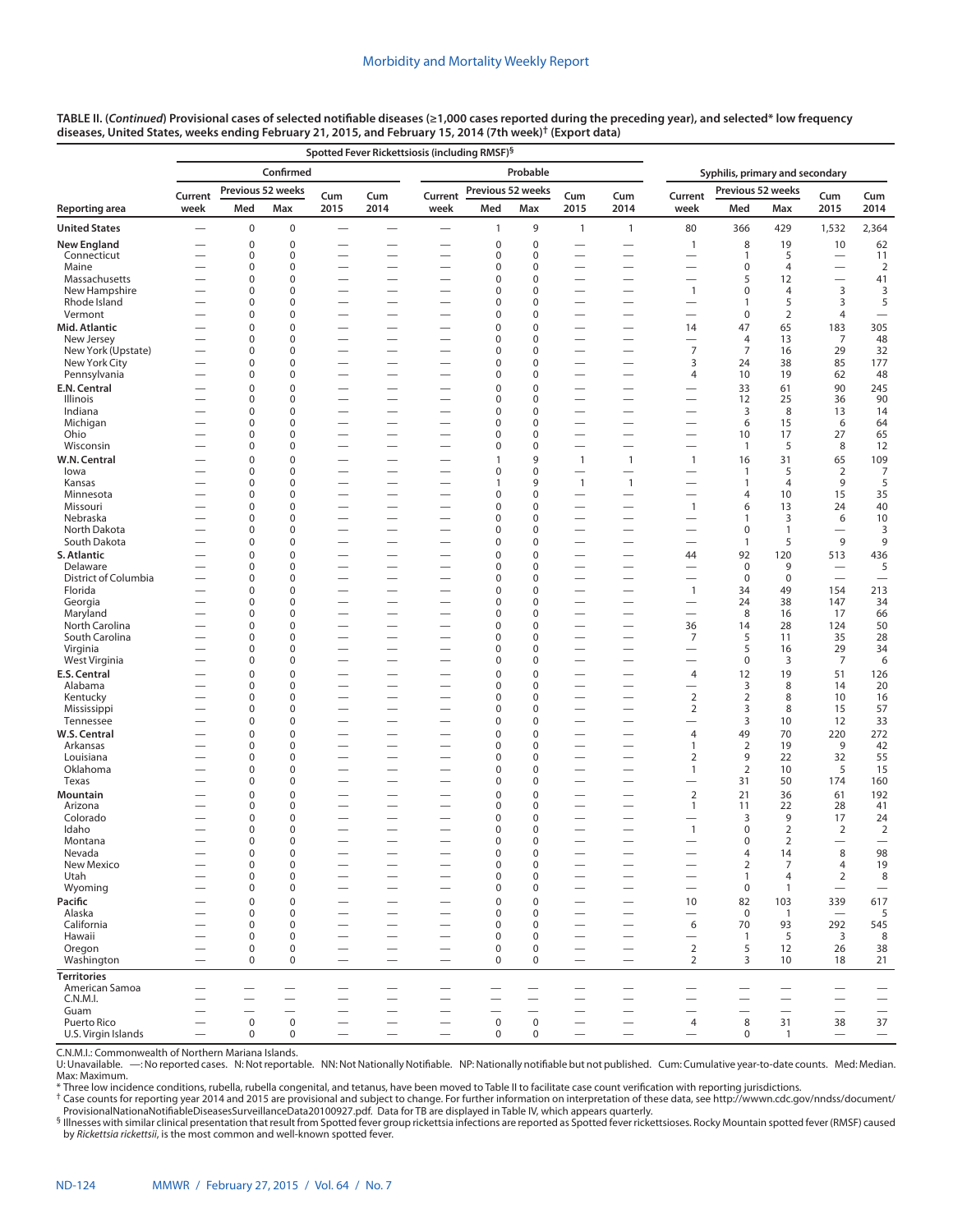|                                  | Tetanus                       |                               |                          |                                                      |                                                                        | Varicella (chickenpox)                               |                               |                           |                                         |                                |                                                      | Vibriosis <sup>§</sup>                               |                              |                          |                                                              |  |
|----------------------------------|-------------------------------|-------------------------------|--------------------------|------------------------------------------------------|------------------------------------------------------------------------|------------------------------------------------------|-------------------------------|---------------------------|-----------------------------------------|--------------------------------|------------------------------------------------------|------------------------------------------------------|------------------------------|--------------------------|--------------------------------------------------------------|--|
| Reporting area                   | Current<br>week               | Previous 52 weeks<br>Med      | Max                      | Cum<br>2015                                          | Cum<br>2014                                                            | Current<br>week                                      | Previous 52 weeks<br>Med      | Max                       | Cum<br>2015                             | Cum<br>2014                    | Current<br>week                                      | Previous 52 weeks<br>Med                             | Max                          | Cum<br>2015              | Cum<br>2014                                                  |  |
| <b>United States</b>             | $\overline{\phantom{0}}$      | $\mathbf 0$                   | $\overline{2}$           | $\overline{2}$                                       | 3                                                                      | 105                                                  | 168                           | 269                       | 825                                     | 1,035                          | 3                                                    | 17                                                   | 79                           | 41                       | 33                                                           |  |
| New England                      |                               | $\mathbf 0$                   | $\mathbf 0$              | $\overline{\phantom{0}}$                             | $\hspace{0.1mm}-\hspace{0.1mm}$                                        | 5                                                    | 20                            | 41                        | 65                                      | 114                            | $\overline{\phantom{0}}$                             | $\overline{1}$                                       | $\overline{7}$               | 3                        | $\mathbf{1}$                                                 |  |
| Connecticut                      |                               | 0                             | 0                        | $\overline{\phantom{0}}$                             | $\overline{\phantom{0}}$                                               | 3                                                    | $\overline{4}$                | 9                         | 25                                      | 22                             | $\overline{\phantom{0}}$                             | $\mathbf 0$                                          | $\mathbf 2$                  | 3                        | $\overbrace{\phantom{123221111}}$                            |  |
| Maine<br>Massachusetts           | $\overline{\phantom{0}}$      | 0<br>0                        | 0<br>0                   |                                                      | $\overbrace{\phantom{123221111}}$                                      | $\overline{2}$<br>$\overline{\phantom{0}}$           | 4<br>8                        | 11<br>19                  | 31                                      | 23<br>46                       |                                                      | $\mathbf 0$<br>$\mathbf{1}$                          | $\overline{2}$<br>6          |                          | $\overline{1}$                                               |  |
| New Hampshire                    | —                             | 0                             | 0                        |                                                      |                                                                        | —                                                    | $\mathbf 0$                   | 5                         |                                         | 12                             | $\overline{\phantom{0}}$                             | $\mathbf 0$                                          | 1                            |                          | $\qquad \qquad -$                                            |  |
| Rhode Island                     |                               | $\mathbf 0$                   | 0                        | $\overline{\phantom{0}}$                             |                                                                        |                                                      | $\mathbf 0$                   | $\overline{4}$            | $\overline{4}$                          | $\overline{4}$                 | $\overline{\phantom{0}}$                             | $\mathbf 0$                                          | $\overline{2}$               |                          |                                                              |  |
| Vermont                          |                               | 0<br>$\mathbf 0$              | 0<br>1                   | $\overline{\phantom{0}}$                             |                                                                        | —<br>$\overline{7}$                                  | 1<br>20                       | 11<br>37                  | 5<br>68                                 | $\overline{7}$<br>133          | $\overline{\phantom{0}}$                             | $\mathbf 0$<br>$\overline{1}$                        | 0<br>10                      | 4                        | 3                                                            |  |
| Mid. Atlantic<br>New Jersey      |                               | $\mathbf 0$                   | 0                        |                                                      | $\overline{\phantom{0}}$                                               | $\overline{\phantom{0}}$                             | $\overline{3}$                | 14                        | $\overline{\phantom{0}}$                | 42                             |                                                      | $\mathbf 0$                                          | 5                            |                          | $\mathbf 2$                                                  |  |
| New York (Upstate)               |                               | 0                             | 0                        | $\overline{\phantom{0}}$                             | $\overbrace{\phantom{123221111}}$                                      | N                                                    | $\mathbf 0$                   | $\mathbf 0$               | N                                       | N                              | $\overline{\phantom{0}}$                             | 1                                                    | 5                            | $\overline{2}$           |                                                              |  |
| New York City<br>Pennsylvania    | —<br>-                        | 0<br>0                        | 0<br>1                   | $\overline{\phantom{0}}$<br>$\overline{\phantom{0}}$ | $\overbrace{\phantom{123221111}}$<br>$\overbrace{\phantom{123221111}}$ | $\overline{\phantom{0}}$<br>$\overline{7}$           | $\mathbf 0$<br>16             | $\mathbf 0$<br>29         | 68                                      | $\overline{\phantom{0}}$<br>91 | $\overline{\phantom{0}}$<br>$\overline{\phantom{0}}$ | $\mathbf 0$<br>$\mathbf 0$                           | 3<br>3                       | 1<br>$\mathbf{1}$        | $\mathbf{1}$                                                 |  |
| E.N. Central                     |                               | 0                             | $\mathbf{1}$             | $\overline{\phantom{0}}$                             |                                                                        | 20                                                   | 43                            | 71                        | 204                                     | 282                            | $\overline{\phantom{0}}$                             | $\mathbf{1}$                                         | $\overline{7}$               | $\mathbf{1}$             | $\mathbf{1}$                                                 |  |
| <b>Illinois</b>                  |                               | $\mathbf 0$                   | 0                        | $\overline{\phantom{0}}$                             | $\qquad \qquad$                                                        | $\mathbf{1}$                                         | 10                            | 23                        | 17                                      | 66                             | $\overline{\phantom{0}}$                             | $\mathbf 0$                                          | 3                            |                          | $\mathbf{1}$                                                 |  |
| Indiana                          |                               | 0                             | 1                        |                                                      |                                                                        | $\overline{\phantom{0}}$                             | $\overline{4}$                | 11                        | 22                                      | 37                             | $\overline{\phantom{0}}$                             | $\mathbf 0$                                          | $\mathbf{1}$                 |                          |                                                              |  |
| Michigan<br>Ohio                 |                               | 0<br>0                        | 0<br>1                   |                                                      | $\qquad \qquad$<br>$\overline{\phantom{0}}$                            | 3<br>11                                              | 10<br>10                      | 33<br>22                  | 50<br>65                                | 54<br>73                       | $\overline{\phantom{0}}$                             | $\mathbf 0$<br>$\mathbf 0$                           | $\mathbf{1}$<br>4            | $\mathbf{1}$             |                                                              |  |
| Wisconsin                        |                               | 0                             | 1                        | $\overline{\phantom{0}}$                             | $\qquad \qquad$                                                        | 5                                                    | 8                             | 16                        | 50                                      | 52                             | $\overline{\phantom{0}}$                             | $\mathbf 0$                                          | $\mathbf{1}$                 |                          |                                                              |  |
| W.N. Central                     |                               | 0                             | $\mathbf{1}$             | $\overline{\phantom{0}}$                             |                                                                        | $\mathbf{1}$                                         | 9                             | 23                        | 50                                      | 51                             | $\overline{\phantom{0}}$                             | 0                                                    | 3                            |                          | $\overline{\phantom{0}}$                                     |  |
| lowa                             |                               | $\mathbf 0$                   | $\mathbf 0$              |                                                      | $\overline{\phantom{0}}$                                               | N                                                    | $\mathbf 0$                   | $\mathbf 0$               | N                                       | N                              |                                                      | $\mathbf 0$                                          | $\mathbf 0$                  |                          |                                                              |  |
| Kansas<br>Minnesota              | -                             | 0<br>0                        | 0<br>1                   |                                                      | $\qquad \qquad$                                                        | —<br>-                                               | $\mathbf 0$<br>4              | $\mathbf 0$<br>13         | 28                                      | $\overline{\phantom{0}}$<br>31 | -                                                    | $\mathbf 0$<br>$\mathbf 0$                           | 1<br>0                       |                          |                                                              |  |
| Missouri                         |                               | 0                             | 0                        |                                                      | $\overline{\phantom{0}}$                                               | $\mathbf{1}$                                         | 3                             | 16                        | 14                                      | 11                             |                                                      | $\mathbf 0$                                          | 2                            |                          |                                                              |  |
| Nebraska                         |                               | 0                             | 0<br>0                   |                                                      | $\overline{\phantom{0}}$                                               |                                                      | $\mathbf 0$<br>$\mathbf 0$    | 3<br>3                    | $\mathbf{1}$<br>$\overline{2}$          | $\overline{1}$                 | $\overline{\phantom{0}}$                             | $\mathbf 0$                                          | $\mathbf{1}$                 |                          |                                                              |  |
| North Dakota<br>South Dakota     |                               | 0<br>0                        | 0                        | $\overline{\phantom{0}}$<br>$\overline{\phantom{0}}$ | $\overline{\phantom{0}}$<br>$\overbrace{\phantom{1232211}}$            | $\overline{\phantom{0}}$<br>$\overline{\phantom{0}}$ | $\mathbf 0$                   | 3                         | 5                                       | 3<br>5                         | —<br>$\overline{\phantom{0}}$                        | $\mathbf 0$<br>0                                     | $\mathbf{1}$<br>0            | $\overline{\phantom{0}}$ | $\overline{\phantom{0}}$<br>$\overbrace{\phantom{12322111}}$ |  |
| S. Atlantic                      |                               | 0                             | $\mathbf{1}$             | $\mathbf 2$                                          | $\overline{2}$                                                         | 23                                                   | 21                            | 51                        | 115                                     | 145                            | $\mathbf 2$                                          | 6                                                    | 17                           | 16                       | 16                                                           |  |
| Delaware                         |                               | $\mathbf 0$                   | $\mathbf 0$              |                                                      | $\qquad \qquad$                                                        |                                                      | $\mathbf 0$                   | $\overline{2}$            | $\mathbf{1}$                            |                                |                                                      | $\mathbf 0$                                          | $\mathbf{1}$                 |                          |                                                              |  |
| District of Columbia<br>Florida  |                               | 0<br>0                        | 0<br>1                   | $\overline{\phantom{0}}$<br>$\mathbf{1}$             | $\qquad \qquad$<br>$\overline{2}$                                      | $\overline{\phantom{0}}$<br>23                       | $\mathbf 0$<br>10             | $\mathbf 0$<br>28         | $\overbrace{\phantom{123221111}}$<br>69 | $\overline{\phantom{m}}$<br>73 | $\overline{2}$                                       | $\mathbf 0$<br>3                                     | $\mathbf{1}$<br>9            | 12                       | $\overbrace{\phantom{123221111}}$<br>5                       |  |
| Georgia                          |                               | $\Omega$                      | 0                        | $\overline{\phantom{0}}$                             |                                                                        | $\overline{\phantom{0}}$                             | 1                             | 6                         | $\mathbf{1}$                            | $\overline{2}$                 | $\overline{\phantom{0}}$                             | $\mathbf 0$                                          | $\overline{2}$               | $\overline{\phantom{0}}$ | $\overline{2}$                                               |  |
| Maryland                         | -                             | 0                             | 1                        | $\overline{\phantom{0}}$                             |                                                                        | N                                                    | $\pmb{0}$                     | $\mathbf 0$               | N                                       | N                              | —                                                    | 1                                                    | 5                            | $\overline{1}$           | 1                                                            |  |
| North Carolina<br>South Carolina |                               | $\Omega$<br>0                 | 0<br>1                   | $\mathbf{1}$                                         | $\overline{\phantom{0}}$                                               | N                                                    | $\mathbf 0$<br>2              | $\Omega$<br>11            | N<br>11                                 | N<br>16                        |                                                      | $\mathbf 0$<br>$\mathbf 0$                           | 3<br>2                       | $\mathbf{1}$             | 3<br>3                                                       |  |
| Virginia                         |                               | 0                             | 0                        | $\overline{\phantom{0}}$                             | $\overline{\phantom{0}}$                                               |                                                      | 6                             | 17                        | 29                                      | 33                             | —                                                    | $\mathbf 0$                                          | 8                            | $\overline{2}$           | $\overline{2}$                                               |  |
| West Virginia                    | $\overline{\phantom{0}}$      | 0                             | 0                        | $\overline{\phantom{0}}$                             |                                                                        | $\overline{\phantom{0}}$                             | $\overline{2}$                | 9                         | $\overline{4}$                          | 21                             | —                                                    | 0                                                    | 1                            | $\overline{\phantom{0}}$ | $\overbrace{\phantom{123221111}}$                            |  |
| E.S. Central                     |                               | $\pmb{0}$                     | $\mathbf{1}$             |                                                      |                                                                        |                                                      | $\overline{2}$                | 8                         | 21                                      | 17                             |                                                      | $\mathbf{1}$<br>$\mathbf 0$                          | 5                            |                          | $\overline{2}$                                               |  |
| Alabama<br>Kentucky              |                               | 0<br>$\Omega$                 | 0<br>0                   | $\overline{\phantom{0}}$<br>$\overline{\phantom{0}}$ | $\overline{\phantom{0}}$                                               | $\overline{\phantom{0}}$<br>N                        | $\overline{2}$<br>$\mathbf 0$ | 8<br>$\mathbf 0$          | 16<br>N                                 | 17<br>N                        | —<br>—                                               | $\mathbf 0$                                          | 3<br>$\mathbf{1}$            |                          | $\mathbf{1}$                                                 |  |
| Mississippi                      |                               | 0                             | 1                        |                                                      | $\overbrace{\phantom{1232211}}$                                        | $\overline{\phantom{0}}$                             | $\pmb{0}$                     | 3                         | 5                                       |                                |                                                      | $\mathbf 0$                                          | 2                            | $\overline{\phantom{0}}$ | $\equiv$                                                     |  |
| Tennessee                        |                               | 0                             | 0                        | $\overline{\phantom{0}}$                             | $\overline{\phantom{0}}$                                               | N                                                    | $\mathbf 0$                   | $\mathbf 0$               | N                                       | N                              |                                                      | $\mathbf 0$                                          | 2                            | $\overline{\phantom{0}}$ | $\mathbf{1}$                                                 |  |
| W.S. Central<br>Arkansas         |                               | 0<br>$\mathbf 0$              | $\mathbf{1}$<br>0        |                                                      | $\overline{1}$                                                         | 31<br>$\mathbf{1}$                                   | 36<br>3                       | 66<br>29                  | 178<br>18                               | 115<br>9                       | $\overline{\phantom{0}}$                             | $\overline{2}$<br>$\mathbf 0$                        | 8<br>$\mathbf 0$             | 4                        | $\overline{2}$<br>$\overline{\phantom{0}}$                   |  |
| Louisiana                        |                               | 0                             | 1                        | $\overline{\phantom{0}}$                             | $\overline{\phantom{0}}$                                               | $\overline{\phantom{0}}$                             | 0                             | $\overline{4}$            | 2                                       | 3                              | $\overline{\phantom{0}}$                             | 1                                                    | 4                            | 4                        | $\overline{1}$                                               |  |
| Oklahoma                         |                               | $\Omega$                      | 1                        | $\overline{\phantom{0}}$                             | $\overline{\phantom{0}}$                                               | N                                                    | $\mathbf 0$                   | $\mathbf 0$               | N                                       | N                              | —                                                    | $\mathbf 0$                                          | $\mathbf{1}$                 |                          | $\overbrace{\phantom{123221111}}$                            |  |
| Texas                            |                               | 0                             | 1<br>0                   |                                                      | $\mathbf{1}$                                                           | 30                                                   | 32                            | 59                        | 158<br>106                              | 103                            | $\overline{\phantom{0}}$                             | $\mathbf{1}$<br>$\pmb{0}$                            | 5<br>5                       | $\overline{\phantom{0}}$ | $\overline{1}$                                               |  |
| Mountain<br>Arizona              |                               | 0<br>0                        | 0                        |                                                      |                                                                        | 11<br>$\overline{2}$                                 | 18<br>4                       | 53<br>22                  | 32                                      | 167<br>49                      |                                                      | $\mathbf 0$                                          | 3                            | $\mathbf{1}$             | $\overline{4}$<br>$\mathbf{1}$                               |  |
| Colorado                         |                               | 0                             | 0                        |                                                      |                                                                        | 8                                                    | 6                             | 27                        | 42                                      | 50                             |                                                      | $\mathbf 0$                                          | 3                            | $\mathbf{1}$             | $\overline{2}$                                               |  |
| Idaho                            | $\overline{\phantom{0}}$      | 0<br>$\Omega$                 | 0<br>$\Omega$            | $\overline{\phantom{0}}$                             | $\overbrace{\phantom{1232211}}$                                        | N                                                    | $\pmb{0}$                     | $\mathbf 0$<br>5          | N                                       | N<br>8                         | $\overline{\phantom{0}}$                             | $\mathbf 0$<br>0                                     | 0                            |                          | $\overline{\phantom{0}}$                                     |  |
| Montana<br>Nevada                |                               | 0                             | $\pmb{0}$                |                                                      | $\overline{\phantom{0}}$                                               | N                                                    | 1<br>0                        | $\bf 0$                   | 6<br>${\sf N}$                          | N                              |                                                      | $\mathbf 0$                                          | $\mathbf{1}$                 |                          | $\mathbf{1}$                                                 |  |
| New Mexico                       |                               | 0                             | 0                        |                                                      |                                                                        | $\mathbf{1}$                                         | $\mathbf{1}$                  | 5                         | $\overline{7}$                          | 15                             | $\overline{\phantom{0}}$                             | $\mathbf 0$                                          | $\mathbf{1}$                 | $\overline{\phantom{0}}$ |                                                              |  |
| Utah<br>Wyoming                  | $\overline{\phantom{0}}$      | 0<br>0                        | 0<br>0                   | $\overline{\phantom{0}}$                             | $\overline{\phantom{0}}$                                               | $\overline{\phantom{0}}$                             | 3<br>$\pmb{0}$                | 9<br>1                    | 19<br>$\overbrace{\phantom{123221111}}$ | 45<br>$\overline{\phantom{m}}$ | $\overline{\phantom{0}}$                             | 0<br>$\pmb{0}$                                       | $\mathbf{1}$<br>$\mathbf{1}$ |                          | $\qquad \qquad -$<br>$\qquad \qquad -$                       |  |
| Pacific                          |                               | 0                             | 2                        | $\overline{\phantom{0}}$                             |                                                                        | 7                                                    | 2                             | 9                         | 18                                      | 11                             | $\overline{1}$                                       | $\overline{4}$                                       | 39                           | 12                       | $\overline{4}$                                               |  |
| Alaska                           |                               | $\mathbf 0$                   | $\mathbf{1}$             | $\overline{\phantom{0}}$                             | $\overline{\phantom{0}}$                                               | 6                                                    | $\mathbf 0$                   | 8                         | 10                                      | 8                              | $\overline{\phantom{0}}$                             | $\mathbf 0$                                          | $\overline{2}$               |                          | $\mathbf{1}$                                                 |  |
| California                       | $\overline{\phantom{0}}$      | 0                             | 1                        | $\overline{\phantom{0}}$                             |                                                                        |                                                      | $\pmb{0}$                     | 3                         | $\overline{\phantom{0}}$                | $\overline{\phantom{0}}$       | $\overline{\phantom{0}}$                             | $\overline{2}$                                       | 31                           | 5                        |                                                              |  |
| Hawaii<br>Oregon                 | —<br>$\overline{\phantom{0}}$ | 0<br>0                        | 0<br>$\pmb{0}$           | $\overline{\phantom{0}}$<br>$\overline{\phantom{0}}$ | $\overline{\phantom{0}}$                                               | $\mathbf{1}$<br>N                                    | 1<br>$\pmb{0}$                | $\overline{4}$<br>$\bf 0$ | 8<br>N                                  | 3<br>N                         | $\overline{\phantom{0}}$<br>$\mathbf{1}$             | $\mathbf 0$<br>$\pmb{0}$                             | 4<br>$\overline{2}$          | 3<br>3                   | $\overline{2}$<br>$\mathbf{1}$                               |  |
| Washington                       |                               | 0                             | $\mathbf{1}$             | $\overline{\phantom{m}}$                             |                                                                        | N                                                    | $\mathbf 0$                   | $\mathbf 0$               | N                                       | N                              | $\hspace{0.1mm}-\hspace{0.1mm}$                      | $\mathbf 0$                                          | 13                           | $\mathbf{1}$             |                                                              |  |
| <b>Territories</b>               |                               |                               |                          |                                                      |                                                                        |                                                      |                               |                           |                                         |                                |                                                      |                                                      |                              |                          |                                                              |  |
| American Samoa                   |                               |                               |                          |                                                      |                                                                        | N                                                    |                               |                           | N                                       | N                              | —                                                    |                                                      |                              |                          |                                                              |  |
| C.N.M.I.<br>Guam                 | -                             | -<br>$\overline{\phantom{0}}$ | $\overline{\phantom{0}}$ | $\overline{\phantom{0}}$                             | $\hspace{0.1mm}-\hspace{0.1mm}$<br>$\qquad \qquad$                     |                                                      | $\overline{\phantom{0}}$      | $\overline{\phantom{0}}$  | $\qquad \qquad$                         | $\overline{\phantom{0}}$       | —                                                    | $\overline{\phantom{0}}$<br>$\overline{\phantom{0}}$ | $\overline{\phantom{0}}$     |                          |                                                              |  |
| Puerto Rico                      |                               | $\mathsf 0$                   | $\mathsf 0$              | $\overline{\phantom{0}}$                             | $\qquad \qquad$                                                        | $\overline{\phantom{0}}$                             | $\mathsf 3$                   | 12                        | 6                                       | 29                             | $\overline{\phantom{0}}$                             | $\mathsf 0$                                          | $\mathsf 0$                  |                          | $\qquad \qquad -$                                            |  |
| U.S. Virgin Islands              | $\overline{\phantom{0}}$      | $\boldsymbol{0}$              | 0                        | $\overline{\phantom{0}}$                             | $\overline{\phantom{0}}$                                               | $\overline{\phantom{0}}$                             | $\mathsf 0$                   | $\mathbf 0$               | $\overline{\phantom{0}}$                | $\qquad \qquad$                | $\overline{\phantom{0}}$                             | $\pmb{0}$                                            | $\mathbf 0$                  | $\overline{\phantom{0}}$ |                                                              |  |

C.N.M.I.: Commonwealth of Northern Mariana Islands.

U: Unavailable. —: No reported cases. N: Not reportable. NN: Not Nationally Notifiable. NP: Nationally notifiable but not published. Cum: Cumulative year-to-date counts. Med: Median. Max: Maximum.<br>\* Three low incidence conditions, rubella, rubella congenital, and tetanus, have been moved to Table II to facilitate case count verification with reporting jurisdictions.<br><sup>†</sup> Case counts for reporting year 2

[ProvisionalNationaNotifiableDiseasesSurveillanceData20100927.pdf](http://wwwn.cdc.gov/nndss/document/ProvisionalNationaNotifiableDiseasesSurveillanceData20100927.pdf). Data for TB are displayed in Table IV, which appears quarterly.<br><sup>§</sup> Any species of the family Vibrionaceae, other than toxigenic Vibrio cholerae O1 or O139.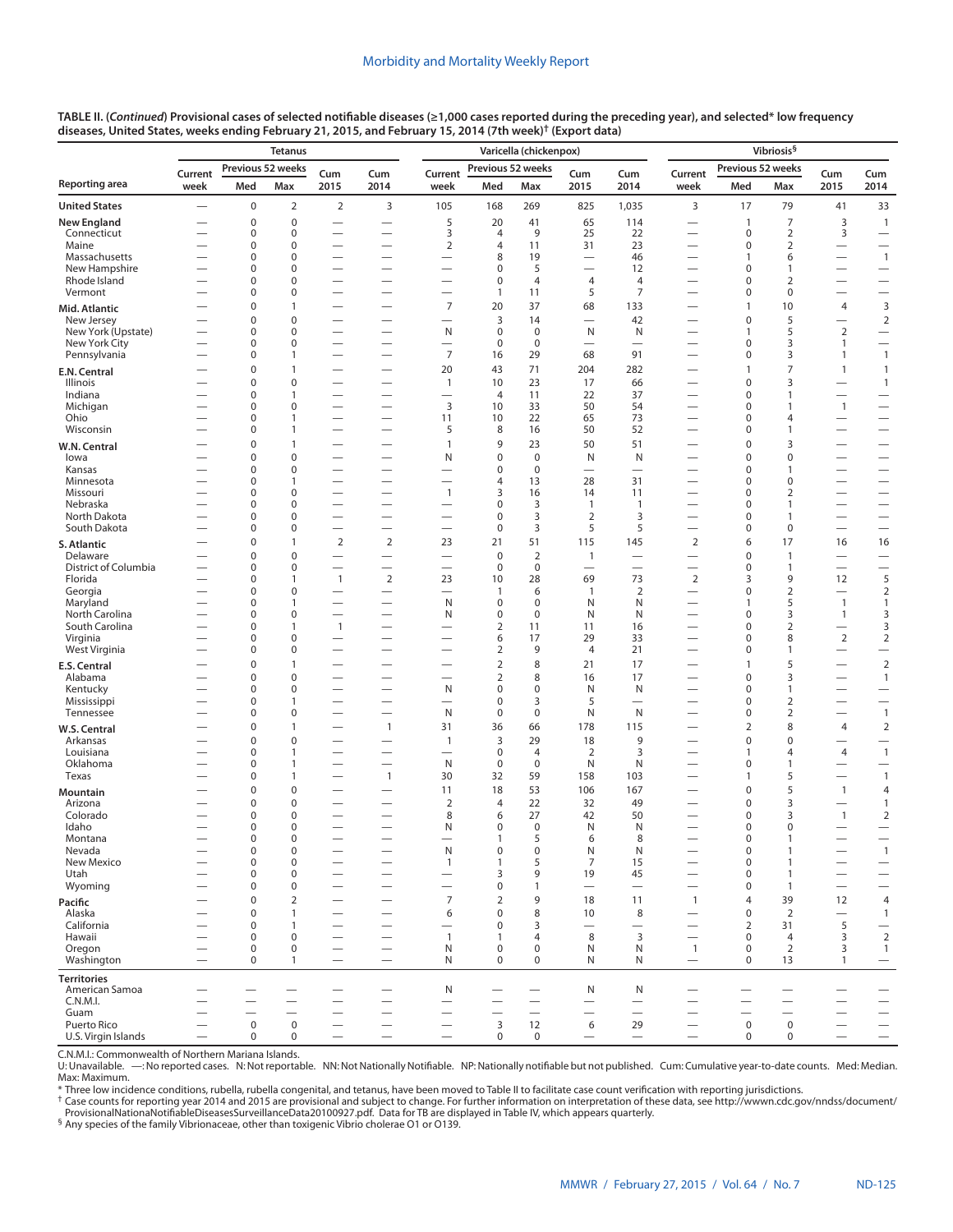|                             | West Nile virus disease <sup>§</sup>                 |                            |                                                      |                               |                                                      |                                                      |                            |                               |                          |                          |  |  |  |
|-----------------------------|------------------------------------------------------|----------------------------|------------------------------------------------------|-------------------------------|------------------------------------------------------|------------------------------------------------------|----------------------------|-------------------------------|--------------------------|--------------------------|--|--|--|
|                             |                                                      |                            | Neuroinvasive                                        |                               |                                                      |                                                      |                            | Nonneuroinvasive <sup>¶</sup> |                          |                          |  |  |  |
|                             | Current                                              | Previous 52 weeks          |                                                      |                               |                                                      | Current                                              | Previous 52 weeks          |                               |                          |                          |  |  |  |
| Reporting area              | week                                                 | Med                        | Max                                                  | Cum 2015                      | <b>Cum 2014</b>                                      | week                                                 | Med                        | Max                           | <b>Cum 2015</b>          | <b>Cum 2014</b>          |  |  |  |
| <b>United States</b>        | $\overline{\phantom{0}}$                             | $\mathbf{1}$               | 130                                                  |                               | $\mathbf{1}$                                         | $\overline{\phantom{0}}$                             | $\mathbf{1}$               | 100                           | $\qquad \qquad -$        | $\mathbf{1}$             |  |  |  |
| <b>New England</b>          |                                                      | $\mathbf 0$                | $\overline{2}$                                       |                               |                                                      | $\overline{\phantom{0}}$                             | $\mathbf 0$                | $\overline{2}$                |                          |                          |  |  |  |
| Connecticut                 |                                                      | $\boldsymbol{0}$           | $\overline{2}$                                       |                               |                                                      | $\overline{\phantom{0}}$                             | $\pmb{0}$                  | $\overline{2}$                |                          |                          |  |  |  |
| Maine<br>Massachusetts      | $\overline{\phantom{0}}$<br>$\overline{\phantom{0}}$ | $\mathbf 0$<br>0           | 0<br>1                                               |                               | $\overline{\phantom{0}}$                             | $\overline{\phantom{0}}$                             | $\mathbf 0$<br>$\mathbf 0$ | 0<br>1                        | $\overline{\phantom{0}}$ |                          |  |  |  |
| New Hampshire               |                                                      | $\mathbf 0$                | $\pmb{0}$                                            |                               |                                                      |                                                      | $\mathbf 0$                | 0                             |                          |                          |  |  |  |
| Rhode Island                |                                                      | 0                          | $\pmb{0}$                                            | -                             |                                                      | $\overline{\phantom{0}}$                             | $\mathbf 0$                | 0                             |                          |                          |  |  |  |
| Vermont                     |                                                      | $\mathbf 0$                | $\pmb{0}$                                            | -                             |                                                      |                                                      | $\mathbf 0$                | 0                             |                          |                          |  |  |  |
| Mid. Atlantic<br>New Jersey |                                                      | $\mathbf 0$<br>$\mathbf 0$ | 7<br>$\mathbf{1}$                                    |                               |                                                      | $\overline{\phantom{0}}$                             | $\mathbf 0$<br>$\mathbf 0$ | 3<br>1                        |                          |                          |  |  |  |
| New York (Upstate)          |                                                      | $\mathbf 0$                | $\overline{2}$                                       | $\overline{\phantom{0}}$      | $\overline{\phantom{0}}$                             |                                                      | $\mathbf 0$                | 1                             |                          |                          |  |  |  |
| New York City               |                                                      | $\mathbf 0$                | 3                                                    |                               |                                                      |                                                      | $\mathbf 0$                | $\overline{2}$                |                          |                          |  |  |  |
| Pennsylvania                |                                                      | $\mathbf 0$                | $\overline{4}$                                       |                               |                                                      |                                                      | $\mathbf 0$                | $\mathbf{1}$                  | -                        | -                        |  |  |  |
| E.N. Central                | —                                                    | $\mathbf 0$                | 11                                                   | $\overline{\phantom{0}}$      |                                                      |                                                      | $\mathbf 0$                | 4                             | $\overline{\phantom{0}}$ |                          |  |  |  |
| Illinois<br>Indiana         | —<br>$\overline{\phantom{0}}$                        | $\mathbf 0$<br>$\mathbf 0$ | 10<br>3                                              | -<br>$\overline{\phantom{0}}$ | $\overline{\phantom{0}}$                             | —<br>—                                               | $\mathbf 0$<br>$\mathbf 0$ | 4<br>$\mathbf{1}$             | $\overline{\phantom{0}}$ |                          |  |  |  |
| Michigan                    |                                                      | $\mathbf 0$                | 1                                                    | -                             | $\qquad \qquad$                                      |                                                      | $\mathbf 0$                | $\mathbf 0$                   |                          |                          |  |  |  |
| Ohio                        | —                                                    | $\mathbf 0$                | 4                                                    | -                             |                                                      | $\overline{\phantom{0}}$                             | $\mathbf 0$                | $\overline{1}$                | $\overline{\phantom{0}}$ |                          |  |  |  |
| Wisconsin                   | $\overline{\phantom{0}}$                             | $\mathbf 0$                | $\overline{2}$                                       |                               | $\overline{\phantom{0}}$                             |                                                      | $\mathbf 0$                | $\overline{2}$                | $\overline{\phantom{0}}$ |                          |  |  |  |
| W.N. Central                |                                                      | $\mathbf 0$                | 14                                                   | $\overline{\phantom{0}}$      |                                                      |                                                      | $\pmb{0}$                  | 32                            |                          | $\overline{1}$           |  |  |  |
| lowa                        |                                                      | $\mathbf 0$<br>$\mathbf 0$ | 3<br>3                                               | —                             |                                                      | $\overline{\phantom{0}}$                             | $\mathbf 0$<br>$\mathbf 0$ | $\overline{2}$<br>8           | $\overline{\phantom{0}}$ | $\mathbf{1}$             |  |  |  |
| Kansas<br>Minnesota         | —                                                    | $\mathbf 0$                | $\overline{2}$                                       | $\overline{\phantom{0}}$      | $\overline{\phantom{0}}$                             | -                                                    | $\mathbf 0$                | 3                             |                          |                          |  |  |  |
| Missouri                    | $\overline{\phantom{0}}$                             | 0                          | $\overline{2}$                                       | $\overline{\phantom{0}}$      |                                                      |                                                      | $\mathbf 0$                | 1                             | $\overline{\phantom{0}}$ |                          |  |  |  |
| Nebraska                    |                                                      | 0                          | 9                                                    |                               |                                                      | $\overline{\phantom{0}}$                             | $\mathbf 0$                | 19                            |                          |                          |  |  |  |
| North Dakota                |                                                      | 0                          | 3                                                    |                               |                                                      | $\overline{\phantom{0}}$                             | $\mathbf 0$                | 3                             |                          | $\overline{\phantom{0}}$ |  |  |  |
| South Dakota                | —                                                    | $\mathbf 0$                | 3                                                    | -                             |                                                      |                                                      | $\mathbf 0$                | 11                            | $\overline{\phantom{0}}$ |                          |  |  |  |
| S. Atlantic<br>Delaware     | $\overline{\phantom{0}}$                             | $\pmb{0}$<br>$\mathbf 0$   | 6<br>$\pmb{0}$                                       |                               | $\overline{\phantom{0}}$                             | $\overline{\phantom{0}}$<br>$\overline{\phantom{0}}$ | $\mathbf 0$<br>$\mathbf 0$ | 3<br>$\pmb{0}$                |                          | $\overline{\phantom{0}}$ |  |  |  |
| District of Columbia        | —                                                    | $\pmb{0}$                  | 1                                                    |                               | $\overline{\phantom{0}}$                             |                                                      | $\mathbf 0$                | 1                             |                          |                          |  |  |  |
| Florida                     | $\overline{\phantom{0}}$                             | $\pmb{0}$                  | 2                                                    |                               |                                                      | $\overline{\phantom{0}}$                             | $\mathbf 0$                | $\overline{2}$                |                          |                          |  |  |  |
| Georgia                     |                                                      | $\pmb{0}$                  | 2                                                    |                               |                                                      | $\overline{\phantom{0}}$                             | $\mathbf 0$                | 1                             |                          | $\overline{\phantom{0}}$ |  |  |  |
| Maryland<br>North Carolina  | —<br>$\overline{\phantom{0}}$                        | $\mathbf 0$<br>$\pmb{0}$   | 2<br>$\pmb{0}$                                       |                               | $\overline{\phantom{0}}$<br>$\overline{\phantom{0}}$ | $\overline{\phantom{0}}$                             | $\mathbf 0$<br>$\mathbf 0$ | $\pmb{0}$<br>0                | $\overline{\phantom{0}}$ | $\overline{\phantom{0}}$ |  |  |  |
| South Carolina              |                                                      | $\mathbf 0$                | 1                                                    |                               |                                                      | $\overline{\phantom{0}}$                             | $\mathbf 0$                | $\pmb{0}$                     |                          |                          |  |  |  |
| Virginia                    |                                                      | $\mathbf 0$                | 1                                                    | $\overline{\phantom{0}}$      |                                                      |                                                      | $\mathbf 0$                | 1                             |                          |                          |  |  |  |
| West Virginia               |                                                      | $\mathbf 0$                | $\pmb{0}$                                            |                               |                                                      |                                                      | $\mathbf 0$                | $\pmb{0}$                     |                          |                          |  |  |  |
| <b>E.S. Central</b>         |                                                      | $\mathbf 0$                | 5                                                    |                               |                                                      | $\overline{\phantom{0}}$                             | $\mathbf 0$                | 3                             |                          |                          |  |  |  |
| Alabama<br>Kentucky         |                                                      | $\mathbf 0$<br>$\mathbf 0$ | $\pmb{0}$<br>0                                       | -                             |                                                      |                                                      | $\mathbf 0$<br>$\mathbf 0$ | 1<br>$\mathbf{1}$             |                          |                          |  |  |  |
| Mississippi                 |                                                      | $\mathbf 0$                | 5                                                    |                               | $\overline{\phantom{0}}$                             | $\overline{\phantom{0}}$                             | $\mathbf 0$                | $\overline{2}$                |                          |                          |  |  |  |
| Tennessee                   |                                                      | $\pmb{0}$                  | $\overline{2}$                                       |                               | $\overline{\phantom{0}}$                             |                                                      | $\mathbf 0$                | $\mathbf{1}$                  |                          |                          |  |  |  |
| W.S. Central                | —                                                    | $\mathbf 0$                | 36                                                   | $\overline{\phantom{0}}$      | $\mathbf{1}$                                         |                                                      | $\mathbf 0$                | 31                            |                          |                          |  |  |  |
| Arkansas                    |                                                      | $\mathbf 0$                | $\mathbf{1}$                                         |                               |                                                      |                                                      | $\mathbf 0$                | $\overline{1}$                | $\overline{\phantom{0}}$ |                          |  |  |  |
| Louisiana<br>Oklahoma       | —                                                    | $\mathbf 0$<br>$\mathbf 0$ | $\overline{7}$<br>$\overline{2}$                     | $\overline{\phantom{0}}$<br>- |                                                      | —                                                    | $\pmb{0}$<br>$\mathbf 0$   | 11<br>3                       | $\overline{\phantom{0}}$ |                          |  |  |  |
| Texas                       |                                                      | $\mathbf 0$                | 29                                                   | $\overline{\phantom{0}}$      | $\mathbf{1}$                                         |                                                      | $\mathbf 0$                | 20                            | $\overline{\phantom{0}}$ | —                        |  |  |  |
| Mountain                    |                                                      | $\mathbf 0$                | 22                                                   | -                             |                                                      |                                                      | $\mathbf 0$                | 23                            |                          |                          |  |  |  |
| Arizona                     |                                                      | $\mathbf 0$                | 8                                                    | -                             |                                                      | -                                                    | $\mathbf 0$                | $\overline{4}$                | -                        | -                        |  |  |  |
| Colorado<br>Idaho           |                                                      | $\mathbf 0$<br>0           | 11<br>$\mathbf{1}$                                   |                               | $\overline{\phantom{0}}$                             | -                                                    | $\mathbf 0$<br>$\mathbf 0$ | 17<br>4                       | -                        | $\overline{\phantom{0}}$ |  |  |  |
| Montana                     | —<br>$\overline{\phantom{0}}$                        | 0                          | $\overline{2}$                                       | $\overline{\phantom{0}}$      |                                                      |                                                      | $\mathbf 0$                | $\mathbf{1}$                  | $\overline{\phantom{0}}$ | $\overline{\phantom{0}}$ |  |  |  |
| Nevada                      |                                                      | 0                          | $\mathbf{1}$                                         |                               |                                                      |                                                      | 0                          | 0                             |                          |                          |  |  |  |
| New Mexico                  |                                                      | $\pmb{0}$                  | 5                                                    |                               |                                                      |                                                      | $\pmb{0}$                  | 4                             |                          |                          |  |  |  |
| Utah                        |                                                      | $\pmb{0}$                  | $\pmb{0}$                                            |                               |                                                      |                                                      | $\pmb{0}$                  | 1                             |                          |                          |  |  |  |
| Wyoming<br>Pacific          |                                                      | $\mathbf 0$<br>$\mathbf 0$ | $\bf 0$<br>57                                        |                               |                                                      |                                                      | $\pmb{0}$<br>$\pmb{0}$     | $\overline{2}$<br>28          |                          |                          |  |  |  |
| Alaska                      |                                                      | $\boldsymbol{0}$           | $\mathbf 0$                                          |                               |                                                      |                                                      | $\pmb{0}$                  | $\mathbf 0$                   |                          |                          |  |  |  |
| California                  |                                                      | 0                          | 57                                                   |                               |                                                      |                                                      | $\pmb{0}$                  | 27                            |                          |                          |  |  |  |
| Hawaii                      |                                                      | $\boldsymbol{0}$           | $\bf 0$                                              |                               |                                                      |                                                      | $\pmb{0}$                  | $\mathbf 0$                   |                          |                          |  |  |  |
| Oregon                      |                                                      | $\mathbf 0$                | $\mathbf 0$                                          | $\overline{\phantom{0}}$      |                                                      | —                                                    | $\pmb{0}$                  | $\mathbf{1}$                  |                          | $\overline{\phantom{0}}$ |  |  |  |
| Washington                  |                                                      | $\boldsymbol{0}$           | $\mathbf{1}$                                         |                               | $\overline{\phantom{0}}$                             | $\overline{\phantom{0}}$                             | $\pmb{0}$                  | $\overline{2}$                | $\qquad \qquad -$        | $\qquad \qquad$          |  |  |  |
| <b>Territories</b>          |                                                      |                            |                                                      |                               |                                                      |                                                      |                            |                               |                          |                          |  |  |  |
| American Samoa              |                                                      |                            |                                                      |                               |                                                      |                                                      |                            |                               |                          |                          |  |  |  |
| C.N.M.I.<br>Guam            |                                                      | -                          | $\overline{\phantom{0}}$<br>$\overline{\phantom{0}}$ |                               |                                                      |                                                      | $\overline{\phantom{0}}$   |                               |                          |                          |  |  |  |
| Puerto Rico                 |                                                      | $\mathbf 0$                | $\mathbf 0$                                          | $\overline{\phantom{0}}$      |                                                      |                                                      | $\pmb{0}$                  | $\pmb{0}$                     | $\overline{\phantom{0}}$ | $\overline{\phantom{0}}$ |  |  |  |
| U.S. Virgin Islands         |                                                      | $\boldsymbol{0}$           | $\mathbf 0$                                          |                               |                                                      |                                                      | $\pmb{0}$                  | $\mathbf 0$                   |                          |                          |  |  |  |

C.N.M.I.: Commonwealth of Northern Mariana Islands. -: No reported cases. N: Not reportable. NN: Not Nationally Notifiable. NP: Nationally notifiable but not published. Cum: Cumulative year-to-date counts. Med: Median.

Max: Maximum.<br>Max: Maximum.<br>Three low incidence conditions, rubella, rubella congenital, and tetanus, have been moved to Table II to facilitate case count verification with reporting jurisdictions. \* Three low incidence conditions, rubella, rubella congenital, and tetanus, have been moved to Table II to facilitate case count verification with reporting jurisdictions.<br><sup>†</sup> Case counts for reporting year 2014 and 2015 a

[ProvisionalNationaNotifiableDiseasesSurveillanceData20100927.pdf](http://wwwn.cdc.gov/nndss/document/ProvisionalNationaNotifiableDiseasesSurveillanceData20100927.pdf). Data for TB are displayed in Table IV, which appears quarterly.<br><sup>§</sup> Updated weekly from reports to the Division of Vector-Borne Diseases, National Center fo Chikungunya virus, eastern equine, Powassan, St. Louis, and western equine diseases are available in Table I.

¶ Not reportable in all states. Data from states where the condition is not reportable are excluded from this table, except starting in 2007 for the domestic arboviral diseases and influenzaassociated pediatric mortality, and in 2003 for SARS-CoV. Reporting exceptions are available at [http://wwwn.cdc.gov/nndss/document/SRCA\\_FINAL\\_REPORT\\_2007/2012\\_final.xlsx.](http://wwwn.cdc.gov/nndss/document/SRCA_FINAL_REPORT_2007/2012_final.xlsx)